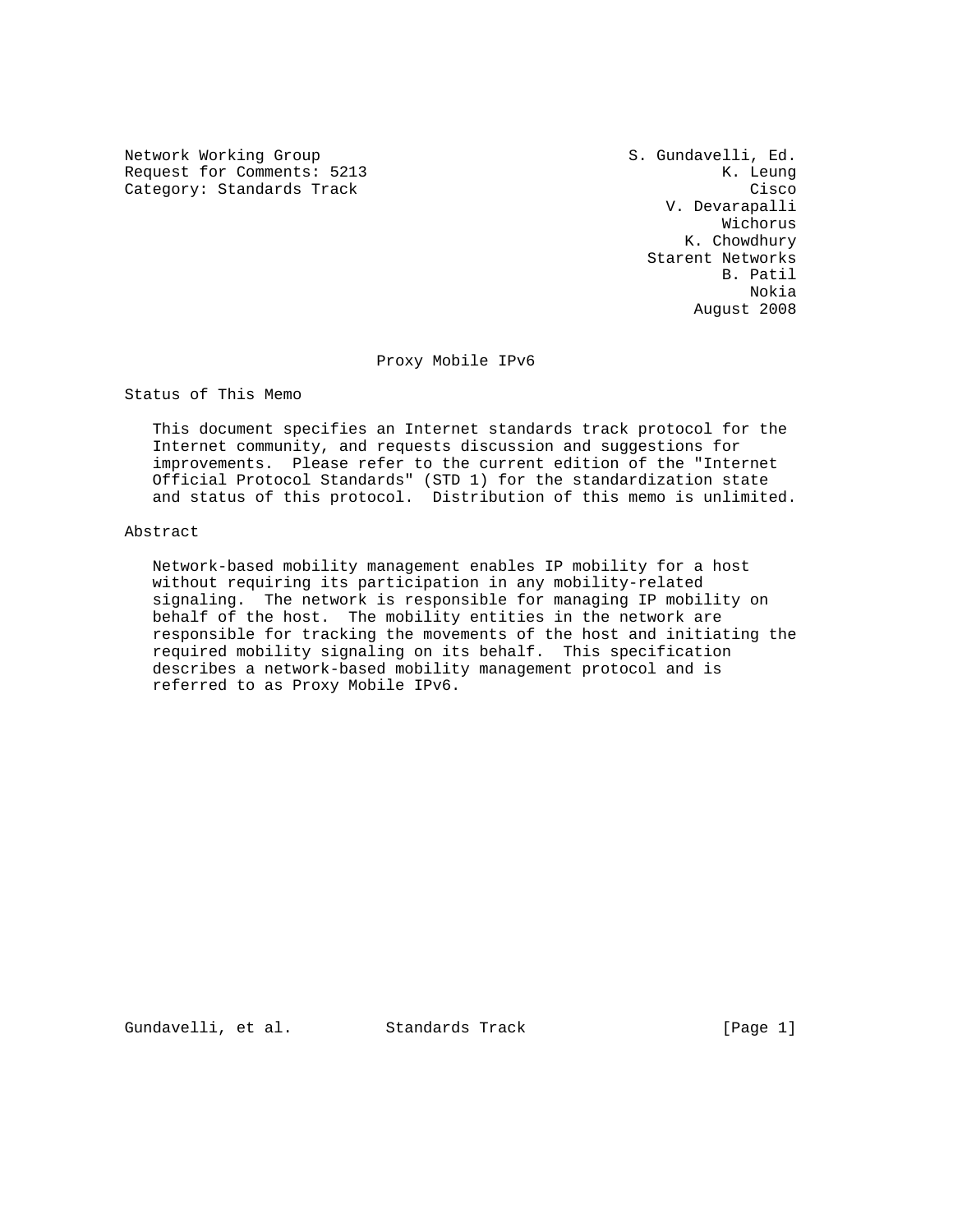Table of Contents

| 1. |                                                                    | $\overline{4}$ |
|----|--------------------------------------------------------------------|----------------|
| 2. | Conventions and Terminology                                        | 5              |
|    | Conventions Used in This Document<br>2.1.                          | 5              |
|    | 2.2.                                                               | 5              |
| 3. | Proxy Mobile IPv6 Protocol Overview                                | 9              |
|    | Proxy Mobile IPv6 Protocol Security  15<br>4.                      |                |
|    | Peer Authorization Database (PAD) Example Entries<br>4.1.          | 16             |
|    | Security Policy Database (SPD) Example Entries  17<br>4.2.         |                |
|    | 5.                                                                 |                |
|    | Extensions to Binding Cache Entry Data Structure  18<br>5.1.       |                |
|    | Supported Home Network Prefix Models  19<br>5.2.                   |                |
|    | 5.3.                                                               |                |
|    | Processing Proxy Binding Updates  20<br>5.3.1.                     |                |
|    | Initial Binding Registration (New Mobility Session)  22<br>5.3.2.  |                |
|    | Binding Lifetime Extension (No Handoff)  23<br>5.3.3.              |                |
|    | Binding Lifetime Extension (After Handoff)  24                     |                |
|    | 5.3.4.                                                             |                |
|    | 5.3.5. Binding De-Registration  24                                 |                |
|    | Constructing the Proxy Binding Acknowledgement<br>5.3.6.           |                |
|    |                                                                    |                |
|    | 5.4.                                                               |                |
|    | Binding Cache Entry Lookup Considerations  28<br>5.4.1.            |                |
|    | Timestamp Option for Message Ordering  34<br>5.5.                  |                |
|    | 5.6.                                                               |                |
|    | Bi-Directional Tunnel Management  37<br>5.6.1.                     |                |
|    | 5.6.2.<br>Forwarding Considerations  38                            |                |
|    | Explicit Congestion Notification (ECN)<br>5.6.3.                   |                |
|    | Considerations for Proxy Mobile IPv6 Tunnels  39                   |                |
|    | Local Mobility Anchor Address Discovery  40<br>5.7.                |                |
|    | Mobile Prefix Discovery Considerations  40<br>5.8.                 |                |
|    | 5.9.<br>Route Optimization Considerations  41                      |                |
|    | 6. Mobile Access Gateway Operation  41                             |                |
|    | 6.1.<br>Extensions to Binding Update List Entry Data Structure  42 |                |
|    | Mobile Node's Policy Profile  43<br>6.2.                           |                |
|    | 6.3.<br>Supported Access Link Types  44                            |                |
|    | Supported Address Configuration Modes<br>6.4.                      | 44             |
|    | Access Authentication and Mobile Node Identification  45<br>6.5.   |                |
|    | Acquiring Mobile Node's Identifier  45<br>6.6.                     |                |
|    | 6.7.                                                               |                |
|    | Link-local and Global Address Uniqueness  46<br>6.8.               |                |
|    | 6.9.                                                               |                |
|    | Binding Registrations  48<br>6.9.1.                                |                |
|    | 6.9.2.<br>Router Solicitation Messages  56                         |                |
|    | 6.9.3.                                                             |                |
|    | Retransmissions and Rate Limiting  58<br>6.9.4.                    |                |
|    |                                                                    |                |
|    |                                                                    |                |
|    |                                                                    |                |

Gundavelli, et al. Standards Track [Page 2]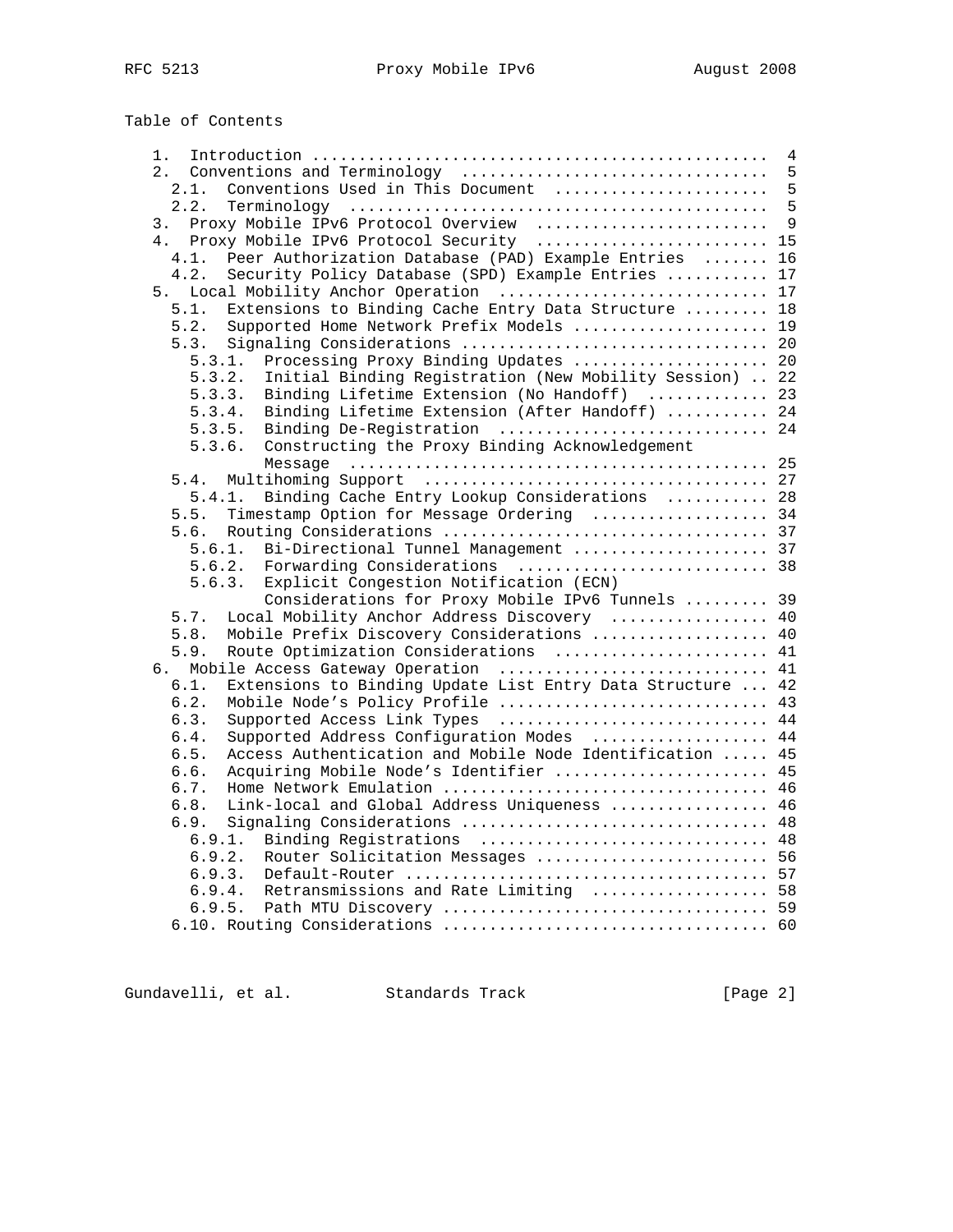|      | 6.10.2. Tunneling and Encapsulation Modes  61                   |  |
|------|-----------------------------------------------------------------|--|
|      |                                                                 |  |
|      |                                                                 |  |
|      |                                                                 |  |
|      | 6.11. Supporting DHCP-Based Address Configuration on the        |  |
|      | Access Link                                                     |  |
|      | 6.12. Home Network Prefix Renumbering  66                       |  |
|      | 6.13. Mobile Node Detachment Detection and Resource Cleanup  66 |  |
|      | 6.14. Allowing Network Access to Other IPv6 Nodes  67           |  |
|      |                                                                 |  |
| 7.1. | Moving into a Proxy Mobile IPv6 Domain  67                      |  |
| 7.2. | Roaming in the Proxy Mobile IPv6 Domain  69                     |  |
|      |                                                                 |  |
| 8.1. | Proxy Binding Update Message  69                                |  |
| 8.2. | Proxy Binding Acknowledgement Message  71                       |  |
| 8.3. |                                                                 |  |
| 8.4. |                                                                 |  |
| 8.5. |                                                                 |  |
| 8.6. | Mobile Node Link-layer Identifier Option  76                    |  |
| 8.7. |                                                                 |  |
| 8.8. |                                                                 |  |
| 8.9. |                                                                 |  |
|      | 9. Protocol Configuration Variables  80                         |  |
| 9.1. | Local Mobility Anchor - Configuration Variables  80             |  |
| 9.2. | Mobile Access Gateway - Configuration Variables  81             |  |
| 9.3. | Proxy Mobile IPv6 Domain - Configuration Variables  82          |  |
|      |                                                                 |  |
|      |                                                                 |  |
|      |                                                                 |  |
|      |                                                                 |  |
|      |                                                                 |  |
|      |                                                                 |  |
|      | Appendix A. Proxy Mobile IPv6 Interactions with AAA             |  |
|      |                                                                 |  |
|      |                                                                 |  |

Gundavelli, et al. Standards Track [Page 3]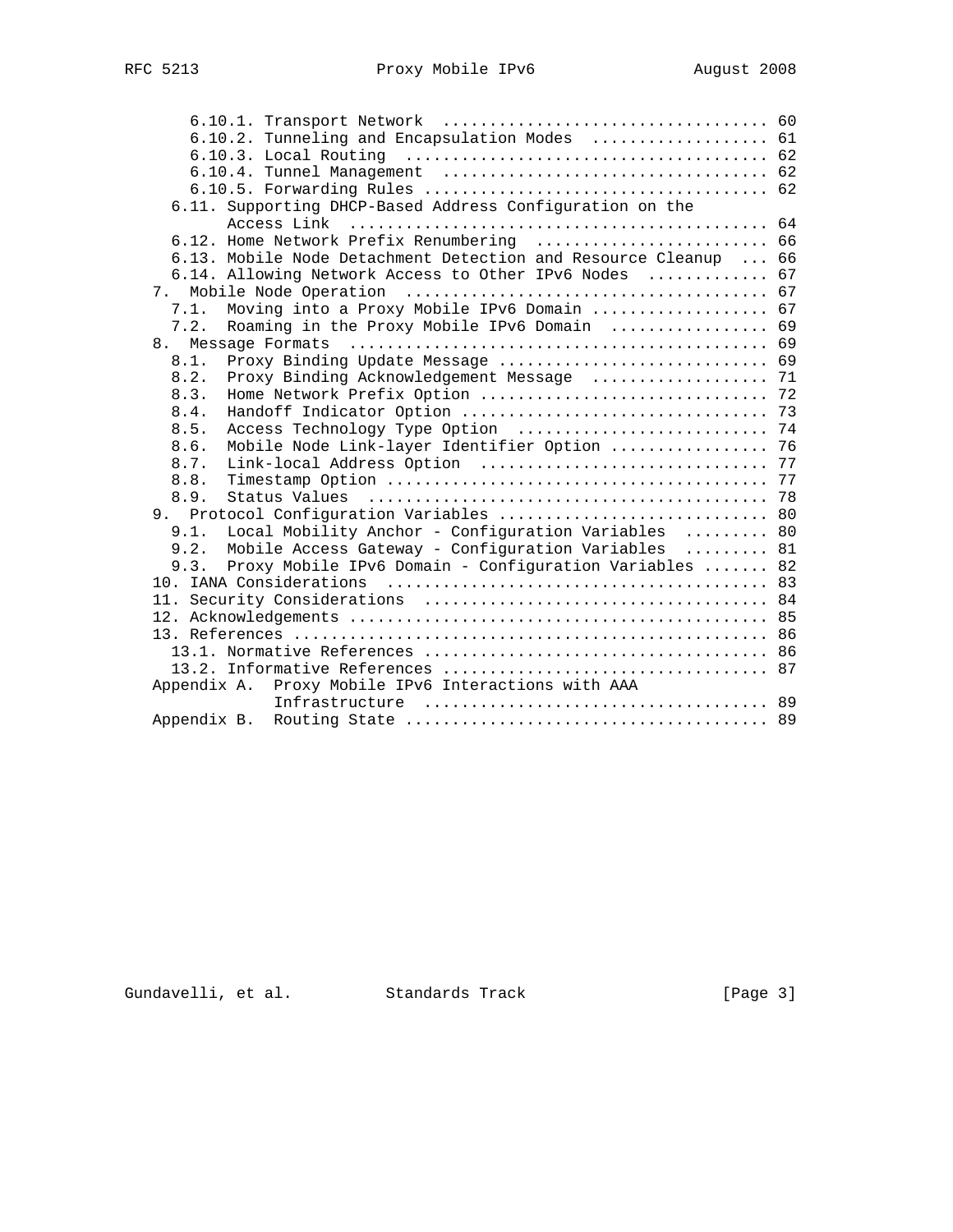## 1. Introduction

 IP mobility for IPv6 hosts is specified in Mobile IPv6 [RFC3775]. Mobile IPv6 requires client functionality in the IPv6 stack of a mobile node. Exchange of signaling messages between the mobile node and home agent enables the creation and maintenance of a binding between the mobile node's home address and its care-of address. Mobility as specified in [RFC3775] requires the IP host to send IP mobility management signaling messages to the home agent, which is located in the network.

 Network-based mobility is another approach to solving the IP mobility challenge. It is possible to support mobility for IPv6 nodes without host involvement by extending Mobile IPv6 [RFC3775] signaling messages between a network node and a home agent. This approach to supporting mobility does not require the mobile node to be involved in the exchange of signaling messages between itself and the home agent. A proxy mobility agent in the network performs the signaling with the home agent and does the mobility management on behalf of the mobile node attached to the network. Because of the use and extension of Mobile IPv6 signaling and home agent functionality, this protocol is referred to as Proxy Mobile IPv6 (PMIPv6).

 Network deployments that are designed to support mobility would be agnostic to the capability in the IPv6 stack of the nodes that it serves. IP mobility for nodes that have mobile IP client functionality in the IPv6 stack as well as those nodes that do not, would be supported by enabling Proxy Mobile IPv6 protocol functionality in the network. The advantages of developing a network-based mobility protocol based on Mobile IPv6 are:

- o Reuse of home agent functionality and the messages/format used in mobility signaling. Mobile IPv6 is a mature protocol with several implementations that have undergone interoperability testing.
- o A common home agent would serve as the mobility agent for all types of IPv6 nodes.

 The problem statement and the need for a network-based mobility protocol solution has been documented in [RFC4830]. Proxy Mobile IPv6 is a solution that addresses these issues and requirements.

Gundavelli, et al. Standards Track [Page 4]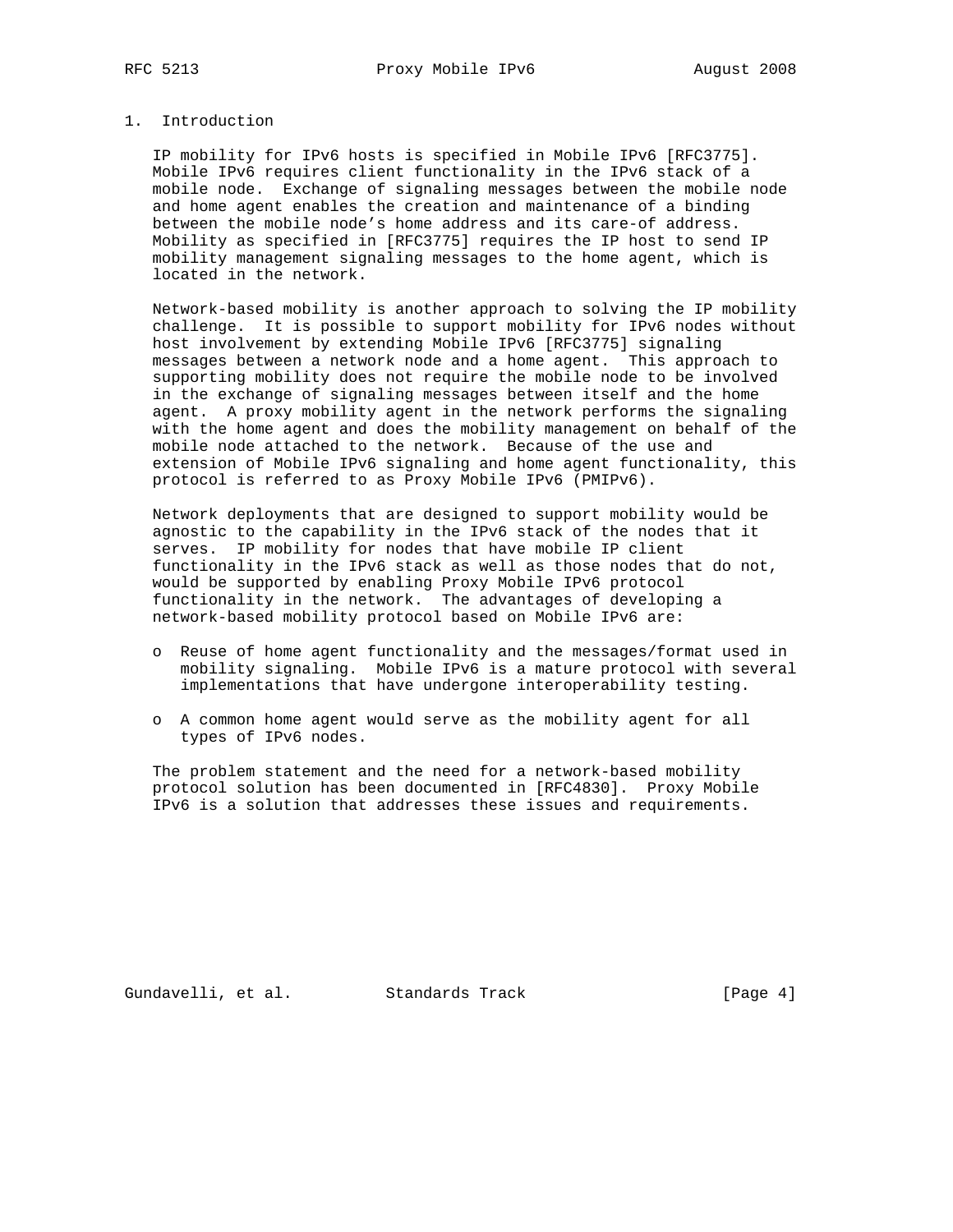# 2. Conventions and Terminology

2.1. Conventions Used in This Document

 The key words "MUST", "MUST NOT", "REQUIRED", "SHALL", "SHALL NOT", "SHOULD", "SHOULD NOT", "RECOMMENDED", "MAY", and "OPTIONAL" in this document are to be interpreted as described in RFC 2119 [RFC2119].

## 2.2. Terminology

 All the general mobility-related terms used in this document are to be interpreted as defined in the Mobile IPv6 base specification [RFC3775].

 This document adopts the terms, Local Mobility Anchor (LMA) and Mobile Access Gateway (MAG) from the NETLMM Goals document [RFC4831]. This document also provides the following context-specific explanation to the following terms used in this document.

Proxy Mobile IPv6 Domain (PMIPv6-Domain)

 Proxy Mobile IPv6 domain refers to the network where the mobility management of a mobile node is handled using the Proxy Mobile IPv6 protocol as defined in this specification. The Proxy Mobile IPv6 domain includes local mobility anchors and mobile access gateways between which security associations can be set up and authorization for sending Proxy Binding Updates on behalf of the mobile nodes can be ensured.

Local Mobility Anchor (LMA)

 Local Mobility Anchor is the home agent for the mobile node in a Proxy Mobile IPv6 domain. It is the topological anchor point for the mobile node's home network prefix(es) and is the entity that manages the mobile node's binding state. The local mobility anchor has the functional capabilities of a home agent as defined in Mobile IPv6 base specification [RFC3775] with the additional capabilities required for supporting Proxy Mobile IPv6 protocol as defined in this specification.

Mobile Access Gateway (MAG)

 Mobile Access Gateway is a function on an access router that manages the mobility-related signaling for a mobile node that is attached to its access link. It is responsible for tracking the mobile node's movements to and from the access link and for signaling the mobile node's local mobility anchor.

Gundavelli, et al. Standards Track [Page 5]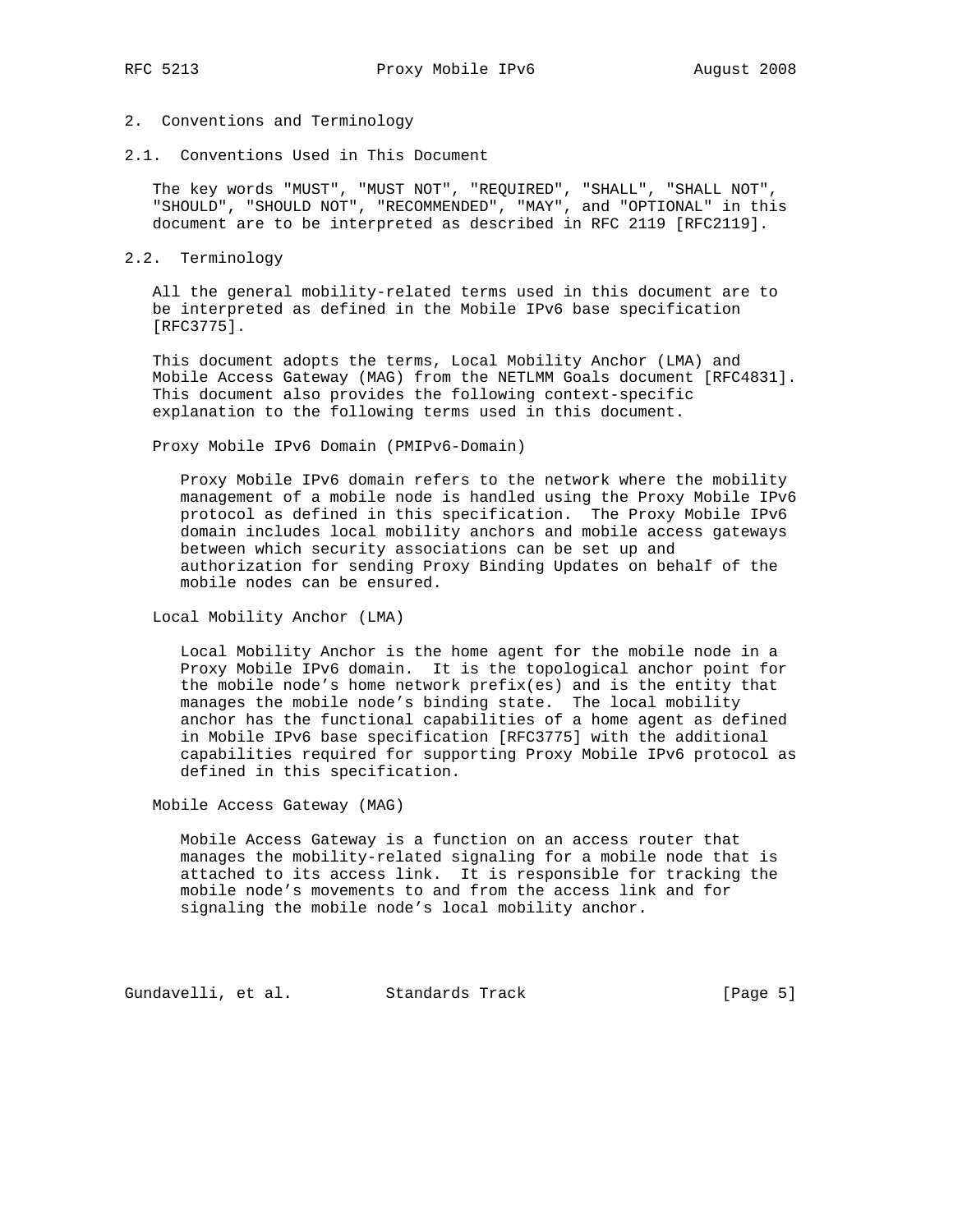Mobile Node (MN)

 Throughout this document, the term mobile node is used to refer to an IP host or router whose mobility is managed by the network. The mobile node may be an IPv4-only node, IPv6-only node, or a dual-stack node and is not required to participate in any IP mobility related signaling for achieving mobility for an IP address that is obtained in that Proxy Mobile IPv6 domain.

LMA Address (LMAA)

 The global address that is configured on the interface of the local mobility anchor and is the transport endpoint of the bi directional tunnel established between the local mobility anchor and the mobile access gateway. This is the address to which the mobile access gateway sends the Proxy Binding Update messages. When supporting IPv4 traversal, i.e., when the network between the local mobility anchor and the mobile access gateway is an IPv4 network, this address will be an IPv4 address and will be referred to as IPv4-LMAA, as specified in [IPV4-PMIP6].

Proxy Care-of Address (Proxy-CoA)

 Proxy-CoA is the global address configured on the egress interface of the mobile access gateway and is the transport endpoint of the tunnel between the local mobility anchor and the mobile access gateway. The local mobility anchor views this address as the care-of address of the mobile node and registers it in the Binding Cache entry for that mobile node. When the transport network between the mobile access gateway and the local mobility anchor is an IPv4 network and if the care-of address that is registered at the local mobility anchor is an IPv4 address, the term, IPv4- Proxy-CoA is used, as specified in [IPV4-PMIP6].

Mobile Node's Home Network Prefix (MN-HNP)

 The MN-HNP is a prefix assigned to the link between the mobile node and the mobile access gateway. More than one prefix can be assigned to the link between the mobile node and the mobile access gateway, in which case, all of the assigned prefixes are managed as a set associated with a mobility session. The mobile node configures its interface with one or more addresses from its home network prefix(es). If the mobile node connects to the Proxy Mobile IPv6 domain through multiple interfaces, simultaneously, each of the attached interfaces will be assigned a unique set of home network prefixes, and all the prefixes assigned to a given interface of a mobile node will be managed under one mobility session. For example, home network prefixes P1 and P2 assigned to

Gundavelli, et al. Standards Track [Page 6]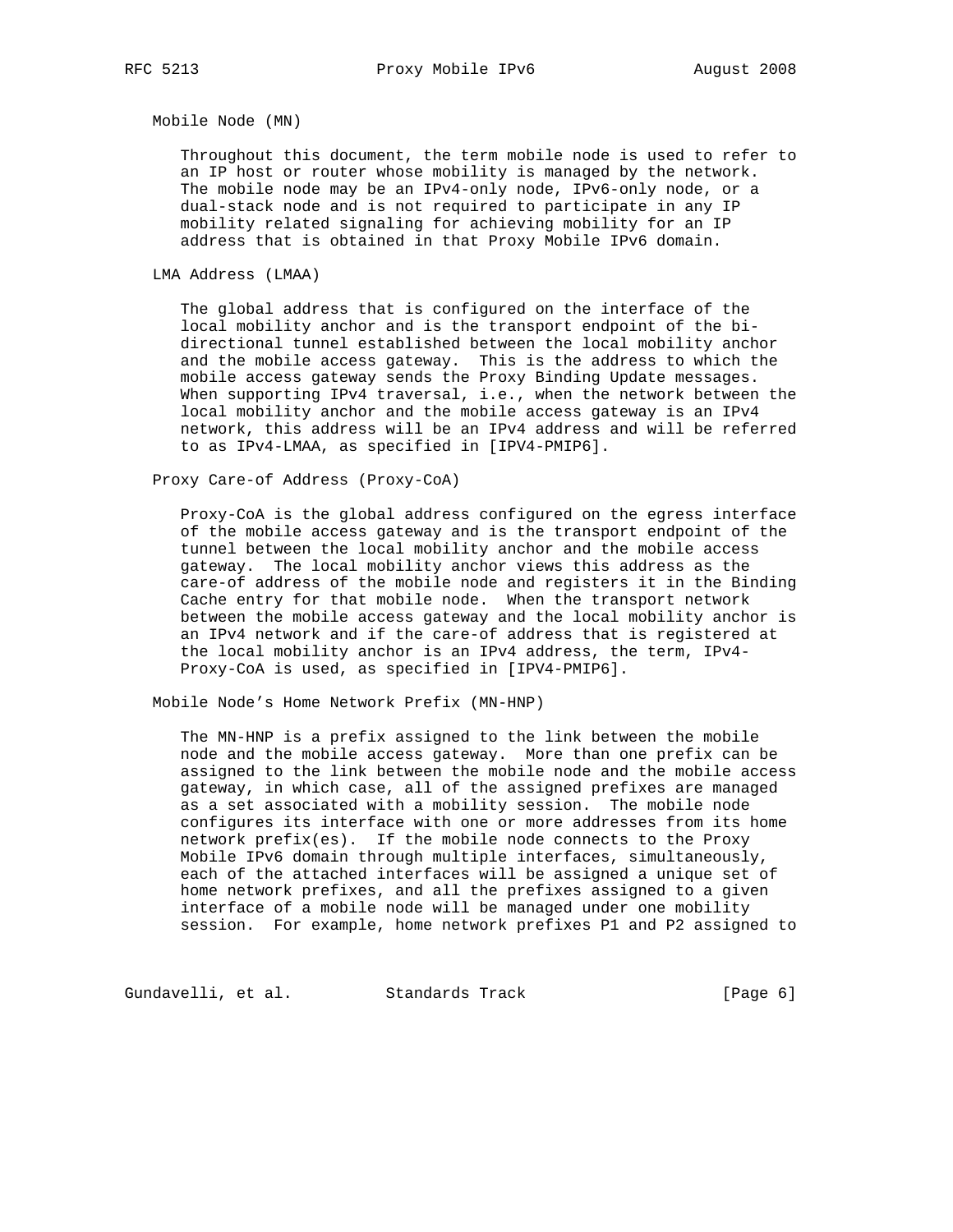interface I1 will be managed under one mobility session and prefixes P3, P4, and P5 assigned to interface I2 of the mobile node will be managed under a different mobility session. Additionally, in some configurations the assigned prefix can be of 128-bit prefix length.

### Mobile Node's Home Address (MN-HoA)

 MN-HoA is an address from a mobile node's home network prefix. The mobile node will be able to use this address as long as it is attached to the access network that is in the scope of that Proxy Mobile IPv6 domain. If the mobile node uses more than one address from its home network prefix(es), any one of these addresses is referred to as mobile node's home address. Unlike in Mobile IPv6 where the home agent is aware of the home address of the mobile node, in Proxy Mobile IPv6, the mobility entities are only aware of the mobile node's home network prefix(es) and are not always aware of the exact address(es) that the mobile node configured on its interface from its home network prefix(es). However, in some configurations and based on the enabled address configuration modes on the access link, the mobility entities in the network can be certain about the exact address(es) configured by the mobile node.

Mobile Node's Home Link

 This is the link on which the mobile node obtained its layer-3 address configuration for the attached interface after it moved into that Proxy Mobile IPv6 domain. This is the link that conceptually follows the mobile node. The network will ensure the mobile node always sees this link with respect to the layer-3 network configuration, on any access link that it attaches to in that Proxy Mobile IPv6 domain.

Multihomed Mobile Node

 A mobile node that connects to the same Proxy Mobile IPv6 domain through more than one interface and uses these interfaces simultaneously is referred to as a multihomed mobile node.

Mobile Node Identifier (MN-Identifier)

 The identity of a mobile node in the Proxy Mobile IPv6 domain. This is the stable identifier of a mobile node that the mobility entities in a Proxy Mobile IPv6 domain can always acquire and use for predictably identifying a mobile node. This is typically an identifier such as a Network Access Identifier (NAI) [RFC4282] or other identifier such as a Media Access Control (MAC) address.

Gundavelli, et al. Standards Track [Page 7]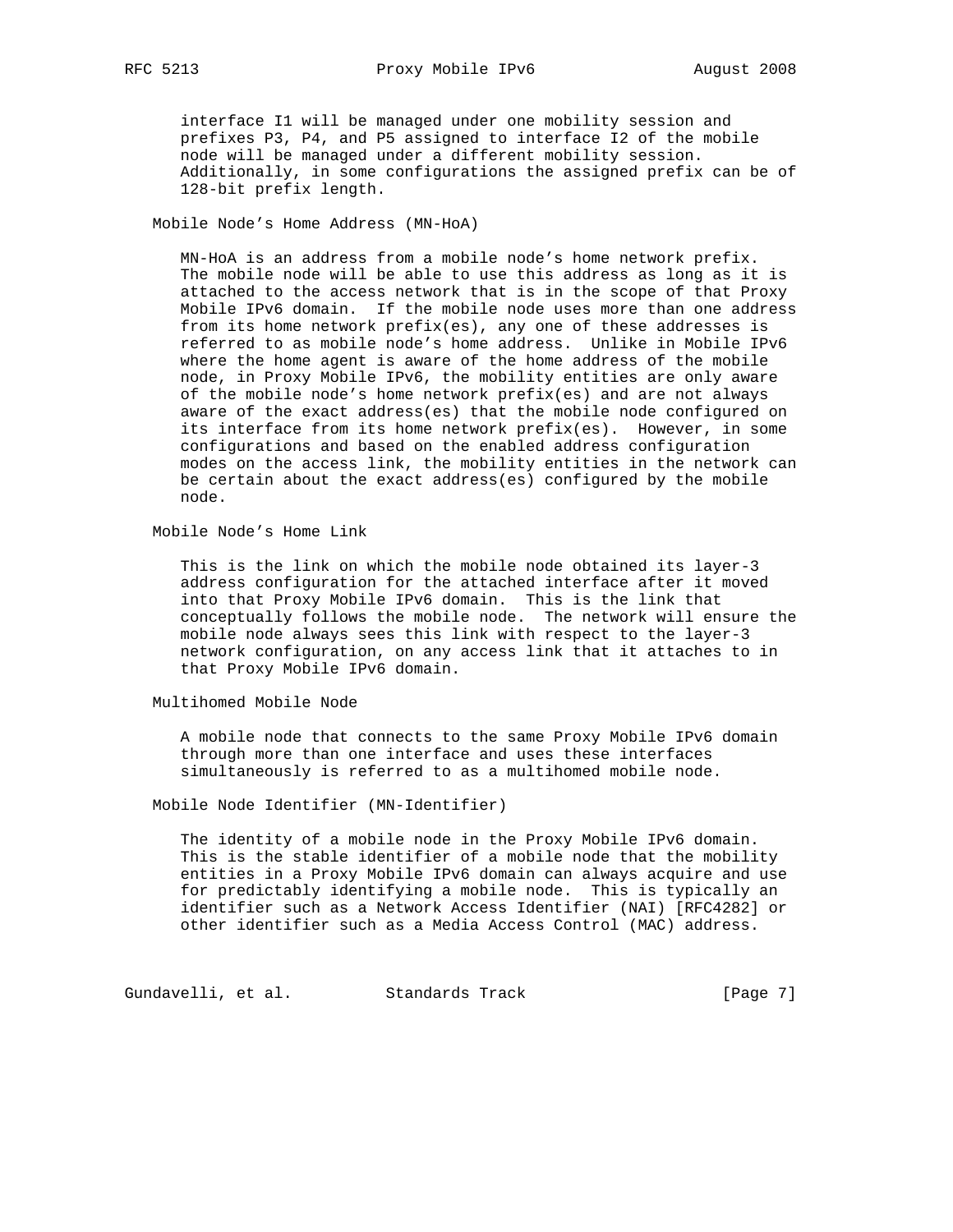Mobile Node Link-layer Identifier (MN-LL-Identifier)

 An identifier that identifies the attached interface of a mobile node. For those interfaces that have a link-layer identifier, this identifier can be based on that. The link-layer identifier, in some cases, is generated by the mobile node and conveyed to the mobile access gateway. This identifier of the attached interface must be stable, as seen by any of the mobile access gateways in a given Proxy Mobile IPv6 domain. In some other cases, there might not be any link-layer identifier associated with the mobile node's interface. An identifier value of ALL\_ZERO is not considered a valid identifier and cannot be used as an interface identifier.

Policy Profile

 Policy Profile is an abstract term for referring to a set of configuration parameters that are configured for a given mobile node. The mobility entities in the Proxy Mobile IPv6 domain require access to these parameters for providing the mobility management to a given mobile node. The specific details on how the network entities obtain this policy profile is outside the scope of this document.

Proxy Binding Update (PBU)

 A request message sent by a mobile access gateway to a mobile node's local mobility anchor for establishing a binding between the mobile node's home network prefix(es) assigned to a given interface of a mobile node and its current care-of address (Proxy- CoA).

Proxy Binding Acknowledgement (PBA)

 A reply message sent by a local mobility anchor in response to a Proxy Binding Update message that it received from a mobile access gateway.

Per-MN-Prefix and Shared-Prefix Models

 The term Per-MN-Prefix model is used to refer to an addressing model where there is a unique network prefix or prefixes assigned for each node. The term Shared-Prefix model is used to refer to an addressing model where the prefix(es) are shared by more than one node. This specification supports the Per-MN-Prefix model and does not support the Shared-Prefix model.

Gundavelli, et al. Standards Track [Page 8]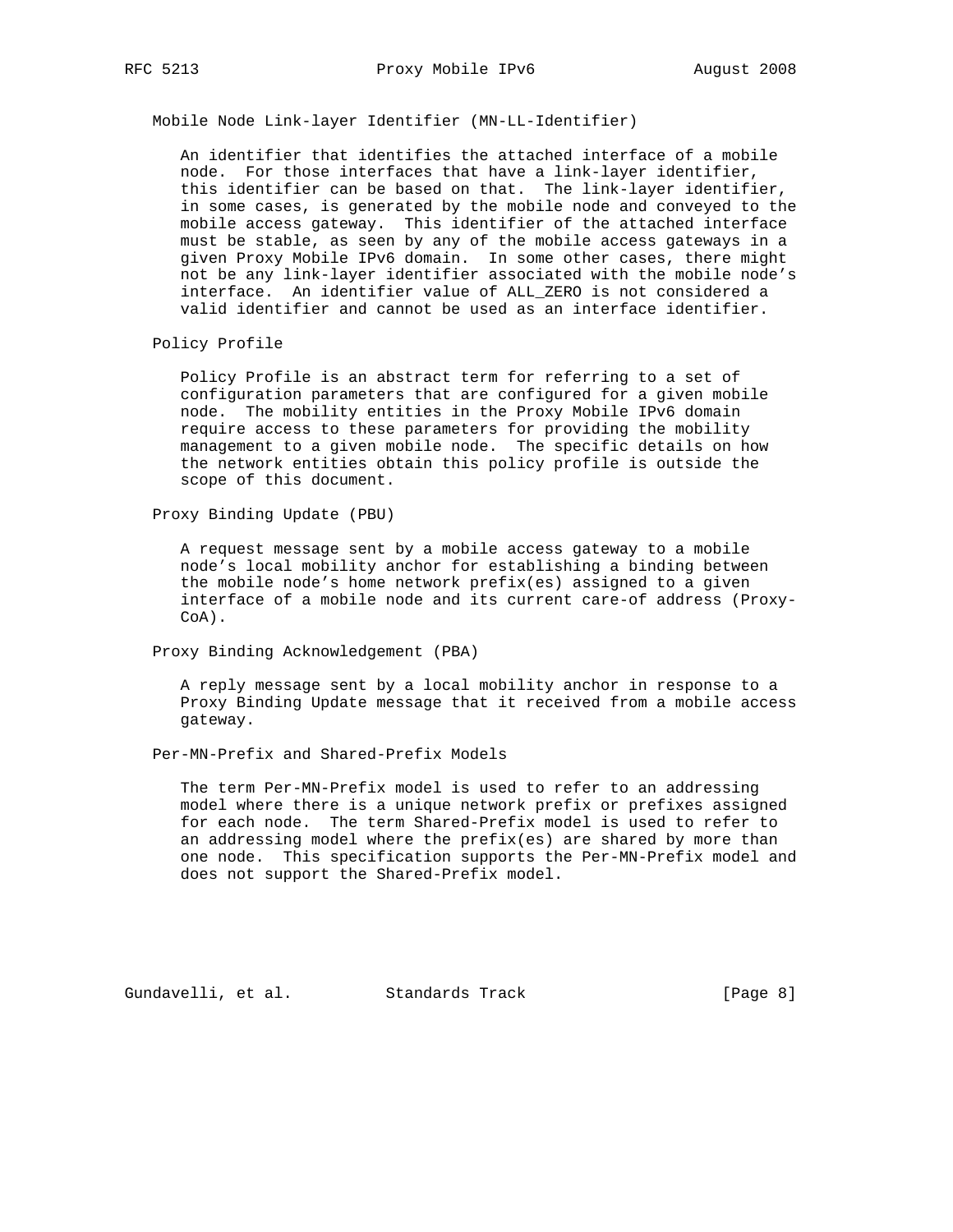Mobility Session

 In the context of Proxy Mobile IPv6 specification, the term mobility session refers to the creation or existence of state associated with the mobile node's mobility binding on the local mobility anchor and on the serving mobile access gateway.

DHCP

 Throughout this document, the acronym DHCP refers to DHCP for IPv6, as defined in [RFC3315].

ALL\_ZERO and NON\_ZERO

 Protocol message fields initialized with value 0 in each byte of the field. For example, an 8-byte link-layer identifier field with the value set to 0 in each of the 8 bytes, or an IPv6 address with the value 0 in all of the 16 bytes. Conversely, the term NON\_ZERO is used to refer to any value other than an ALL\_ZERO value.

3. Proxy Mobile IPv6 Protocol Overview

 This specification describes a network-based mobility management protocol. It is called Proxy Mobile IPv6 and is based on Mobile IPv6 [RFC3775].

 Proxy Mobile IPv6 protocol is intended for providing network-based IP mobility management support to a mobile node, without requiring the participation of the mobile node in any IP mobility related signaling. The mobility entities in the network will track the mobile node's movements and will initiate the mobility signaling and set up the required routing state.

 The core functional entities in the NETLMM infrastructure are the Local Mobility Anchor (LMA) and the Mobile Access Gateway (MAG). The local mobility anchor is responsible for maintaining the mobile node's reachability state and is the topological anchor point for the mobile node's home network prefix(es). The mobile access gateway is the entity that performs the mobility management on behalf of a mobile node, and it resides on the access link where the mobile node is anchored. The mobile access gateway is responsible for detecting the mobile node's movements to and from the access link and for initiating binding registrations to the mobile node's local mobility anchor. There can be multiple local mobility anchors in a Proxy Mobile IPv6 domain each serving a different group of mobile nodes. The architecture of a Proxy Mobile IPv6 domain is shown in Figure 1.

Gundavelli, et al. Standards Track [Page 9]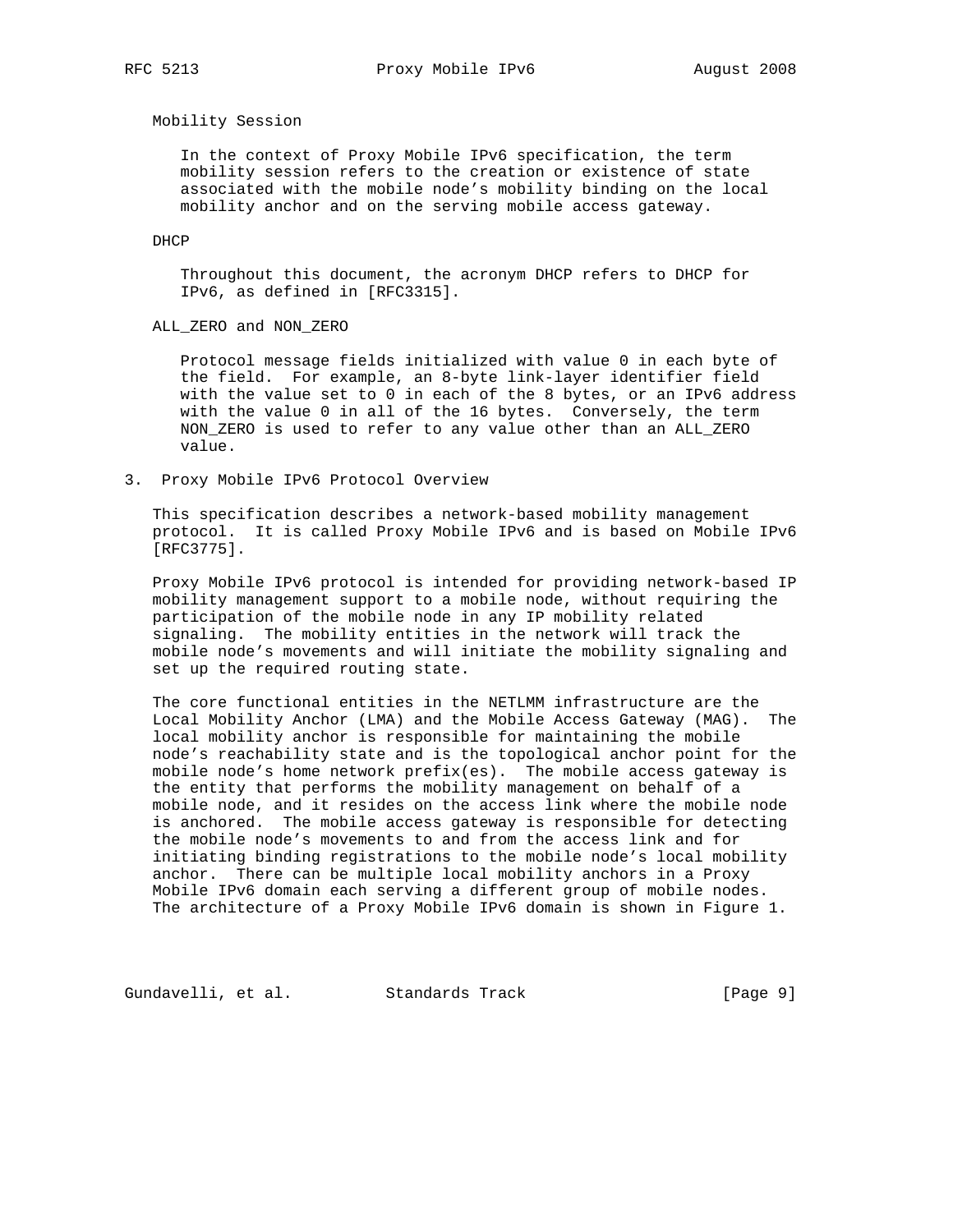

Figure 1: Proxy Mobile IPv6 Domain

 When a mobile node enters a Proxy Mobile IPv6 domain and attaches to an access link, the mobile access gateway on that access link, after identifying the mobile node and acquiring its identity, will determine if the mobile node is authorized for the network-based mobility management service.

 If the network determines that the mobile node is authorized for network-based mobility service, the network will ensure that the mobile node using any of the address configuration mechanisms permitted by the network will be able to obtain the address configuration on the connected interface and move anywhere in that Proxy Mobile IPv6 domain. The obtained address configuration includes the address(es) from its home network prefix(es), the default-router address on the link, and other related configuration parameters. From the perspective of each mobile node, the entire Proxy Mobile IPv6 domain appears as a single link, the network ensures that the mobile node does not detect any change with respect to its layer-3 attachment even after changing its point of attachment in the network.

Gundavelli, et al. Standards Track [Page 10]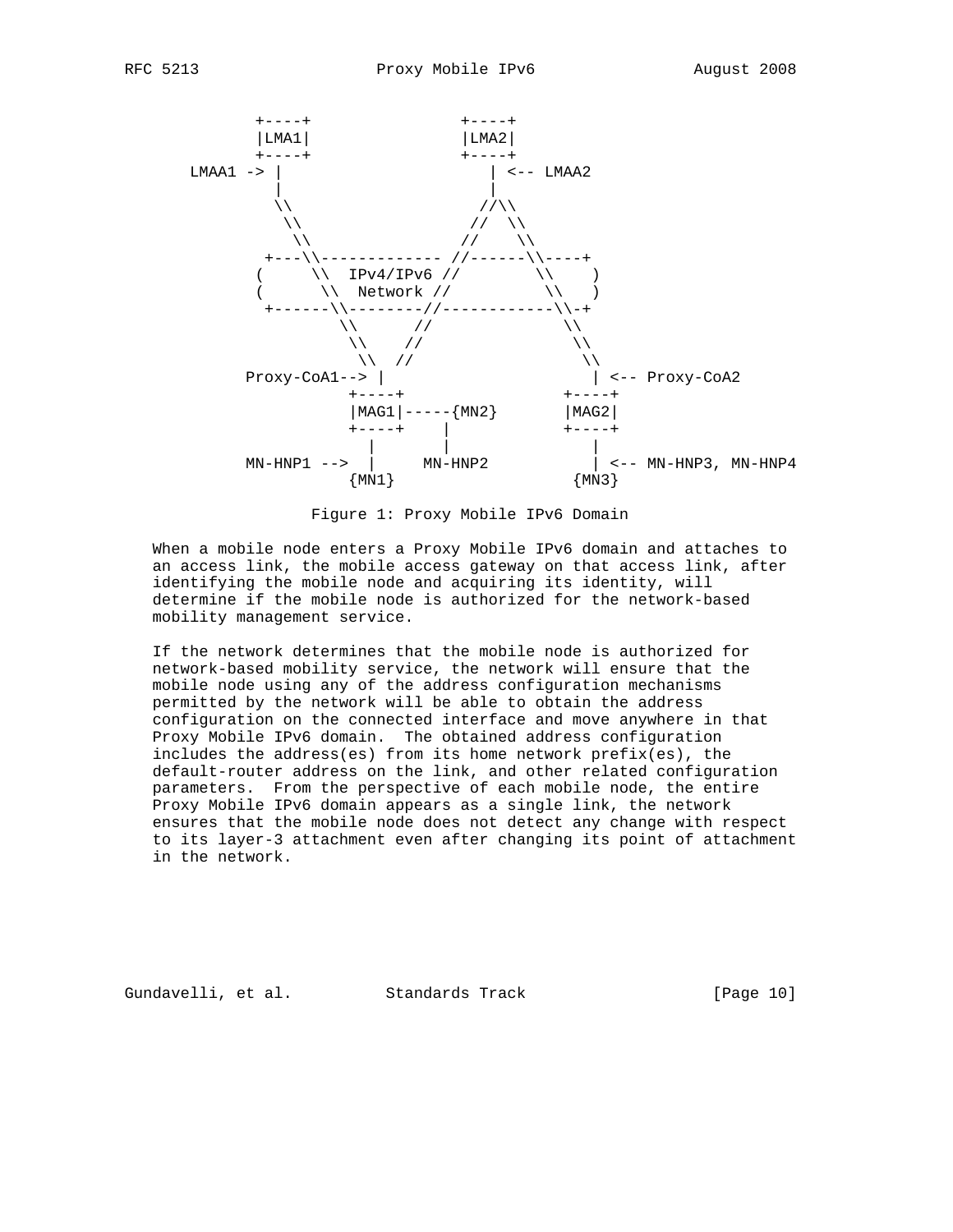The mobile node may be an IPv4-only node, IPv6-only node, or a dual stack (IPv4/v6) node. Based on the policy profile information that indicates the type of address or prefixes to be assigned for the mobile node in the network, the mobile node will be able to obtain an IPv4, IPv6, or dual IPv4/IPv6 address and move anywhere in that Proxy Mobile IPv6 domain. However, this specification only supports IPv6 address/prefix mobility with the transport network being IPv6. The support for IPv4 addressing or an IPv4 transport network is specified in the companion document [IPV4-PMIP6].

 If the mobile node connects to the Proxy Mobile IPv6 domain through multiple interfaces and over multiple access networks, the network will allocate a unique set of home network prefixes for each of the connected interfaces. The mobile node will be able to configure address(es) on those interfaces from the respective home network prefix(es). However, if the mobile node performs a handoff by moving its address configuration from one interface to the other, and if the local mobility anchor receives a handoff hint from the serving mobile access gateway about the same, the local mobility anchor will assign the same home network prefix(es) that it previously assigned prior to the handoff. The mobile node will also be able to perform a handoff by changing its point of attachment from one mobile access gateway to a different mobile access gateway using the same interface and will be able to retain the address configuration on the attached interface.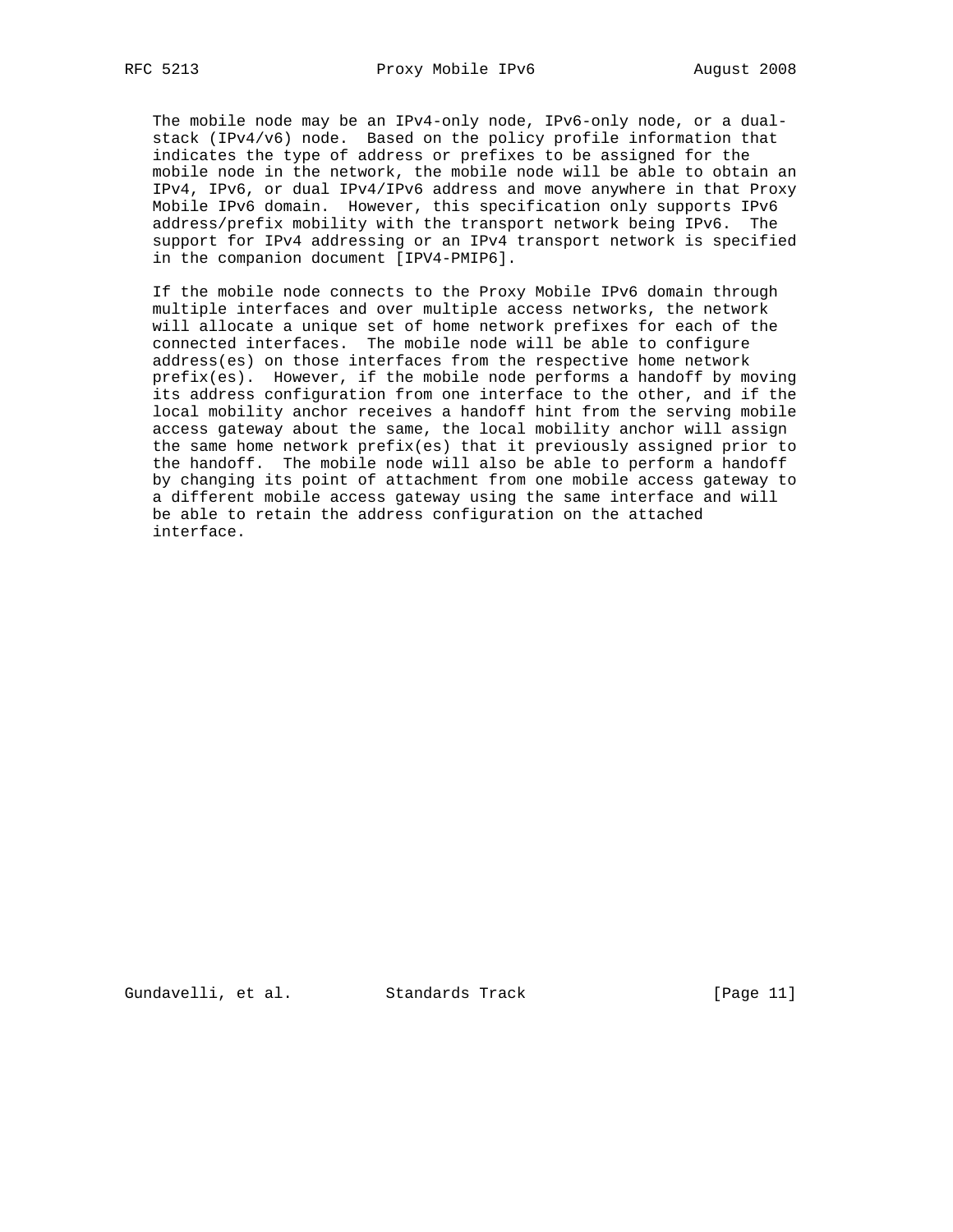

Figure 2: Mobile Node Attachment - Signaling Call Flow

 Figure 2 shows the signaling call flow when the mobile node enters the Proxy Mobile IPv6 domain. The Router Solicitation message from the mobile node may arrive at any time after the mobile node's attachment and has no strict ordering relation with the other messages in the call flow.

 For updating the local mobility anchor about the current location of the mobile node, the mobile access gateway sends a Proxy Binding Update message to the mobile node's local mobility anchor. Upon accepting this Proxy Binding Update message, the local mobility anchor sends a Proxy Binding Acknowledgement message including the mobile node's home network prefix(es). It also creates the Binding Cache entry and sets up its endpoint of the bi-directional tunnel to the mobile access gateway.

Gundavelli, et al. Standards Track [Page 12]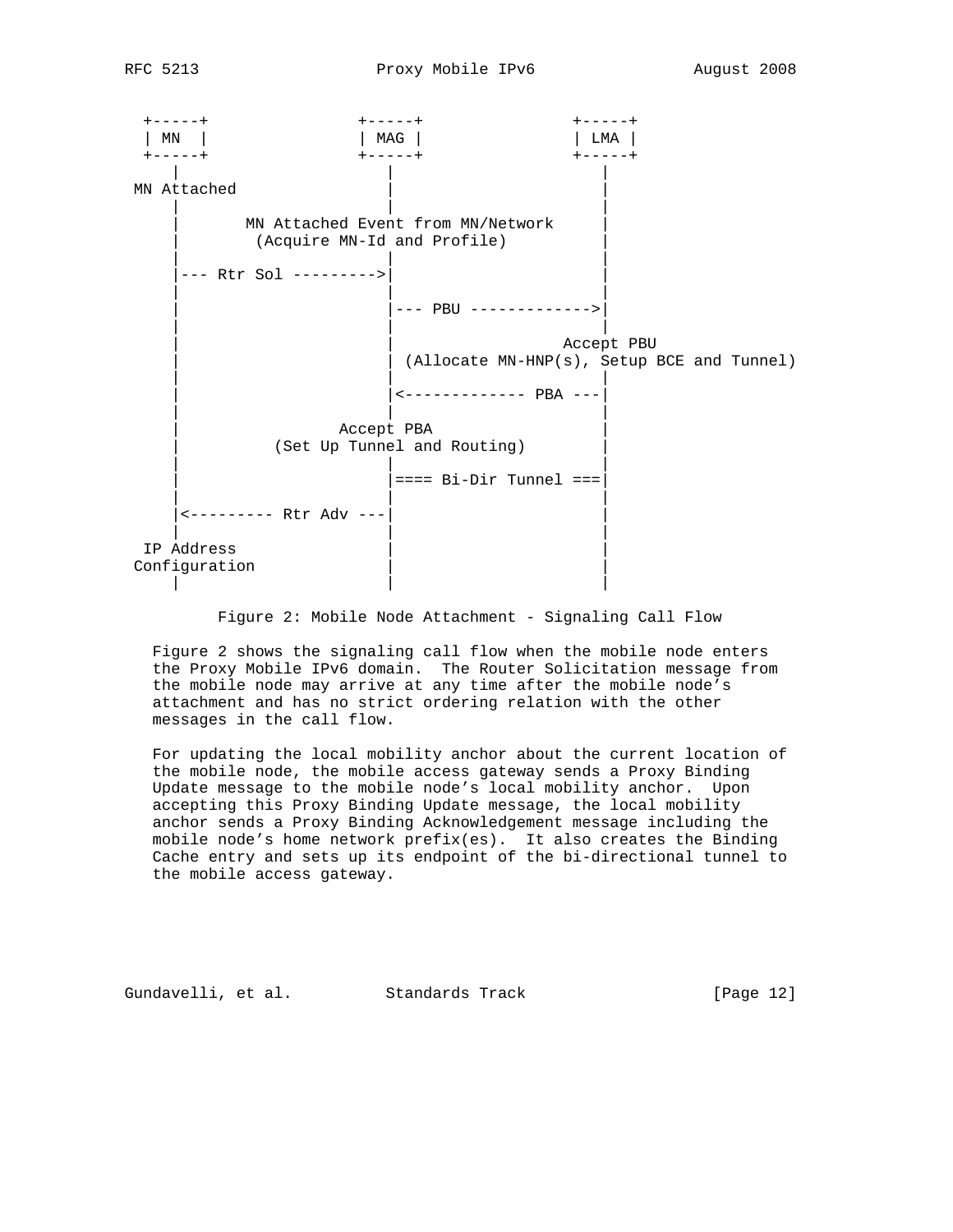The mobile access gateway on receiving the Proxy Binding Acknowledgement message sets up its endpoint of the bi-directional tunnel to the local mobility anchor and also sets up the forwarding for the mobile node's traffic. At this point, the mobile access gateway has all the required information for emulating the mobile node's home link. It sends Router Advertisement messages to the mobile node on the access link advertising the mobile node's home network prefix(es) as the hosted on-link prefix(es).

 The mobile node, on receiving these Router Advertisement messages on the access link, attempts to configure its interface using either stateful or stateless address configuration modes, based on the modes that are permitted on that access link as indicated in Router Advertisement messages. At the end of a successful address configuration procedure, the mobile node has one or more addresses from its home network prefix(es).

 After address configuration, the mobile node has one or more valid addresses from its home network prefix(es) at the current point of attachment. The serving mobile access gateway and the local mobility anchor also have proper routing states for handling the traffic sent to and from the mobile node using any one or more of the addresses from its home network prefix(es).

 The local mobility anchor, being the topological anchor point for the mobile node's home network prefix(es), receives any packets that are sent to the mobile node by any node in or outside the Proxy Mobile IPv6 domain. The local mobility anchor forwards these received packets to the mobile access gateway through the bi-directional tunnel. The mobile access gateway on other end of the tunnel, after receiving the packet, removes the outer header and forwards the packet on the access link to the mobile node. However, in some cases, the traffic sent from a correspondent node that is locally connected to the mobile access gateway may not be received by the local mobility anchor and may be routed locally by the mobile access gateway (refer to Section 6.10.3).

 The mobile access gateway acts as the default router on the point-to point link shared with the mobile node. Any packet that the mobile node sends to any correspondent node will be received by the mobile access gateway and will be sent to its local mobility anchor through the bi-directional tunnel. The local mobility anchor on the other end of the tunnel, after receiving the packet, removes the outer header and routes the packet to the destination. However, in some cases, the traffic sent to a correspondent node that is locally connected to the mobile access gateway may be locally routed by the mobile access gateway (refer to Section 6.10.3).

Gundavelli, et al. Standards Track [Page 13]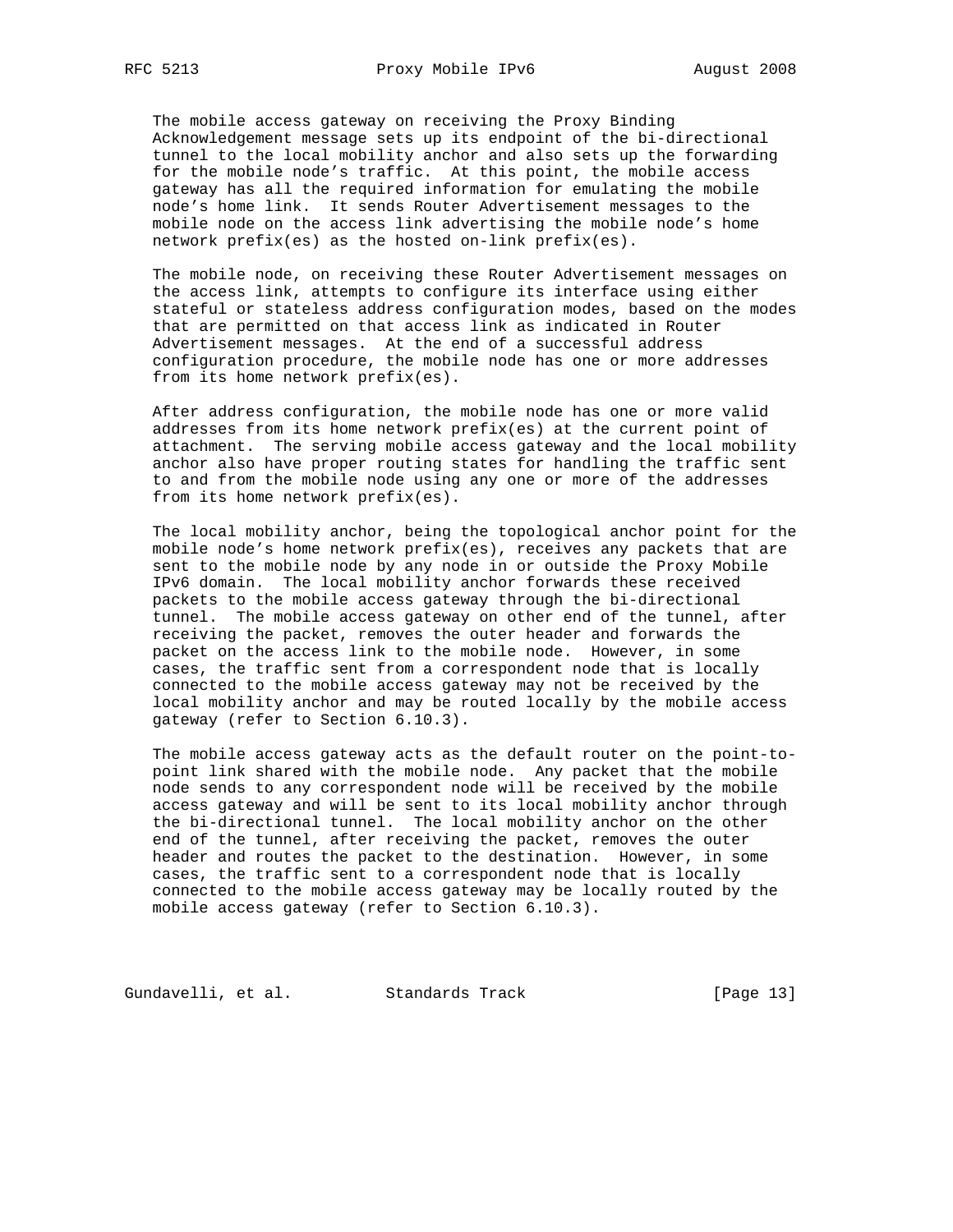

Figure 3: Mobile Node Handoff - Signaling Call Flow

 Figure 3 shows the signaling call flow for the mobile node's handoff from the previously attached mobile access gateway (p-MAG) to the newly attached mobile access gateway (n-MAG). This call flow only reflects a specific message ordering, it is possible the registration message from the n-MAG may arrive before the de-registration message from the p-MAG arrives.

 After obtaining the initial address configuration in the Proxy Mobile IPv6 domain, if the mobile node changes its point of attachment, the mobile access gateway on the previous link will detect the mobile node's detachment from the link. It will signal the local mobility anchor and will remove the binding and routing state for that mobile node. The local mobility anchor, upon receiving this request, will identify the corresponding mobility session for which the request was

Gundavelli, et al. Standards Track [Page 14]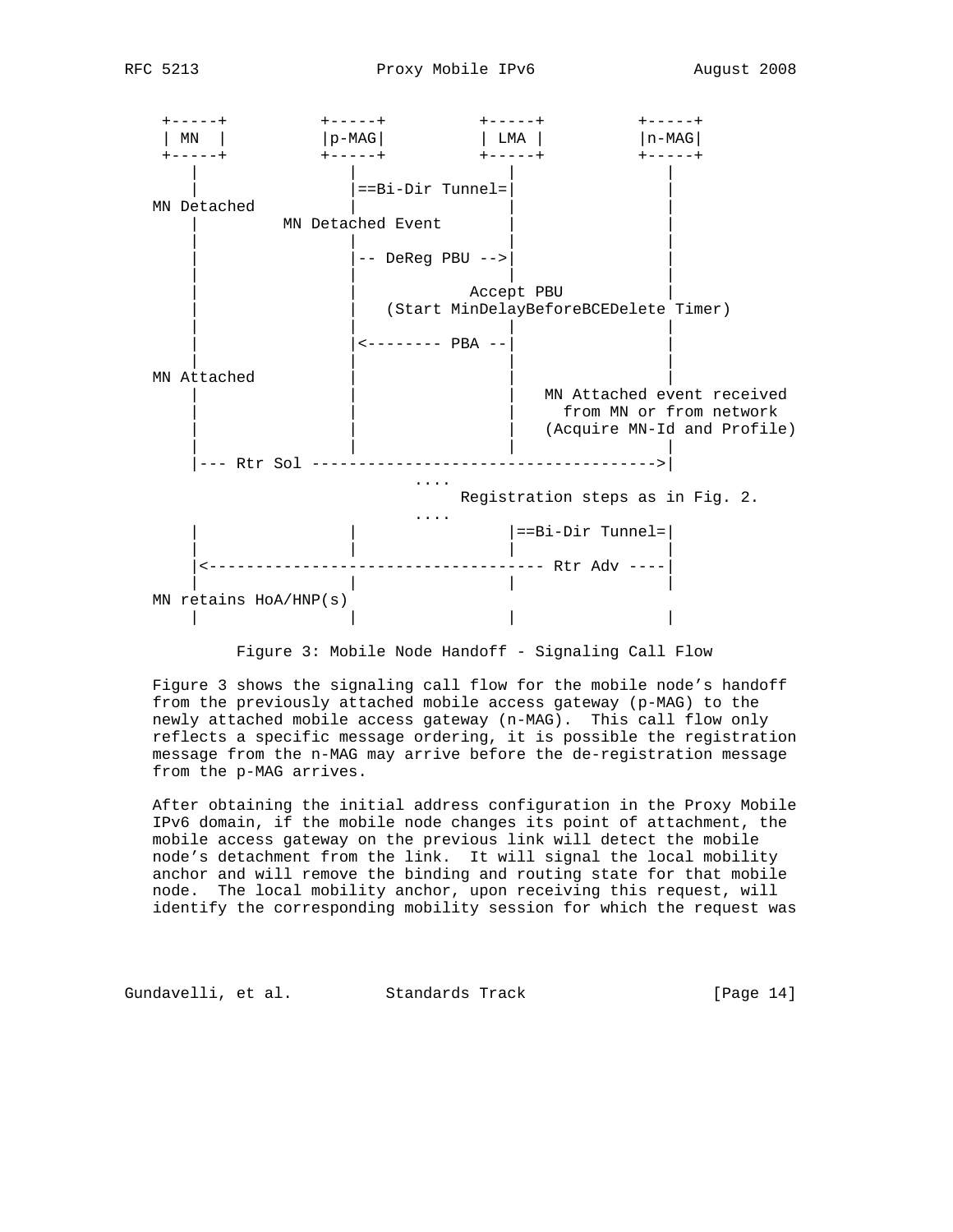received, and accepts the request after which it waits for a certain amount of time to allow the mobile access gateway on the new link to update the binding. However, if it does not receive any Proxy Binding Update message within the given amount of time, it will delete the binding cache entry.

 The mobile access gateway on the new access link, upon detecting the mobile node on its access link, will signal the local mobility anchor to update the binding state. After completion of the signaling, the serving mobile access gateway will send the Router Advertisements containing the mobile node's home network prefix(es), and this will ensure the mobile node will not detect any change with respect to the layer-3 attachment of its interface.

4. Proxy Mobile IPv6 Protocol Security

 The signaling messages, Proxy Binding Update, and Proxy Binding Acknowledgement, exchanged between the mobile access gateway and the local mobility anchor, MUST be protected using end-to-end security association(s) offering integrity and data origin authentication.

 The mobile access gateway and the local mobility anchor MUST implement IPsec for protecting the Proxy Mobile IPv6 signaling messages [RFC4301]. IPsec is a mandatory-to-implement security mechanism. However, additional documents may specify alternative mechanisms and the mobility entities can enable a specific mechanism for securing Proxy Mobile IPv6 signaling messages, based on either a static configuration or after a dynamic negotiation using any standard security negotiation protocols. As in Mobile IPv6 [RFC3775], the use of IPsec for protecting a mobile node's data traffic is optional.

 IPsec Encapsulating Security Payload (ESP) [RFC4303] in transport mode with mandatory integrity protection SHOULD be used for protecting the signaling messages. Confidentiality protection of these messages is not required.

 IPsec ESP [RFC4303] in tunnel mode MAY be used to protect the mobile node's tunneled data traffic, if protection of data traffic is required.

 Internet Key Exchange Protocol version 2 (IKEv2) [RFC4306] SHOULD be used to set up security associations between the mobile access gateway and the local mobility anchor to protect the Proxy Binding Update and Proxy Binding Acknowledgement messages. The mobile access gateway and the local mobility anchor can use any of the authentication mechanisms, as specified in [RFC4306], for mutual authentication.

Gundavelli, et al. Standards Track [Page 15]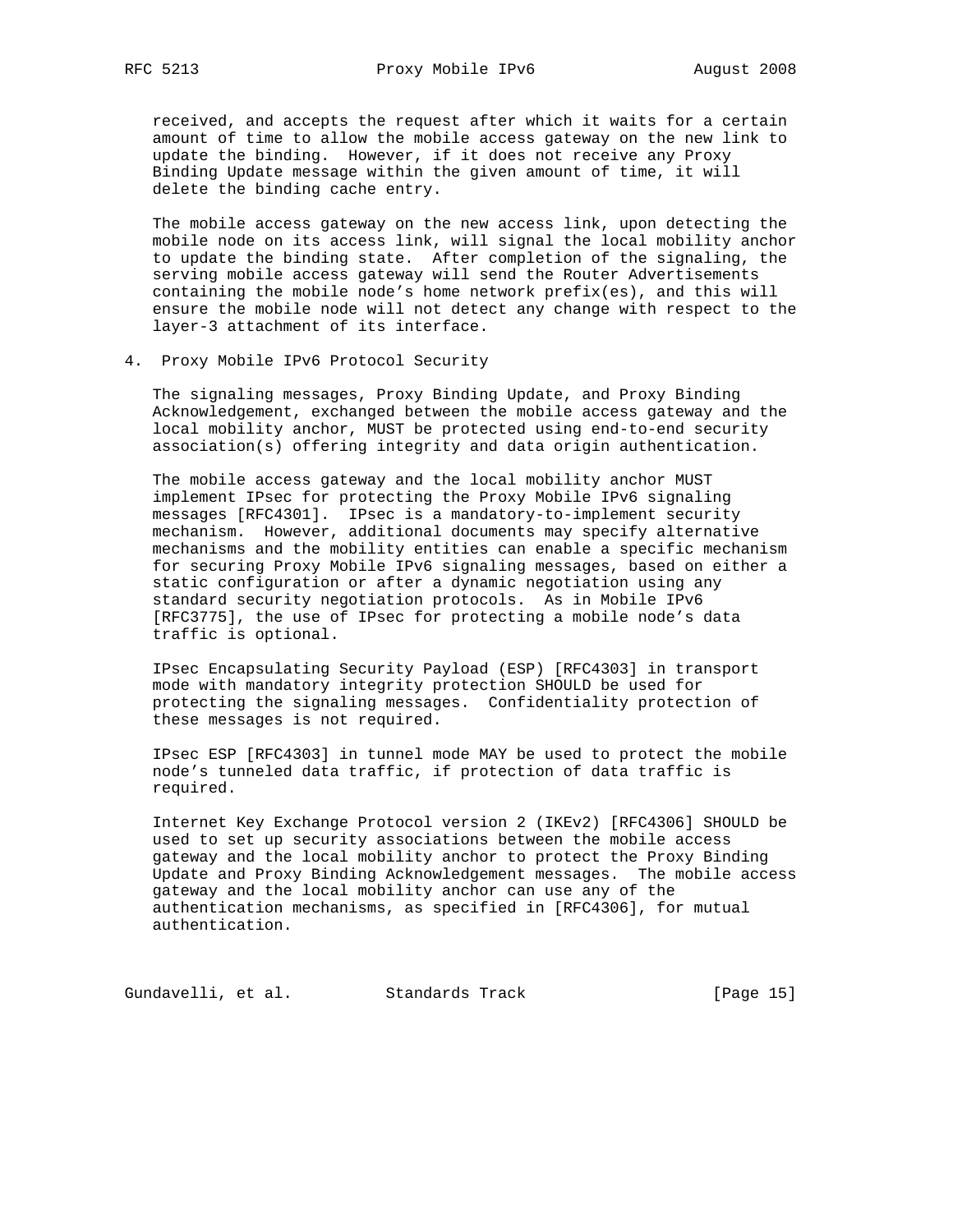The Mobile IPv6 specification [RFC3775] requires the home agent to prevent a mobile node from creating security associations or creating binding cache entries for another mobile node's home address. In the protocol described in this document, the mobile node is not involved in creating security associations for protecting the signaling messages or sending binding updates. Therefore, the local mobility anchor MUST restrict the creation and manipulation of proxy bindings to specifically authorized mobile access gateways and prefixes. The local mobility anchor MUST be locally configurable to authorize such specific combinations. Additional mechanisms, such as a policy store or Authentication, Authorization, and Accounting (AAA) may be employed, but these are outside the scope of this specification.

 Unlike in Mobile IPv6 [RFC3775], these signaling messages do not carry either the Home Address destination option or the Type 2 Routing header, and hence the policy entries and security association selectors stay the same and require no special IPsec related considerations.

4.1. Peer Authorization Database (PAD) Example Entries

 This section describes PAD entries [RFC4301] on the mobile access gateway and the local mobility anchor. The PAD entries are only example configurations. Note that the PAD is a logical concept and a particular mobile access gateway or a local mobility anchor implementation can implement the PAD in any implementation-specific manner. The PAD state may also be distributed across various databases in a specific implementation.

 In the example shown below, the identity of the local mobility anchor is assumed to be lma\_identity\_1 and the identity of the mobile access gateway is assumed to be mag\_identity\_1.

```
 mobile access gateway PAD:
 - IF remote_identity = lma_identity_1
       Then authenticate (shared secret/certificate/EAP)
       and authorize CHILD_SAs for remote address lma_address_1
local mobility anchor PAD:
```
- IF remote identity = mag\_identity 1 Then authenticate (shared secret/certificate/EAP) and authorize CHILD\_SAs for remote address mag\_address\_1

Figure 4: PAD Entries

Gundavelli, et al. Standards Track [Page 16]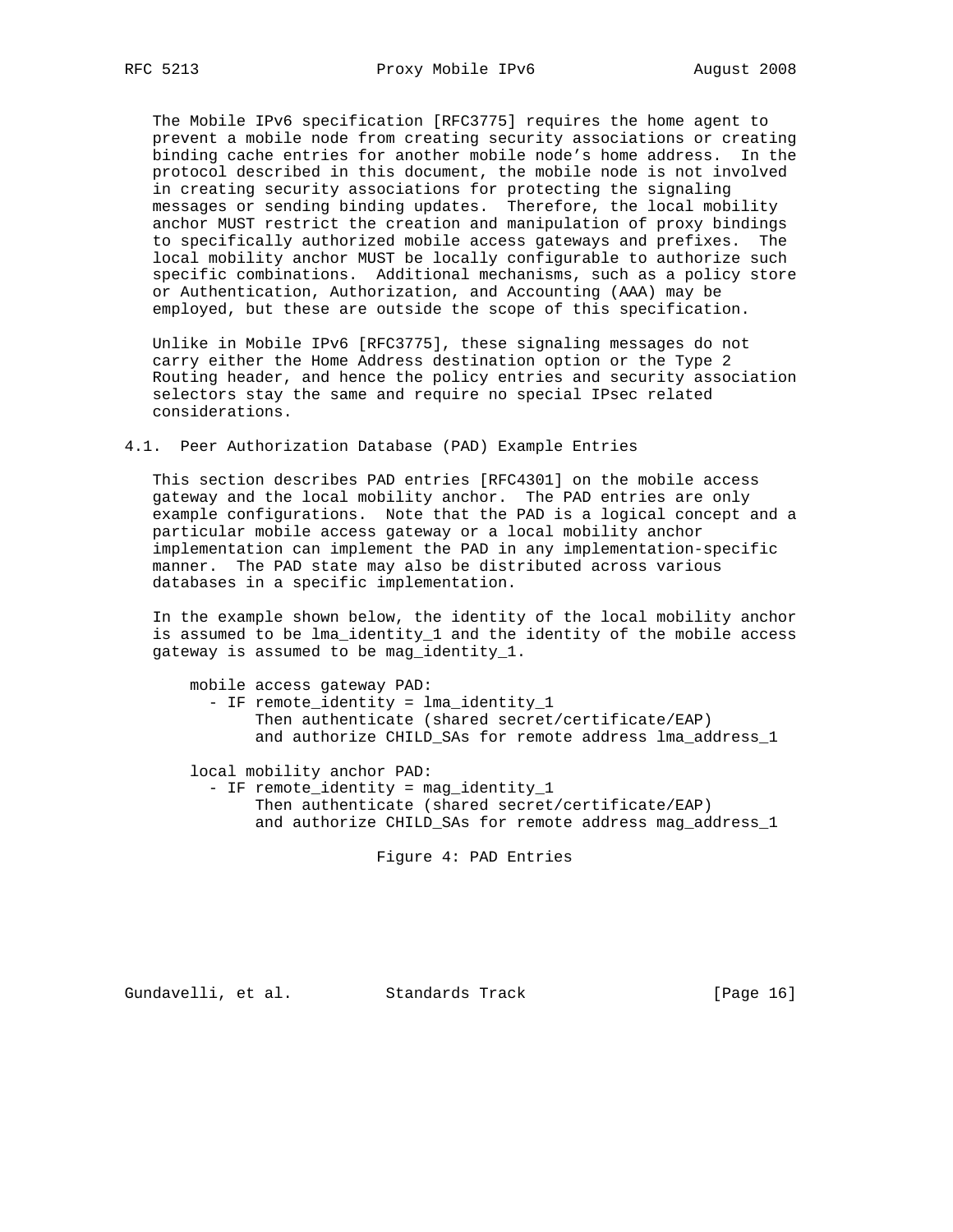The list of authentication mechanisms in the above examples is not exhaustive. There could be other credentials used for authentication stored in the PAD.

4.2. Security Policy Database (SPD) Example Entries

 This section describes the security policy entries [RFC4301] on the mobile access gateway and the local mobility anchor required to protect the Proxy Mobile IPv6 signaling messages. The SPD entries are only example configurations. A particular mobile access gateway or a local mobility anchor implementation could configure different SPD entries as long as they provide the required security.

 In the example shown below, the identity of the mobile access gateway is assumed to be mag\_identity\_1, the address of the mobile access gateway is assumed to be mag\_address\_1, and the address of the local mobility anchor is assumed to be lma\_address\_1. The acronym MH represents the protocol number for the Mobility Header [RFC3775], while the terms local\_mh\_type and remote\_mh\_type stand for local mobility header type and remote mobility header type, respectively.

 mobile access gateway SPD-S: - IF local\_address = mag\_address\_1 & remote\_address = lma\_address\_1 &  $proto = MH & (local_mh_type = BU | remote_mh_type = BA)$  Then use SA ESP transport mode Initiate using IDi = mag\_identity\_1 to address lma\_address\_1 local mobility anchor SPD-S: - IF local\_address = lma\_address\_1 & remote address = mag\_address  $1 \&$ proto = MH  $\&$  (local\_mh\_type = BA | remote\_mh\_type = BU) Then use SA ESP transport mode

Figure 5: SPD Entries

5. Local Mobility Anchor Operation

 The local mobility anchor MUST support the home agent function as defined in [RFC3775] and the extensions defined in this specification. A home agent with these modifications and enhanced capabilities for supporting the Proxy Mobile IPv6 protocol is referred to as a local mobility anchor.

 This section describes the operational details of the local mobility anchor.

Gundavelli, et al. Standards Track [Page 17]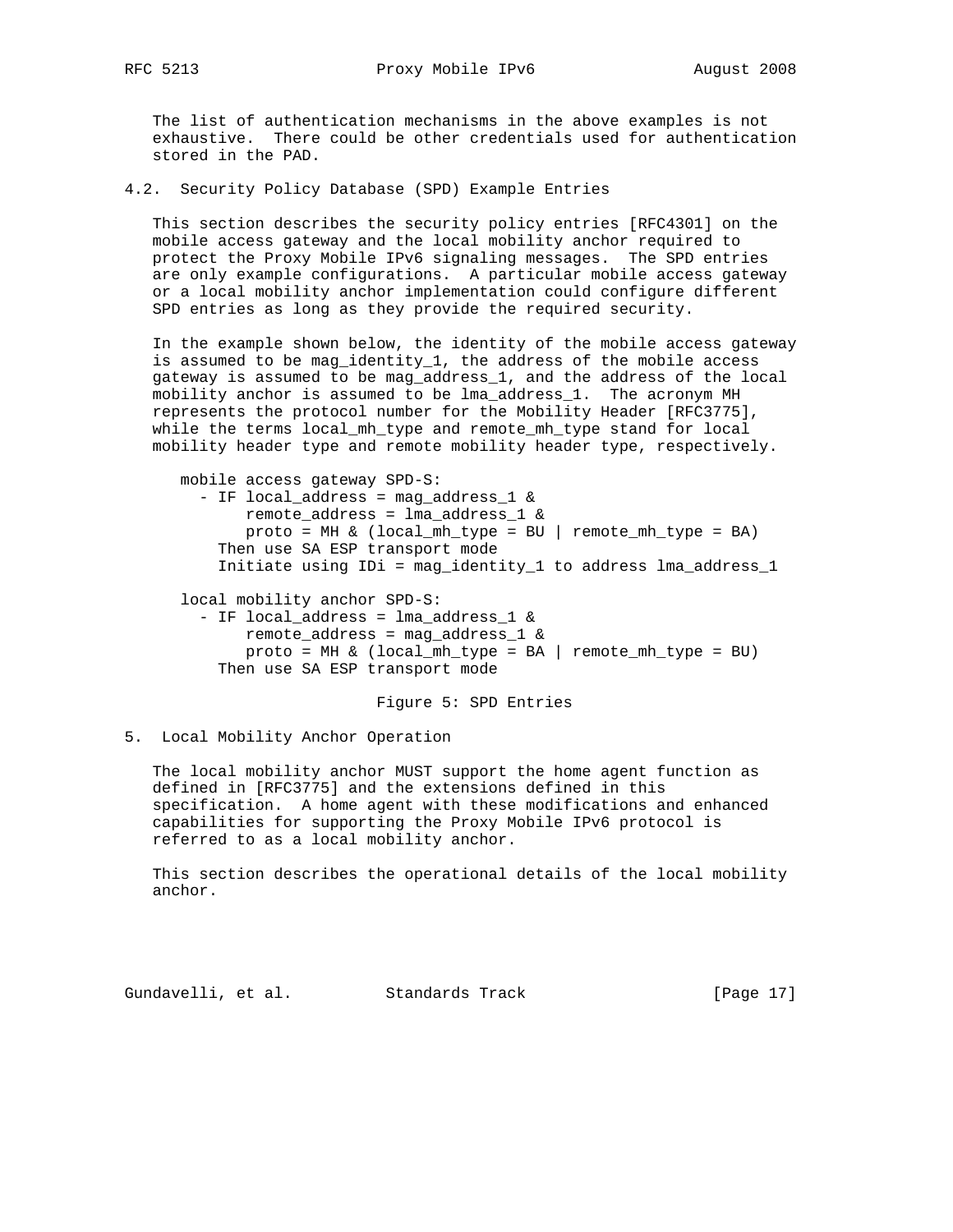### 5.1. Extensions to Binding Cache Entry Data Structure

 Every local mobility anchor MUST maintain a Binding Cache entry for each currently registered mobile node. A Binding Cache entry is a conceptual data structure, described in Section 9.1 of [RFC3775].

 For supporting this specification, the Binding Cache Entry data structure needs to be extended with the following additional fields.

- o A flag indicating whether or not this Binding Cache entry is created due to a proxy registration. This flag is set to value 1 for Binding Cache entries that are proxy registrations and is set to value 0 for all other entries.
- o The identifier of the registered mobile node, MN-Identifier. This identifier is obtained from the Mobile Node Identifier Option [RFC4283] present in the received Proxy Binding Update message.
- o The link-layer identifier of the mobile node's connected interface on the access link. This identifier can be acquired from the Mobile Node Link-layer Identifier option, present in the received Proxy Binding Update message. If the option was not present in the request, this variable length field MUST be set to two (octets) and MUST be initialized to a value of ALL\_ZERO.
- o The link-local address of the mobile access gateway on the point to-point link shared with the mobile node. This is generated by the local mobility anchor after accepting the initial Proxy Binding Update message.
- o A list of IPv6 home network prefixes assigned to the mobile node's connected interface. The home network prefix(es) may have been statically configured in the mobile node's policy profile, or, they may have been dynamically allocated by the local mobility anchor. Each one of these prefix entries will also include the corresponding prefix length.
- o The tunnel interface identifier (tunnel-if-id) of the bi directional tunnel between the local mobility anchor and the mobile access gateway where the mobile node is currently anchored. This is internal to the local mobility anchor. The tunnel interface identifier is acquired during the tunnel creation.
- o The access technology type, by which the mobile node is currently attached. This is obtained from the Access Technology Type option, present in the Proxy Binding Update message.

Gundavelli, et al. Standards Track [Page 18]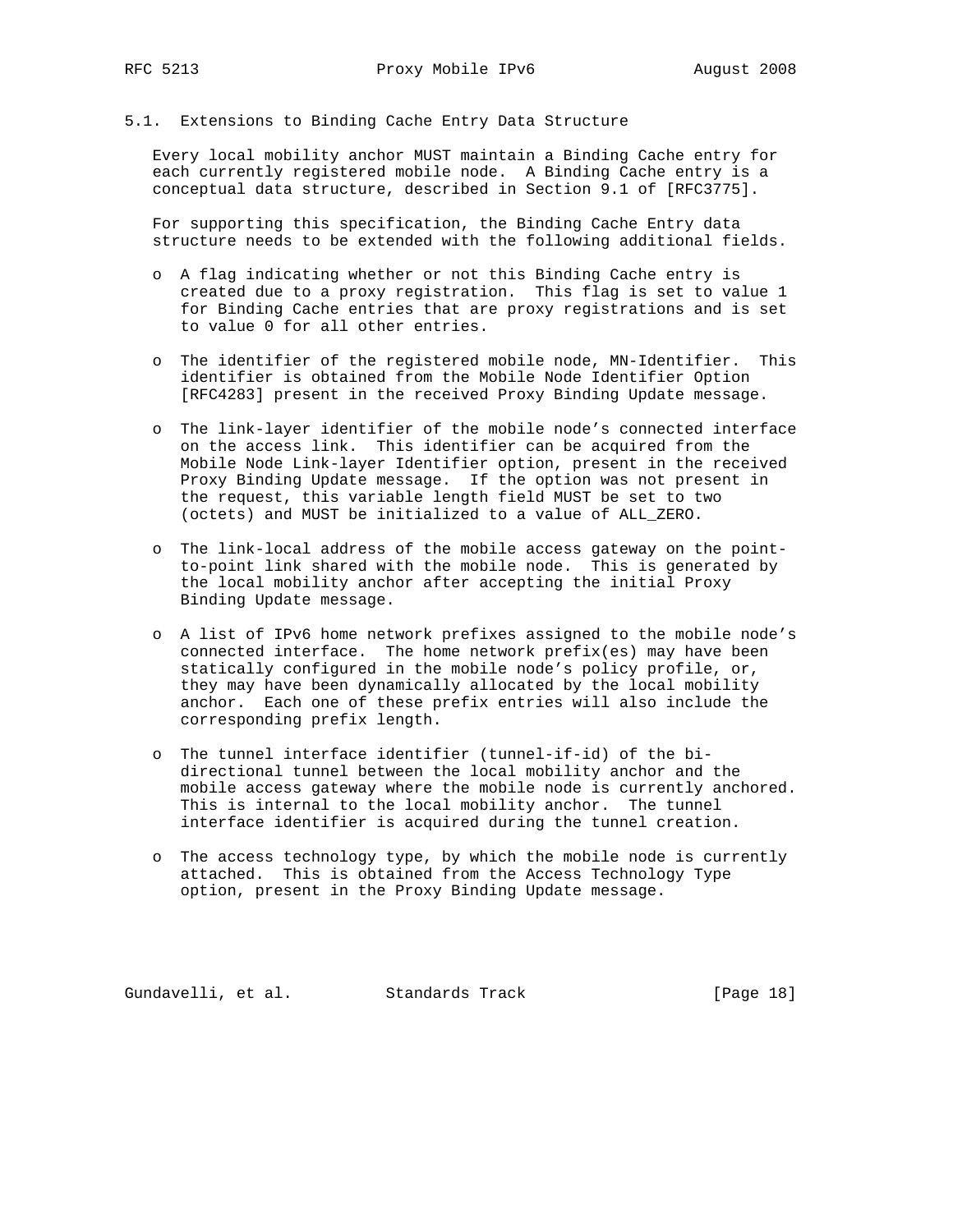o The 64-bit timestamp value of the most recently accepted Proxy Binding Update message sent for this mobile node. This is the time of day on the local mobility anchor, when the message was received. If the Timestamp option is not present in the Proxy Binding Update message (i.e., when the sequence-number-based scheme is in use), the value MUST be set to ALL\_ZERO.

 Typically, any one of the mobile node's home network prefixes from its mobility session may be used as a key for locating its Binding Cache entry in all cases except when there has been a handoff of the mobile node's session to a new mobile access gateway, and that mobile access gateway is unaware of the home network prefix(es) assigned to that mobility session. In such handoff cases, the Binding Cache entry can be located under the considerations specified in Section 5.4.1.

5.2. Supported Home Network Prefix Models

 This specification supports the Per-MN-Prefix model and does not support the Shared-Prefix model. According to the Per-MN-Prefix model, home network prefix(es) assigned to a mobile node are for that mobile node's exclusive use and no other node shares an address from that prefix (other than the Subnet-Router anycast address [RFC4291] that is used by the mobile access gateway hosting that prefix on that link).

 There may be more than one prefix assigned to a given interface of the mobile node; all of those assigned prefixes MUST be unique to that mobile node, and all are part of exactly one mobility session. If the mobile node simultaneously attaches to the Proxy Mobile IPv6 domain through multiple interfaces, each of the attached interfaces MUST be assigned one or more unique prefixes. Prefixes that are not assigned to the same interface MUST NOT be managed under the same mobility session.

 The mobile node's home network prefix(es) assigned to a given interface of a mobile node (part of a mobility session) will be hosted on the access link where the mobile node is attached (using that interface). The local mobility anchor is not required to perform any proxy Neighbor Discovery (ND) operations [RFC4861] for defending the mobile node's home address(es), as the prefixes are not locally hosted on the local mobility anchor. However, from the routing perspective, the home network prefix(es) is topologically anchored on the local mobility anchor.

Gundavelli, et al. Standards Track [Page 19]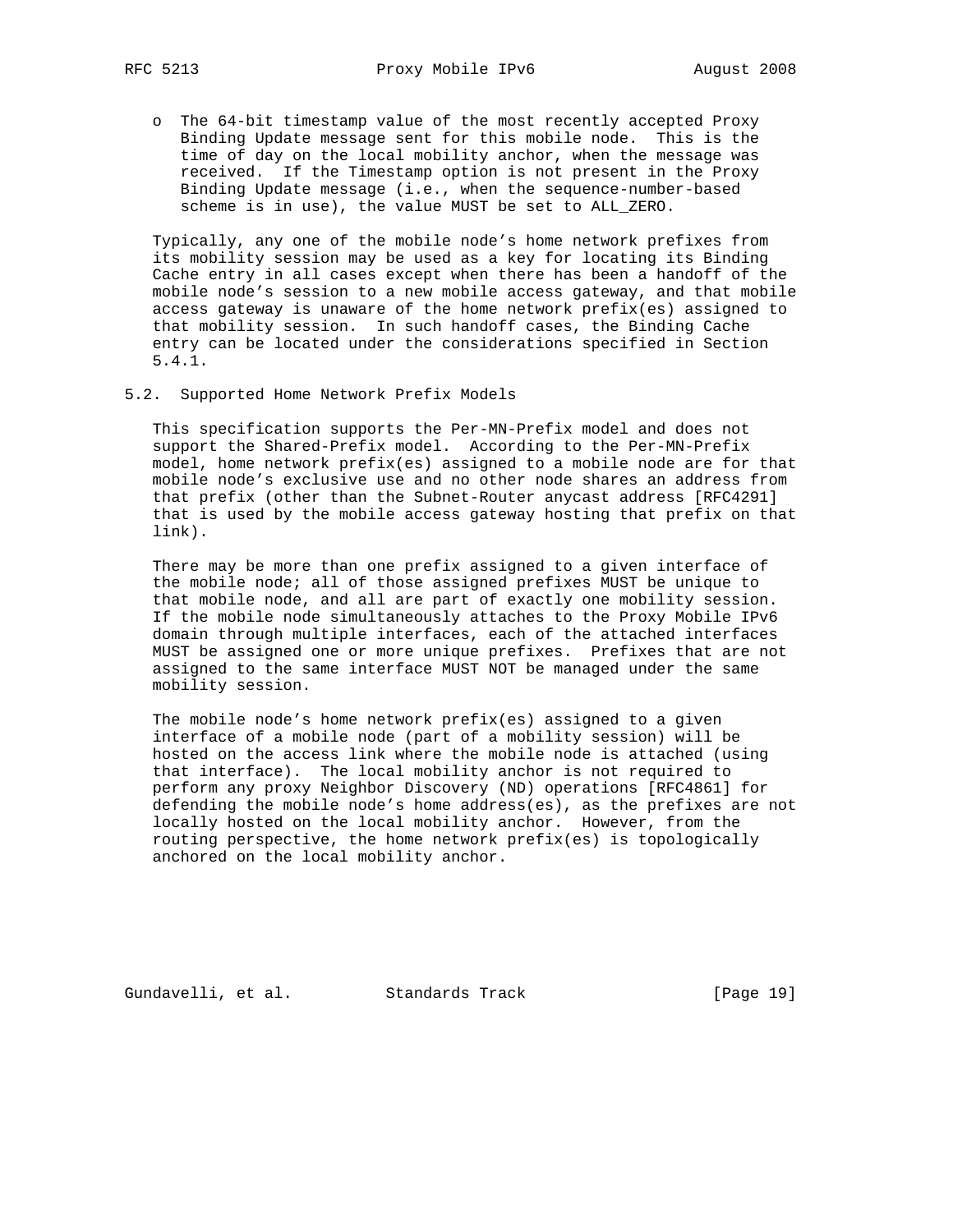5.3. Signaling Considerations

 This section provides the rules for processing the signaling messages. The processing rules specified in this section and other related sections are chained and are in a specific order. When applying these considerations for processing the signaling messages, the specified order MUST be maintained.

- 5.3.1. Processing Proxy Binding Updates
	- 1. The received Proxy Binding Update message (a Binding Update message with the (P) flag set to value of 1, format specified in Section 8.1) MUST be authenticated as described in Section 4. When IPsec is used for message authentication, the Security Parameter Index (SPI) in the IPsec header [RFC4306] of the received packet is needed for locating the security association, for authenticating the Proxy Binding Update message.
	- 2. The local mobility anchor MUST observe the rules described in Section 9.2 of [RFC3775] when processing the Mobility Header in the received Proxy Binding Update message.
	- 3. The local mobility anchor MUST ignore the check, specified in Section 10.3.1 of [RFC3775], related to the presence of the Home Address destination option in the Proxy Binding Update message.
	- 4. The local mobility anchor MUST identify the mobile node from the identifier present in the Mobile Node Identifier option [RFC4283] of the Proxy Binding Update message. If the Mobile Node Identifier option is not present in the Proxy Binding Update message, the local mobility anchor MUST reject the request and send a Proxy Binding Acknowledgement message with Status field set to MISSING\_MN\_IDENTIFIER\_OPTION (Missing Mobile Node Identifier option) and the identifier in the Mobile Node Identifier option carried in the message MUST be set to a zero length identifier.
	- 5. The local mobility anchor MUST apply the required policy checks, as explained in Section 4, to verify that the sender is a trusted mobile access gateway authorized to send Proxy Binding Update messages on behalf of this mobile node.
	- 6. If the local mobility anchor determines that the requesting node is not authorized to send Proxy Binding Update messages for the identified mobile node, it MUST reject the request and send a Proxy Binding Acknowledgement message with the Status field set to MAG\_NOT\_AUTHORIZED\_FOR\_PROXY\_REG (not authorized to send proxy binding updates).

Gundavelli, et al. Standards Track [Page 20]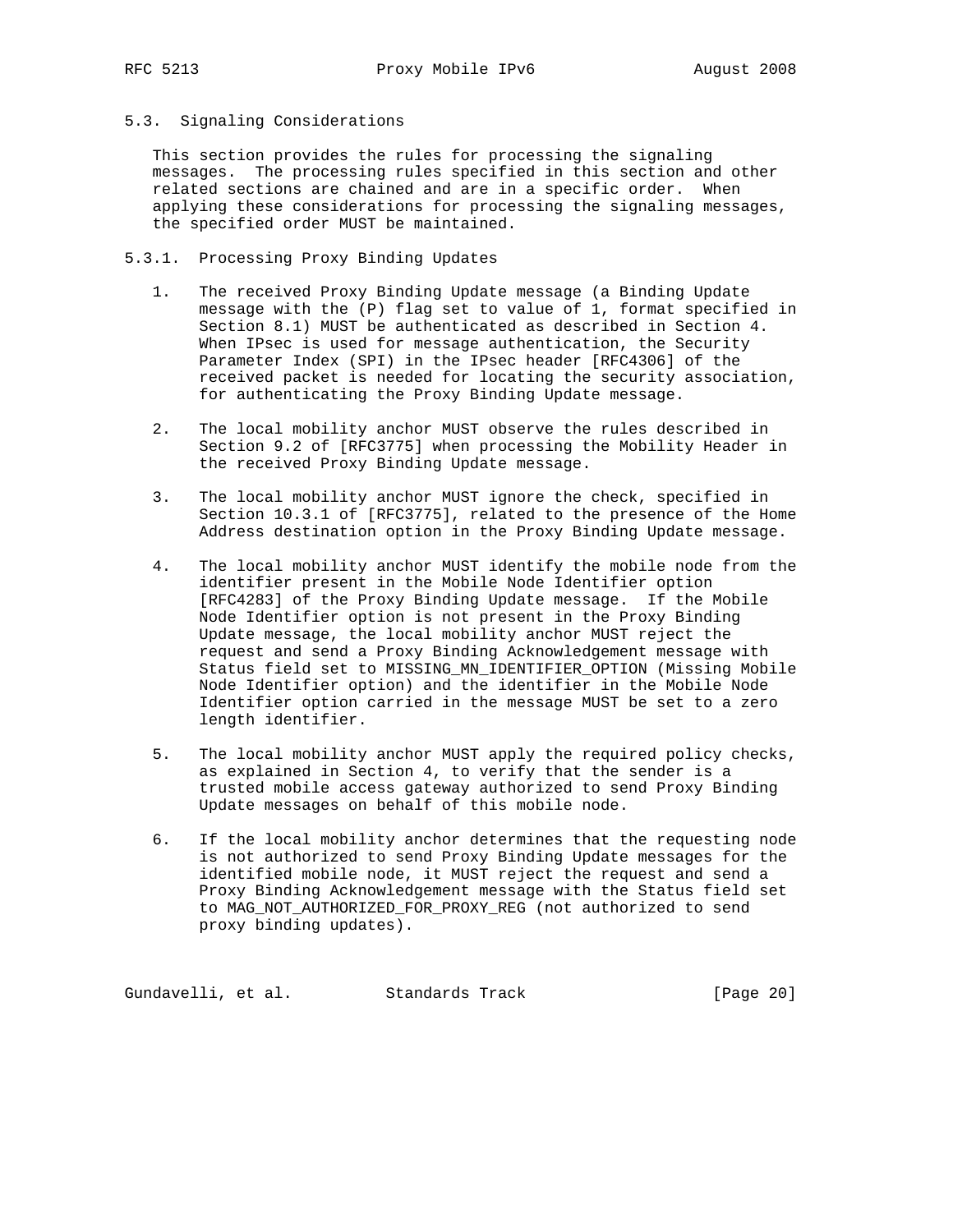- 7. If the local mobility anchor cannot identify the mobile node based on the identifier present in the Mobile Node Identifier option [RFC4283] of the Proxy Binding Update message, it MUST reject the request and send a Proxy Binding Acknowledgement message with the Status field set to NOT\_LMA\_FOR\_THIS\_MOBILE\_NODE (Not a local mobility anchor for this mobile node).
- 8. If the local mobility anchor determines that the mobile node is not authorized for the network-based mobility management service, it MUST reject the request and send a Proxy Binding Acknowledgement message with the Status field set to PROXY\_REG\_NOT\_ENABLED (Proxy Registration not enabled).
- 9. The local mobility anchor MUST apply the considerations specified in Section 5.5 for processing the Sequence Number field and the Timestamp option (if present) in the Proxy Binding Update message.
- 10. If there is no Home Network Prefix option(s) (with any value) present in the Proxy Binding Update message, the local mobility anchor MUST reject the request and send a Proxy Binding Acknowledgement message with the Status field set to MISSING\_HOME\_NETWORK\_PREFIX\_OPTION (Missing Home Network Prefix option).
- 11. If the Handoff Indicator option is not present in the Proxy Binding Update message, the local mobility anchor MUST reject the request and send a Proxy Binding Acknowledgement message with the Status field set to MISSING\_HANDOFF\_INDICATOR\_OPTION (Missing Handoff Indicator option).
- 12. If the Access Technology Type option is not present in the Proxy Binding Update message, the local mobility anchor MUST reject the request and send a Proxy Binding Acknowledgement message with the Status field set to MISSING\_ACCESS\_TECH\_TYPE\_OPTION (Missing Access Technology Type option).
- 13. Considerations specified in Section 5.4.1 MUST be applied for performing the Binding Cache entry existence test. If those checks specified in Section 5.4.1 result in associating the received Proxy Binding Update message to a new mobility session creation request, considerations from Section 5.3.2 (Initial Binding Registration - New Mobility Session), MUST be applied. If those checks result in associating the request to an existing mobility session, the following checks determine the next set of processing rules that need to be applied.

Gundavelli, et al. Standards Track [Page 21]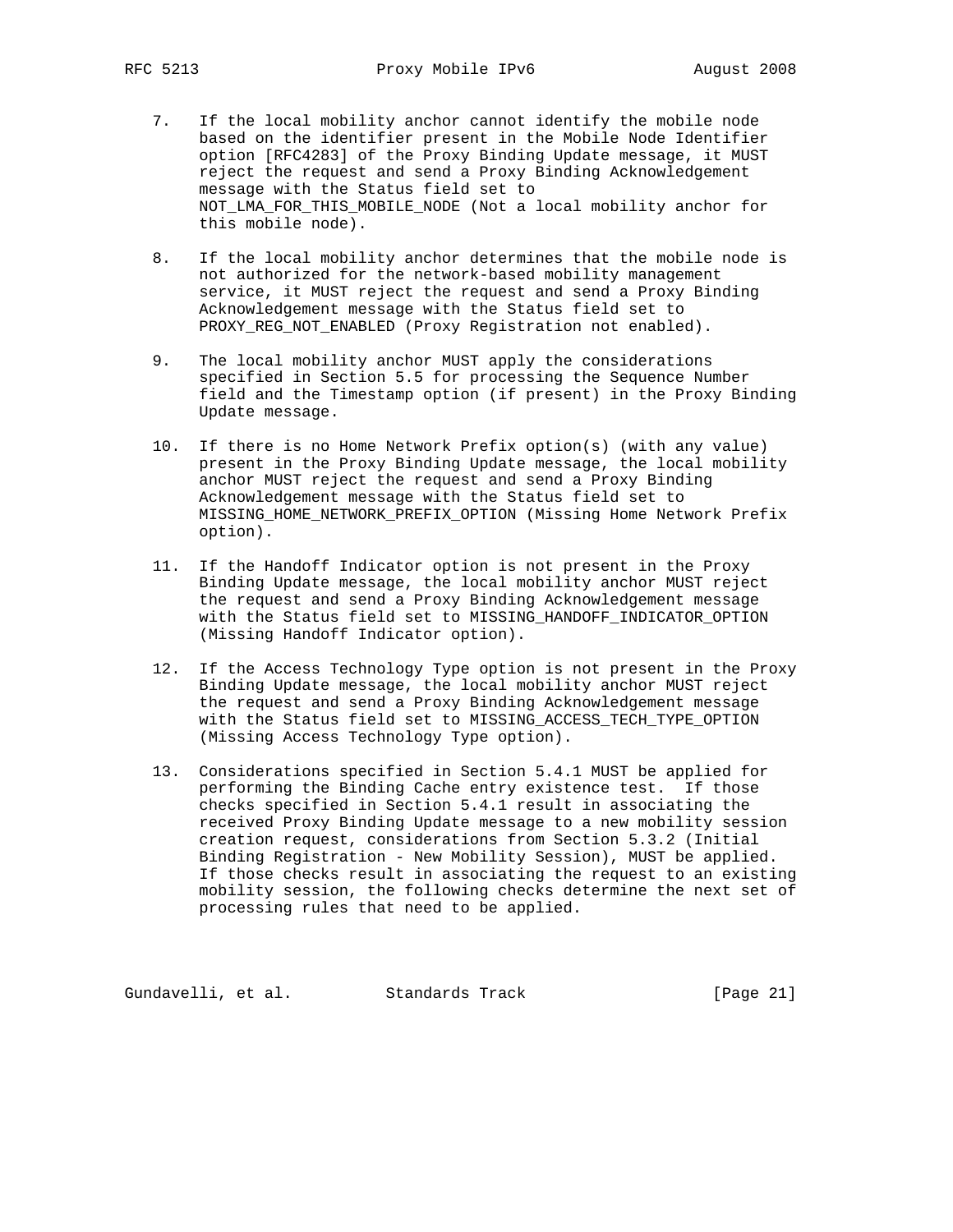- \* If the received Proxy Binding Update message has the lifetime value of zero, considerations from Section 5.3.5 (Binding De- Registration) MUST be applied.
- \* If the Proxy-CoA in the Binding Cache entry matches the source address of the request (or the address in the Alternate Care-of Address option, if the option is present), considerations from Section 5.3.3 (Binding LIfetime Extension - No handoff) MUST be applied.
- \* For all other cases, considerations from Section 5.3.4 (Binding Lifetime Extension - After handoff) MUST be applied.
- 14. When sending the Proxy Binding Acknowledgement message with any Status field value, the message MUST be constructed as specified in Section 5.3.6.
- 5.3.2. Initial Binding Registration (New Mobility Session)
	- 1. If there is at least one instance of the Home Network Prefix option present in the Proxy Binding Update message with the prefix value set to ALL\_ZERO, the local mobility anchor MUST allocate one or more home network prefixes to the mobile node and assign it to the new mobility session created for the mobile node. The local mobility anchor MUST ensure the allocated prefix(es) is not in use by any other node or mobility session. The decision on how many prefixes to be allocated for the attached interface can be based on a global policy or a policy specific to that mobile node. However, when stateful address autoconfiguration using DHCP is supported on the link, considerations from Section 6.11 MUST be applied for the prefix assignment.
	- 2. If the local mobility anchor is unable to allocate any home network prefix for the mobile node, it MUST reject the request and send a Proxy Binding Acknowledgement message with the Status field set to 130 (Insufficient resources).
	- 3. If there are one or more Home Network Prefix options present in the Proxy Binding Update message (with each of the prefixes set to a NON\_ZERO value), the local mobility anchor, before accepting that request, MUST ensure each one of those prefixes is owned by the local mobility anchor, and further that the mobile node is authorized to use these prefixes. If the mobile node is not authorized to use any one or more of those prefixes, the local mobility anchor MUST reject the request and send a Proxy Binding

Gundavelli, et al. Standards Track [Page 22]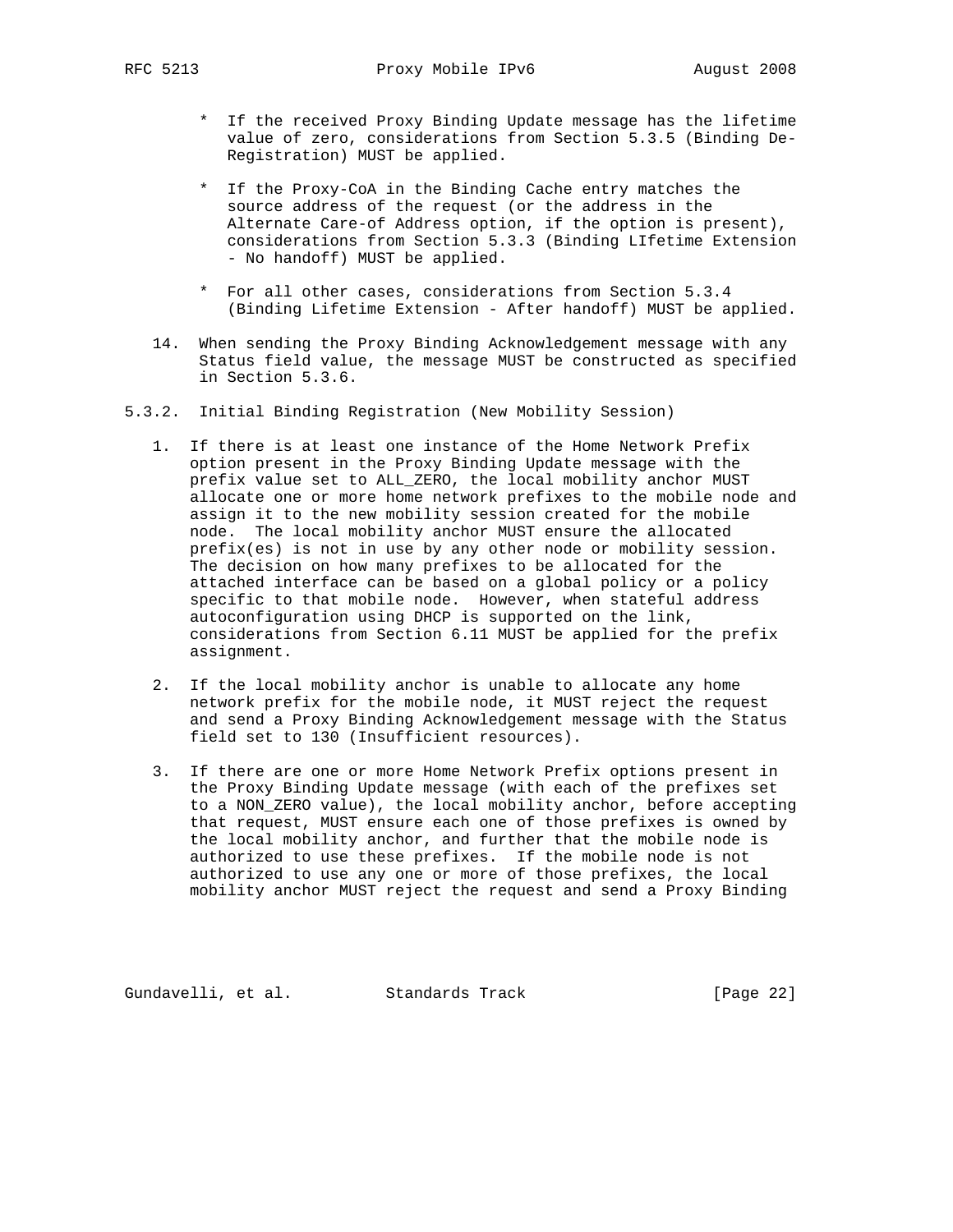Acknowledgement message with the Status field set to NOT\_AUTHORIZED\_FOR\_HOME\_NETWORK\_PREFIX (mobile node not authorized for one or more of the requesting home network prefixes).

- 4. Upon accepting the request, the local mobility anchor MUST create a Binding Cache entry for the mobile node. It must set the fields in the Binding Cache entry to the accepted values for that registration.
- 5. If there is no existing bi-directional tunnel to the mobile access gateway that sent the request, the local mobility anchor MUST establish a bi-directional tunnel to that mobile access gateway. Considerations from Section 5.6.1 MUST be applied for managing the dynamically created bi-directional tunnel.
- 6. The local mobility anchor MUST create a prefix route(s) over the tunnel to the mobile access gateway for forwarding any traffic received for the mobile node's home network prefix(es) associated with this mobility session. The created tunnel and the routing state MUST result in the forwarding behavior on the local mobility anchor as specified in Section 5.6.2.
- 7. The local mobility anchor MUST send the Proxy Binding Acknowledgement message with the Status field set to 0 (Proxy Binding Update Accepted). The message MUST be constructed as specified in Section 5.3.6.
- 5.3.3. Binding Lifetime Extension (No Handoff)
	- 1. Upon accepting the Proxy Binding Update message for extending the binding lifetime, received from the same mobile access gateway (if the Proxy-CoA in the Binding Cache entry is the same as the Proxy-CoA in the request) that last updated the binding, the local mobility anchor MUST update the Binding Cache entry with the accepted registration values.
	- 2. The local mobility anchor MUST send the Proxy Binding Acknowledgement message with the Status field set to 0 (Proxy Binding Update Accepted). The message MUST be constructed as specified in Section 5.3.6.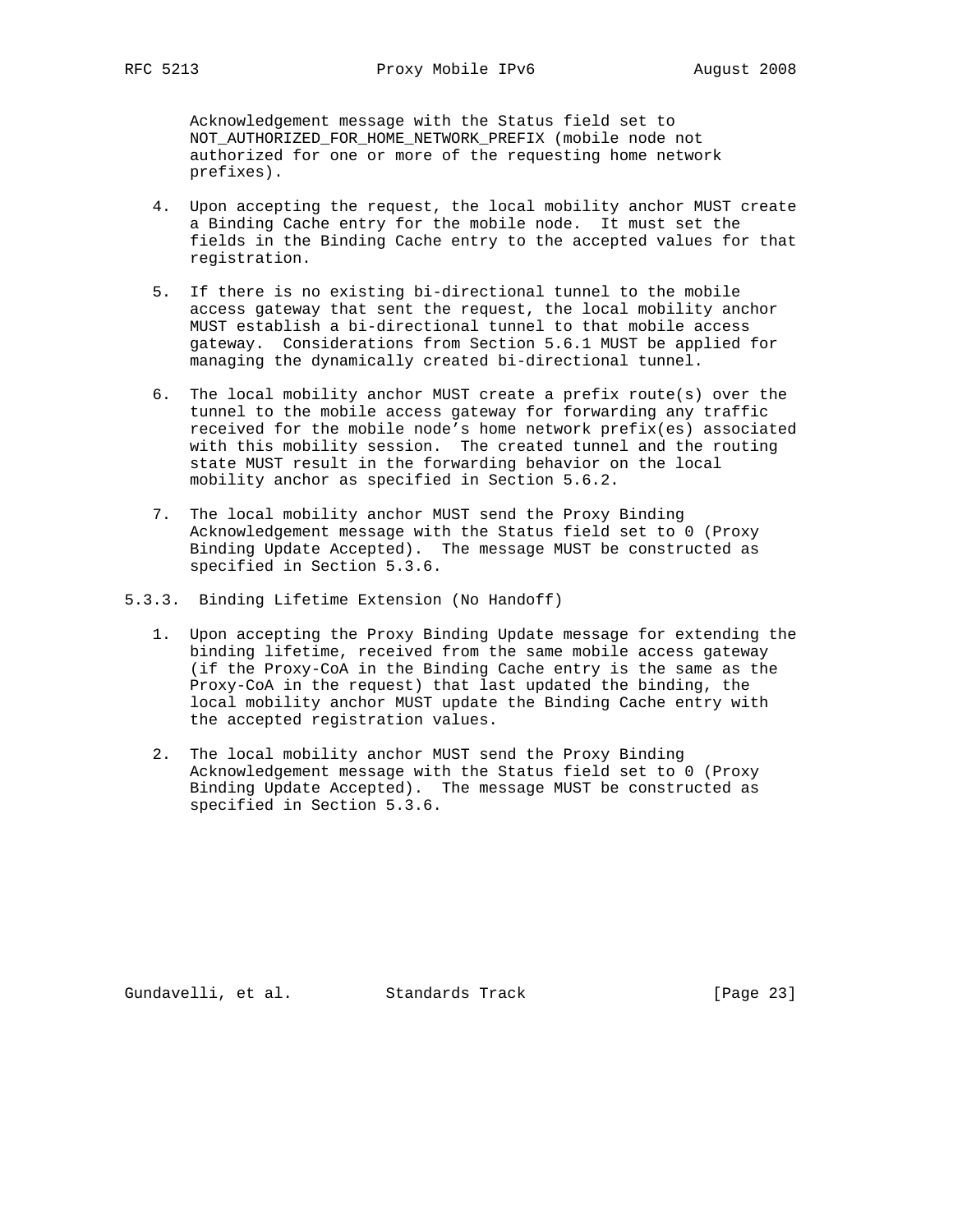# 5.3.4. Binding Lifetime Extension (After Handoff)

- 1. Upon accepting the Proxy Binding Update message for extending the binding lifetime, received from a new mobile access gateway (if the Proxy-CoA in the Binding Cache entry does not match the Proxy-CoA in the request) where the mobile node's mobility session is handed off, the local mobility anchor MUST update the Binding Cache entry with the accepted registration values.
- 2. The local mobility anchor MUST remove the previously created route(s) for the mobile node's home network prefix(es) associated with this mobility session. Additionally, if there are no other mobile nodes sharing the dynamically created bi-directional tunnel to the previous mobile access gateway, the tunnel SHOULD be deleted, applying considerations from section 5.6.1 (if the tunnel is a dynamically created tunnel and not a fixed pre established tunnel).
- 3. If there is no existing bi-directional tunnel to the mobile access gateway that sent the request, the local mobility anchor MUST establish a bi-directional tunnel to that mobile access gateway. Considerations from Section 5.6.1 MUST be applied for managing the dynamically created bi-directional tunnel.
- 4. The local mobility anchor MUST create prefix route(s) over the tunnel to the mobile access gateway for forwarding any traffic received for the mobile node's home network prefix(es) associated with that mobility session. The created tunnel and routing state MUST result in the forwarding behavior on the local mobility anchor as specified in Section 5.6.2.
- 5. The local mobility anchor MUST send the Proxy Binding Acknowledgement message with the Status field set to 0 (Proxy Binding Update Accepted). The message MUST be constructed as specified in Section 5.3.6.
- 5.3.5. Binding De-Registration
	- 1. If the received Proxy Binding Update message with the lifetime value of zero, has a Source Address in the IPv6 header (or the address in the Alternate Care-of Address option, if the option is present) different from what is present in the Proxy-CoA field in the Binding Cache entry, the local mobility anchor MUST ignore the request.
	- 2. Upon accepting the Proxy Binding Update message, with the lifetime value of zero, the local mobility anchor MUST wait for MinDelayBeforeBCEDelete amount of time, before it deletes the

Gundavelli, et al. Standards Track [Page 24]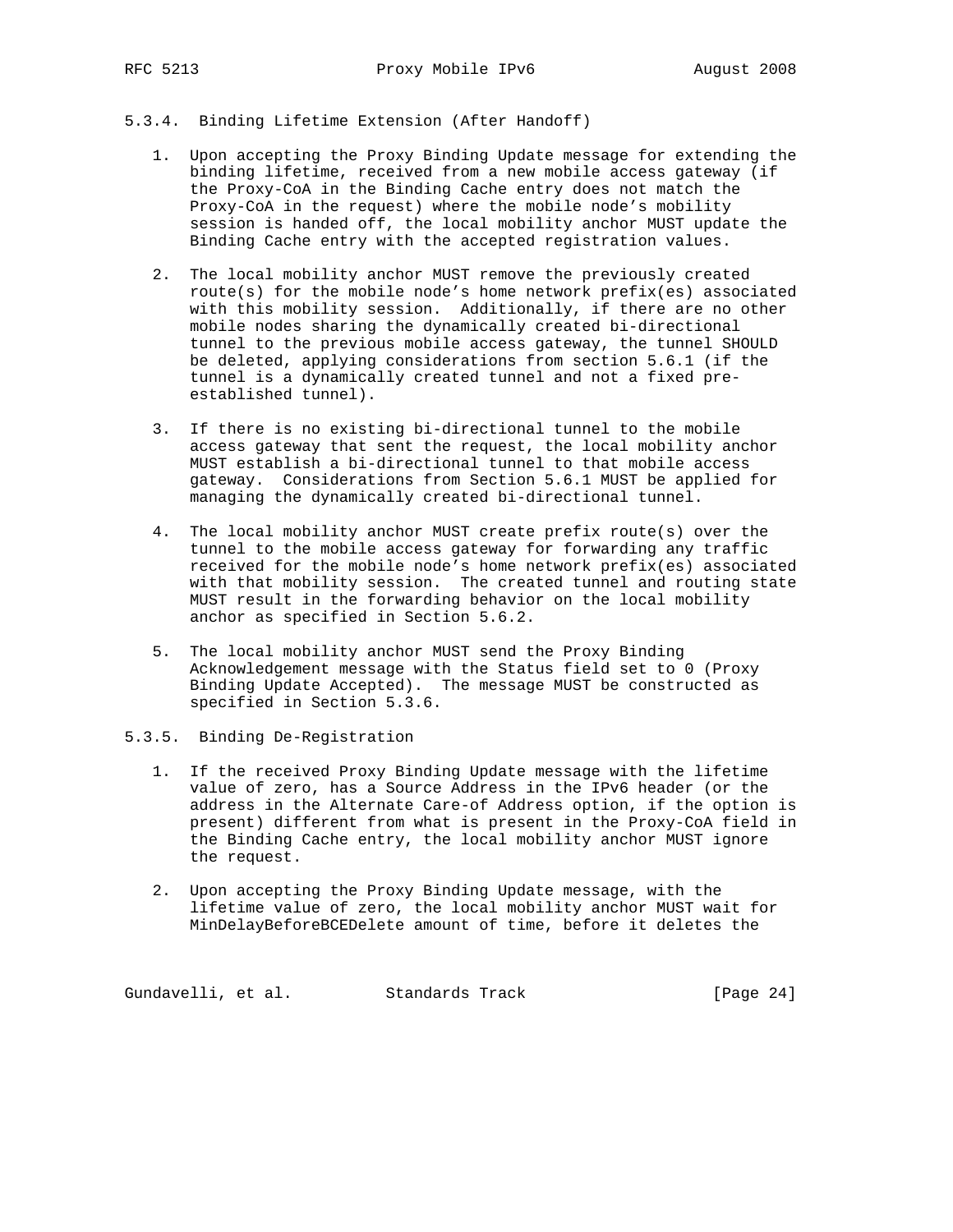Binding Cache entry. However, it MUST send the Proxy Binding Acknowledgement message with the Status field set to 0 (Proxy Binding Update Accepted). The message MUST be constructed as specified in Section 5.3.6.

- \* During this wait period, the local mobility anchor SHOULD drop the mobile node's data traffic.
- \* During this wait period, if the local mobility anchor receives a valid Proxy Binding Update message for the same mobility session with the lifetime value of greater than zero, and if that request is accepted, then the Binding Cache entry MUST NOT be deleted, but must be updated with the newly accepted registration values, and the wait period should be ended.
- \* By the end of this wait period, if the local mobility anchor did not receive any valid Proxy Binding Update messages for this mobility session, then it MUST delete the Binding Cache entry and remove the routing state created for that mobility session. The local mobility anchor can potentially reassign the prefix(es) associated with this mobility session to other mobile nodes.
- 5.3.6. Constructing the Proxy Binding Acknowledgement Message
	- o The local mobility anchor, when sending the Proxy Binding Acknowledgement message to the mobile access gateway, MUST construct the message as specified below.

 IPv6 header (src=LMAA, dst=Proxy-CoA) Mobility header - BA  $/$ \* P flag must be set to value of 1 \*/ Mobility Options - Mobile Node Identifier option (mandatory) - Home Network Prefix option(s) (mandatory) - Handoff Indicator option (mandatory) - Access Technology Type option (mandatory) - Timestamp option (optional) - Mobile Node Link-layer Identifier option (optional) - Link-local Address option (optional)

Figure 6: Proxy Binding Acknowledgement Message Format

 o The Source Address field in the IPv6 header of the message MUST be set to the destination address of the received Proxy Binding Update message.

Gundavelli, et al. Standards Track [Page 25]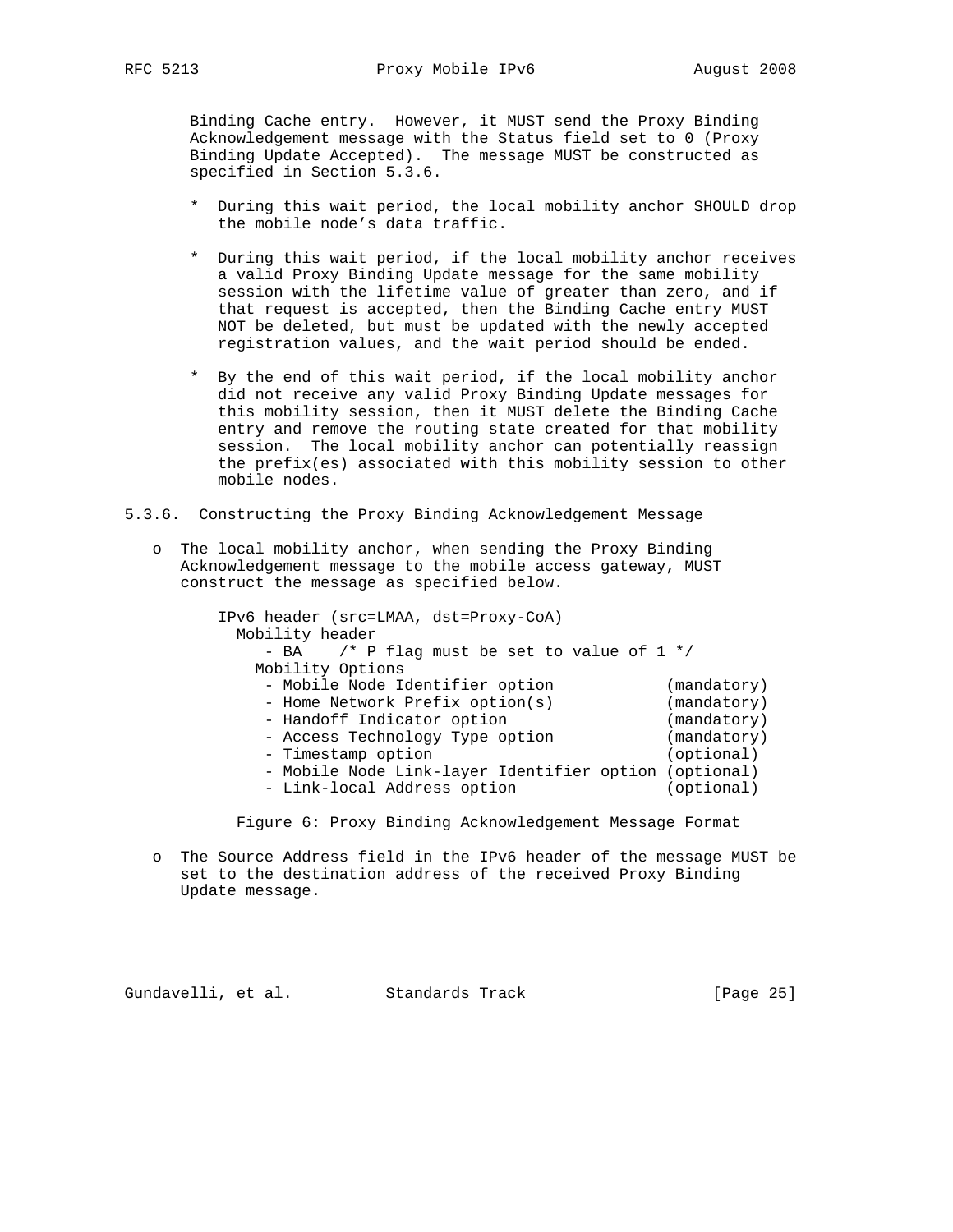- o The Destination Address field in the IPv6 header of the message MUST be set to the source address of the received Proxy Binding Update message. When there is no Alternate Care-of Address option present in the request, the destination address is the same as the Proxy-CoA; otherwise, the address may not be the same as the Proxy-CoA.
- o The Mobile Node Identifier option [RFC4283] MUST be present. The identifier field in the option MUST be copied from the Mobile Node Identifier option in the received Proxy Binding Update message. If the option was not present in the request, the identifier in the option MUST be set to a zero length identifier.
- o At least one Home Network Prefix option MUST be present.
	- \* If the Status field is set to a value greater than or equal to 128, i.e., if the Proxy Binding Update is rejected, all the Home Network Prefix options that were present in the request (along with their prefix values) MUST be present in the reply. But, if there was no Home Network Prefix option present in the request, then there MUST be only one Home Network Prefix option with the value in the option set to ALL\_ZERO.
	- \* For all other cases, there MUST be a Home Network Prefix option for each of the assigned home network prefixes (for that mobility session), and with the prefix value in the option set to the allocated prefix value.
- o The Handoff Indicator option MUST be present. The handoff indicator field in the option MUST be copied from the Handoff Indicator option in the received Proxy Binding Update message. If the option was not present in the request, the value in the option MUST be set to zero.
- o The Access Technology Type option MUST be present. The access technology type field in the option MUST be copied from the Access Technology Type option in the received Proxy Binding Update message. If the option was not present in the request, the value in the option MUST be set to zero.
- o The Timestamp option MUST be present only if the same option was present in the received Proxy Binding Update message and MUST NOT be present otherwise. Considerations from Section 5.5 must be applied for constructing the Timestamp option.
- o The Mobile Node Link-layer Identifier option MUST be present only if the same option was present in the received Proxy Binding Update message and MUST NOT be present otherwise. The link-layer

Gundavelli, et al. Standards Track [Page 26]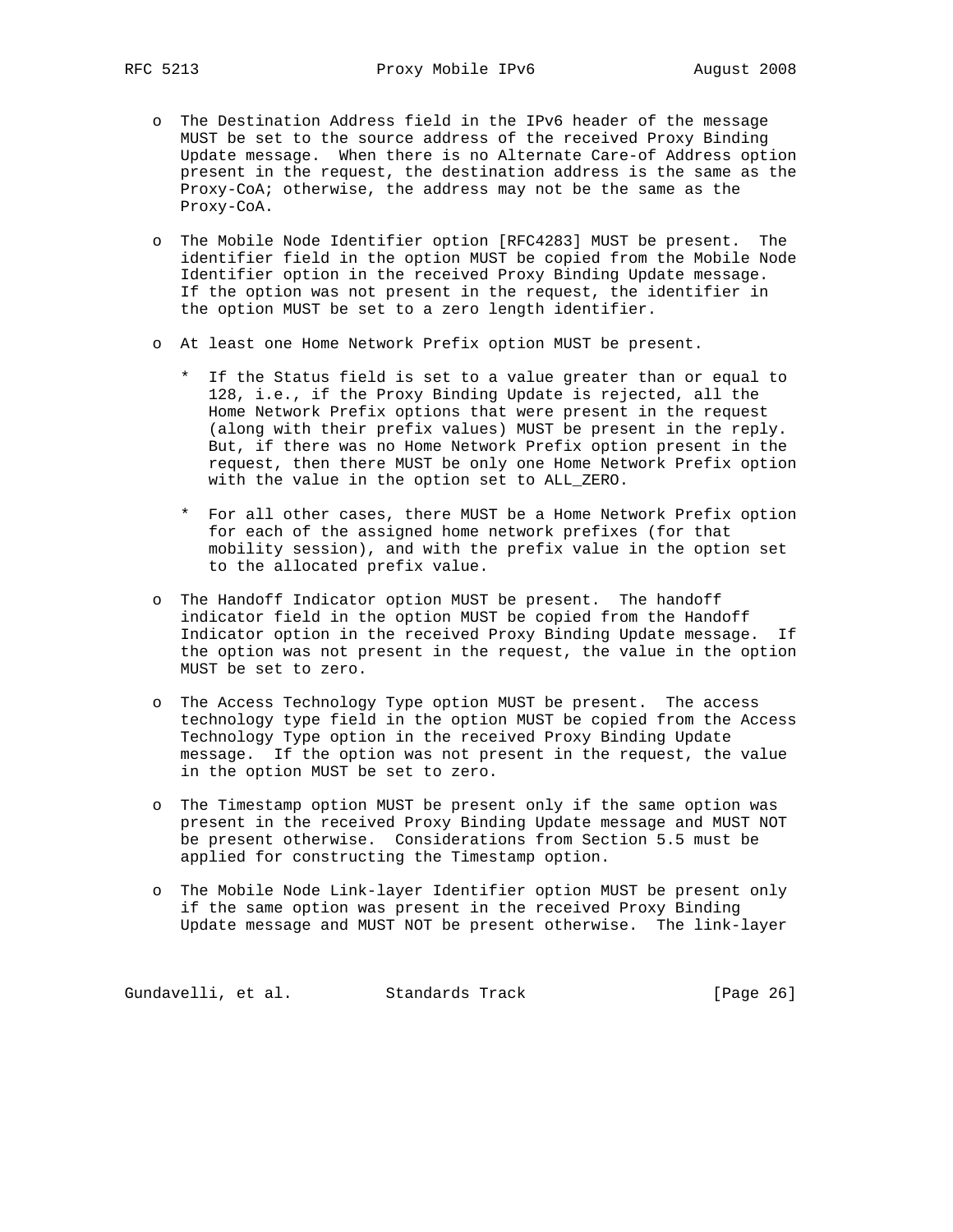identifier value MUST be copied from the Mobile Node Link-layer Identifier option present in the received Proxy Binding Update message.

- o The Link-local Address option MUST be present only if the same option was present in the received Proxy Binding Update message and MUST NOT be present otherwise. If the Status field in the reply is set to a value greater than or equal to 128, i.e., if the Proxy Binding Update is rejected, then the link-local address from the request MUST be copied to the Link-local Address option in the reply, otherwise the following considerations apply.
	- \* If the received Proxy Binding Update message has the Link-local Address option with ALL\_ZERO value and if there is an existing Binding Cache entry associated with this request, then the link-local address from the Binding Cache entry MUST be copied to the Link-local Address option in the reply.
	- \* If the received Proxy Binding Update message has the Link-local Address option with ALL\_ZERO value and if there is no existing Binding Cache entry associated with this request, then the local mobility anchor MUST generate the link-local address that the mobile access gateway can use on the point-to-point link shared with the mobile node. This generated address MUST be copied to the Link-local Address option in the reply. The same address MUST also be copied to the link-local address field of Binding Cache entry created for this mobility session.
	- \* If the received Proxy Binding Update message has the Link-local Address option with NON\_ZERO value, then the link-local address from the request MUST be copied to the Link-local Address option in the reply. The same address MUST also be copied to the link-local address field of the Binding Cache entry associated with this request (after creating the Binding Cache entry, if one does not exist).
- o If IPsec is used for protecting the signaling messages, the message MUST be protected using the security association existing between the local mobility anchor and the mobile access gateway.
- o Unlike in Mobile IPv6 [RFC3775], the Type 2 Routing header MUST NOT be present in the IPv6 header of the packet.

5.4. Multihoming Support

 This specification allows mobile nodes to connect to a Proxy Mobile IPv6 domain through multiple interfaces for simultaneous access. The following are the key aspects of this multihoming support.

Gundavelli, et al. Standards Track [Page 27]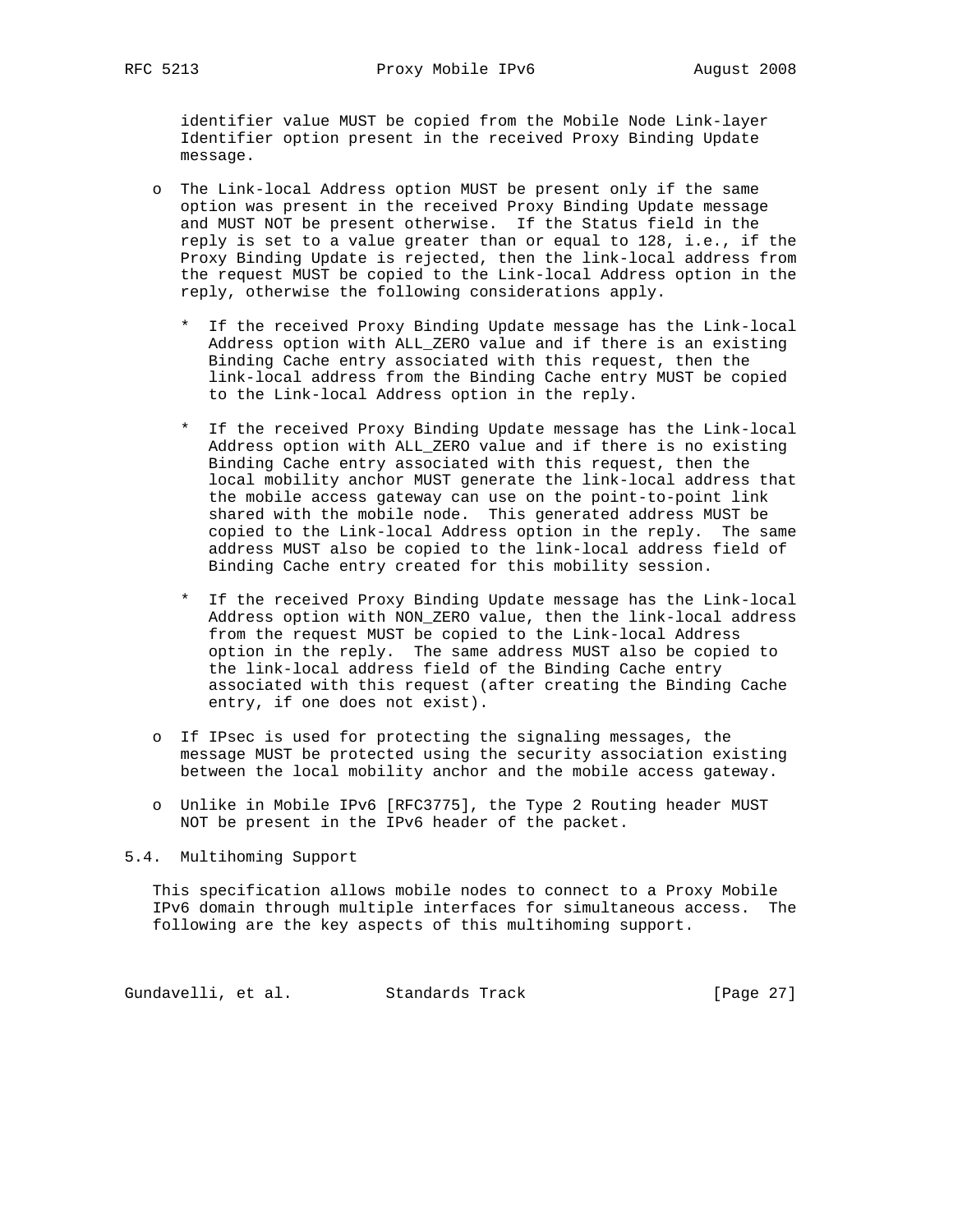- o When a mobile node connects to a Proxy Mobile IPv6 domain through multiple interfaces for simultaneous access, the local mobility anchor MUST allocate a mobility session for each of the attached interfaces. Each mobility session should be managed under a separate Binding Cache entry and with its own lifetime.
- o The local mobility anchor MAY allocate more than one home network prefix for a given interface of the mobile node. However, all the prefixes associated with a given interface MUST be managed as part of one mobility session, associated with that interface.
- o The local mobility anchor MUST allow for a handoff between two different interfaces of a mobile node. In such a scenario, all the home network prefixes associated with one interface (part of one mobility session) will be associated with a different interface of the mobile node. The decision on when to create a new mobility session and when to update an existing mobility session MUST be based on the Handover hint present in the Proxy Binding Update message and under the considerations specified in this section.
- 5.4.1. Binding Cache Entry Lookup Considerations

 There can be multiple Binding Cache entries for a given mobile node. When doing a lookup for a mobile node's Binding Cache entry for processing a received Proxy Binding Update message, the local mobility anchor MUST apply the following multihoming considerations (in the below specified order, starting with Section 5.4.1.1). These rules are chained with the processing rules specified in Section 5.3.

5.4.1.1. Home Network Prefix Option (NON\_ZERO Value) Present in the Request

| Registration/De-Registration Message                               |
|--------------------------------------------------------------------|
| __________________                                                 |
| At least one HNP Option with NON ZERO Value                        |
|                                                                    |
| ΆTT                                                                |
|                                                                    |
| MN-LL-Identifier Opt Present<br>  MN-LL-Identifier Opt Not Present |
|                                                                    |
| HТ                                                                 |
|                                                                    |
| BCE Lookup Key: Any of the Home Network Prefixes from the request  |
| ======================================                             |

Figure 7: Binding Cache Entry (BCE) Lookup Using Home Network Prefix

Gundavelli, et al. Standards Track [Page 28]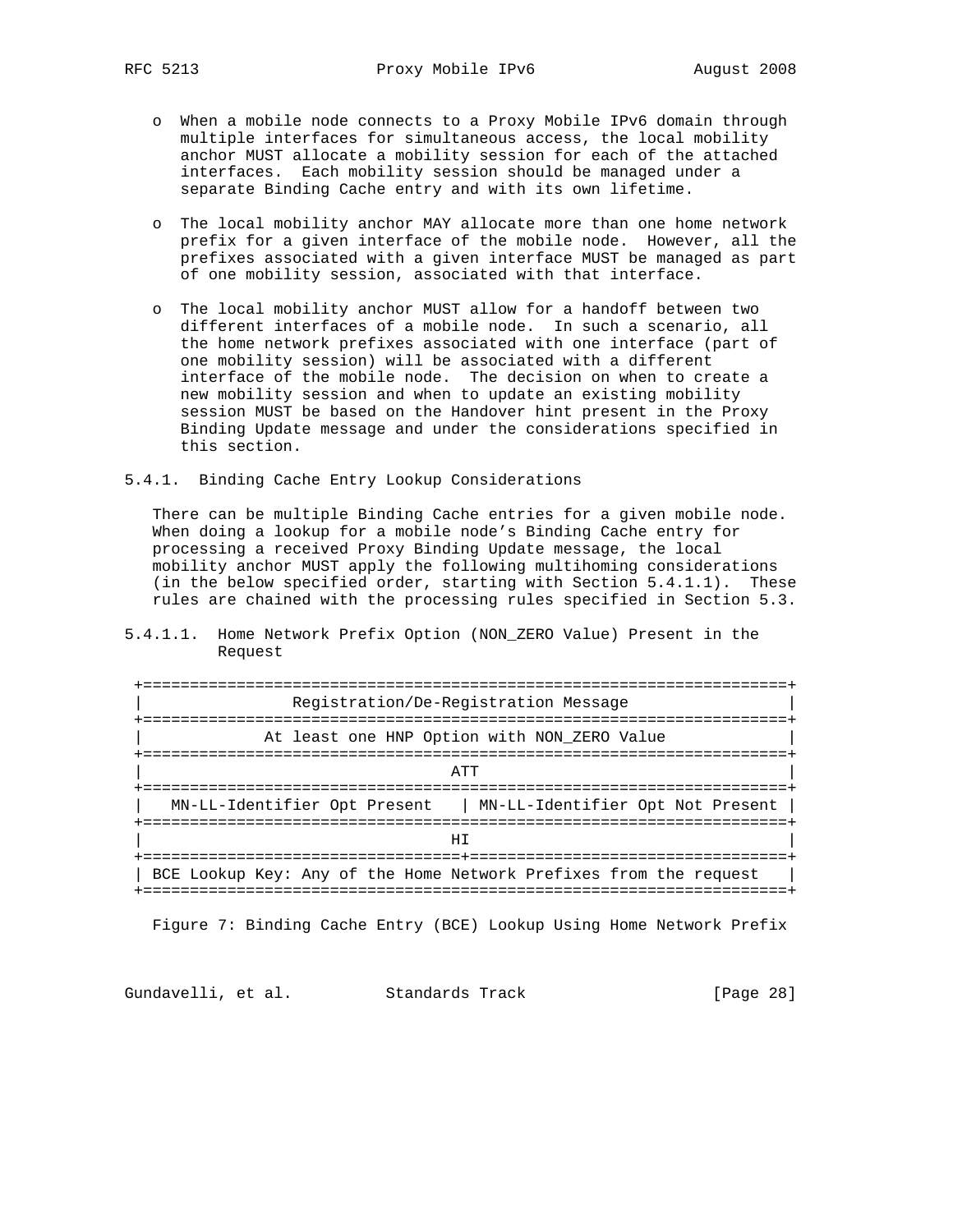If there is at least one Home Network Prefix option present in the request with a NON\_ZERO prefix value and irrespective of the presence of the Mobile Node Link-layer Identifier option in the request, the following considerations MUST be applied. If there is more than one instance of the Home Network Prefix option, any one of the Home Network Prefix options present in the request (with NON\_ZERO prefix value) can be used for locating the Binding Cache entry.

- 1. The local mobility anchor MUST verify if there is an existing Binding Cache entry with one of its home network prefixes matching the prefix value in one of the Home Network Prefix options of the received Proxy Binding Update message.
- 2. If a Binding Cache entry does not exist (with one of its home network prefixes in the Binding Cache entry matching the prefix value in one of the Home Network Prefix options of the received Proxy Binding Update message), the request MUST be considered as a request for creating a new mobility session.
- 3. If there exists a Binding Cache entry (with one of its home network prefixes in the Binding Cache entry matching the prefix value in one of the Home Network Prefix options of the received Proxy Binding Update message), but if the mobile node identifier in the entry does not match the mobile node identifier in the Mobile Node Identifier option of the received Proxy Binding Update message, the local mobility anchor MUST reject the request with the Status field value set to NOT\_AUTHORIZED\_FOR\_HOME\_NETWORK\_PREFIX (mobile node is not authorized for one or more of the requesting home network prefixes).
- 4. If there exists a Binding Cache entry (matching MN-Identifier and one of its home network prefixes in the Binding Cache entry matching the prefix value in one of the Home Network Prefix options of the received Proxy Binding Update message), but if all the prefixes in the request do not match all the prefixes in the Binding Cache entry, or if they do not match in count, then the local mobility anchor MUST reject the request with the Status field value set to BCE\_PBU\_PREFIX\_SET\_DO\_NOT\_MATCH (all the home network prefixes listed in the BCE do not match all the prefixes in the received PBU).
- 5. If there exists a Binding Cache entry (matching MN-Identifier and all the home network prefixes in the Binding Cache entry matching all the home network prefixes in the received Proxy Binding Update message) and if any one or more of these below stated conditions are true, the request MUST be considered as a request for updating that Binding Cache entry.

Gundavelli, et al. Standards Track [Page 29]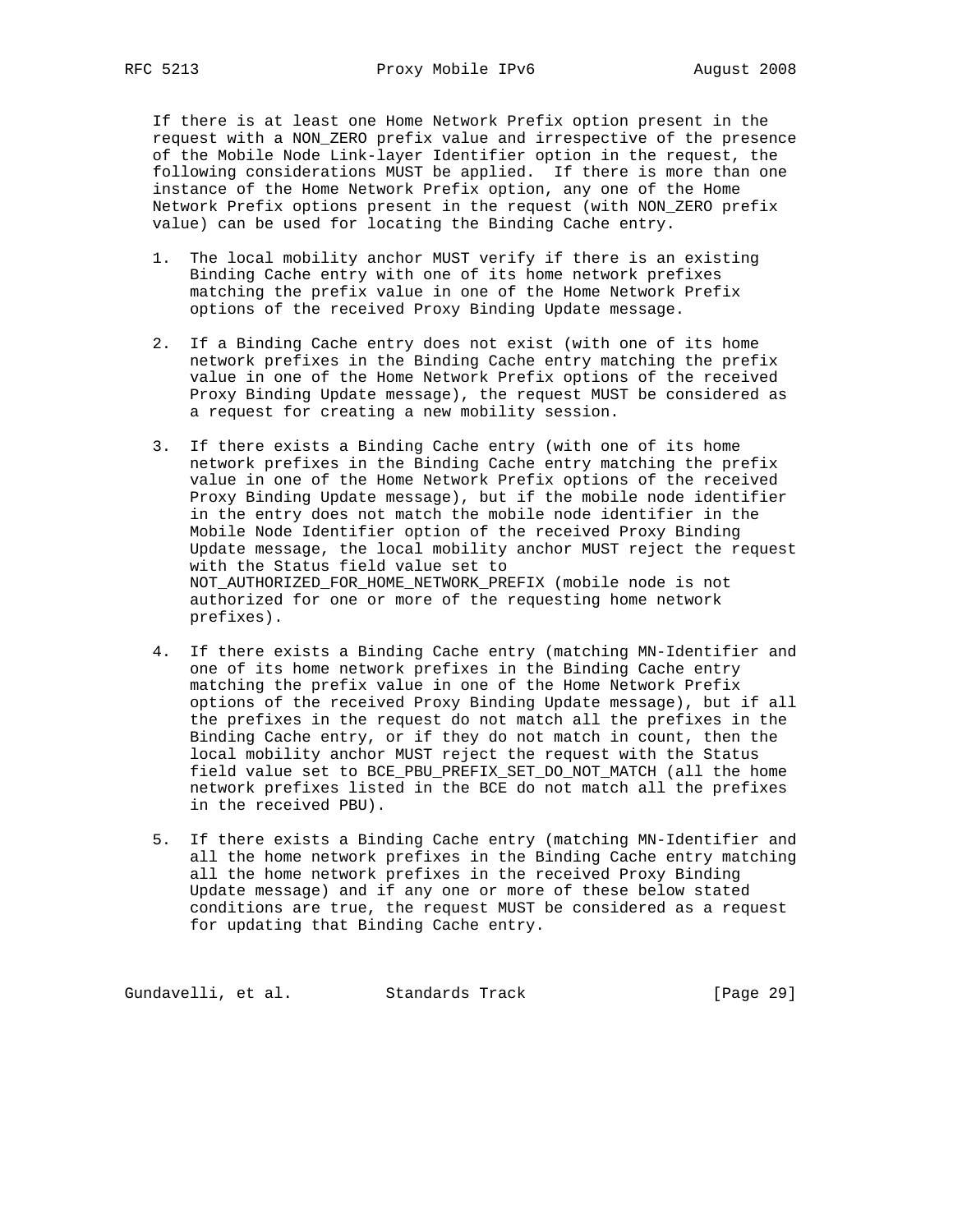- \* If there is a Mobile Node Link-layer Identifier option present in the request and if the link-layer identifier in the option matches the link-layer identifier of the Binding Cache entry and the access technology type in the Access Technology Type option present in the request matches the access technology type in the Binding Cache entry.
- \* If the Handoff Indicator field in the Handoff Indicator option present in the request is set to a value of 2 (Handoff between two different interfaces of the mobile node).
- \* If there is no Mobile Node Link-layer Identifier option present in the request, the link-layer identifier value in the Binding Cache entry is set to ALL\_ZERO, the access technology type field in the Access Technology Type option present in the request matches the access technology type in the Binding Cache entry, and if the Handoff Indicator field in the Handoff Indicator option present in the request is set to a value of 3 (Handoff between mobile access gateways for the same interface).
- \* If the Proxy-CoA in the Binding Cache entry matches the source address of the request (or the address in the Alternate Care-of Address option, if the option is present) and if the access technology type field in the Access Technology Type option present in the request matches the access technology type in the Binding Cache entry.
- 6. For all other cases, the message MUST be considered as a request for creating a new mobility session. However, if the received Proxy Binding Update message has the lifetime value of zero and if the request cannot be associated with any existing mobility session, the message MUST be silently ignored.

Gundavelli, et al. Standards Track [Page 30]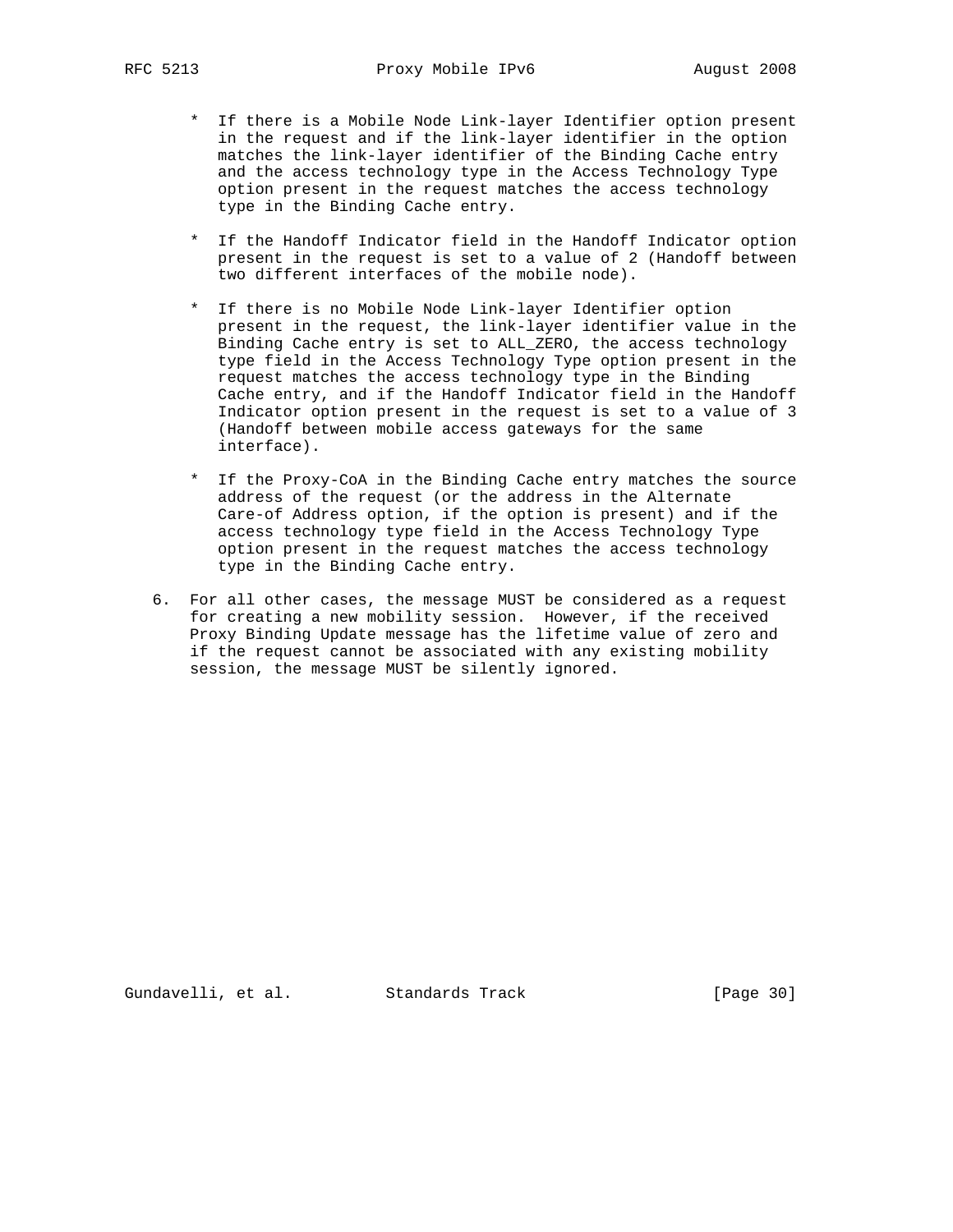5.4.1.2. Mobile Node Link-layer Identifier Option Present in the Request

 +=====================================================================+ Registration/De-Registration Message +=====================================================================+ No HNP option with a NON\_ZERO Value +=====================================================================+ | ATT | +=====================================================================+ | MN-LL-Identifier Option Present (NON\_ZERO Value) | +=====================================================================+ | HI | +==================================+==================================+ | BCE Lookup Keys: (MN-Identifier + ATT + MN-LL-Identifier) | +=====================================================================+

Figure 8: BCE Lookup Using Link-layer Identifier

 If there is no Home Network Prefix option present in the request with a NON\_ZERO prefix value, but if there is a Mobile Node Link-layer Identifier option present in the request, then the following considerations MUST be applied for locating the Binding Cache entry.

- 1. The local mobility anchor MUST verify if there is an existing Binding Cache entry, with the mobile node identifier matching the identifier in the received Mobile Node Identifier option, access technology type matching the value in the received Access Technology Type option, and the link-layer identifier value matching the identifier in the received Mobile Node Link-layer Identifier option.
- 2. If there exists a Binding Cache entry (matching MN-Identifier, Access Technology Type (ATT), and MN-LL-Identifier), the request MUST be considered as a request for updating that Binding Cache entry.
- 3. If there does not exist a Binding Cache entry (matching MN- Identifier, ATT, and MN-LL-Identifier) and the Handoff Indicator field in the Handoff Indicator option present in the request is set to a value of 2 (Handoff between two different interfaces of the mobile node). The local mobility anchor MUST apply the following additional considerations.
	- \* The local mobility anchor MUST verify if there exists one and only one Binding Cache entry with the mobile node identifier matching the identifier in the Mobile Node Identifier option present in the request and for any link-layer identifier

Gundavelli, et al. Standards Track [Page 31]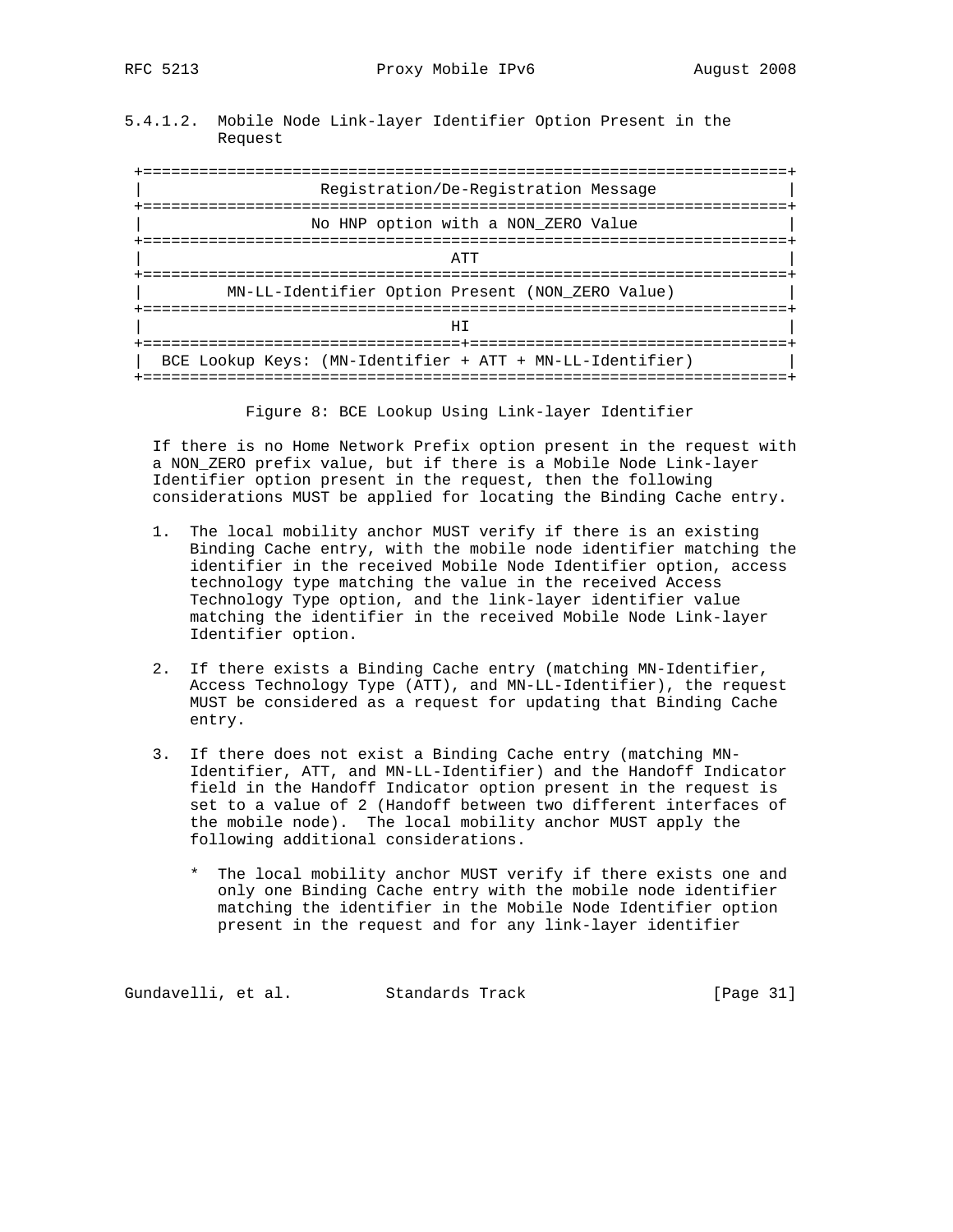value. If there exists only one such entry (matching the MN- Identifier), the request MUST be considered as a request for updating that Binding Cache entry.

- 4. If there does not exist a Binding Cache entry (matching MN- Identifier, ATT, and MN-LL-Identifier) and if the Handoff Indicator field in the Handoff Indicator option present in the request is set to a value of 4 (Handoff state unknown), the local mobility anchor MUST apply the following additional considerations.
	- \* The local mobility anchor MUST verify if there exists one and only one Binding Cache entry with the mobile node identifier matching the identifier in the Mobile Node Identifier option present in the request and for any link-layer identifier value. If there exists only one such entry (matching the MN- Identifier), the local mobility anchor SHOULD wait until the existing Binding Cache entry is de-registered by the previously serving mobile access gateway, before the request can be considered as a request for updating that Binding Cache entry. However, if there is no de-registration message that is received within MaxDelayBeforeNewBCEAssign amount of time, the local mobility anchor, upon accepting the request, MUST consider the request as a request for creating a new mobility session. The local mobility anchor MAY also choose to create a new mobility session without waiting for a de-registration message, and this should be configurable on the local mobility anchor.
- 5. For all other cases, the message MUST be considered as a request for creating a new mobility session. However, if the received Proxy Binding Update message has the lifetime value of zero and if the request cannot be associated with any existing mobility session, the message MUST be silently ignored.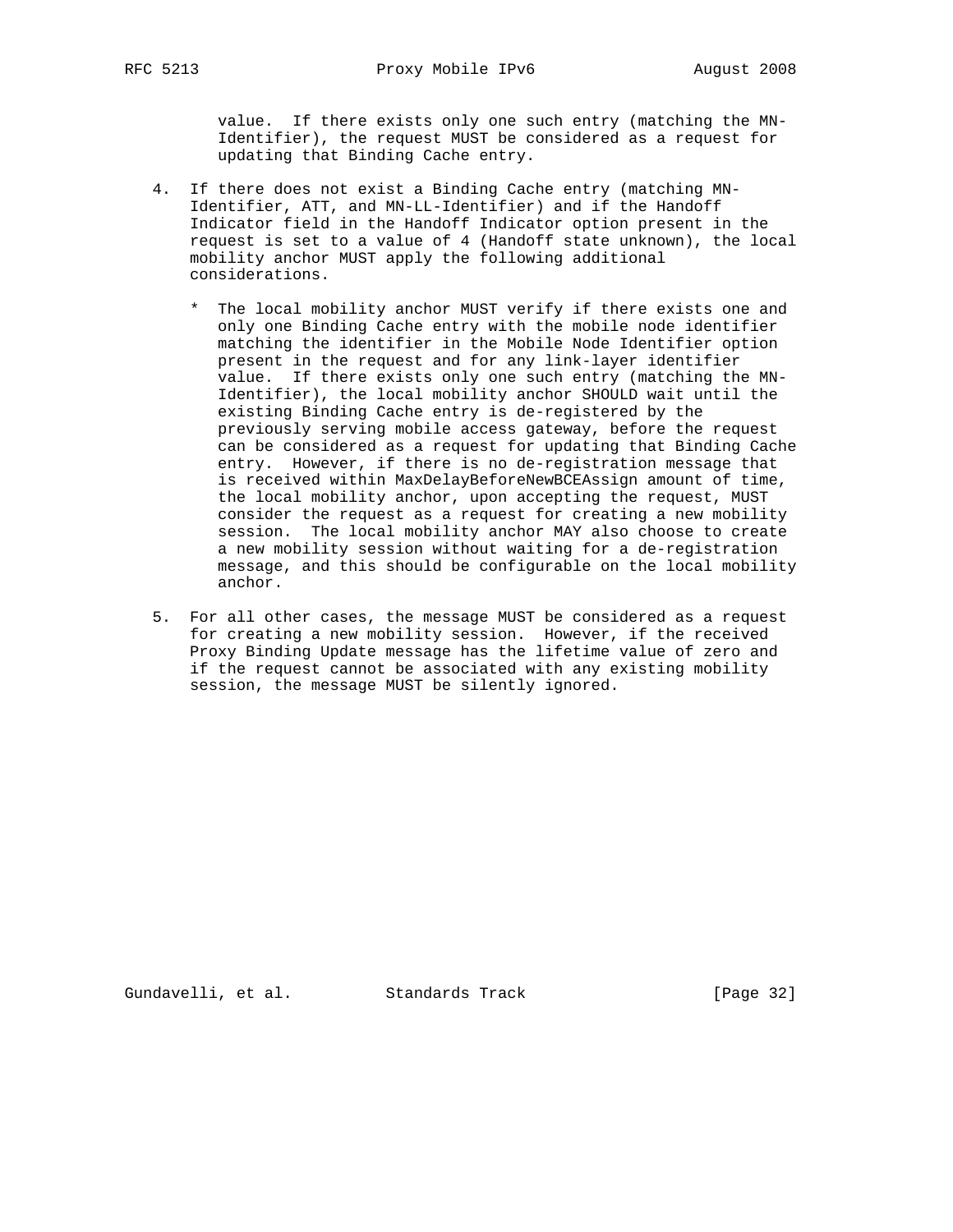5.4.1.3. Mobile Node Link-layer Identifier Option Not Present in the Request

 +=====================================================================+ Registration/De-Registration Message +=====================================================================+ No HNP option with a NON\_ZERO Value +=====================================================================+ | ATT | +=====================================================================+ | MN-LL-Identifier Option Not Present | +=====================================================================+ | HI | +==================================+==================================+ BCE Lookup Key: (MN-Identifier) +=====================================================================+

Figure 9: BCE Lookup Using Mobile Node Identifier

 If there is no Home Network Prefix option present in the request with a NON\_ZERO prefix value and if there is also no Mobile Node Link layer Identifier option present in the request, then the following considerations MUST be applied for locating the Binding Cache entry.

- 1. The local mobility anchor MUST verify if there exists one and only one Binding Cache entry with the mobile node identifier matching the identifier in the Mobile Node Identifier option present in the request.
- 2. If there exists only one such entry (matching the MN-Identifier) and the Handoff Indicator field in the Handoff Indicator option present in the request is set to a value of 2 (Handoff between two different interfaces of the mobile node) or set to a value of 3 (Handoff between mobile access gateways for the same interface), then the request MUST be considered as a request for updating that Binding Cache entry.
- 3. If there exists only one such entry (matching the MN-Identifier) and the Handoff Indicator field in the Handoff Indicator option present in the request is set to a value of 4 (Handoff state unknown), the local mobility anchor SHOULD wait until the existing Binding Cache entry is de-registered by the previously serving mobile access gateway before the request can be considered as a request for updating that Binding Cache entry. However, if there is no de-registration message that is received within MaxDelayBeforeNewBCEAssign amount of time, the local mobility anchor, upon accepting the request, MUST consider the request as a request for creating a new mobility session. The

Gundavelli, et al. Standards Track [Page 33]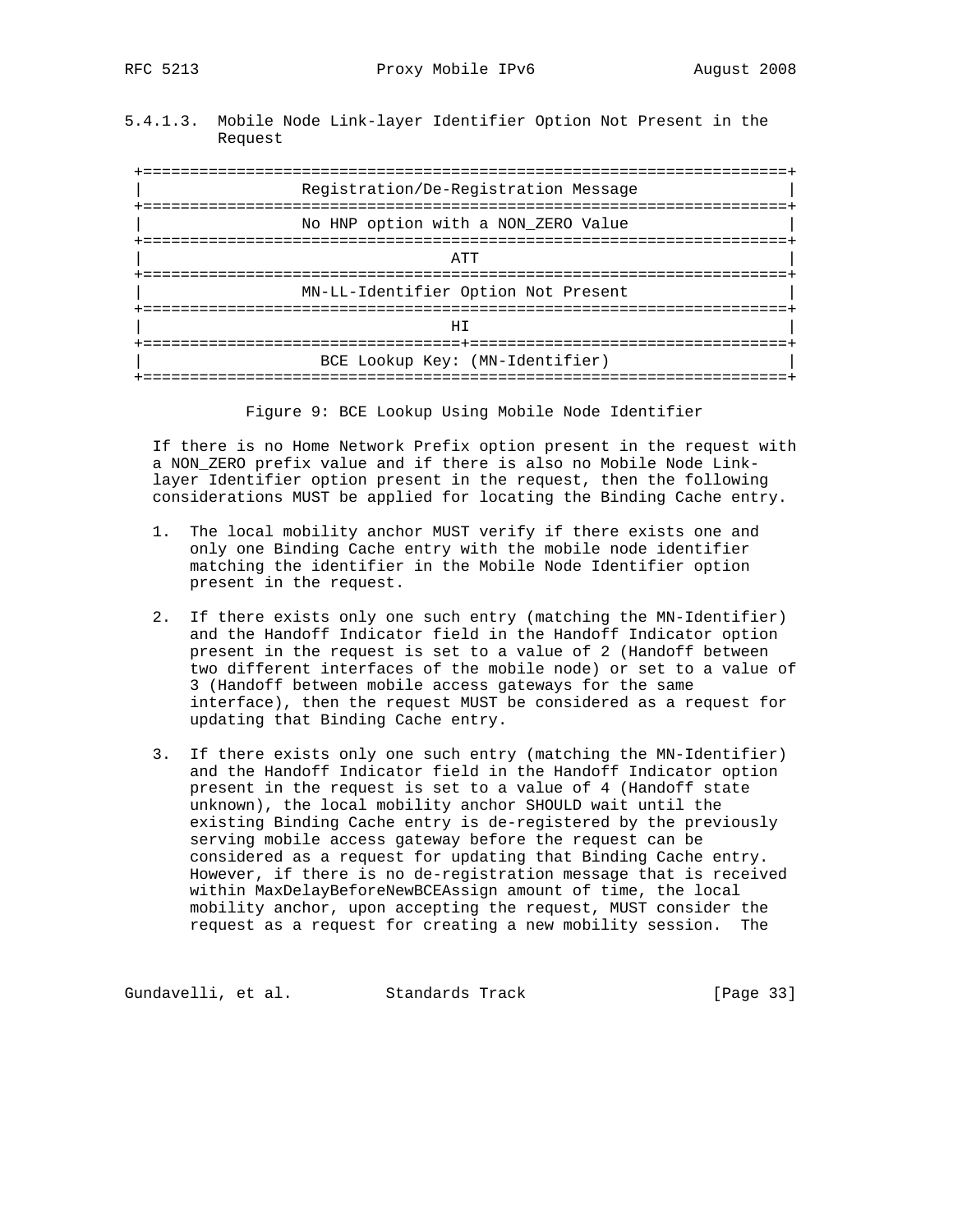local mobility anchor MAY also choose to create a new mobility session without waiting for a de-registration message, and this should be configurable on the local mobility anchor.

 4. For all other cases, the message MUST be considered as a request for creating a new mobility session. However, if the received Proxy Binding Update message has the lifetime value of zero and if the request cannot be associated with any existing mobility session, the message MUST be silently ignored.

### 5.5. Timestamp Option for Message Ordering

 Mobile IPv6 [RFC3775] uses the Sequence Number field in binding registration messages as a way for the home agent to process the binding updates in the order they were sent by a mobile node. The home agent and the mobile node are required to manage this counter over the lifetime of a binding. However, in Proxy Mobile IPv6, as the mobile node moves from one mobile access gateway to another and in the absence of mechanisms such as context transfer between the mobile access gateways, the serving mobile access gateway will be unable to determine the sequence number that it needs to use in the signaling messages. Hence, the sequence number scheme, as specified in [RFC3775], will be insufficient for Proxy Mobile IPv6.

 If the local mobility anchor cannot determine the sending order of the received Proxy Binding Update messages, it may potentially process an older message sent by a mobile access gateway where the mobile node was previously anchored, but delivered out of order, resulting in incorrectly updating the mobile node's Binding Cache entry and creating a routing state for tunneling the mobile node's traffic to the previous mobile access gateway.

 For solving this problem, this specification adopts two alternative solutions. One is based on timestamps and the other based on sequence numbers, as defined in [RFC3775].

 The basic principle behind the use of timestamps in binding registration messages is that the node generating the message inserts the current time of day, and the node receiving the message checks that this timestamp is greater than all previously accepted timestamps. The timestamp-based solution may be used when the serving mobile access gateways in a Proxy Mobile IPv6 domain do not have the ability to obtain the last sequence number that was sent in a Proxy Binding Update message for updating a given mobile node's binding.

Gundavelli, et al. Standards Track [Page 34]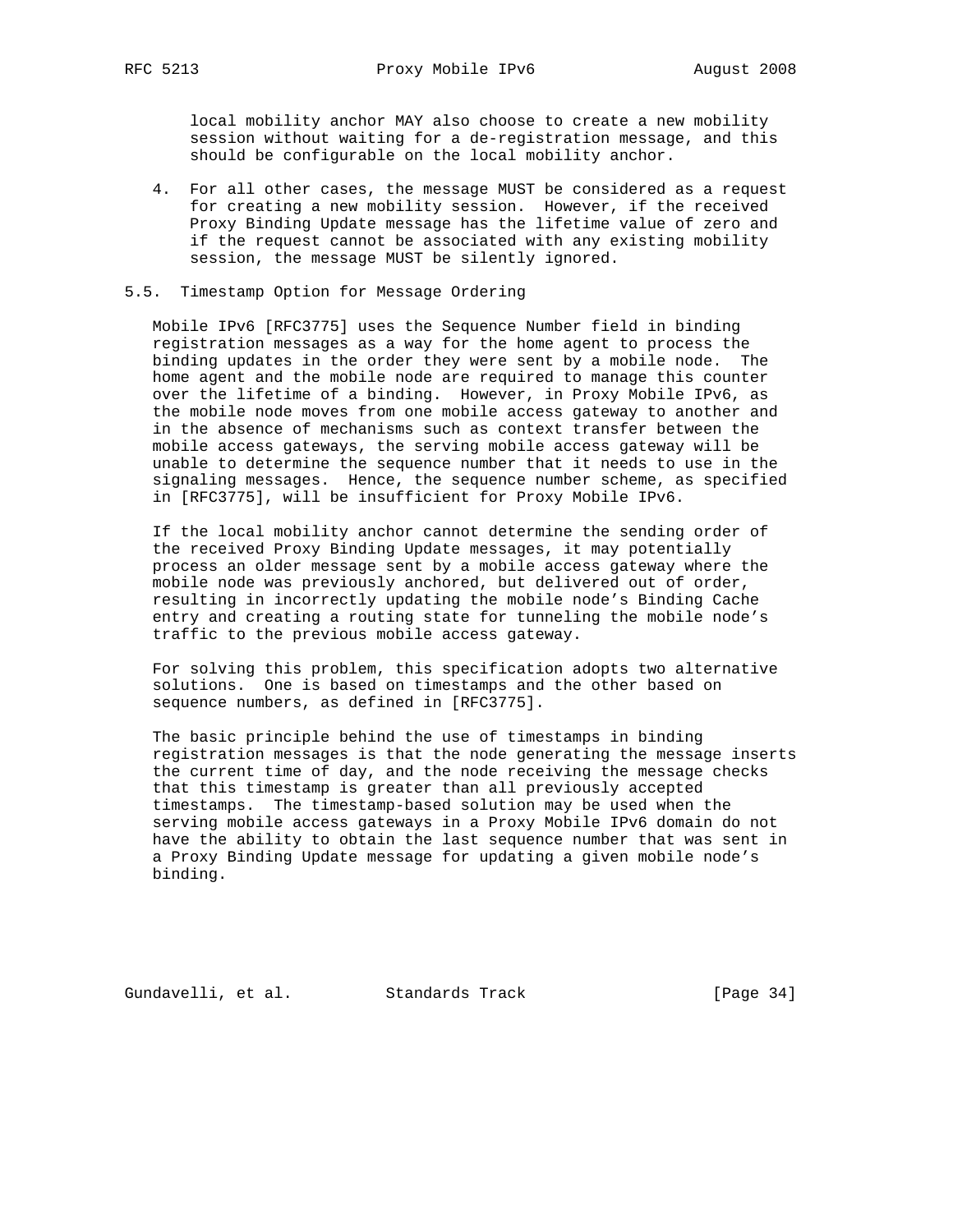Clock drift reduces the effectiveness of the timestamp mechanism. The time required for reconnection is the total of the time required for the mobile node to roam between two mobile access gateways and the time required for the serving mobile access gateway to detect the mobile node on its access link and construct the Proxy Binding Update message. If the clock skew on any one of these two neighboring mobile access gateways (relative to the common time source used for clock synchronization) is more than half this reconnection time, the timestamp solution will not predictably work in all cases and hence SHOULD NOT be used.

 As an alternative to the Timestamp-based approach, the specification also allows the use of Sequence-Number-based scheme, as specified in [RFC3775]. However, for this scheme to work, the serving mobile access gateway in a Proxy Mobile IPv6 domain MUST have the ability to obtain the last sequence number that was sent in a binding registration message for that mobility session. The sequence number MUST be maintained on a mobile node's per mobility session basis and MUST be available to the serving mobile access gateway. This may be achieved by using context transfer schemes or by maintaining the sequence number in a policy store. However, the specific details on how the mobile node's sequence number is made available to the serving mobile access gateway prior to sending the Proxy Binding Update message is outside the scope of this document.

Using the Timestamp-Based Approach:

- 1. A local mobility anchor implementation MUST support the Timestamp option. If the Timestamp option is present in the received Proxy Binding Update message, then the local mobility anchor MUST include a valid Timestamp option in the Proxy Binding Acknowledgement message that it sends to the mobile access gateway.
- 2. All the mobility entities in a Proxy Mobile IPv6 domain that are exchanging binding registration messages using the Timestamp option MUST have adequately synchronized time-of-day clocks. This is the essential requirement for this solution to work. If this requirement is not met, the solution will not predictably work in all cases.
- 3. The mobility entities in a Proxy Mobile IPv6 domain SHOULD synchronize their clocks to a common time source. For synchronizing the clocks, the nodes MAY use the Network Time Protocol [RFC4330]. Deployments MAY also adopt other approaches suitable for that specific deployment. Alternatively, if there is a mobile node generated timestamp that is increasing at every attachment to the access link and if that timestamp is available

Gundavelli, et al. Standards Track [Page 35]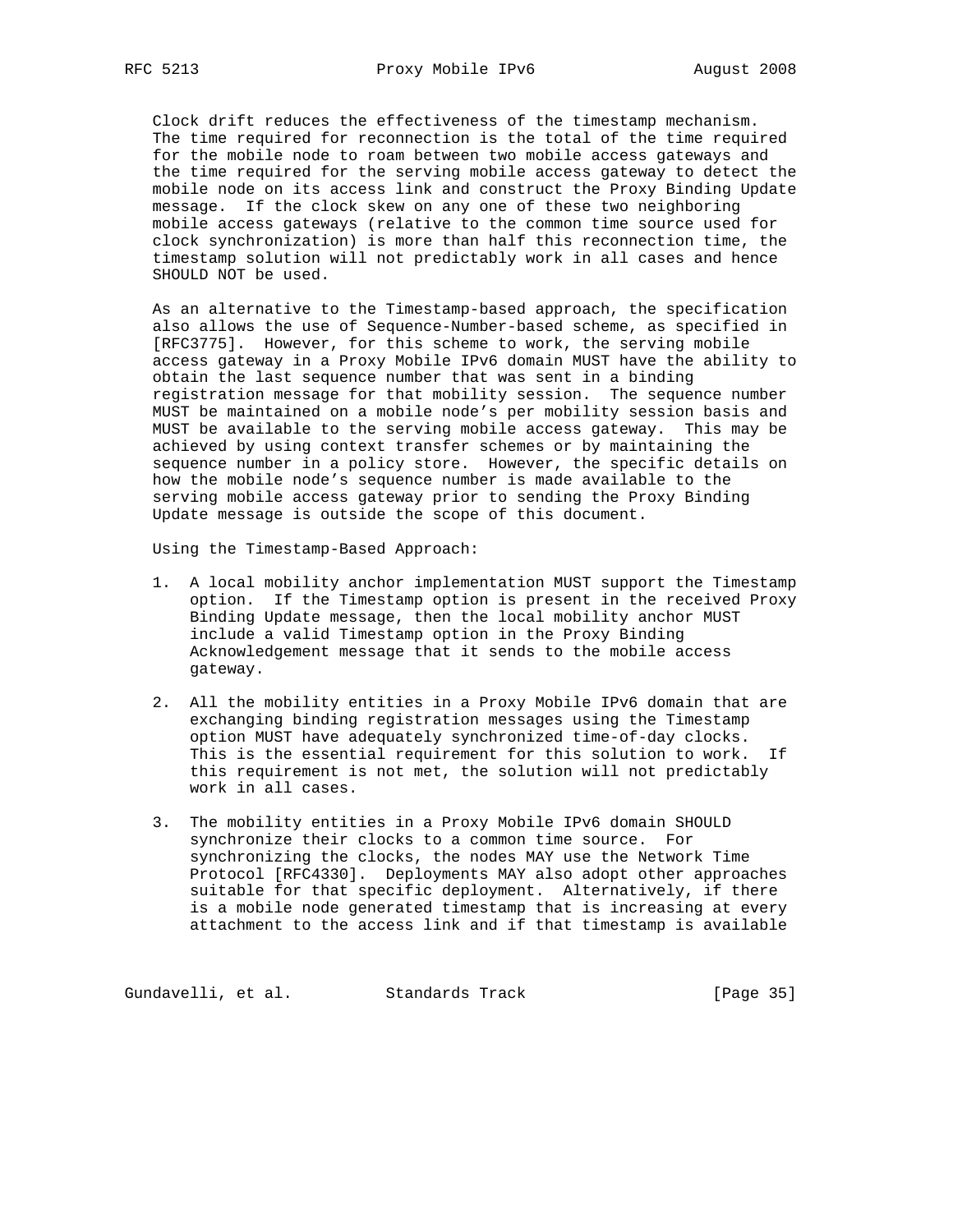to the mobile access gateway (e.g., the Timestamp option in the SEND [RFC3971] messages that the mobile node sends), the mobile access gateway can use this timestamp or sequence number in the Proxy Binding Update messages and does not have to depend on any external clock source. However, the specific details on how this is achieved are outside the scope of this document.

- 4. When generating the timestamp value for building the Timestamp option, the mobility entities MUST ensure that the generated timestamp is the elapsed time past the same reference epoch, as specified in the format for the Timestamp option (Section 8.8).
- 5. If the Timestamp option is present in the received Proxy Binding Update message, the local mobility anchor MUST ignore the sequence number field in the message. However, it MUST copy the sequence number from the received Proxy Binding Update message to the Proxy Binding Acknowledgement message.
- 6. Upon receipt of a Proxy Binding Update message with the Timestamp option, the local mobility anchor MUST check the timestamp field for validity. In order for it to be considered valid, the following MUST be true.
	- \* The timestamp value contained in the Timestamp option MUST be close enough (within TimestampValidityWindow amount of time difference) to the local mobility anchor's time-of-day clock. However, if the flag MobileNodeGeneratedTimestampInUse is set to a value of 1, the local mobility anchor MUST ignore this check and perform only the following check.
	- \* The timestamp MUST be greater than all previously accepted timestamps in the Proxy Binding Update messages sent for that mobile node.
- 7. If the timestamp value in the received Proxy Binding Update is valid (validity as specified in the above considerations) or if the flag MobileNodeGeneratedTimestampInUse is set to value of 1, the local mobility anchor MUST return the same timestamp value in the Timestamp option included in the Proxy Binding Acknowledgement message that it sends to the mobile access gateway.
- 8. If the timestamp value in the received Proxy Binding Update is lower than the previously accepted timestamp in the Proxy Binding Update messages sent for that mobility binding, the local mobility anchor MUST reject the Proxy Binding Update message and send a Proxy Binding Acknowledgement message with the Status field set to TIMESTAMP\_LOWER\_THAN\_PREV\_ACCEPTED (Timestamp lower

Gundavelli, et al. Standards Track [Page 36]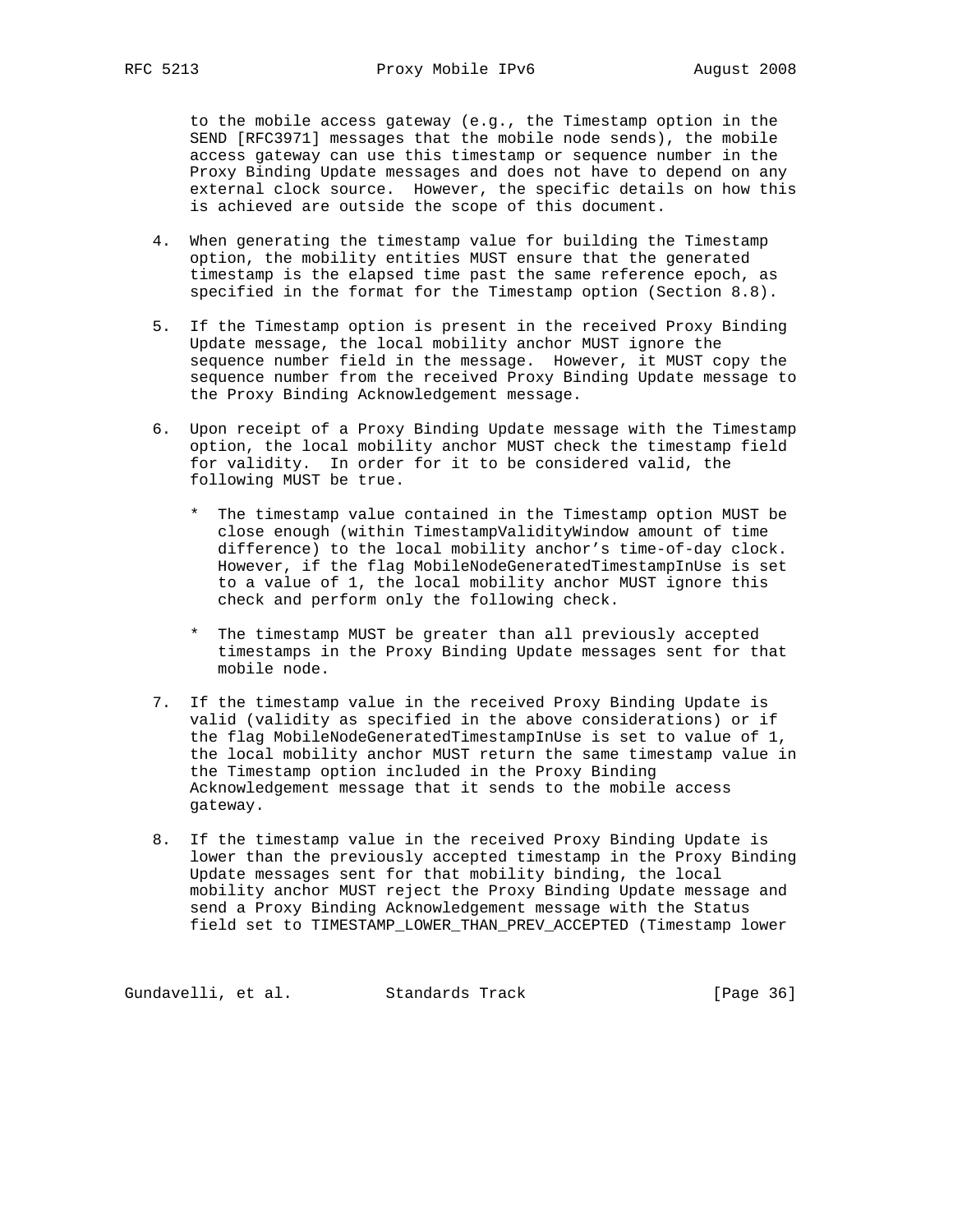than previously accepted timestamp). The message MUST also include the Timestamp option with the value set to the current time of day on the local mobility anchor.

 9. If the timestamp value in the received Proxy Binding Update is not valid (validity as specified in the above considerations), the local mobility anchor MUST reject the Proxy Binding Update and send a Proxy Binding Acknowledgement message with the Status field set to TIMESTAMP\_MISMATCH (Timestamp mismatch). The message MUST also include the Timestamp option with the value set to the current time of day on the local mobility anchor.

Using the Sequence-Number-Based Approach:

- 1. If the Timestamp option is not present in the received Proxy Binding Update message, the local mobility anchor MUST fall back to the Sequence-Number-based scheme. It MUST process the sequence number field as specified in [RFC3775]. Also, it MUST NOT include the Timestamp option in the Proxy Binding Acknowledgement messages that it sends to the mobile access gateway.
- 2. An implementation MUST support the Sequence-Number-based scheme, as specified in [RFC3775].
- 3. The Sequence-Number-based approach can be used only when there is some mechanism (such as context transfer procedure between mobile access gateways) that allows the serving mobile access gateway to obtain the last sequence number that was sent in a Proxy Binding Update message for updating a given mobile node's binding.
- 5.6. Routing Considerations
- 5.6.1. Bi-Directional Tunnel Management

 The bi-directional tunnel MUST be used for routing the mobile node's data traffic between the mobile access gateway and the local mobility anchor. A tunnel hides the topology and enables a mobile node to use address(es) from its home network prefix(es) from any access link in that Proxy Mobile IPv6 domain. A tunnel may be created dynamically when needed and removed when not needed. However, implementations MAY choose to use static pre-established tunnels instead of dynamically creating and tearing them down on a need basis. The following considerations MUST be applied when using dynamically created tunnels.

Gundavelli, et al. Standards Track [Page 37]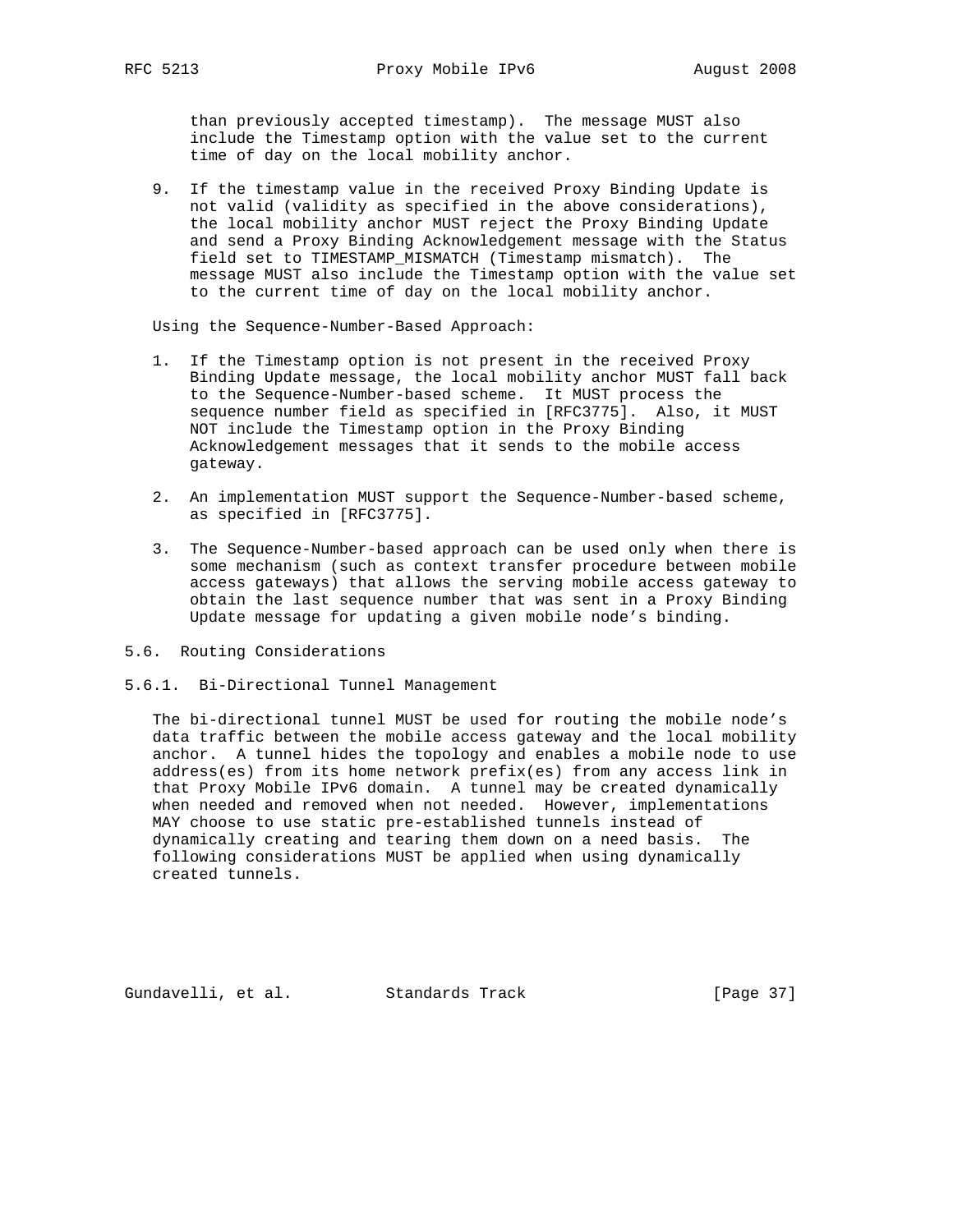- o A bi-directional tunnel MUST be established between the local mobility anchor and the mobile access gateway and the local mobility anchor with IPv6-in-IPv6 encapsulation, as described in [RFC2473]. The tunnel endpoints are the Proxy-CoA and LMAA. However, when using IPv4 transport, the endpoints of the tunnel are IPv4-LMAA and IPv4-Proxy-CoA with the encapsulation mode as specified in [IPV4-PMIP6].
- o Implementations MAY use a software timer for managing the tunnel lifetime and a counter for keeping a count of all the mobile nodes that are sharing the tunnel. The timer value can be set to the accepted binding lifetime and can be updated after each periodic re-registration for extending the lifetime. If the tunnel is shared for multiple mobile nodes, the tunnel lifetime must be set to the highest binding lifetime that is granted to any one of those mobile nodes sharing that tunnel.
- o The tunnel SHOULD be deleted when either the tunnel lifetime expires or when there are no mobile nodes sharing the tunnel.

#### 5.6.2. Forwarding Considerations

Intercepting Packets Sent to the Mobile Node's Home Network:

 o When the local mobility anchor is serving a mobile node, it MUST be able to receive packets that are sent to the mobile node's home network. In order for it to receive those packets, it MUST advertise a connected route in to the Routing Infrastructure for the mobile node's home network prefix(es) or for an aggregated prefix with a larger scope. This essentially enables IPv6 routers in that network to detect the local mobility anchor as the last hop router for the mobile node's home network prefix(es).

Forwarding Packets to the Mobile Node:

- o On receiving a packet from a correspondent node with the destination address matching a mobile node's home network prefix(es), the local mobility anchor MUST forward the packet through the bi-directional tunnel set up for that mobile node.
- o The format of the tunneled packet is shown below. Considerations from [RFC2473] MUST be applied for IPv6 encapsulation. However, when using IPv4 transport, the format of the packet is as described in [IPV4-PMIP6].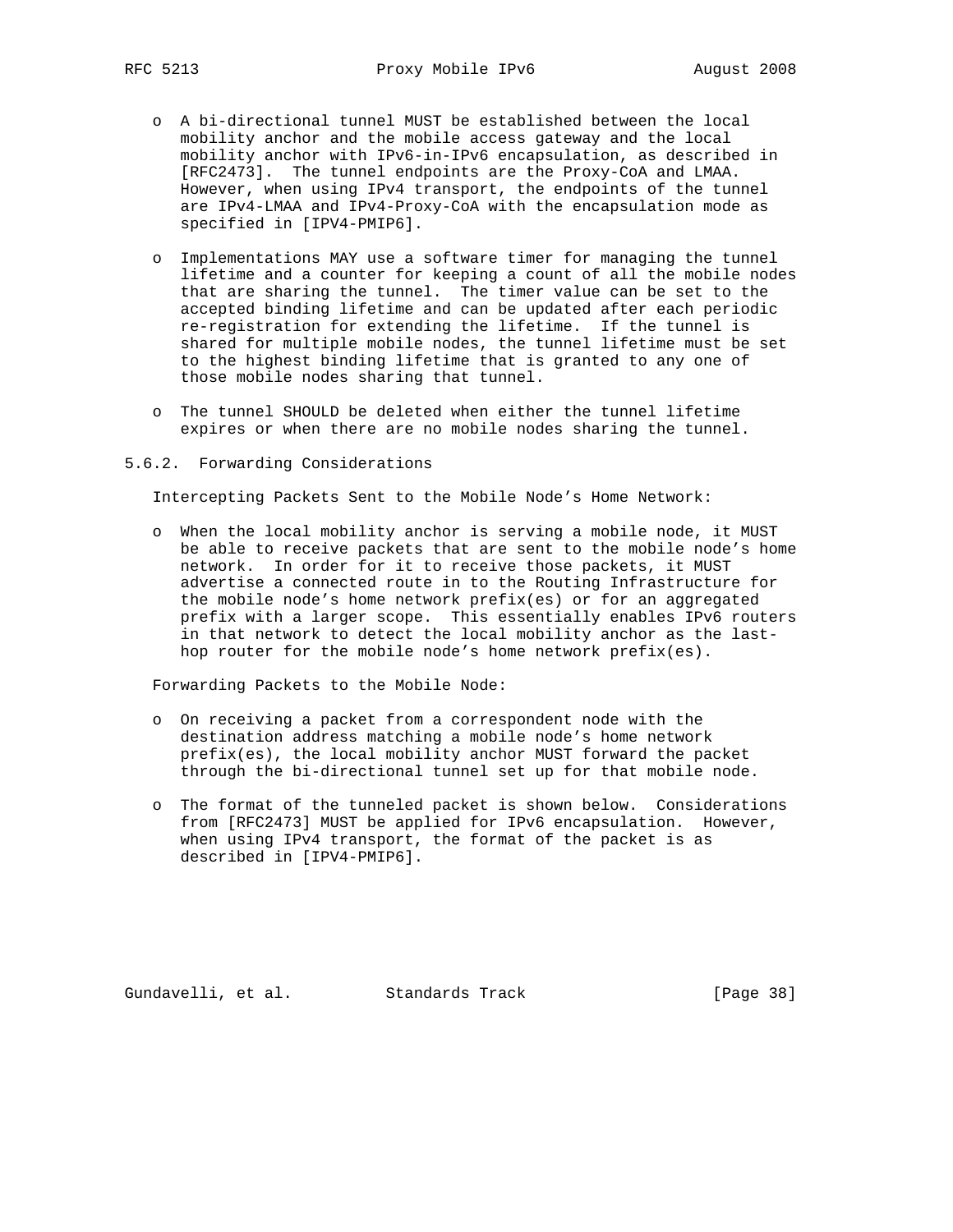| IPv6 header (src= LMAA, dst= Proxy-CoA /* Tunnel Header */  |  |                     |
|-------------------------------------------------------------|--|---------------------|
| IPv6 header (src= CN, dst= MN-HOA ) $/*$ Packet Header $*/$ |  |                     |
| Upper layer protocols                                       |  | /* Packet Content*/ |

Figure 10: Tunneled Packet from LMA to MAG

 o The format of the tunneled packet is shown below, when payload protection using IPsec is enabled for the mobile node's data traffic. However, when using IPv4 transport, the format of the packet is as described in [IPV4-PMIP6].

| IPv6 header (src= LMAA, dst= Proxy-CoA                       | /* Tunnel Header */ |
|--------------------------------------------------------------|---------------------|
| ESP Header in tunnel mode                                    | /* ESP Header */    |
| IPv6 header (src= $CN$ , dst= $MN-HoA$ ) /* Packet Header */ |                     |
| Upper layer protocols                                        | /* Packet Content*/ |

Figure 11: Tunneled Packet from LMA to MAG with Payload Protection

Forwarding Packets Sent by the Mobile Node:

- o All the reverse tunneled packets that the local mobility anchor received from the mobile access gateway, after removing the tunnel header MUST be routed to the destination specified in the inner packet header. These routed packets will have the Source Address field set to the mobile node's home address. Considerations from [RFC2473] MUST be applied for IPv6 decapsulation.
- 5.6.3. Explicit Congestion Notification (ECN) Considerations for Proxy Mobile IPv6 Tunnels

 This section describes how the ECN information needs to be handled by the mobility agents at the tunnel entry and exit points. The ECN considerations for IP tunnels are specified in [RFC3168], and the same considerations apply to Proxy Mobile IPv6 tunnels (using IPv6 in-IPv6 encapsulation mode). Specifically, the full-functionality option MUST be supported. The relevant ECN considerations from [RFC3168] are summarized here for convenience.

Encapsulation Considerations:

 o If the Explicit Congestion Notification (ECN) field in the inner header is set to  $ECT(0)$  or  $ECT(1)$ , where ECT stands for ECN- Capable Transport (ECT), the ECN field from the inner header MUST be copied to the outer header. Additionally, when payload protection using IPsec is enabled for the mobile node's data traffic, the ECN considerations from [RFC4301] MUST be applied.

Gundavelli, et al. Standards Track [Page 39]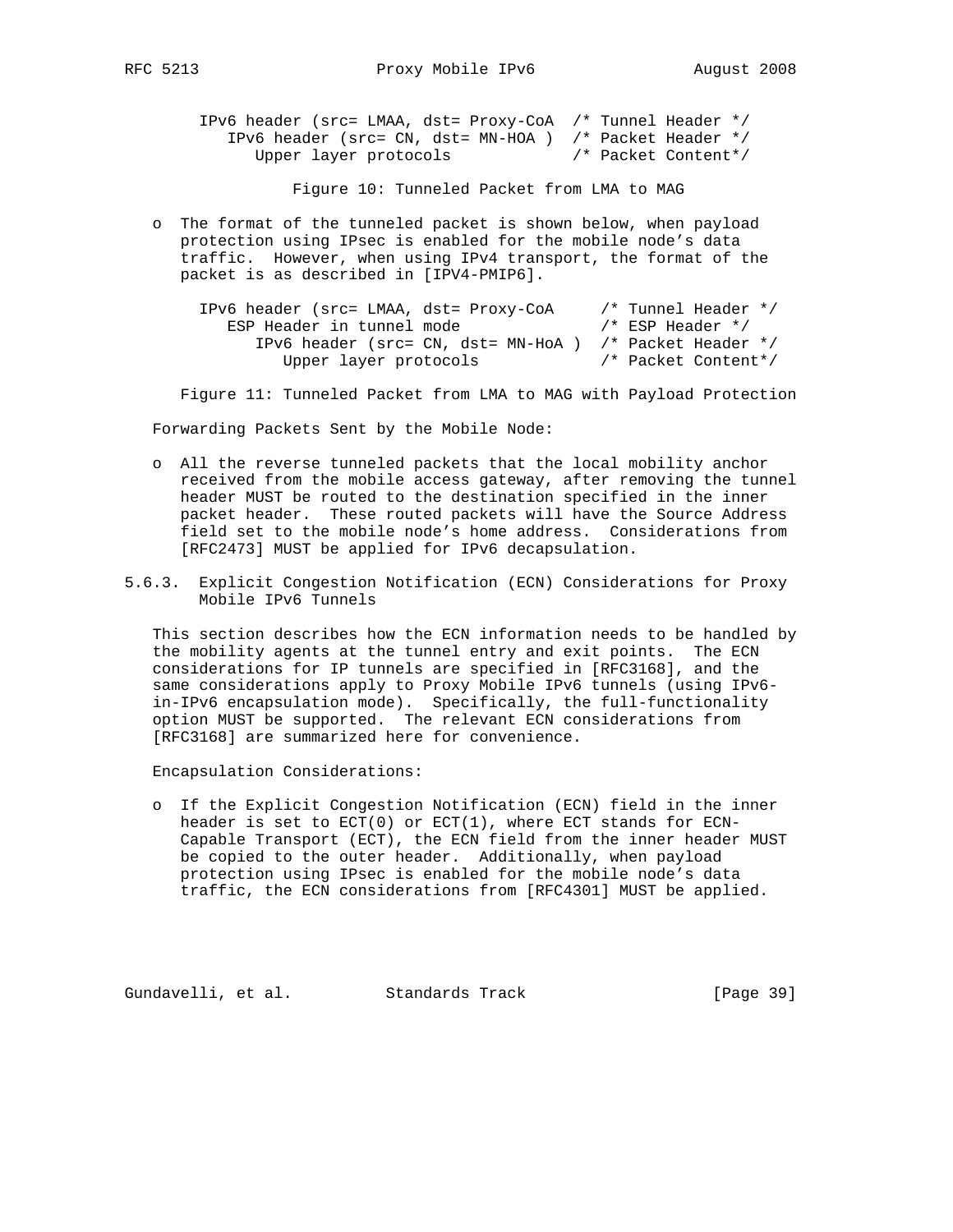Decapsulation Considerations:

- o If the Explicit Congestion Notification (ECN) field in the inner header is set to ECT(0) or ECT(1), and if the ECN field in the outer header is set to Congestion Experienced (CE), then the ECN field in the inner header MUST be set to CE. Otherwise, the ECN field in the inner header MUST NOT be modified. Additionally, when payload protection using IPsec is enabled for the mobile node's data traffic, the ECN considerations from [RFC4301] MUST be applied.
- 5.7. Local Mobility Anchor Address Discovery

 Dynamic Home Agent Address Discovery (DHAAD), as explained in Section 10.5 of [RFC3775], allows a mobile node to discover all the home agents on its home link by sending an ICMP Home Agent Address Discovery Request message to the Mobile IPv6 Home Agent's anycast address, derived from its home network prefix.

 The DHAAD message in the current form cannot be used in Proxy Mobile IPv6 for discovering the address of the mobile node's local mobility anchor. In Proxy Mobile IPv6, the local mobility anchor will not be able to receive any messages sent to the Mobile IPv6 Home Agent's anycast address corresponding to the mobile node's home network prefix(es), as the prefix(es) is not hosted on any of its interfaces. Further, the mobile access gateway will not predictably be able to locate the serving local mobility anchor that has the mobile node's binding cache entry. Hence, this specification does not support Dynamic Home Agent Address Discovery protocol.

 In Proxy Mobile IPv6, the address of the local mobility anchor configured to serve a mobile node can be discovered by the mobility access gateway entity via other means. The LMA to be assigned to a mobile node may be a configured entry in the mobile node's policy profile, or it may be obtained through mechanisms outside the scope of this document.

5.8. Mobile Prefix Discovery Considerations

 This specification does not support mobile prefix discovery. The mobile prefix discovery mechanism as specified in [RFC3775] is not applicable to Proxy Mobile IPv6.

Gundavelli, et al. Standards Track [Page 40]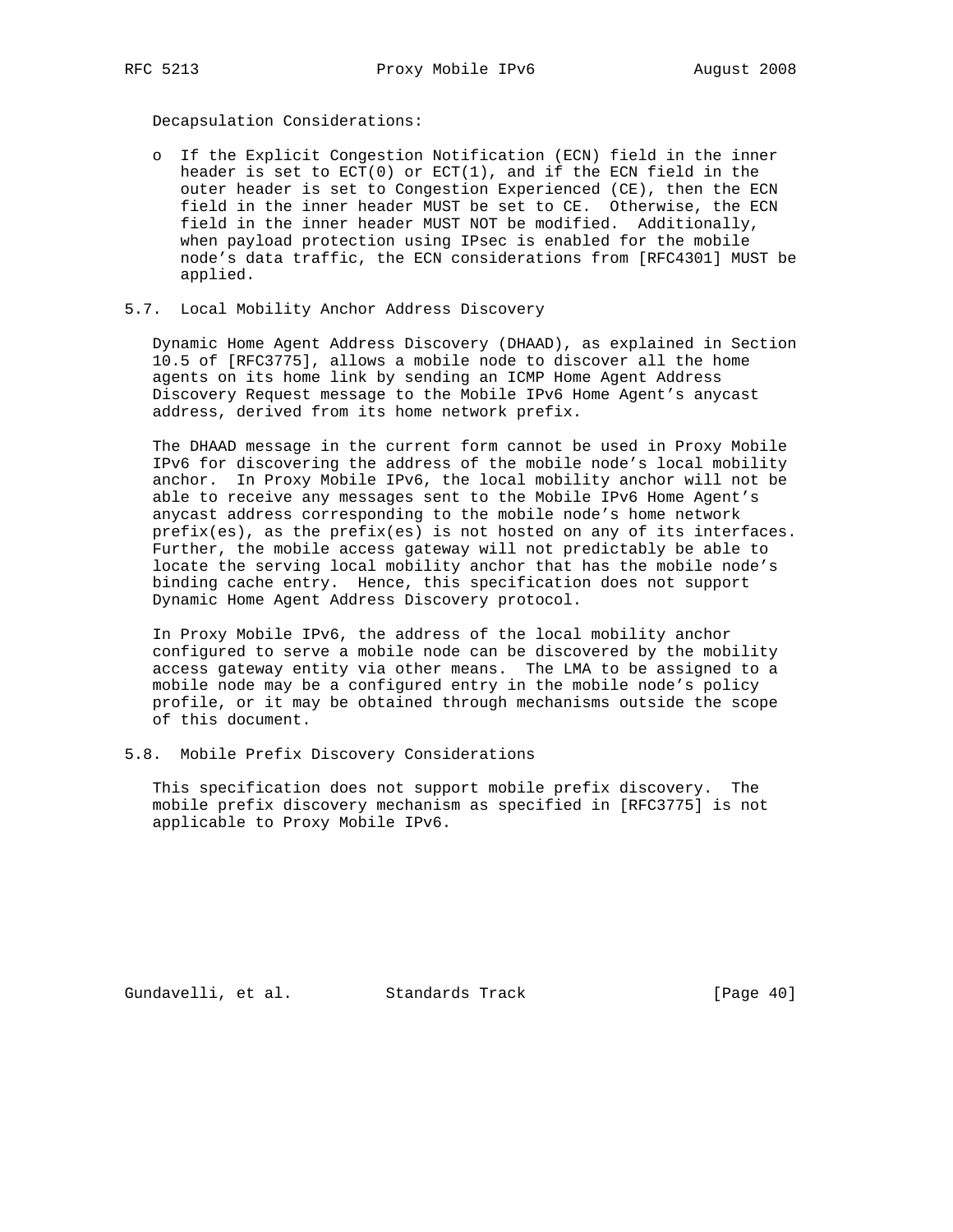### 5.9. Route Optimization Considerations

 The Route Optimization in Mobile IPv6, as defined in [RFC3775], enables a mobile node to communicate with a correspondent node directly using its care-of address and further the Return Routability procedure enables the correspondent node to have reasonable trust that the mobile node is reachable at both its home address and care-of address.

 This specification does not support the Route Optimization specified in Mobile IPv6 [RFC3775]. However, this specification does support another form of route optimization, as specified in Section 6.10.3.

6. Mobile Access Gateway Operation

 The Proxy Mobile IPv6 protocol described in this document introduces a new functional entity, the mobile access gateway (MAG). The mobile access gateway is the entity that is responsible for detecting the mobile node's movements to and from the access link and sending the Proxy Binding Update messages to the local mobility anchor. In essence, the mobile access gateway performs mobility management on behalf of a mobile node.

 The mobile access gateway is a function that typically runs on an access router. However, implementations MAY choose to split this function and run it across multiple systems. The specifics on how that is achieved or the signaling interactions between those functional entities are beyond the scope of this document.

The mobile access gateway has the following key functional roles:

- o It is responsible for detecting the mobile node's movements on the access link and for initiating the mobility signaling with the mobile node's local mobility anchor.
- o Emulation of the mobile node's home link on the access link by sending Router Advertisement messages containing the mobile node's home network prefix(es), each prefix carried using the Prefix Information option [RFC4861].
- o Responsible for setting up the forwarding for enabling the mobile node to configure one or more addresses from its home network prefix(es) and use it from the attached access link.

Gundavelli, et al. Standards Track [Page 41]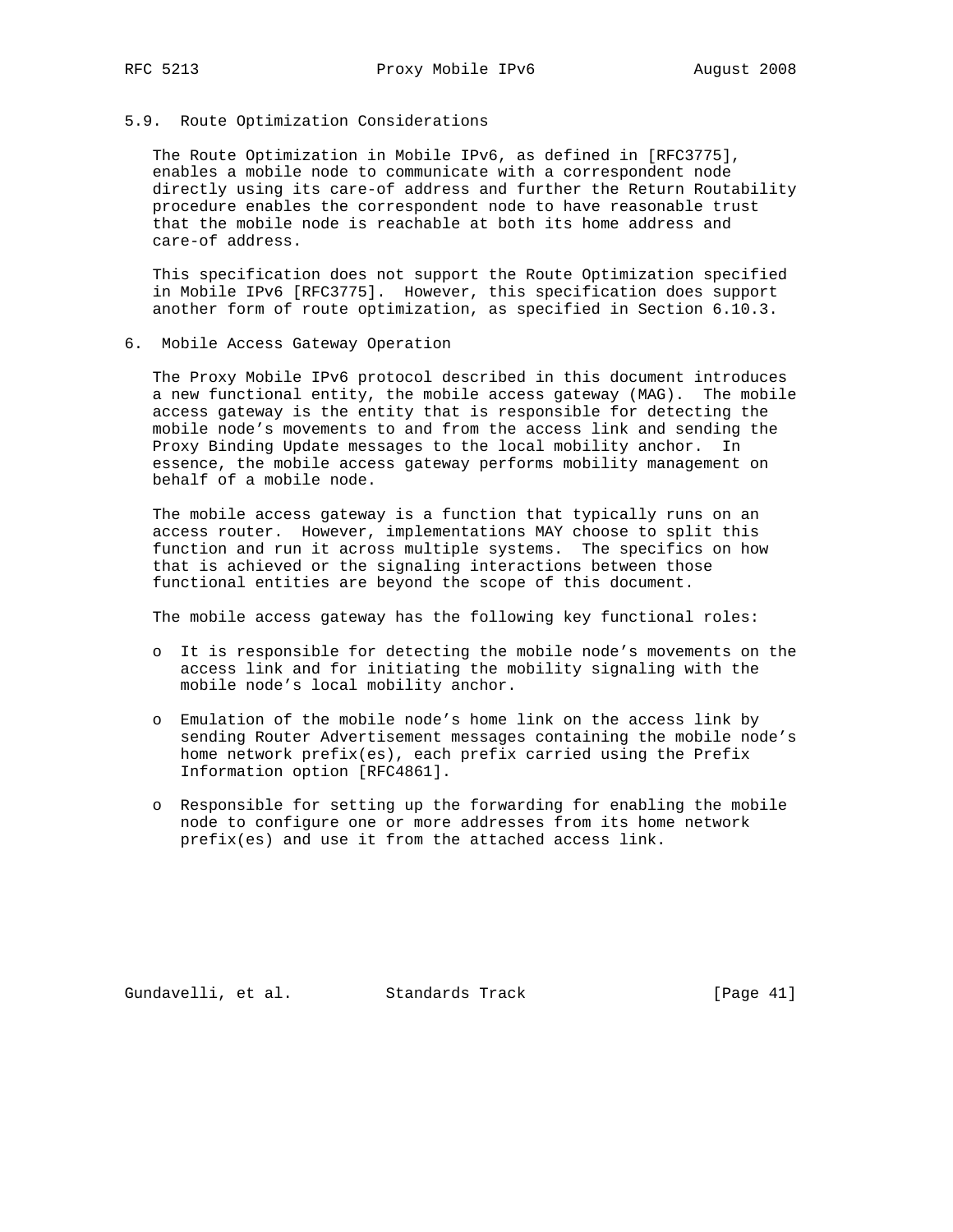6.1. Extensions to Binding Update List Entry Data Structure

 Every mobile access gateway MUST maintain a Binding Update List. Each entry in the Binding Update List represents a mobile node's mobility binding with its local mobility anchor. The Binding Update List is a conceptual data structure, described in Section 11.1 of [RFC3775].

 For supporting this specification, the conceptual Binding Update List entry data structure needs be extended with the following additional fields.

- o The identifier of the attached mobile node, MN-Identifier. This identifier is acquired during the mobile node's attachment to the access link through mechanisms outside the scope of this document.
- o The link-layer identifier of the mobile node's connected interface. This can be acquired from the received Router Solicitation messages from the mobile node or during the mobile node's attachment to the access network. This is typically a link-layer identifier conveyed by the mobile node; however, the specific details on how that is conveyed is out of scope for this specification. If this identifier is not available, this variable length field MUST be set to two (octets) and MUST be initialized to a value of ALL\_ZERO.
- o A list of IPv6 home network prefixes assigned to the mobile node's connected interface. The home network prefix(es) may have been statically configured in the mobile node's policy profile, or, may have been dynamically allocated by the local mobility anchor. Each of these prefix entries will also include the corresponding prefix length.
- o The Link-local address of the mobile access gateway on the access link shared with the mobile node.
- o The IPv6 address of the local mobility anchor serving the attached mobile node. This address is acquired from the mobile node's policy profile or from other means.
- o The interface identifier (if-id) of the point-to-point link between the mobile node and the mobile access gateway. This is internal to the mobile access gateway and is used to associate the Proxy Mobile IPv6 tunnel to the access link where the mobile node is attached.

Gundavelli, et al. Standards Track [Page 42]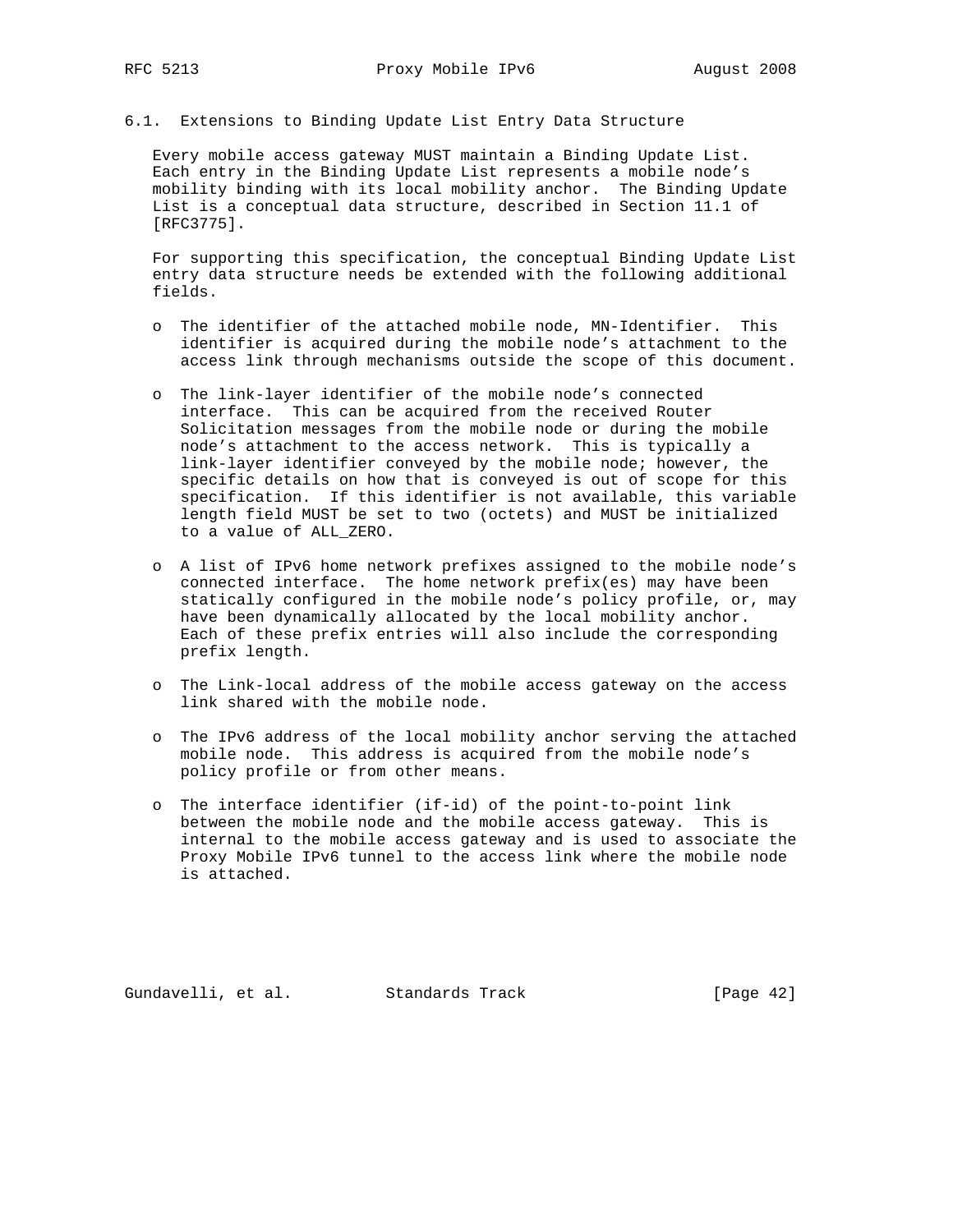o The tunnel interface identifier (tunnel-if-id) of the bi directional tunnel between the mobile node's local mobility anchor and the mobile access gateway. This is internal to the mobile access gateway. The tunnel interface identifier is acquired during the tunnel creation.

## 6.2. Mobile Node's Policy Profile

 A mobile node's policy profile contains the essential operational parameters that are required by the network entities for managing the mobile node's mobility service. These policy profiles are stored in a local or a remote policy store. The mobile access gateway and the local mobility anchor MUST be able to obtain a mobile node's policy profile. The policy profile MAY also be handed over to a serving mobile access gateway as part of a context transfer procedure during a handoff or the serving mobile access gateway MAY be able to dynamically generate this profile. The exact details on how this achieved is outside the scope of this document. However, this specification requires that a mobile access gateway serving a mobile node MUST have access to its policy profile.

The following are the mandatory fields of the policy profile:

o The mobile node's identifier (MN-Identifier)

o The IPv6 address of the local mobility anchor (LMAA)

The following are the optional fields of the policy profile:

- o The mobile node's IPv6 home network prefix(es) assigned to the mobile node's connected interface. These prefixes have to be maintained on a per-interface basis. There can be multiple unique entries for each interface of the mobile node. The specific details on how the network maintains this association between the prefix set and the interfaces, specially during the mobility session handoff between interfaces, is outside the scope of this document.
- o The mobile node's IPv6 home network Prefix lifetime. This lifetime will be the same for all the hosted prefixes on the link, as they all are part of one mobility session. This value can also be the same for all the mobile node's mobility sessions.
- o Supported address configuration procedures (Stateful, Stateless, or both) for the mobile node in the Proxy Mobile IPv6 domain

Gundavelli, et al. Standards Track [Page 43]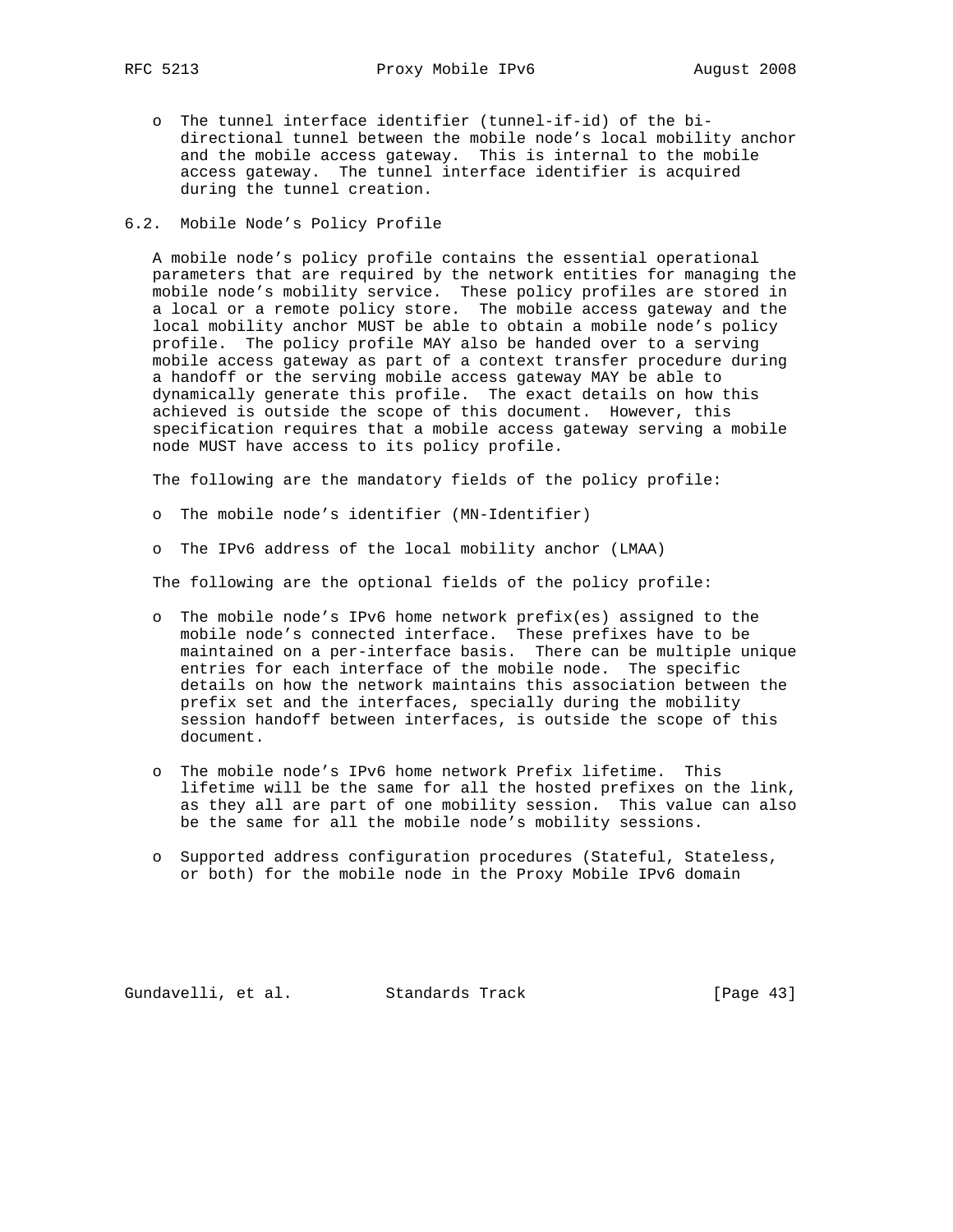# 6.3. Supported Access Link Types

 This specification supports only point-to-point access link types, and thus, it assumes that the mobile node and the mobile access gateway are the only two nodes on the access link. The link is assumed to have multicast capability.

 This protocol may also be used on other link types, as long as the link is configured in such a way that it emulates point-to-point delivery between the mobile node and the mobile access gateway for all the protocol traffic.

 It is also necessary to be able to identify mobile nodes attaching to the link. Requirements relating to this are covered in Section 6.6.

 Finally, while this specification can operate without link-layer indications of node attachment and detachment to the link, the existence of such indications either on the network or mobile node side improves the resulting performance.

#### 6.4. Supported Address Configuration Modes

 A mobile node in the Proxy Mobile IPv6 domain can configure one or more global IPv6 addresses on its interface (using Stateless, Stateful address autoconfiguration procedures or manual address configuration) from the hosted prefix(es) on that link. The Router Advertisement messages sent on the access link specify the address configuration methods permitted on that access link for that mobile node. However, the advertised flags, with respect to the address configuration, will be consistent for a mobile node, on any of the access links in that Proxy Mobile IPv6 domain. Typically, these configuration settings will be based on the domain-wide policy or based on a policy specific to each mobile node.

 When stateless address autoconfiguration is supported on the access link, the mobile node can generate one or more IPv6 addresses from the hosted prefix(es) by standard IPv6 mechanisms such as Stateless Autoconfiguration [RFC4862] or Privacy extensions [RFC4941].

 When stateful address autoconfiguration is supported on the link, the mobile node can obtain the address configuration from the DHCP server located in the Proxy Mobile IPv6 domain, by standard DHCP mechanisms, as specified in [RFC3315]. The obtained address(es) will be from its home network prefix(es). Section 6.11 specifies the details on how this configuration can be achieved.

Gundavelli, et al. Standards Track [Page 44]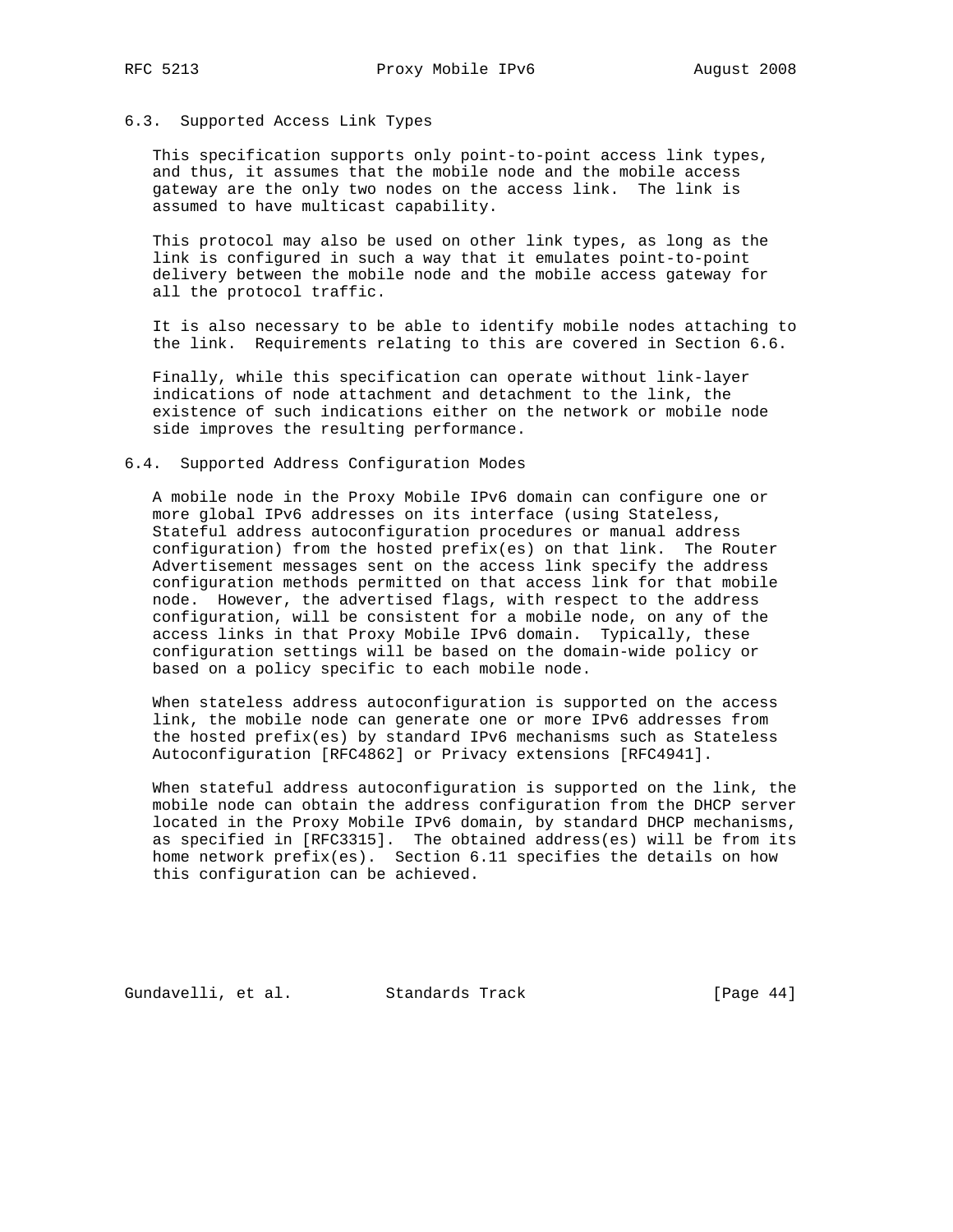Additionally, other address configuration mechanisms specific to the access link between the mobile node and the mobile access gateway may also be used for delivering the address configuration to the mobile node. This specification does not modify the behavior of any of the standard IPv6 address configuration mechanisms.

# 6.5. Access Authentication and Mobile Node Identification

 When a mobile node attaches to an access link connected to the mobile access gateway, the deployed access security protocols on that link SHOULD ensure that the network-based mobility management service is offered only after authenticating and authorizing the mobile node for that service. The exact specifics on how this is achieved or the interactions between the mobile access gateway and the access security service are outside the scope of this document. This specification goes with the stated assumption of having an established trust between the mobile node and the mobile access gateway before the protocol operation begins.

6.6. Acquiring Mobile Node's Identifier

 All the network entities in a Proxy Mobile IPv6 domain MUST be able to identify a mobile node, using its MN-Identifier. This identifier MUST be stable and unique across the Proxy Mobile IPv6 domain. The mobility entities in the Proxy Mobile IPv6 domain MUST be able to use this identifier in the signaling messages and unambiguously identify a given mobile node. The following are some of the considerations related to this MN-Identifier.

- o The MN-Identifier is typically obtained as part of the access authentication or from a notified network attachment event. In cases where the user identifier authenticated during access authentication uniquely identifies a mobile node, the MN- Identifier MAY be the same as the user identifier. However, the user identifier MUST NOT be used if it identifies a user account that can be used from more than one mobile node operating in the same Proxy Mobile IPv6 domain.
- o In some cases, the obtained identifier, as part of the access authentication, can be a temporary identifier and further that temporary identifier may be different at each re-authentication. However, the mobile access gateway MUST be able to use this temporary identifier and obtain the mobile node's stable identifier from the policy store. For instance, in AAA-based systems, the Remote Authentication Dial-In User Service (RADIUS) attribute, Chargeable-User-Identifier [RFC4372] may be used, as long as it uniquely identifies a mobile node, and not a user account that can be used with multiple mobile nodes.

Gundavelli, et al. Standards Track [Page 45]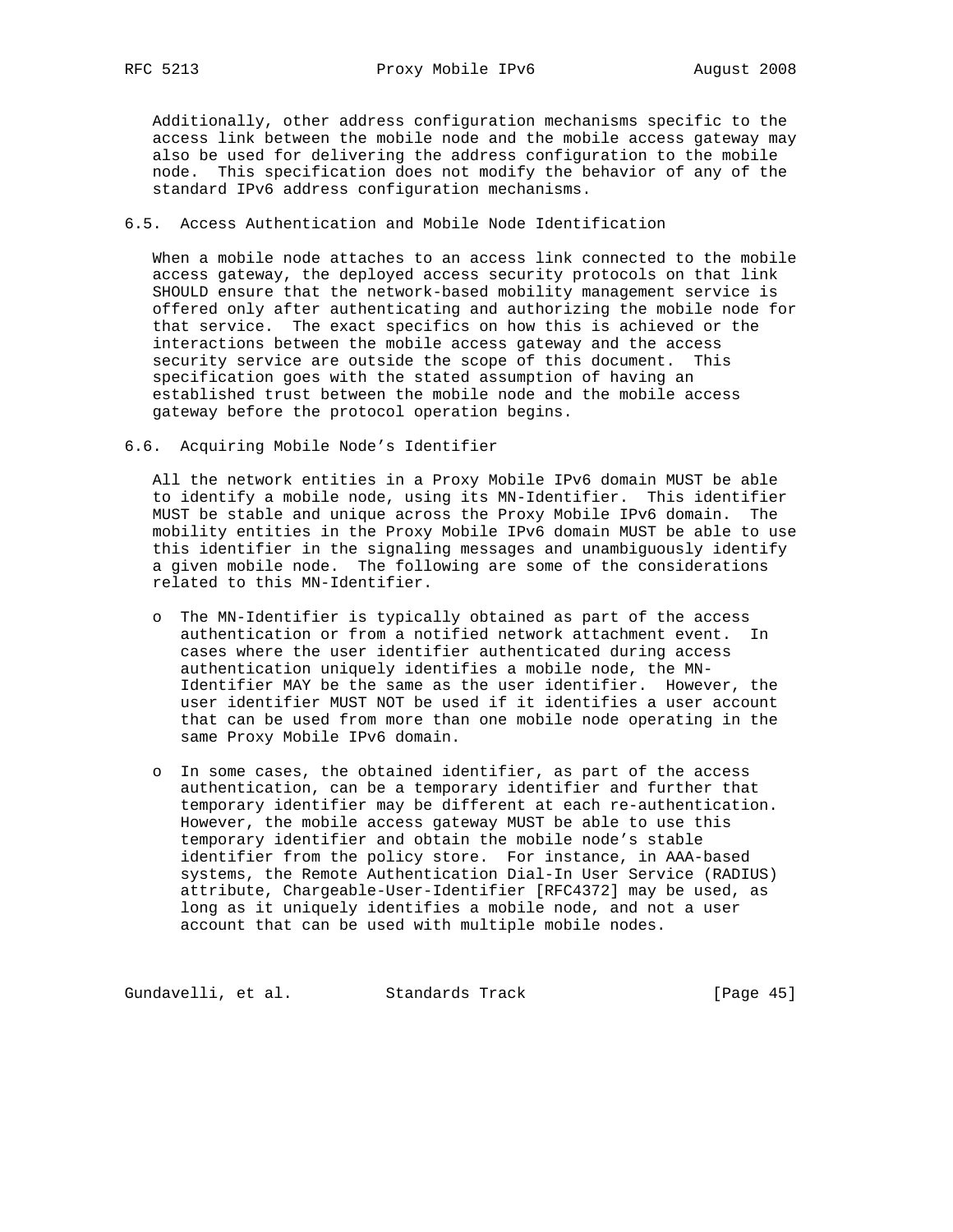- o In some cases and for privacy reasons, the MN-Identifier that the policy store delivers to the mobile access gateway may not be the true identifier of the mobile node. However, the mobility access gateway MUST be able to use this identifier in the signaling messages exchanged with the local mobility anchor.
- o The mobile access gateway MUST be able to identify the mobile node by its MN-Identifier, and it MUST be able to associate this identity to the point-to-point link shared with the mobile node.
- 6.7. Home Network Emulation

 One of the key functions of a mobile access gateway is to emulate the mobile node's home network on the access link. It must ensure the mobile node does not detect any change with respect to its layer-3 attachment even after it changes its point of attachment in that Proxy Mobile IPv6 domain.

 For emulating the mobile node's home link on the access link, the mobile access gateway must be able to send Router Advertisement messages advertising the mobile node's home network prefix(es) carried using the Prefix Information option(s) [RFC4861] and with other address configuration parameters consistent with its home link properties. Typically, these configuration settings will be based on the domain-wide policy or based on a policy specific to each mobile node.

 Typically, the mobile access gateway learns the mobile node's home network prefix(es) details from the received Proxy Binding Acknowledgement message, or it may obtain them from the mobile node's policy profile. However, the mobile access gateway SHOULD send the Router Advertisements advertising the mobile node's home network prefix(es) only after successfully completing the binding registration with the mobile node's local mobility anchor.

 When advertising the home network prefix(es) in the Router Advertisement messages, the mobile access gateway MAY set the prefix lifetime value for the advertised prefix(es) to any chosen value at its own discretion. An implementation MAY choose to tie the prefix lifetime to the mobile node's binding lifetime. The prefix lifetime can also be an optional configuration parameter in the mobile node's policy profile.

6.8. Link-local and Global Address Uniqueness

 A mobile node in the Proxy Mobile IPv6 domain, as it moves from one mobile access gateway to the other, will continue to detect its home network and does not detect a change of layer-3 attachment. Every

Gundavelli, et al. Standards Track [Page 46]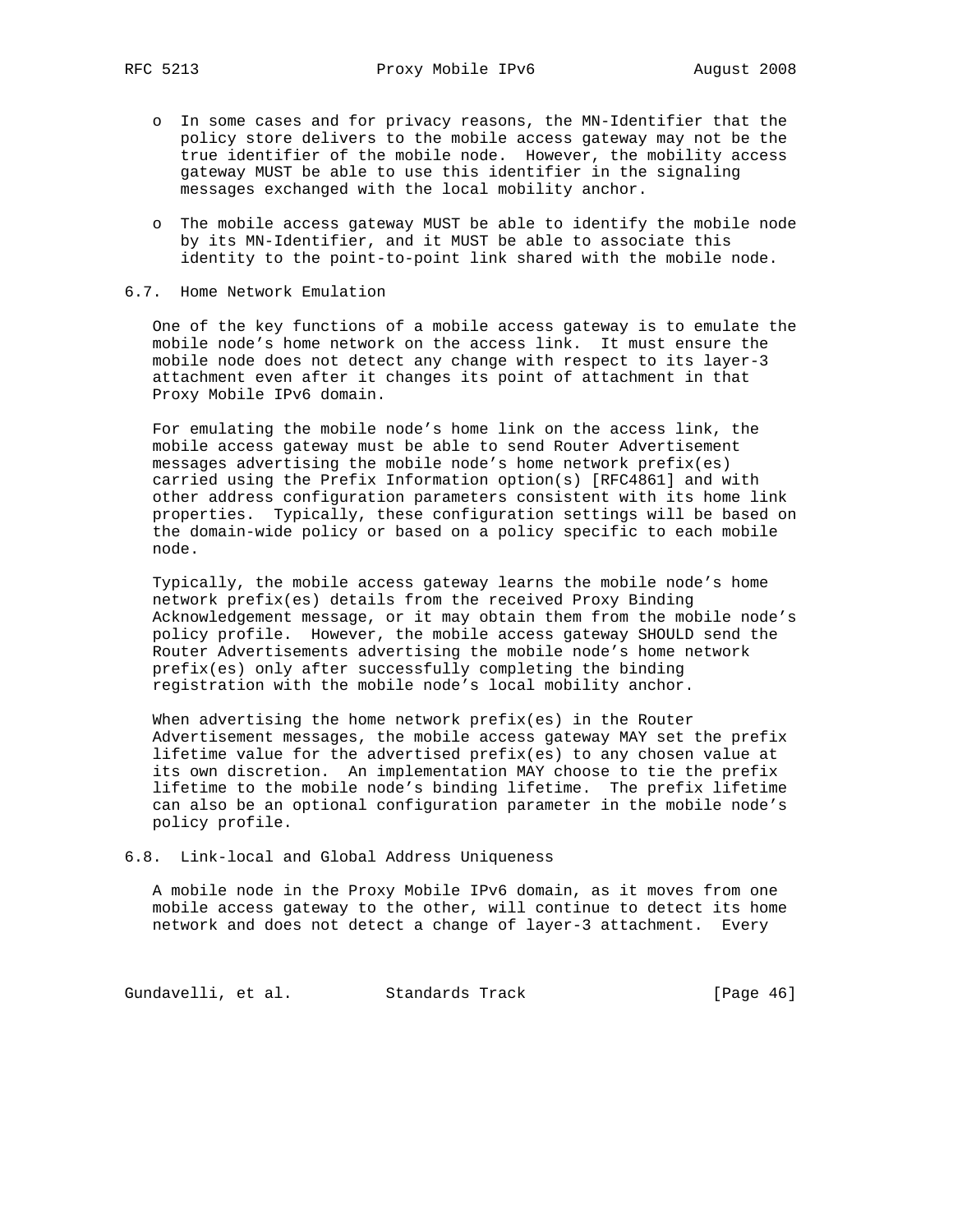time the mobile node attaches to a new link, the event related to the interface state change will trigger the mobile node to perform Duplicate Address Detection (DAD) operation on the link-local and global address(es). However, if the mobile node is Detecting Network Attachment in IPv6 (DNAv6) enabled, as specified in [DNAV6], it may not detect the link change due to DNAv6 optimizations and may not trigger the duplicate address detection (DAD) procedure for its existing addresses, which may potentially lead to address collisions after the mobile node's handoff to a new link.

 The issue of address collision is not relevant to the mobile node's global address(es). Since the assigned home network prefix(es) are for the mobile node's exclusive usage, no other node shares an address (other than Subnet-Router anycast address that is configured by the mobile access gateway) from the prefix(es), and so the uniqueness for the mobile node's global address is assured on the access link.

 The issue of address collision is however relevant to the mobile node's link-local addresses since the mobile access gateway and the mobile node will have link-local addresses configured from the same link-local prefix (FE80::/64). This leaves a room for link-local address collision between the two neighbors (i.e., the mobile node and the mobile access gateway) on that access link. For solving this problem, this specification requires that the link-local address that the mobile access gateway configures on the point-to-point link shared with a given mobile node be generated by the local mobility anchor and be stored in the mobile node's Binding Cache entry. This address will not change for the duration of that mobile node's mobility session and can be provided to the serving mobile access gateway at every mobile node's handoff, as part of the Proxy Mobile IPv6 signaling messages. The specific method by which the local mobility anchor generates the link-local address is out of scope for this specification.

 It is highly desirable that the access link on the mobile access gateway shared with the mobile node be provisioned in such a way that before the mobile node completes the DAD operation [RFC4862] on its link-local address, the mobile access gateway on that link is aware of its own link-local address provided by the local mobility anchor that it needs to use on that access link. This essentially requires a successful completion of the Proxy Mobile IPv6 signaling by the mobile access gateway before the mobile node completes the DAD operation. This can be achieved by ensuring that link-layer attachment does not complete until the Proxy Mobile IPv6 signaling is

Gundavelli, et al. Standards Track [Page 47]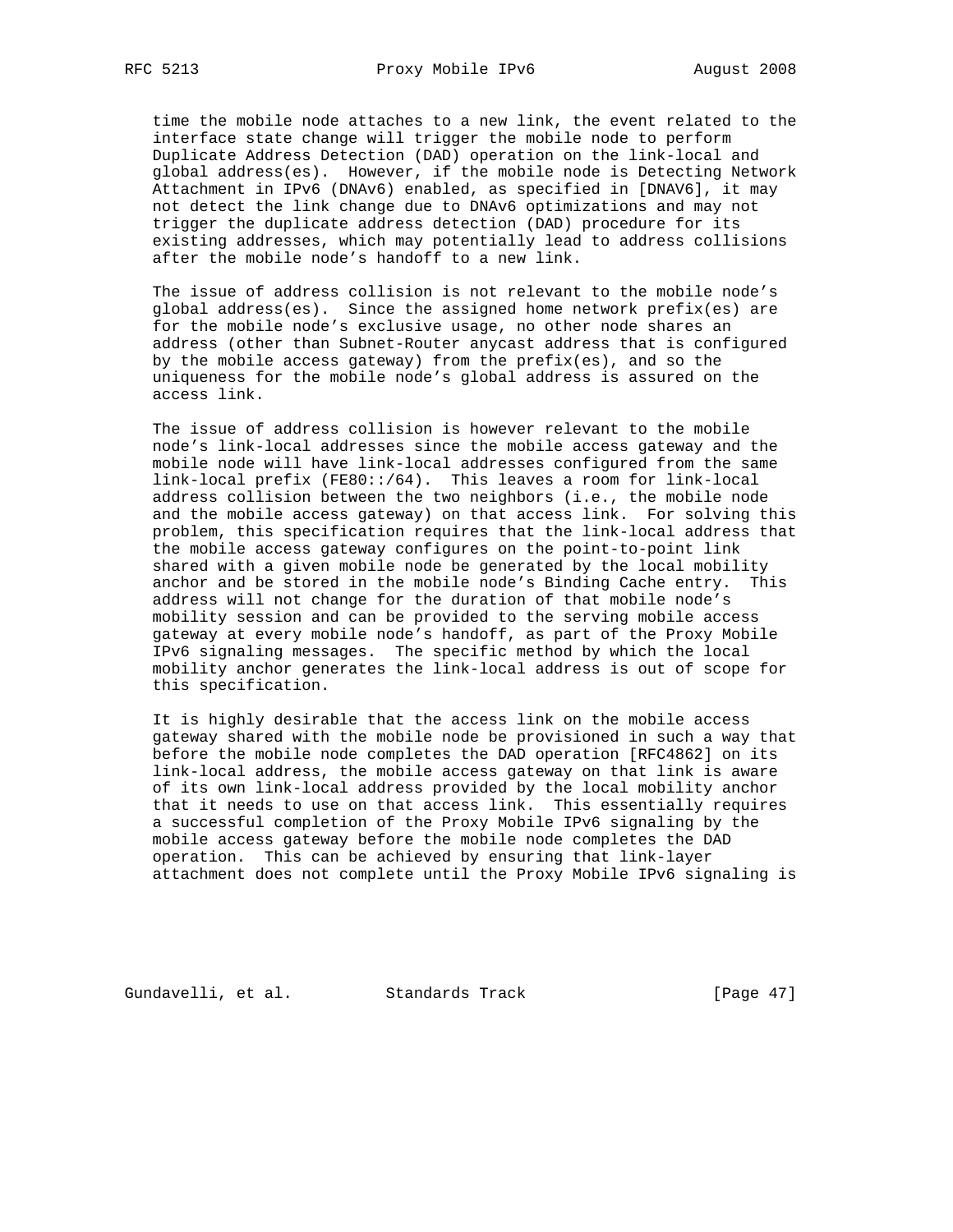completed. Alternatively, network and local mobility anchor capacity and signaling retransmission timers can be provisioned in such a way that signaling is likely to complete during the default waiting period associated with the DAD process.

 Optionally, implementations MAY choose to configure a fixed link local address across all the access links in a Proxy Mobile IPv6 domain and without a need for carrying this address from the local mobility anchor to the mobile access gateway in the Proxy Mobile IPv6 signaling messages. The configuration variable FixedMAGLinkLocalAddressOnAllAccessLinks determines the enabled mode in that Proxy Mobile IPv6 domain.

- 6.9. Signaling Considerations
- 6.9.1. Binding Registrations
- 6.9.1.1. Mobile Node Attachment and Initial Binding Registration
	- 1. After detecting a new mobile node on its access link, the mobile access gateway MUST identify the mobile node and acquire its MN- Identifier. If it determines that the network-based mobility management service needs to be offered to the mobile node, it MUST send a Proxy Binding Update message to the local mobility anchor.
	- 2. The Proxy Binding Update message MUST include the Mobile Node Identifier option [RFC4283], carrying the MN-Identifier for identifying the mobile node.
	- 3. The Home Network Prefix option(s) MUST be present in the Proxy Binding Update message. If the mobile access gateway learns the mobile node's home network prefix(es) either from its policy store or from other means, the mobile access gateway MAY choose to request the local mobility anchor to allocate the specific prefix(es) by including a Home Network Prefix option for each of those requested prefixes. The mobile access gateway MAY also choose to include just one Home Network Prefix option with the prefix value of ALL\_ZERO, for requesting the local mobility anchor to do the prefix assignment. However, when including a Home Network Prefix option with the prefix value of ALL\_ZERO, there MUST be only one instance of the Home Network prefix option in the request.
	- 4. The Handoff Indicator option MUST be present in the Proxy Binding Update message. The Handoff Indicator field in the Handoff Indicator option MUST be set to a value indicating the handoff hint.

Gundavelli, et al. Standards Track [Page 48]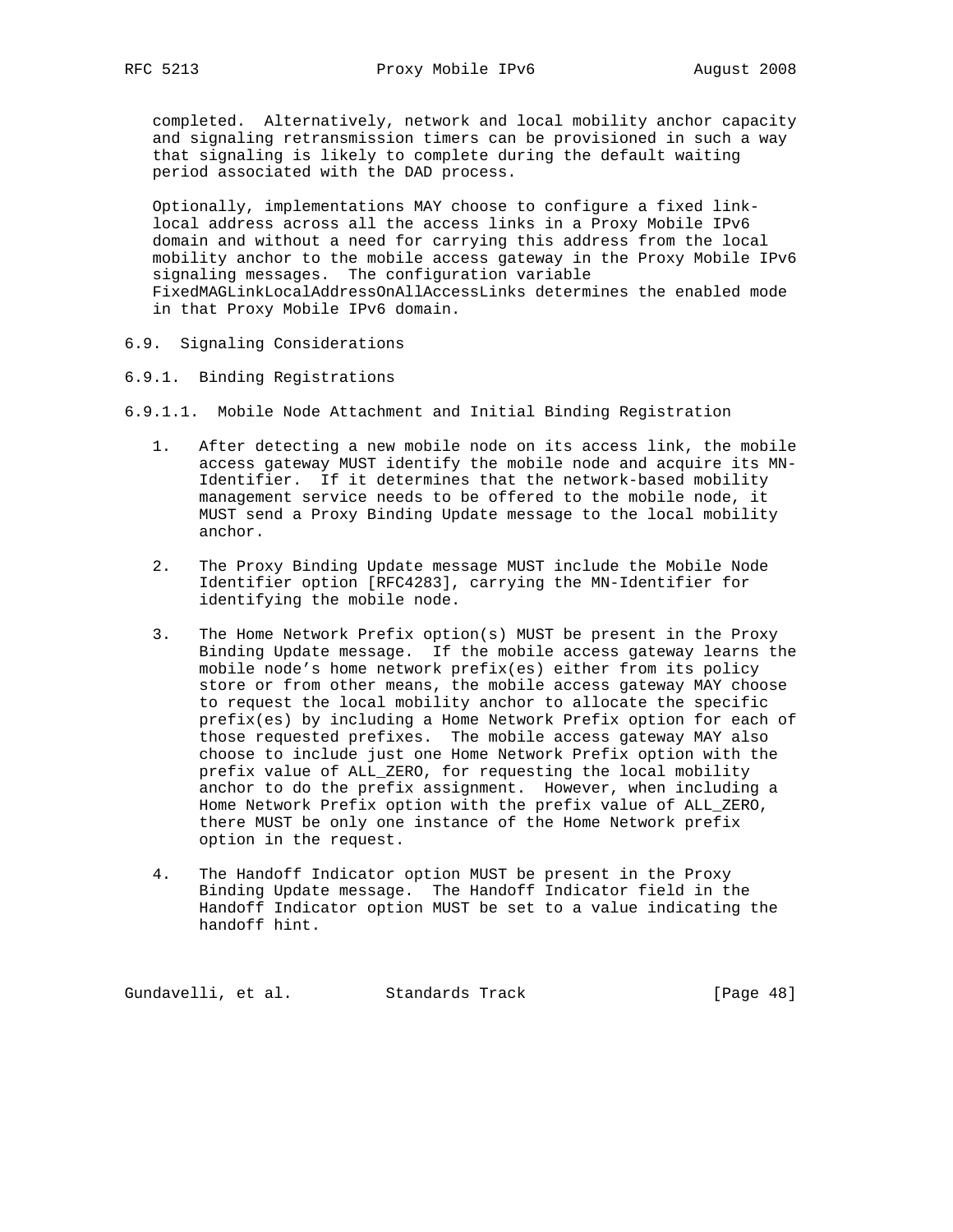- \* The Handoff Indicator field MUST be set to a value of 1 (Attachment over a new interface) if the mobile access gateway determines (under the Handoff Indicator considerations specified in this section) that the mobile node's current attachment to the network over this interface is not as a result of a handoff of an existing mobility session (over the same interface or through a different interface), but as a result of an attachment over a new interface. This essentially serves as a request to the local mobility anchor to create a new mobility session and not update any existing Binding Cache entry created for the same mobile node connected to the Proxy Mobile IPv6 domain through a different interface.
- \* The Handoff Indicator field MUST be set to a value of 2 (Handoff between two different interfaces of the mobile node) if the mobile access gateway definitively knows the mobile node's current attachment is due to a handoff of an existing mobility session between two different interfaces of the mobile node.
- \* The Handoff Indicator field MUST be set to a value of 3 (Handoff between mobile access gateways for the same interface) if the mobile access gateway definitively knows the mobile node's current attachment is due to a handoff of an existing mobility session between two mobile access gateways and for the same interface of the mobile node.
- \* The Handoff Indicator field MUST be set to a value of 4 (Handoff state unknown) if the mobile access gateway cannot determine if the mobile node's current attachment is due to a handoff of an existing mobility session.
- 5. The mobile access gateway MUST apply the below considerations when choosing the value for the Handoff Indicator field.
	- The mobile access gateway can choose to use the value 2 (Handoff between two different interfaces of the mobile node), only when it knows that the mobile node has, on purpose, switched from one interface to another, and the previous interface is going to be disabled. It may know this due to a number of factors. For instance, most cellular networks have controlled handovers where the network knows that the host is moving from one attachment to another. In this situation, the link-layer mechanism can inform the mobility functions that this is indeed a movement, not a new attachment.

Gundavelli, et al. Standards Track [Page 49]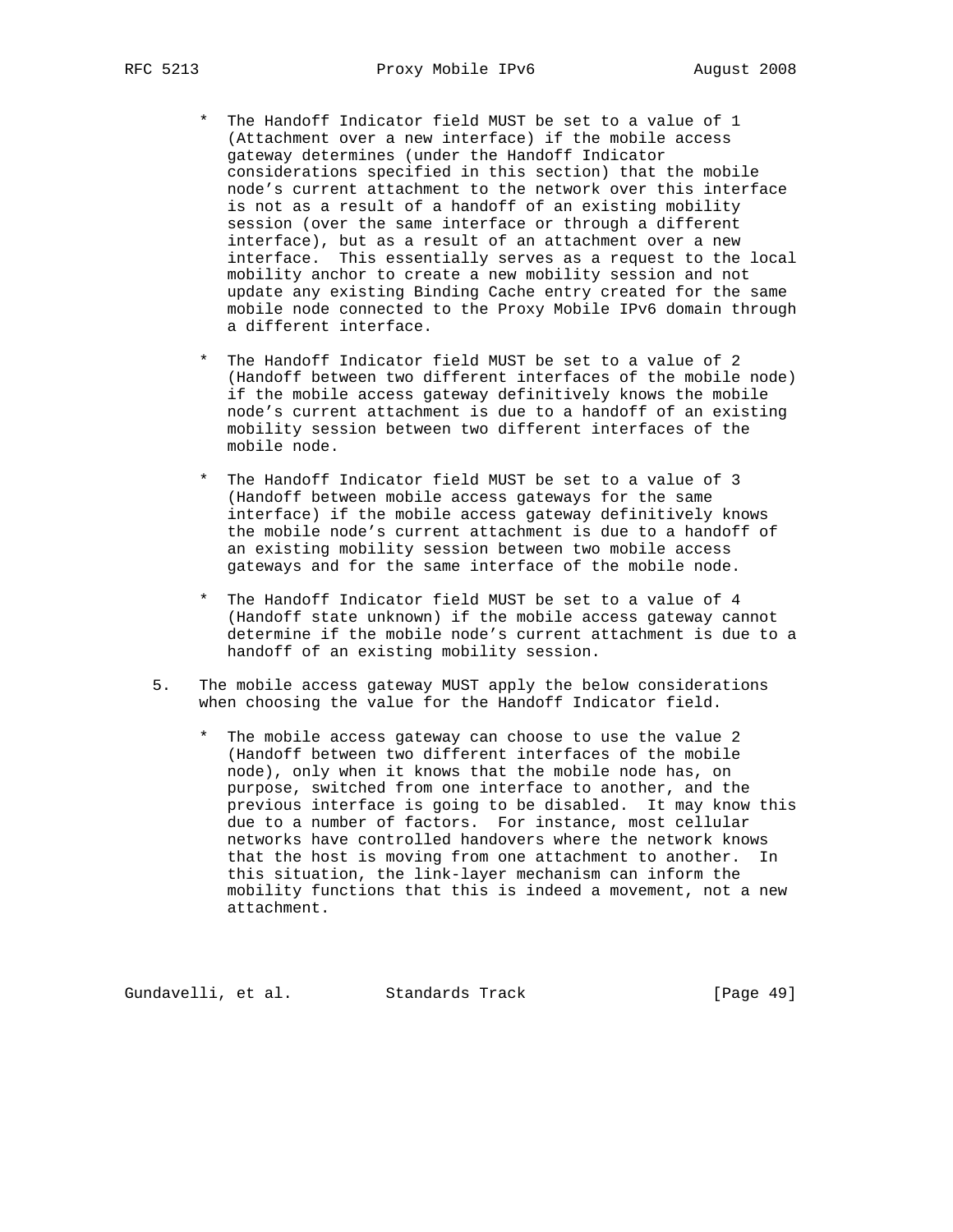- \* Some link layers have link-layer identifiers that can be used to distinguish (a) the movement of a particular interface to a new attachment from (b) the attachment of a new interface from the same host. Option value 3 (Handoff between mobile access gateways for the same interface) is appropriate in case (a) and a value of 1 (Attachment over a new interface) in case (b).
- \* The mobile access gateway MUST NOT set the option value to 2 (Handoff between two different interfaces of the mobile node) or 3 (Handoff between mobile access gateways for the same interface) if it cannot be determined that the mobile node can move the address between the interfaces involved in the handover or that it is the same interface that has moved. Otherwise, Proxy Mobile IPv6-unaware hosts that have multiple physical interfaces to the same domain may suffer unexpected failures.
- \* Where no support from the link layer exists, the host and the network would need to inform each other about the intended movement. The Proxy Mobile IPv6 protocol does not specify this and simply requires that knowledge about movements can be derived either from the link-layer or from somewhere else. The method by which this is accomplished is outside the scope of this specification.
- 6. Either the Timestamp option or a valid sequence number maintained on a per mobile node's mobility session basis as specified in [RFC3775] (if the Sequence-Number-based scheme is in use) MUST be present. This can be determined based on the value of the configuration flag TimestampBasedApproachInUse. When Timestamp option is added to the message, the mobile access gateway SHOULD also set the Sequence Number field to a value of a monotonically increasing counter (maintained at each mobile access gateway and not to be confused with the per mobile node sequence number specified in [RFC3775]). The local mobility anchor will ignore this field when there is a Timestamp option present in the request, but will return the same value in the Proxy Binding Acknowledgement message. This will be useful for matching the reply to the request message.
- 7. The Mobile Node Link-layer Identifier option carrying the link layer identifier of the currently attached interface MUST be present in the Proxy Binding Update message, if the mobile access gateway is aware of the same. If the link-layer identifier of the currently attached interface is not known or if the identifier value is ALL\_ZERO, this option MUST NOT be present.

Gundavelli, et al. Standards Track [Page 50]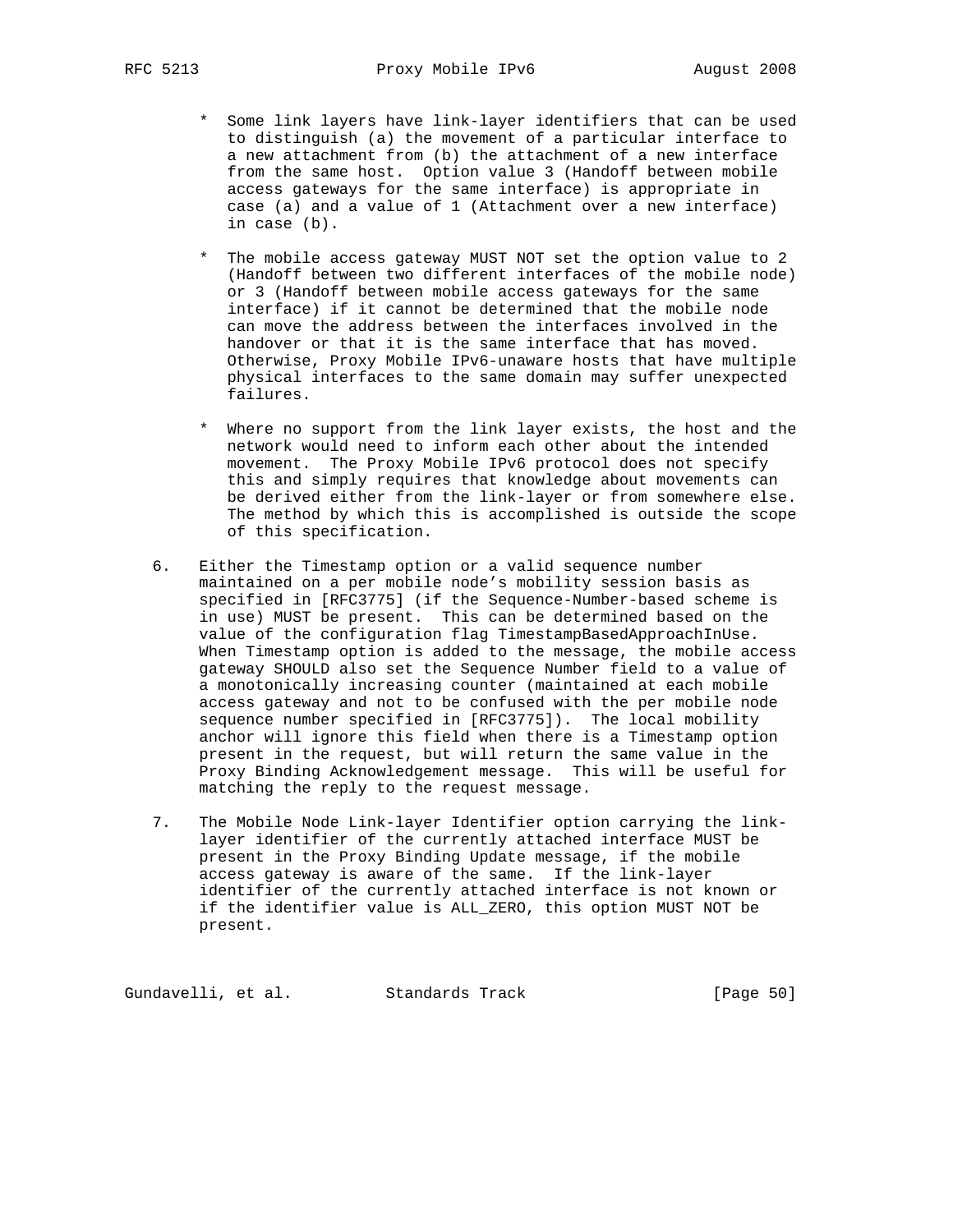- 8. The Access Technology Type option MUST be present in the Proxy Binding Update message. The access technology type field in the option SHOULD be set to the type of access technology by which the mobile node is currently attached to the mobile access gateway.
	- 9. The Link-local Address option MUST be present in the Proxy Binding Update message only if the value of the configuration variable FixedMAGLinkLocalAddressOnAllAccessLinks is set to a value of ALL ZERO; otherwise, the Link-local Address option MUST NOT be present in the request. Considerations from Section 6.8 MUST be applied when using the Link-local Address option.
		- \* For querying the local mobility anchor to provide the link local address that it should use on the point-to-point link shared with the mobile node, this option MUST be set to ALL\_ZERO value. This essentially serves as a request to the local mobility anchor to provide the link-local address that it can use on the access link shared with the mobile node.
	- 10. The Proxy Binding Update message MUST be constructed as specified in Section 6.9.1.5.
	- 11. If there is no existing Binding Update List entry for that mobile node, the mobile access gateway MUST create a Binding Update List entry for the mobile node upon sending the Proxy Binding Update message.
- 6.9.1.2. Receiving Proxy Binding Acknowledgement

 On receiving a Proxy Binding Acknowledgement message (format specified in Section 8.2) from the local mobility anchor, the mobile access gateway MUST process the message as specified below.

- 1. The received Proxy Binding Acknowledgement message (a Binding Acknowledgement message with the (P) flag set to value of 1) MUST be authenticated as described in Section 4. When IPsec is used for message authentication, the SPI in the IPsec header [RFC4306] of the received packet is needed for locating the security association, for authenticating the Proxy Binding Acknowledgement message.
- 2. The mobile access gateway MUST observe the rules described in Section 9.2 of [RFC3775] when processing Mobility Headers in the received Proxy Binding Acknowledgement message.

Gundavelli, et al. Standards Track [Page 51]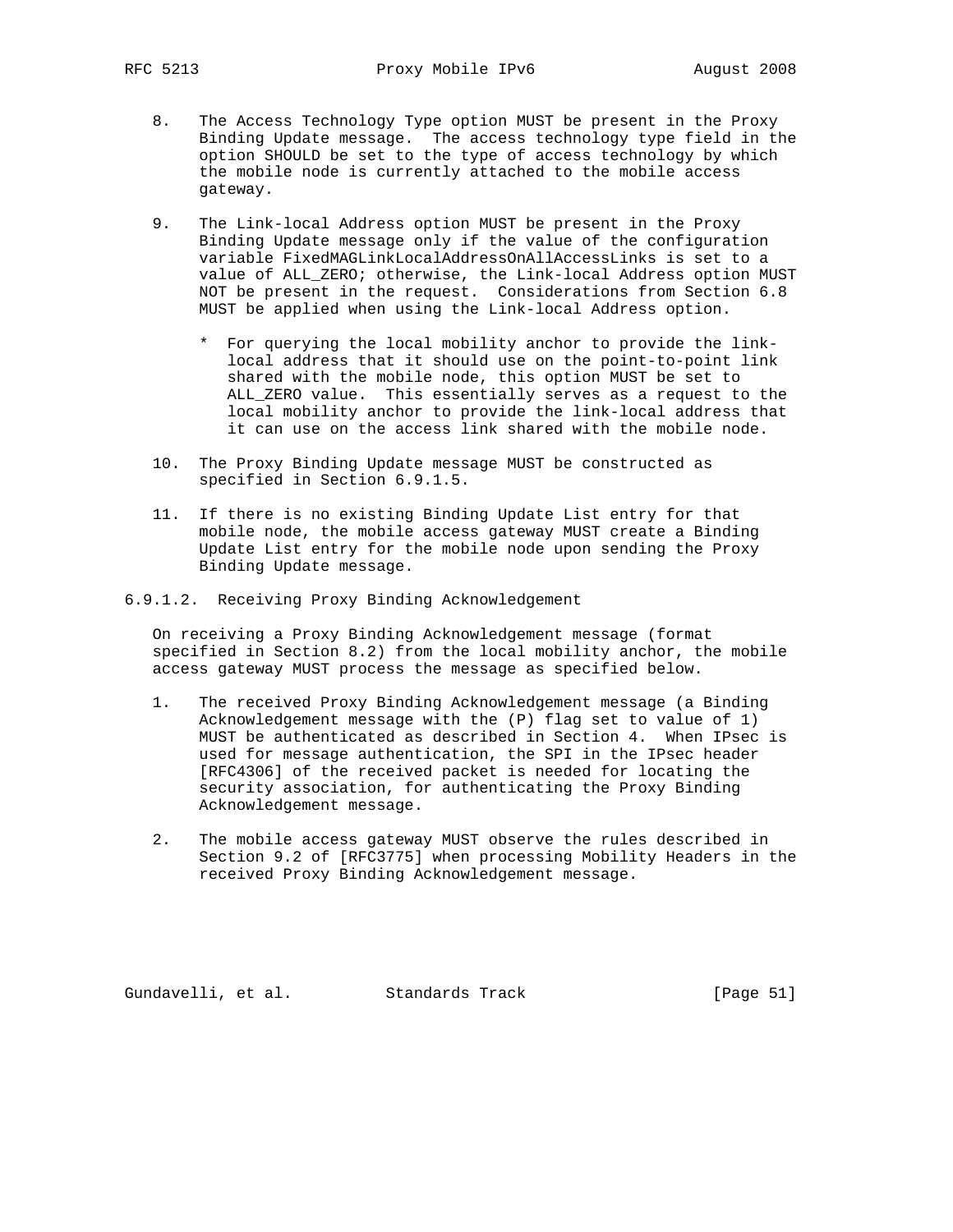- 3. The mobile access gateway MUST apply the considerations specified in Section 5.5 for processing the Sequence Number field and the Timestamp option (if present) in the message.
- 4. The mobile access gateway MUST ignore any checks, specified in [RFC3775], related to the presence of a Type 2 Routing header in the Proxy Binding Acknowledgement message.
- 5. The mobile access gateway MAY use the mobile node identifier present in the Mobile Node Identifier option for matching the response to the request messages that it sent recently. However, if there is more than one request message in its request queue for the same mobile node, the sequence number field can be used for identifying the exact message from those messages. There are other ways to achieve this and implementations are free to adopt the best approach that suits their implementation. Additionally, if the received Proxy Binding Acknowledgement message does not match any of the Proxy Binding Update messages that it sent recently, the message MUST be ignored.
- 6. If the received Proxy Binding Acknowledgement message has any one or more of the following options, Handoff Indicator option, Access Technology Type option, Mobile Node Link-layer Identifier option, Mobile Node Identifier option, carrying option values that are different from the option values present in the corresponding request (Proxy Binding Update) message, the message MUST be ignored as the local mobility anchor is expected to echo back all these listed options and with the same option values in the reply message. In this case, the mobile access gateway MUST NOT retransmit the Proxy Binding Update message until an administrative action is taken.
- 7. If the received Proxy Binding Acknowledgement message has the Status field value set to PROXY\_REG\_NOT\_ENABLED (Proxy registration not enabled for the mobile node), the mobile access gateway SHOULD NOT send a Proxy Binding Update message again for that mobile node until an administrative action is taken. It MUST deny the mobility service to that mobile node.
- 8. If the received Proxy Binding Acknowledgement message has the Status field value set to TIMESTAMP\_LOWER\_THAN\_PREV\_ACCEPTED (Timestamp value lower than previously accepted value), the mobile access gateway SHOULD try to register again to reassert the mobile node's presence on its access link. The mobile access gateway is not specifically required to synchronize its clock upon receiving this error code.

Gundavelli, et al. Standards Track [Page 52]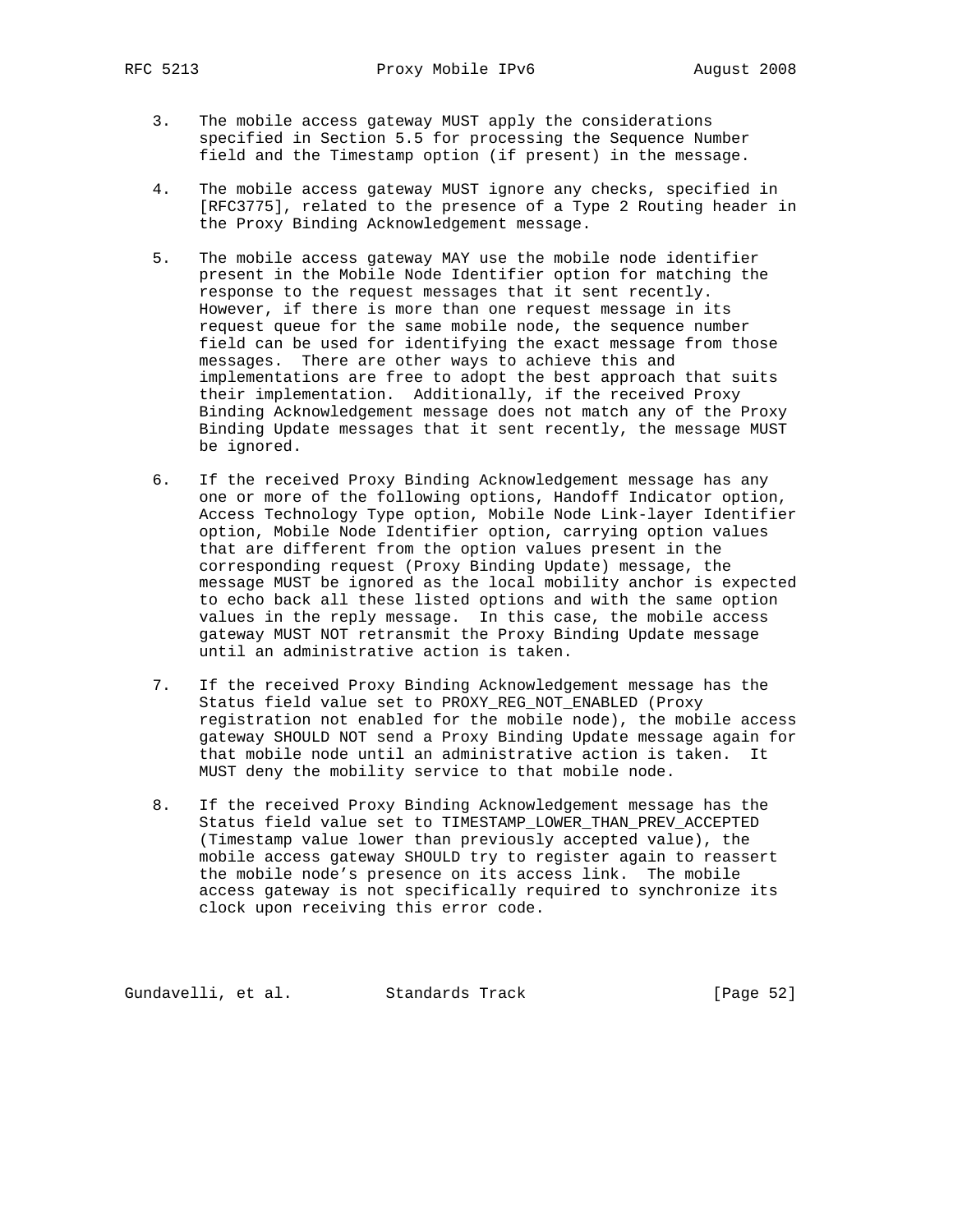- 9. If the received Proxy Binding Acknowledgement message has the Status field value set to TIMESTAMP\_MISMATCH (Invalid timestamp value), the mobile access gateway SHOULD try to register again only after it has synchronized its clock to a common time source that is used by all the mobility entities in that domain for their clock synchronization. The mobile access gateway SHOULD NOT synchronize its clock to the local mobility anchor's system clock, based on the timestamp present in the received message.
- 10. If the received Proxy Binding Acknowledgement message has the Status field value set to NOT\_AUTHORIZED\_FOR\_HOME\_NETWORK\_PREFIX (The mobile node is not authorized for one or more of the requesting home network prefixes), the mobile access gateway SHOULD NOT request the same prefix(es) again, but MAY request the local mobility anchor to do the assignment of prefix(es) by including only one Home Network Prefix option with the prefix value set to ALL\_ZERO.
- 11. If the received Proxy Binding Acknowledgement message has the Status field value set to any value greater than or equal to 128 (i.e., if the binding is rejected), the mobile access gateway MUST NOT advertise the mobile node's home network prefix(es) in the Router Advertisement messages sent on that access link and MUST deny the mobility service to the mobile node by not forwarding any packets received from the mobile node using an address from the home network prefix(es). It MAY also tear down the point-to-point link shared with the mobile node.
- 12. If the received Proxy Binding Acknowledgement message has the Status field value set to 0 (Proxy Binding Update accepted), the mobile access gateway MUST establish a bi-directional tunnel to the local mobility anchor (if there is no existing bi directional tunnel to that local mobility anchor). Considerations from Section 5.6.1 MUST be applied for managing the dynamically created bi-directional tunnel.
- 13. The mobile access gateway MUST set up the route for forwarding the packets received from the mobile node using address(es) from its home network prefix(es) through the bi-directional setup for that mobile node. The created tunnel and the routing state MUST result in the forwarding behavior on the mobile access gateway as specified in Section 6.10.5.
- 14. The mobile access gateway MUST also update the Binding Update List entry to reflect the accepted binding registration values. It MUST also advertise the mobile node's home network prefix(es) as the hosted on-link prefixes, by including them in the Router Advertisement messages that it sends on that access link.

Gundavelli, et al. Standards Track [Page 53]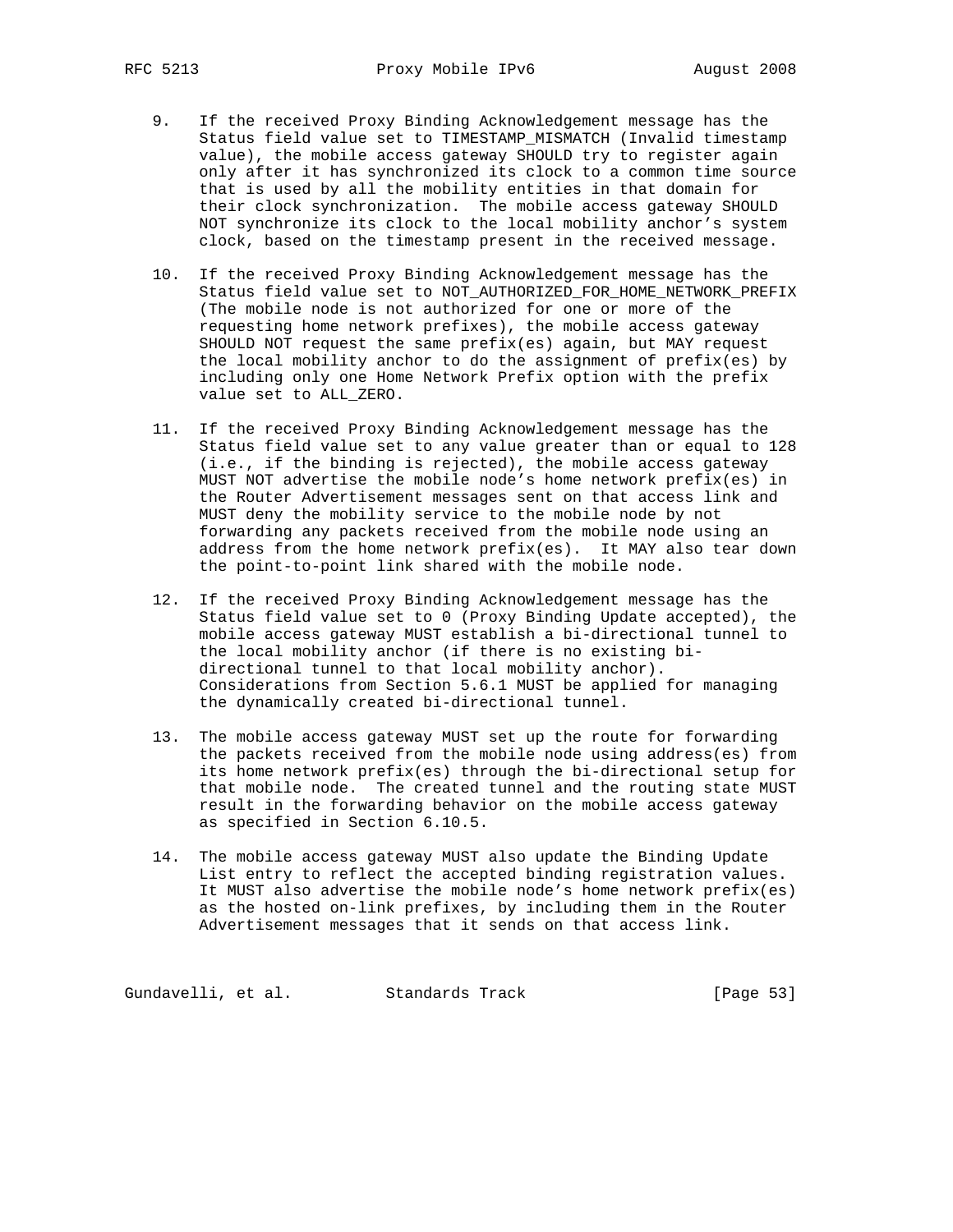15. If the received Proxy Binding Acknowledgement message has the address in the Link-local Address option set to a NON\_ZERO value, the mobile access gateway SHOULD configure that link local address on that point-to-point link and SHOULD NOT configure any other link-local address without performing a DAD operation [RFC4862]. This will avoid any potential link-local address collisions on that access link. However, if the link local address generated by the local mobility anchor happens to be already in use by the mobile node on that link, the mobile access gateway MUST NOT use that address, but SHOULD configure a different link-local address. It SHOULD also upload this link local address to the local mobility anchor by immediately sending a Proxy Binding Update message and by including this address in the Link-local Address option.

# 6.9.1.3. Extending Binding Lifetime

- 1. For extending the lifetime of a currently registered mobile node (i.e., after a successful initial binding registration from the same mobile access gateway), the mobile access gateway can send a Proxy Binding Update message to the local mobility anchor with a new lifetime value. This re-registration message MUST be constructed with the same set of options as the initial Proxy Binding Update message, under the considerations specified in Section 6.9.1.1. However, the following exceptions apply.
- 2. There MUST be a Home Network Prefix option for each of the assigned home network prefixes assigned for that mobility session and with the prefix value in the option set to that respective prefix value.
- 3. The Handoff Indicator field in the Handoff Indicator option MUST be set to a value of 5 (Handoff state not changed - Re- Registration).

6.9.1.4. Mobile Node Detachment and Binding De-Registration

 1. If at any point the mobile access gateway detects that the mobile node has moved away from its access link, or if it decides to terminate the mobile node's mobility session, it SHOULD send a Proxy Binding Update message to the local mobility anchor with the lifetime value set to zero. This de-registration message MUST be constructed with the same set of options as the initial Proxy Binding Update message, under the considerations specified in Section 6.9.1.1. However, the following exceptions apply.

Gundavelli, et al. Standards Track [Page 54]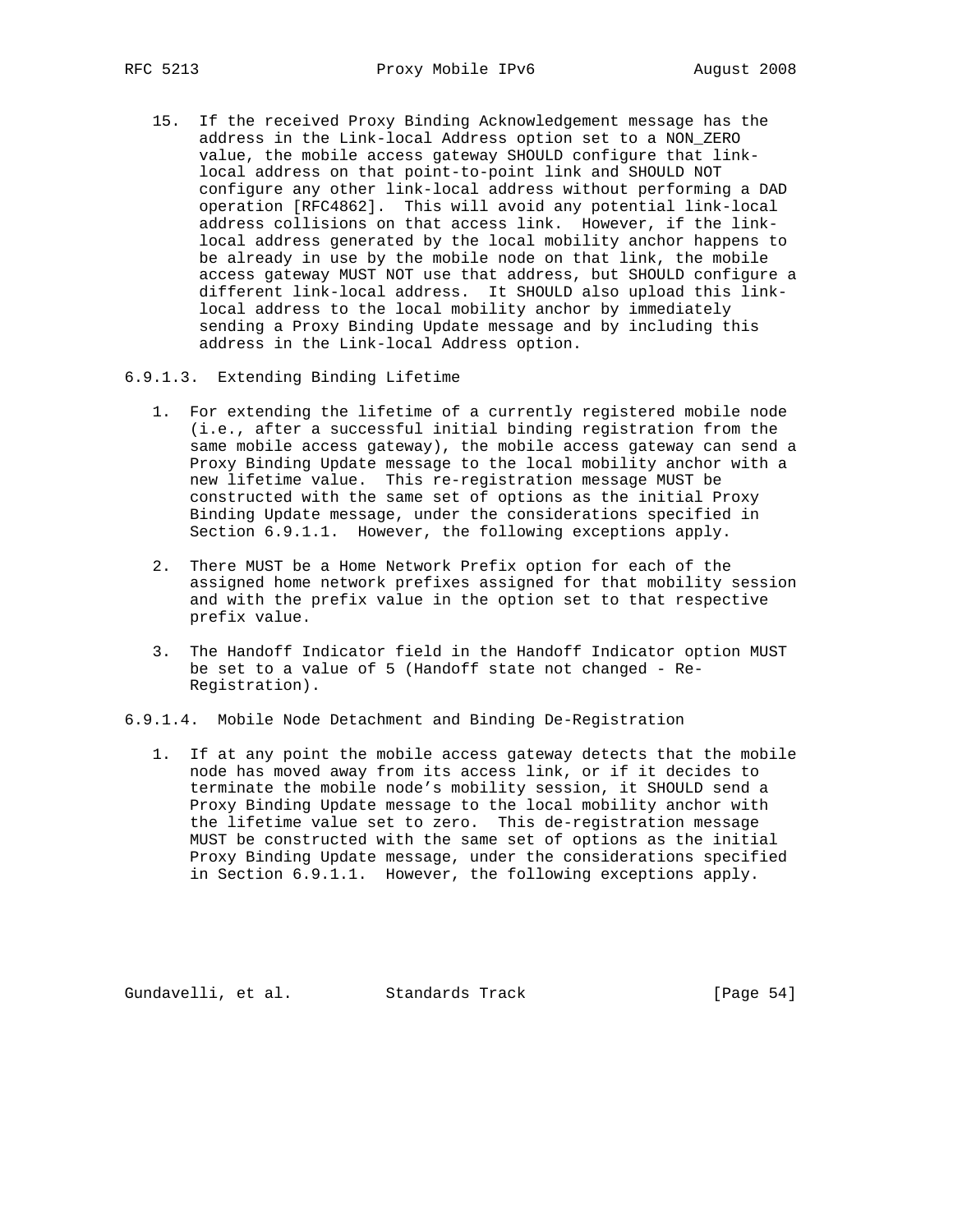- 2. There MUST be a Home Network Prefix option for each of the assigned home network prefixes assigned for that mobility session and with the prefix value in the option set to the respective prefix value.
- 3. The Handoff Indicator field in the Handoff Indicator option MUST be set to a value of 4 (Handoff state unknown).

 Either upon receipt of a Proxy Binding Acknowledgement message from the local mobility anchor with the Status field set to 0 (Proxy Binding Update Accepted), or after INITIAL\_BINDACK\_TIMEOUT [RFC3775] timeout waiting for the reply, the mobile access gateway MUST do the following:

- 1. It MUST remove the Binding Update List entry for the mobile node from its Binding Update List.
- 2. It MUST remove the created routing state for tunneling the mobile node's traffic.
- 3. If there is a dynamically created tunnel to the mobile node's local mobility anchor and if there are not other mobile nodes for which the tunnel is being used, then the tunnel MUST be deleted.
- 4. It MUST tear down the point-to-point link shared with the mobile node. This action will force the mobile node to remove any IPv6 address configuration on the interface connected to this point to-point link.
- 6.9.1.5. Constructing the Proxy Binding Update Message
	- o The mobile access gateway, when sending the Proxy Binding Update message to the local mobility anchor, MUST construct the message as specified below.

| IPv6 header (src=Proxy-CoA, dst=LMAA)<br>Mobility header<br>- BU /* P & A flags MUST be set to value $1 * /$<br>Mobility Options                                                                                                                  |                                                                                      |
|---------------------------------------------------------------------------------------------------------------------------------------------------------------------------------------------------------------------------------------------------|--------------------------------------------------------------------------------------|
| - Mobile Node Identifier option<br>- Home Network Prefix option(s)<br>- Handoff Indicator option<br>- Access Technology Type option<br>- Timestamp option<br>- Mobile Node Link-layer Identifier option (optional)<br>- Link-local Address option | (mandatory)<br>(mandatory)<br>(mandatory)<br>(mandatory)<br>(optional)<br>(optional) |

Figure 12: Proxy Binding Update Message Format

Gundavelli, et al. Standards Track [Page 55]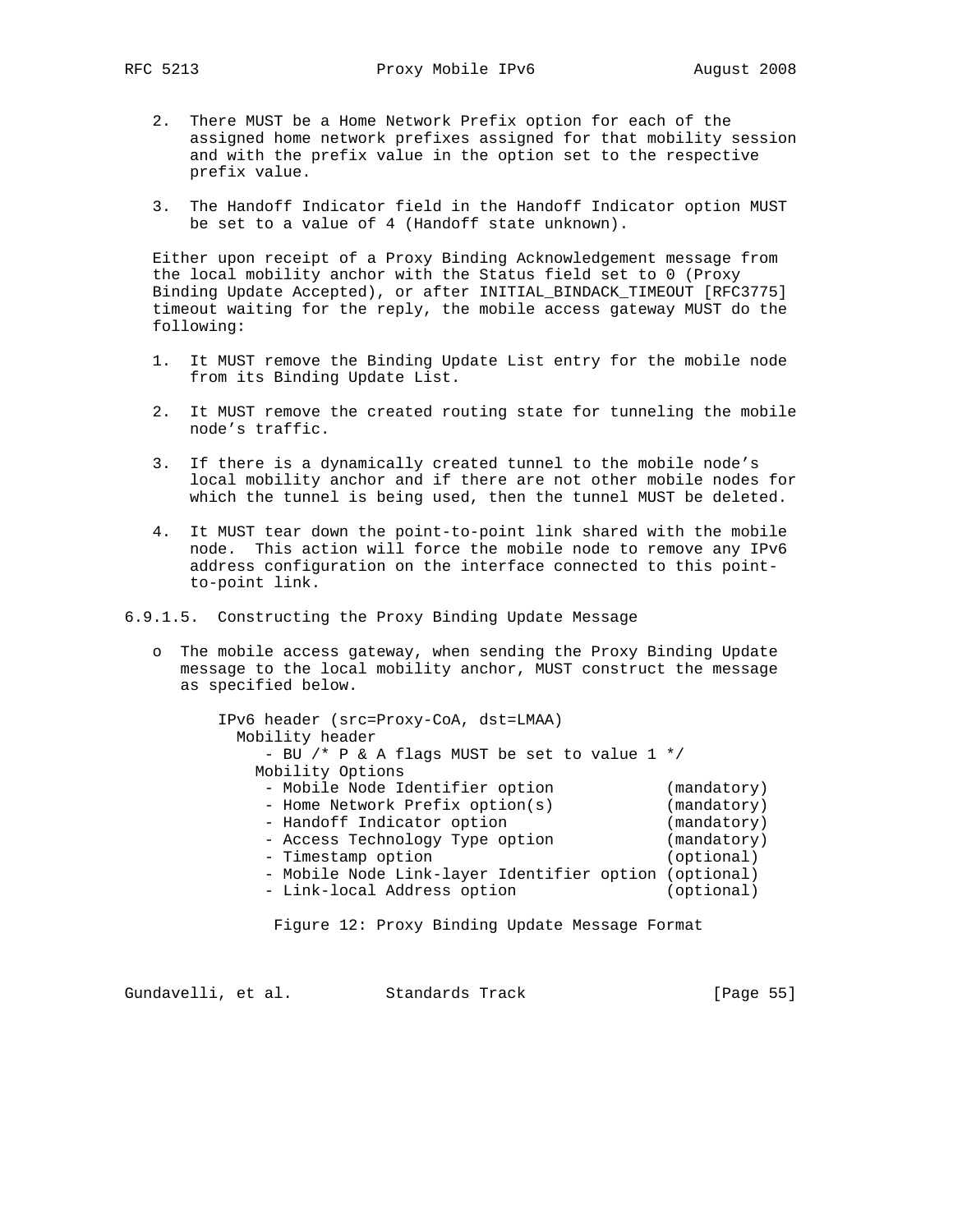- o The Source Address field in the IPv6 header of the message MUST be set to the global address configured on the egress interface of the mobile access gateway. When there is no Alternate Care-of Address option present in the request, this address will be considered as the Proxy-CoA for this Proxy Binding Update message. However, when there is an Alternate Care-of Address option present in the request, this address will be not be considered as the Proxy-CoA, but the address in the Alternate Care-of Address option will be considered as the Proxy-CoA.
- o The Destination Address field in the IPv6 header of the message MUST be set to the local mobility anchor address.
- o The Mobile Node Identifier option [RFC4283] MUST be present.
- o At least one Home Network Prefix option MUST be present.
- o The Handoff Indicator option MUST be present.
- o The Access Technology Type option MUST be present.
- o The Timestamp option MAY be present.
- o The Mobile Node Link-layer Identifier option MAY be present.
- o The Link-local Address option MAY be present.
- o If IPsec is used for protecting the signaling messages, the message MUST be protected, using the security association existing between the local mobility anchor and the mobile access gateway.
- o Unlike in Mobile IPv6 [RFC3775], the Home Address option [RFC3775] MUST NOT be present in the IPv6 Destination Options extension header of the Proxy Binding Update message.
- 6.9.2. Router Solicitation Messages

 A mobile node may send a Router Solicitation message on the access link shared with the mobile access gateway. The Router Solicitation message that the mobile node sends is as specified in [RFC4861]. The mobile access gateway, on receiving the Router Solicitation message or before sending a Router Advertisement message, MUST apply the following considerations.

 1. The mobile access gateway, on receiving the Router Solicitation message, SHOULD send a Router Advertisement message containing the mobile node's home network prefix(es) as the on-link prefix(es). However, before sending the Router Advertisement

Gundavelli, et al. Standards Track [Page 56]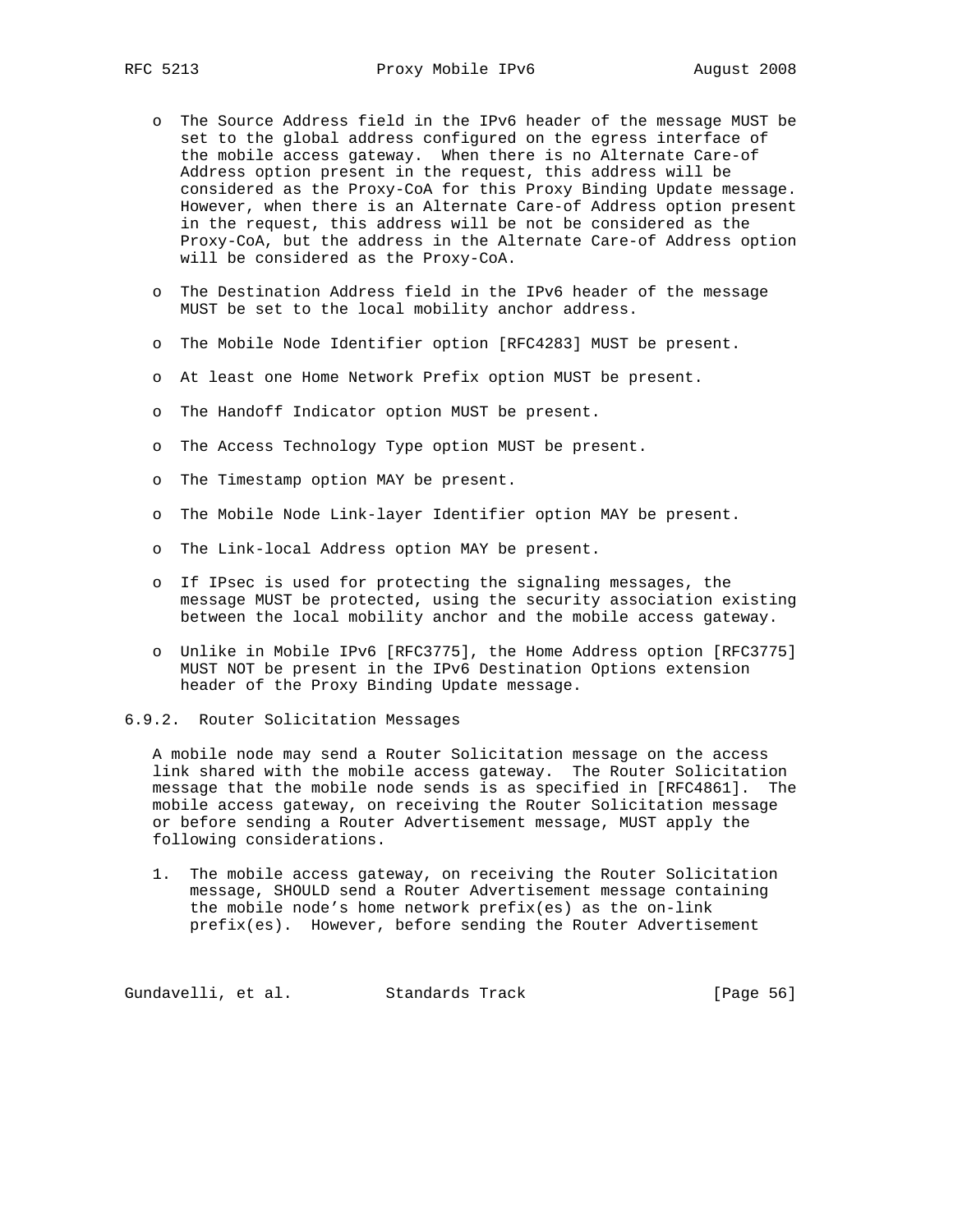message containing the mobile node's home network prefix(es), it SHOULD complete the binding registration process with the mobile node's local mobility anchor.

- 2. If the local mobility anchor rejects the Proxy Binding Update message, or, if the mobile access gateway failed to complete the binding registration process for whatever reason, the mobile access gateway MUST NOT advertise the mobile node's home network prefix(es) in the Router Advertisement messages that it sends on the access link. However, it MAY choose to advertise a local visited network prefix to enable the mobile node for regular IPv6 access.
- 3. The mobile access gateway SHOULD add the MTU option, as specified in [RFC4861], to the Router Advertisement messages that it sends on the access link. This will ensure the mobile node on the link uses the advertised MTU value. The MTU value SHOULD reflect the tunnel MTU for the bi-directional tunnel between the mobile access gateway and the local mobility anchor. Considerations from Section 6.9.5 SHOULD be applied for determining the tunnel MTU value.

# 6.9.3. Default-Router

 In Proxy Mobile IPv6, the mobile access gateway is the IPv6 default router for the mobile node on the access link. However, as the mobile node moves from one access link to another, the serving mobile access gateway on those respective links will send the Router Advertisement messages. If these Router Advertisements are sent using a different link-local address or a different link-layer address, the mobile node will always detect a new default-router after every handoff. For solving this problem, this specification requires all the mobile access gateways in the Proxy Mobile IPv6 domain to use the same link-local and link-layer address on any of the access links wherever the mobile node attaches. These addresses can be fixed addresses across the entire Proxy Mobile IPv6 domain, and all the mobile access gateways can use these globally fixed address on any of the point-to-point links. The configuration variables FixedMAGLinkLocalAddressOnAllAccessLinks and FixedMAGLinkLayerAddressOnAllAccessLinks SHOULD be used for this purpose. Additionally, this specification allows the local mobility anchor to generate the link-local address and provide it to the mobile access gateway as part of the signaling messages.

 However, both of these approaches (a link-local address generated by the local mobility anchor or when using a globally fixed link-local address) have implications on the deployment of SEcure Neighbor Discovery (SEND) [RFC3971]. In SEND, routers have certificates and

Gundavelli, et al. Standards Track [Page 57]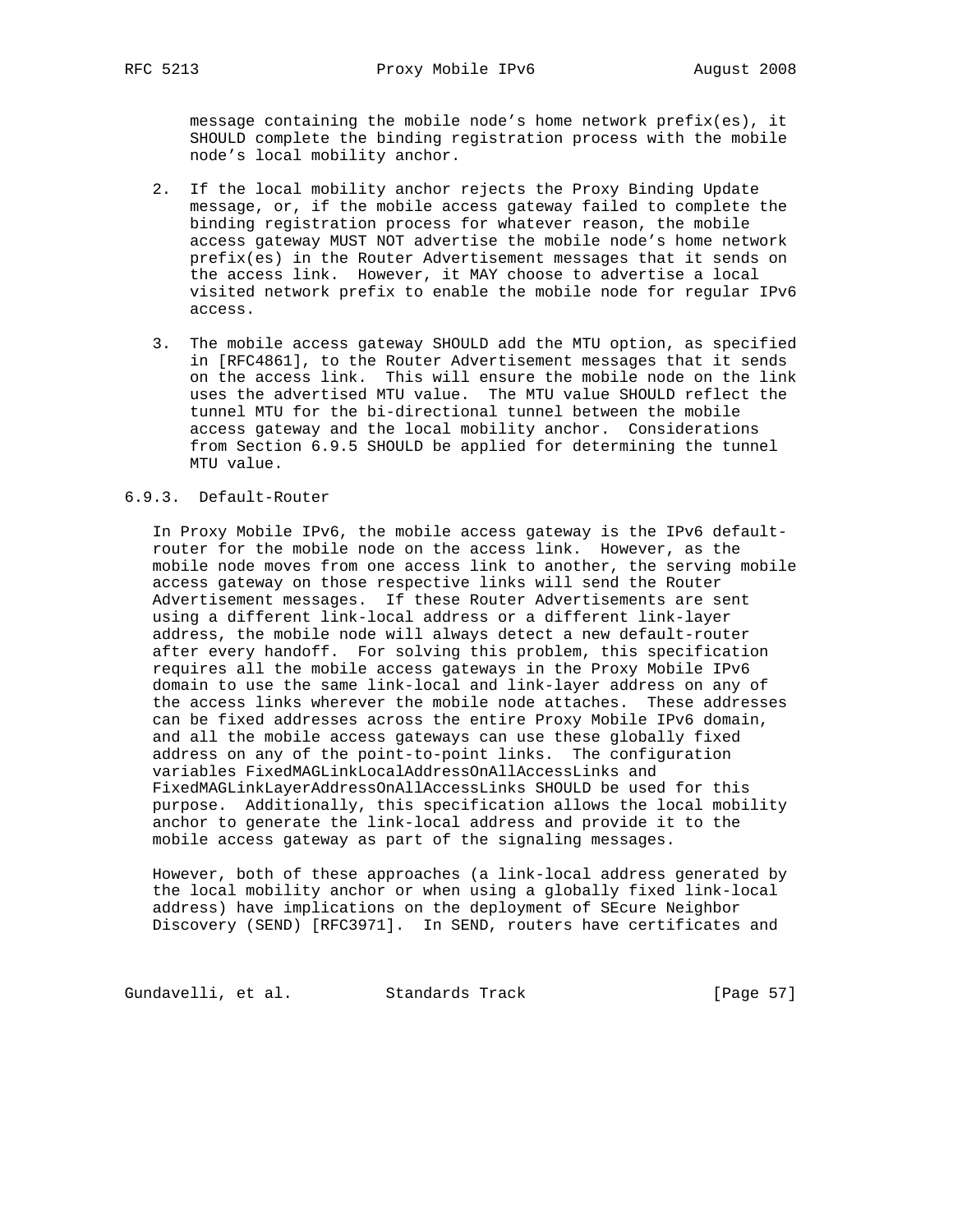public key pairs, and their Router Advertisements are signed with the private keys of these key pairs. When a number of different routers use the same addresses, the routers either all have to be able to construct these signatures for the same key pair, or the used key pair and the router's cryptographic identity must change after a movement. Both approaches are problematic. Sharing of private key information across multiple nodes in a PMIP6 domain is poor design from a security perspective. And changing even the cryptographic identity of the router goes against the general idea of the Proxy Mobile IPv6 being as invisible to the hosts as possible.

 There is, however, ongoing work in the IETF to revise the SEND specifications. It is suggested that these revisions also address the above problem. Other revisions are needed to deal with other problematic cases (such as Neighbor Discovery proxies) before wide spread deployment of SEND.

6.9.4. Retransmissions and Rate Limiting

 The mobile access gateway is responsible for retransmissions and rate limiting the Proxy Binding Update messages that it sends to the local mobility anchor. The Retransmission and the Rate Limiting rules are as specified in [RFC3775]. However, the following considerations MUST be applied.

- 1. When the mobile access gateway sends a Proxy Binding Update message, it should use the constant, INITIAL\_BINDACK\_TIMEOUT [RFC3775], for configuring the retransmission timer, as specified in Section 11.8 [RFC3775]. However, the mobile access gateway is not required to use a longer retransmission interval of InitialBindackTimeoutFirstReg, as specified in [RFC3775], for the initial Proxy Binding Update message.
- 2. If the mobile access gateway fails to receive a valid matching response for a registration or re-registration message within the retransmission interval, it SHOULD retransmit the message until a response is received. However, the mobile access gateway MUST ensure the mobile node is still attached to the connected link before retransmitting the message.
- 3. As specified in Section 11.8 of [RFC3775], the mobile access gateway MUST use an exponential back-off process in which the timeout period is doubled upon each retransmission, until either the node receives a response or the timeout period reaches the value MAX\_BINDACK\_TIMEOUT [RFC3775]. The mobile access gateway MAY continue to send these messages at this slower rate indefinitely.

Gundavelli, et al. Standards Track [Page 58]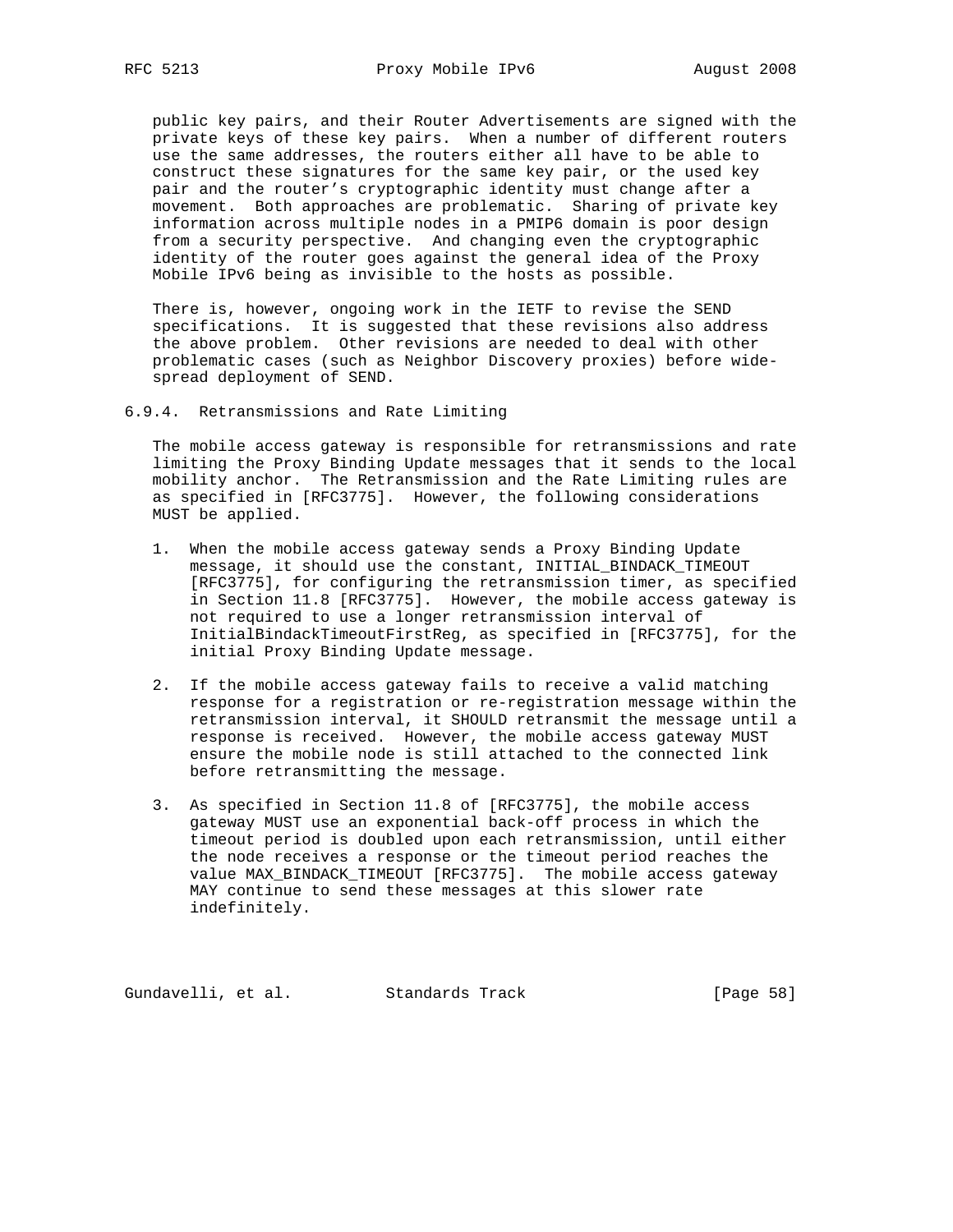4. If the Timestamp-based scheme is in use, the retransmitted Proxy Binding Update messages MUST use the latest timestamp. If the Sequence Number scheme is in use, the retransmitted Proxy Binding Update messages MUST use a Sequence Number value greater than that was used for the previous transmission of this Proxy Binding Update message, just as specified in [RFC3775].

# 6.9.5. Path MTU Discovery

 It is important that mobile node, mobile access gateway, and local mobility anchor have a correct understanding of MTUs. When the mobile node uses the correct MTU, it can send packets that do not exceed the local link MTU and do not cause the tunneled packets from the mobile access gateway to be fragmented. This is important both from the perspective of efficiency, as well as preventing hard-to diagnose MTU problems. The following are some of the considerations related to Path MTU discovery.

- o The local mobility anchor and mobile access gateway MAY use the Path MTU discovery mechanisms, as specified in [RFC1981] or in [RFC4821], for determining the Path MTU (PMTU) for the (LMA-MAG) paths. The specific discovery mechanism to be used in a given deployment can be configurable.
- o The mobility entities MUST implement and SHOULD support ICMP-based Path MTU discovery mechanism, as specified in [RFC1981]. However, this mechanism may not work correctly if the Proxy Mobile IPv6 network does not deliver or process ICMP Packet Too Big messages.
- o The mobility entities MAY implement Packetization Layer Path MTU discovery mechanisms, as specified in [RFC4821], and use any application traffic as a payload for the PMTU discovery. Neither the Proxy Mobile IPv6 protocol or the tunnel between the mobile access gateway and local mobility agent can easily be used for this purpose. However, implementations SHOULD support at least the use of an explicit ICMP Echo Request/Response for this purpose.
- o The mobility entities MAY choose to perform Path MTU discovery for all the (LMA-MAG) paths at the boot time and may repeat this operation periodically to ensure the Path MTU values have not changed for those paths. If the dynamic PMTU discovery mechanisms fail to determine the Path MTU, an administratively configured default value MUST be used.

Gundavelli, et al. Standards Track [Page 59]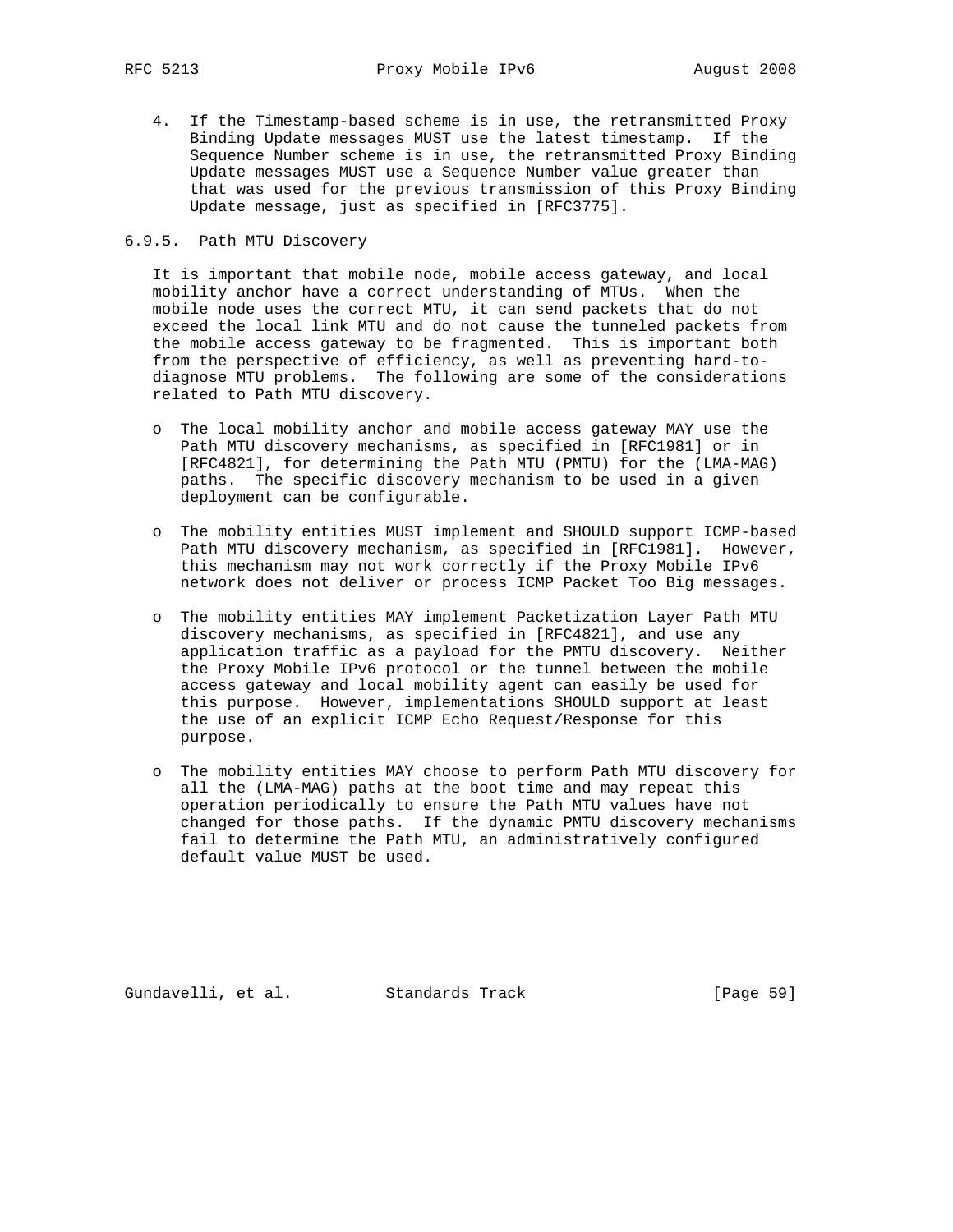- o The IPv6 tunnel MTU for an established tunnel between the local mobility anchor and the mobile access gateway MUST be computed based on the determined Path MTU value for that specific path and the computation should be as specified in Section 6.7 of [RFC2473].
- o The mobile access gateway SHOULD use the determined tunnel Path MTU value (for the tunnel established with the mobile node's local mobility anchor) as the MTU value in the MTU option that it sends in the Router Advertisements on the access link shared with the mobile node. But, if the MTU value of the access link shared with the mobile node is lower than the determined Path MTU value, then the MTU of the access link MUST be used in the MTU option.
- o If the mobile access gateway detects a change in the MTU value for any of the paths (LMA-MAG) and at any point of time, the corresponding tunnel MTU value MUST be updated to reflect the change in Path MTU value. The adjusted tunnel MTU value (lower of the Path MTU and the access link MTU) SHOULD be notified to the impacted mobile nodes by sending additional Router Advertisement messages. Additionally, the adjusted tunnel MTU value MUST be used in all the subsequent Router Advertisement messages as well.
- 6.10. Routing Considerations

 This section describes how the mobile access gateway handles the traffic to/from the mobile node that is attached to one of its access interfaces.



Figure 13: Proxy Mobile IPv6 Tunnel

6.10.1. Transport Network

 As per this specification, the transport network between the local mobility anchor and the mobile access gateway is an IPv6 network. The document [IPV4-PMIP6] specifies the required extensions for negotiating IPv4 transport and the corresponding encapsulation mode.

Gundavelli, et al. Standards Track [Page 60]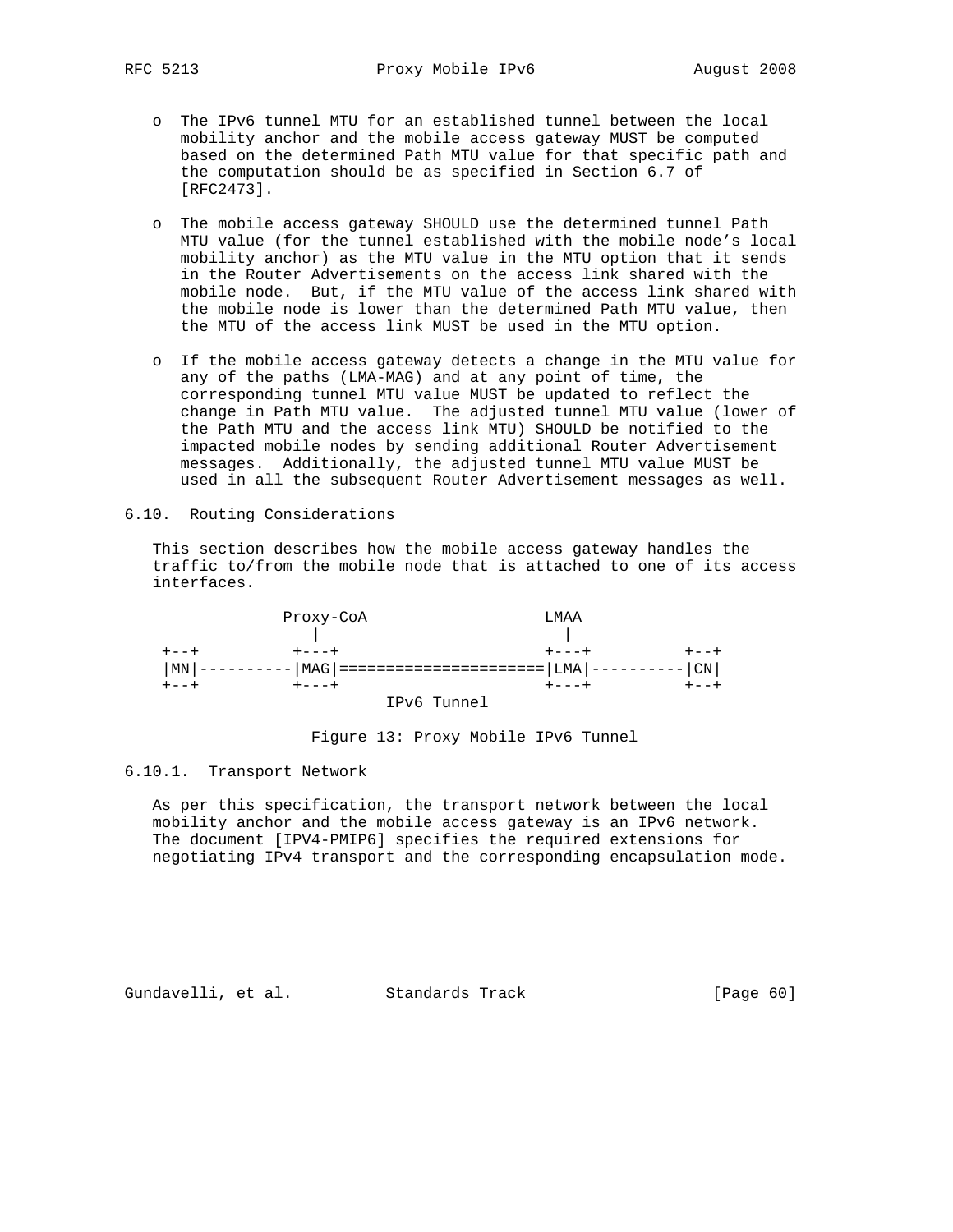# 6.10.2. Tunneling and Encapsulation Modes

 An IPv6 address that a mobile node uses from its home network prefix(es) is topologically anchored at the local mobility anchor. For a mobile node to use this address from an access network attached to a mobile access gateway, proper tunneling techniques have to be in place. Tunneling hides the network topology and allows the mobile node's IPv6 datagram to be encapsulated as a payload of another IPv6 packet and to be routed between the local mobility anchor and the mobile access gateway. The Mobile IPv6 base specification [RFC3775] defines the use of IPv6-over-IPv6 tunneling [RFC2473] between the home agent and the mobile node, and this specification extends the use of the same tunneling mechanism for use between the local mobility anchor and the mobile access gateway.

 On most operating systems, a tunnel is implemented as a virtual point-to-point interface. The source and the destination address of the two endpoints of this virtual interface along with the encapsulation mode are specified for this virtual interface. Any packet that is routed over this interface gets encapsulated with the outer header as specified for that point-to-point tunnel interface.

 For creating a point-to-point tunnel to any local mobility anchor, the mobile access gateway may implement a tunnel interface with the Source Address field set to a global address on its egress interface (Proxy-CoA) and the destination address field set to the global address of the local mobility anchor (LMAA).

 The following is the supported packet encapsulation mode that can be used by the mobile access gateway and the local mobility anchor for routing mobile node's IPv6 datagrams.

 o IPv6-In-IPv6 - IPv6 datagram encapsulated in an IPv6 packet [RFC2473].

 The companion document [IPV4-PMIP6] specifies other encapsulation modes for supporting IPv4 transport.

- o IPv6-In-IPv4 IPv6 datagram encapsulation in an IPv4 packet. The details on how this mode is negotiated are specified in [IPV4-PMIP6].
- o IPv6-In-IPv4-UDP IPv6 datagram encapsulation in an IPv4 UDP packet. This mode is specified in [IPV4-PMIP6].
- o IPv6-In-IPv4-UDP-TLV IPv6 datagram encapsulation in an IPv4 UDP packet with a TLV header. This mode is specified in [IPV4-PMIP6].

Gundavelli, et al. Standards Track [Page 61]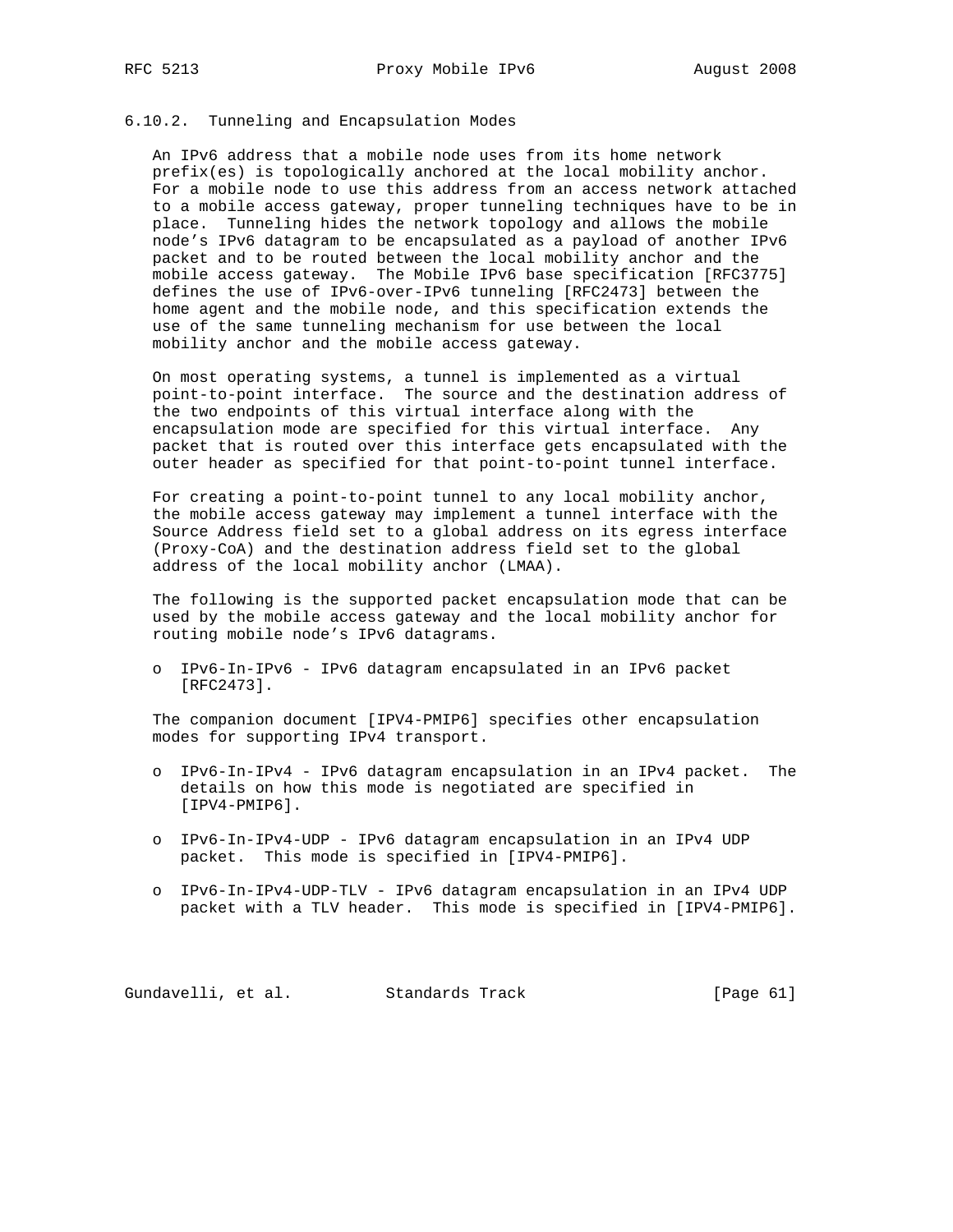# 6.10.3. Local Routing

 If there is data traffic between a visiting mobile node and a correspondent node that is locally attached to an access link connected to the mobile access gateway, the mobile access gateway MAY optimize on the delivery efforts by locally routing the packets and by not reverse tunneling them to the mobile node's local mobility anchor. The flag EnableMAGLocalRouting MAY be used for controlling this behavior. However, in some systems, this may have an implication on the mobile node's accounting and policy enforcement as the local mobility anchor is not in the path for that traffic and it will not be able to apply any traffic policies or do any accounting for those flows.

 This decision of path optimization SHOULD be based on the policy configured on the mobile access gateway, but enforced by the mobile node's local mobility anchor. The specific details on how this is achieved are beyond of the scope of this document.

#### 6.10.4. Tunnel Management

 All the considerations mentioned in Section 5.6.1 for the tunnel management on the local mobility anchor apply for the mobile access gateway as well.

6.10.5. Forwarding Rules

Forwarding Packets Sent to the Mobile Node's Home Network:

- o On receiving a packet from the bi-directional tunnel established with the mobile node's local mobility anchor, the mobile access gateway MUST use the destination address of the inner packet for forwarding it on the interface where the destination network prefix is hosted. The mobile access gateway MUST remove the outer header before forwarding the packet. Considerations from [RFC2473] MUST be applied for IPv6 decapsulation. If the mobile access gateway cannot find the connected interface for that destination address, it MUST silently drop the packet. For reporting an error in such a scenario, in the form of an ICMP control message, the considerations from [RFC2473] MUST be applied.
- o On receiving a packet from a correspondent node that is connected to the mobile access gateway as a regular IPv6 host (see Section 6.14) destined to a mobile node that is also locally attached, the mobile access gateway MUST check the flag EnableMAGLocalRouting to determine if the packet can be delivered directly to the mobile node. If the mobile access gateway is not allowed to route the

Gundavelli, et al. Standards Track [Page 62]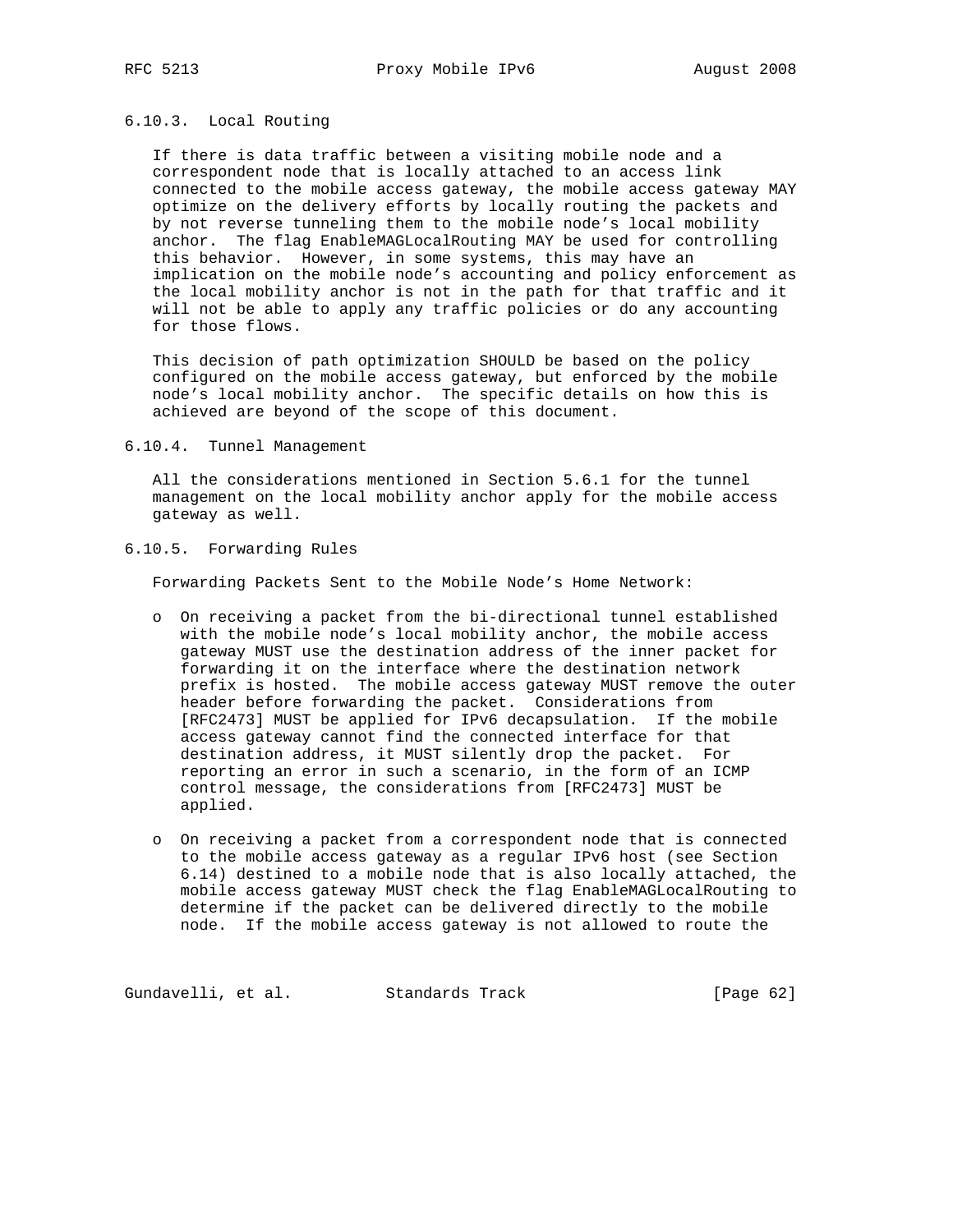packet directly, it MUST route the packet towards the local mobility anchor where the destination address is topologically anchored, else it can route the packet directly to the mobile node.

Forwarding Packets Sent by the Mobile Node:

- o On receiving a packet from a mobile node connected to its access link, the mobile access gateway MUST ensure that there is an established binding for that mobile node with its local mobility anchor before forwarding the packet directly to the destination or before tunneling the packet to the mobile node's local mobility anchor.
- o On receiving a packet from a mobile node connected to its access link for a destination that is locally connected, the mobile access gateway MUST check the flag EnableMAGLocalRouting, to ensure the mobile access gateway is allowed to route the packet directly to the destination. If the mobile access gateway is not allowed to route the packet directly, it MUST route the packet through the bi-directional tunnel established between itself and the mobile node's local mobility anchor. Otherwise, it MUST route the packet directly to the destination.
- o On receiving a packet from a mobile node connected to its access link, to a destination that is not directly connected, the packet MUST be forwarded to the local mobility anchor through the bi directional tunnel established between itself and the mobile node's local mobility anchor. However, the packets that are sent with the link-local source address MUST NOT be forwarded.
- o The format of the tunneled packet is shown below. Considerations from [RFC2473] MUST be applied for IPv6 encapsulation. However, when using IPv4 transport, the format of the tunneled packet is as described in [IPV4-PMIP6].

 IPv6 header (src= Proxy-CoA, dst= LMAA /\* Tunnel Header \*/ IPv6 header (src= MN-HoA, dst= CN ) /\* Packet Header \*/ Upper layer protocols /\* Packet Content\*/

Figure 14: Tunneled Packet from MAG to LMA

 o The format of the tunneled packet is shown below, when payload protection using IPsec is enabled for the mobile node's data traffic. However, when using IPv4 transport, the format of the packet is as described in [IPV4-PMIP6].

Gundavelli, et al. Standards Track [Page 63]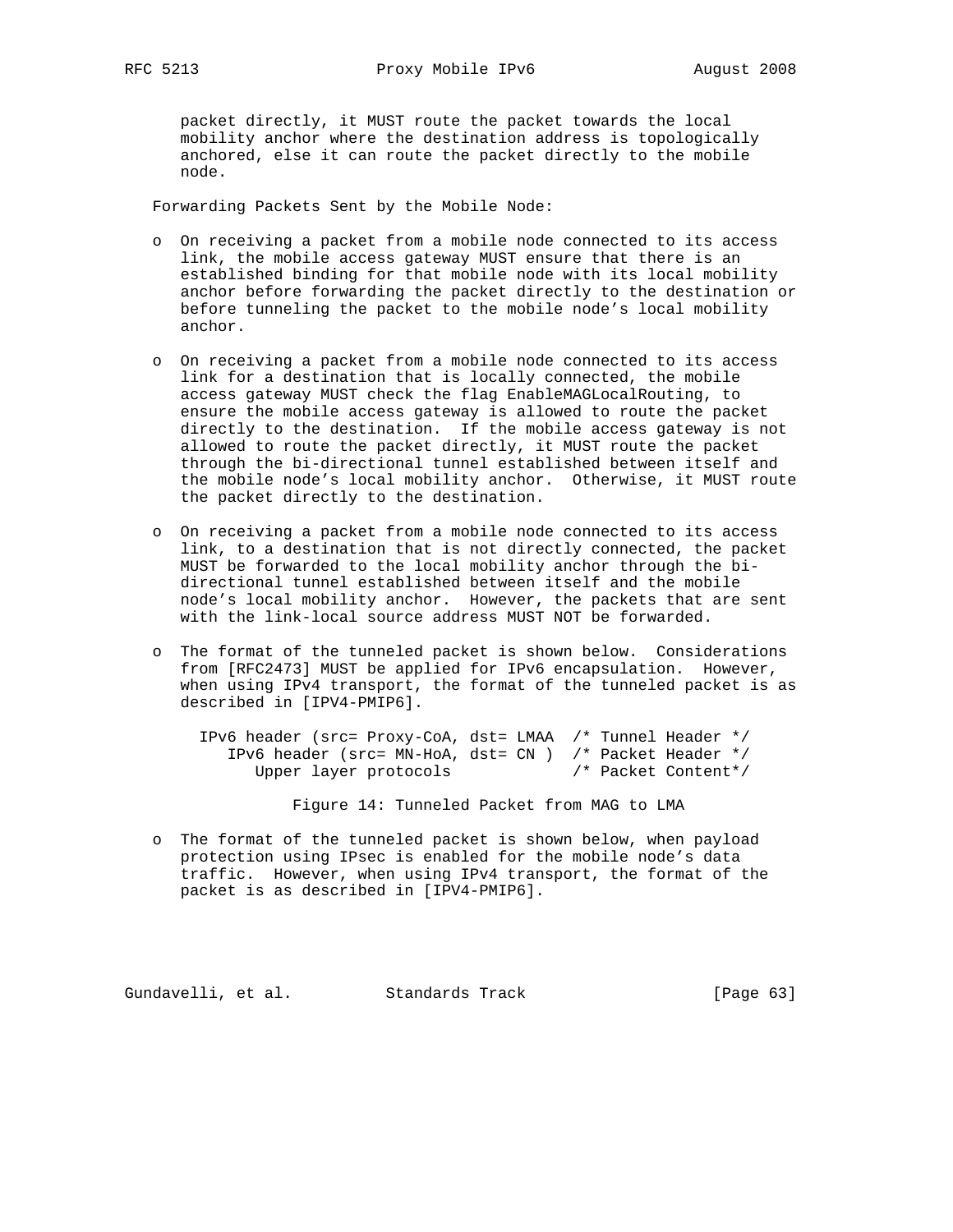| RFC. |
|------|
|------|

| IPv6 header (src= Proxy-CoA, dst= LMAA                    | /* Tunnel Header */ |
|-----------------------------------------------------------|---------------------|
| ESP Header in tunnel mode                                 | /* ESP Header */    |
| IPv6 header (src= MN-HoA, dst= $CN$ ) /* Packet Header */ |                     |
| Upper layer protocols                                     | /* Packet Content*/ |

Figure 15: Tunneled Packet from MAG to LMA with Payload Protection

6.11. Supporting DHCP-Based Address Configuration on the Access Link

 This section explains how Stateful Address Configuration using DHCP support can be enabled in a Proxy Mobile IPv6 domain. It also identifies the required configuration in DHCP and mobility infrastructures for supporting this address configuration mode and also identifies the protocol interactions between these two systems.

- o For supporting Stateful Address Configuration using DHCP, the DHCP relay agent [RFC3315] service MUST be supported on all the mobile access gateways in the Proxy Mobile IPv6 domain. Further, as specified in Section 20 of [RFC3315], the DHCP relay agent should be configured to use a list of destination addresses, which MAY include unicast addresses, the All\_DHCP\_Servers multicast address, or other addresses as required in a given deployment.
- o The DHCP infrastructure needs to be configured to assign addresses from each of the prefixes assigned to a link in that Proxy Mobile IPv6 domain. The DHCP relay agent indicates the link to which the mobile node is attached by including an IPv6 address from any of the prefixes assigned to that link in the link-address field of the Relay Forward message. Therefore, for each link in the Mobile IPv6 domain, the DHCP infrastructure will:
	- \* be configured with a list of all of the prefixes associated with that link;
	- \* identify the link to which the mobile node is attached by looking up the prefix for the link-address field in the Relay Forward message in the list of prefixes associated with each link;
	- \* assign to the host an address from each prefix associated with the link to which the mobile node is attached.

 This DHCP infrastructure configuration requirement is identical to other IPv6 networks; other than receiving DHCP messages from a mobile node through different relay agents (MAGs) over time, the DHCP infrastructure will be unaware of the mobile node's capability with respect to mobility support.

Gundavelli, et al. Standards Track [Page 64]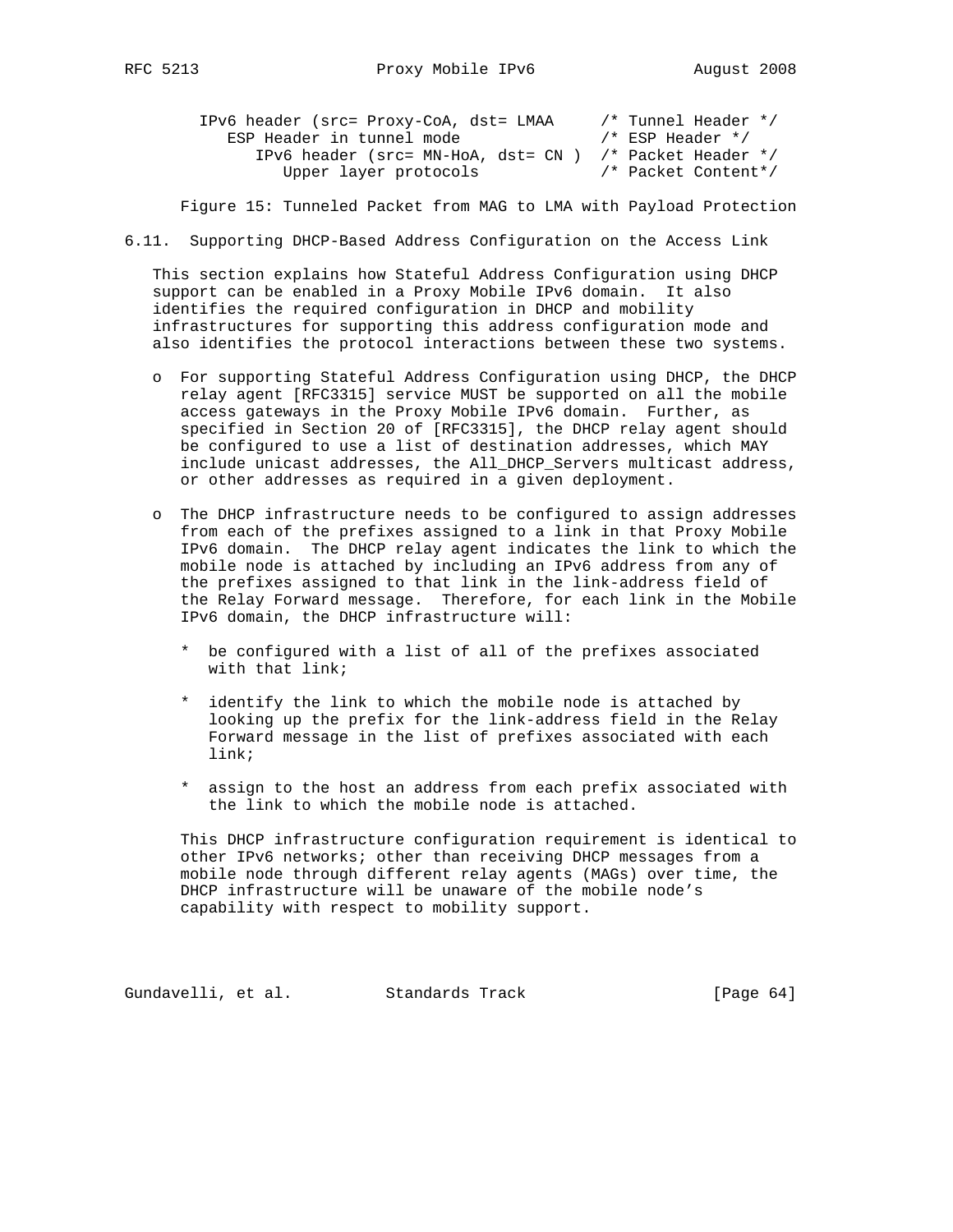- o The local mobility anchor needs to have the same awareness with respect to the links along with the associated prefixes in a Proxy Mobile IPv6 domain. When a local mobility anchor assigns prefix(es) to a mobile node, it MUST assign all the prefixes associated with a given link and all of those assigned prefixes will remain as the home network prefixes for that mobile node throughout the life of that mobility session. The serving mobile access gateway that hosts these prefixes is physically connected to that link and can function as the DHCP relay agent. This common understanding between DHCP and mobility entities about all the links in the domain along with the associated prefixes provides the required coordination for allowing mobility entities to perform prefix assignment dynamically to a mobile node and still allow the DHCP infrastructure to perform address assignment for that mobile node only from its home network prefixes.
- o When a mobile node sends a DHCP request message, the DHCP relay agent function on the mobile access gateway will set the link address field in the DHCP message to an address in the mobile node's home network prefix (any one of the mobile node's home network prefixes assigned to that mobile node's attached interface). The mobile access gateway can generate an autoconfiguration address from one of the mobile node's home network prefixes [RFC4862] and can use this address link-address option, so as to provide a hint to the DHCP Server for the link identification. The DHCP server, on receiving the request from the mobile node, will allocate addresses from all the prefixes associated with that link (identified using the link-address field of the request).
	- o Once the mobile node obtains address(es), moves to a different link, and sends a DHCP request (at any time) for extending the DHCP lease, the DHCP relay agent on the new link will set the link-address field in the DHCP Relay Forward message to one of the mobile node's home network prefixes. The DHCP server will identify the client from the Client-DUID option and will identify the link from the link-address option present in the request and will allocate the same address(es) as before.
	- o For correct operation of the model of network-based mobility management in which the host does not participate in any mobility management, the mobile node MUST always be assigned an identical set of IPv6 addresses regardless of the access link to which the mobile node is attached. For example, the mobile access gateways

Gundavelli, et al. Standards Track [Page 65]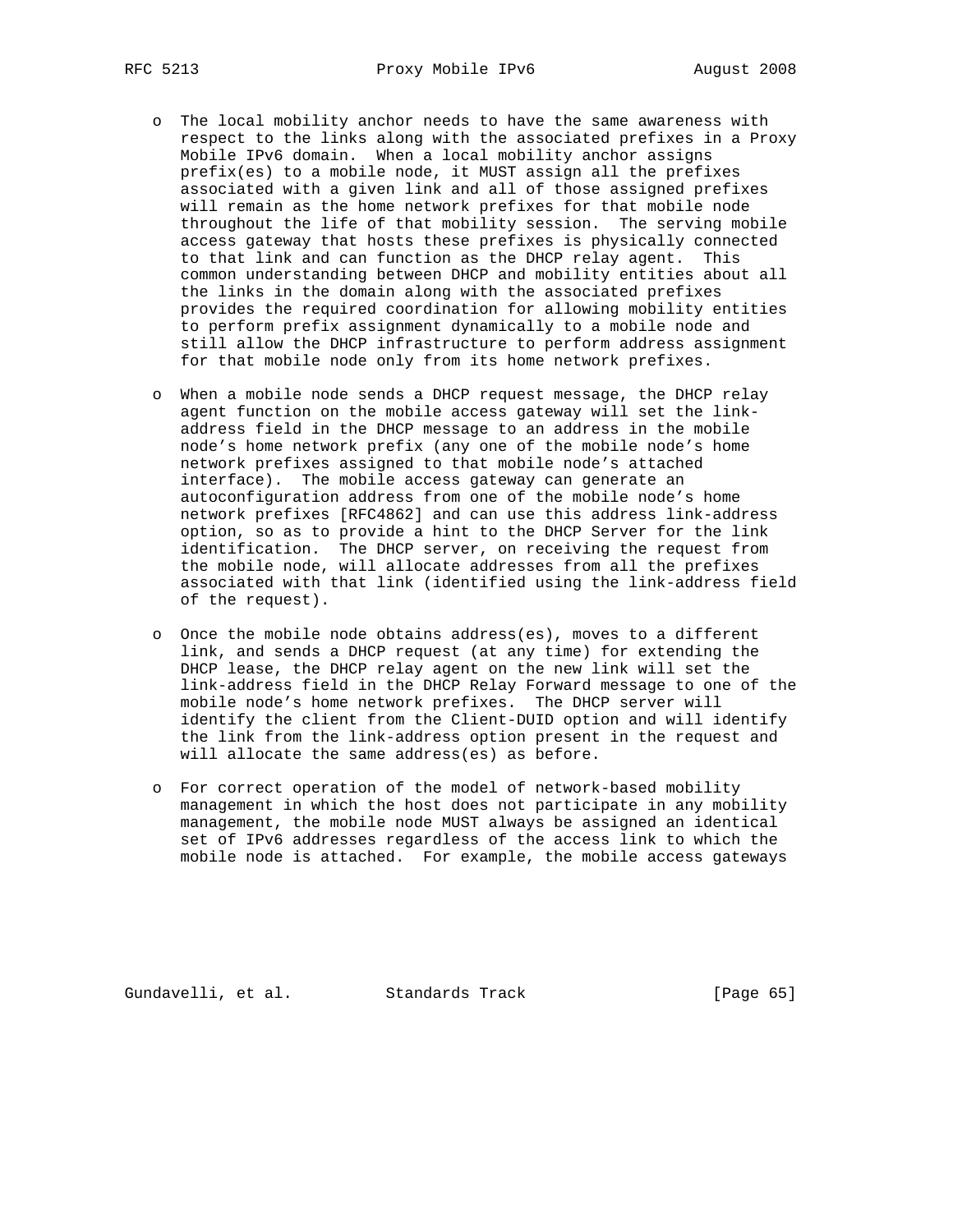in the Proxy Mobile IPv6 domain should be configured so that DHCP messages from a mobile node will always be handled by the same DHCP server or by a server from the same group of coordinated DHCP servers serving that domain. DHCP-based address configuration is not recommended for deployments in which the local mobility anchor and the mobile access gateway are located in different administrative domains.

## 6.12. Home Network Prefix Renumbering

 If the mobile node's home network prefix(es) gets renumbered or becomes invalid during the middle of a mobility session, the mobile access gateway MUST withdraw the prefix(es) by sending a Router Advertisement message on the access link with zero prefix lifetime for the prefix(es) that is being renumbered. Also, the local mobility anchor and the mobile access gateway MUST delete the created routing state for the renumbered prefix(es). However, the specific details on how the local mobility anchor notifies the mobile access gateway about the mobile node's home network prefix(es) renumbering are outside the scope of this document.

## 6.13. Mobile Node Detachment Detection and Resource Cleanup

 Before sending a Proxy Binding Update message to the local mobility anchor for extending the lifetime of a currently existing binding of a mobile node, the mobile access gateway MUST make sure the mobile node is still attached to the connected link by using some reliable method. If the mobile access gateway cannot predictably detect the presence of the mobile node on the connected link, it MUST NOT attempt to extend the registration lifetime of the mobile node. Further, in such a scenario, the mobile access gateway SHOULD terminate the binding of the mobile node by sending a Proxy Binding Update message to the mobile node's local mobility anchor with lifetime value set to 0. It MUST also remove any local state such as the Binding Update List entry created for that mobile node.

 The specific detection mechanism of the loss of a visiting mobile node on the connected link is specific to the access link between the mobile node and the mobile access gateway and is outside the scope of this document. Typically, there are various link-layer-specific events specific to each access technology that the mobile access gateway can depend on for detecting the node loss. In general, the mobile access gateway can depend on one or more of the following methods for the detection presence of the mobile node on the connected link:

Gundavelli, et al. Standards Track [Page 66]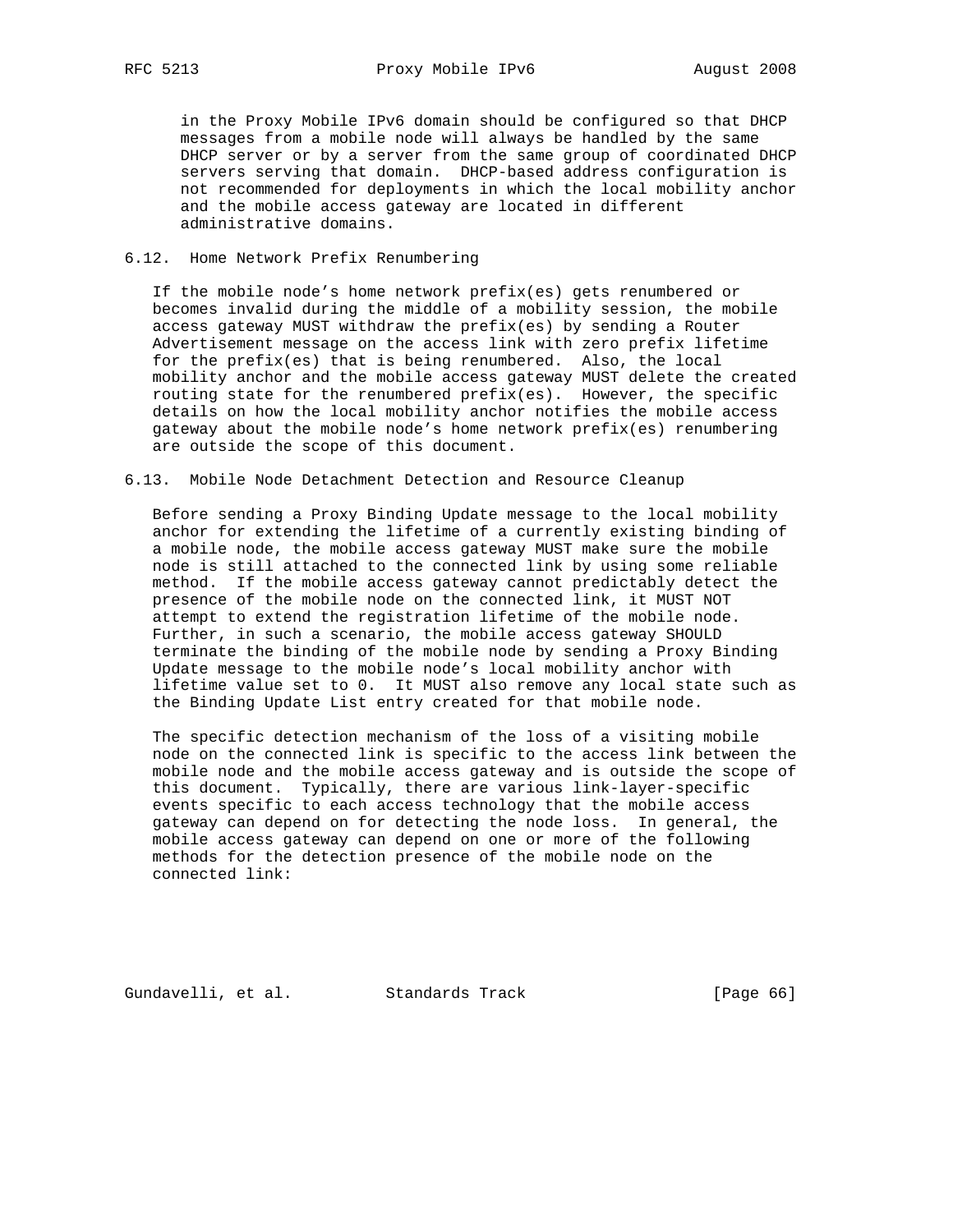- o Link-layer event specific to the access technology
- o Session termination event on point-to-point link types
- o IPv6 Neighbor Unreachability Detection event from IPv6 stack
- o Notification event from the local mobility anchor
- 6.14. Allowing Network Access to Other IPv6 Nodes

 In some Proxy Mobile IPv6 deployments, network operators may provision the mobile access gateway to offer network-based mobility management service only to some visiting mobile nodes and enable just regular IP access to some other nodes. This requires the network to have control on when to enable network-based mobility management service to a mobile node and when to enable regular IPv6 access. This specification does not disallow such configuration.

 Upon detecting a mobile node on its access link and after policy considerations, the mobile access gateway MUST determine if network based mobility management service should be offered to that mobile node. If the mobile node is entitled to network-based mobility management service, then the mobile access gateway must ensure the mobile node does not detect any change with respect to its layer-3 attachment, as explained in various sections of this specification.

 If the mobile node is not entitled to the network-based mobility management service, as determined from the policy considerations, the mobile access gateway MAY choose to offer regular IPv6 access to the mobile node, and in such a scenario, the normal IPv6 considerations apply. If IPv6 access is enabled, the mobile node SHOULD be able to obtain IPv6 address(es) using the normal IPv6 address configuration procedures. The obtained address(es) must be from a local visitor network prefix(es). This essentially ensures that the mobile access gateway functions as a normal access router to a mobile node attached to its access link and without impacting its host-based mobility protocol operation.

7. Mobile Node Operation

 This non-normative section explains the mobile node's operation in a Proxy Mobile IPv6 domain.

7.1. Moving into a Proxy Mobile IPv6 Domain

 When a mobile node enters a Proxy Mobile IPv6 domain and attaches to an access network, the mobile access gateway on the access link detects the attachment of the mobile node and completes the binding

Gundavelli, et al. Standards Track [Page 67]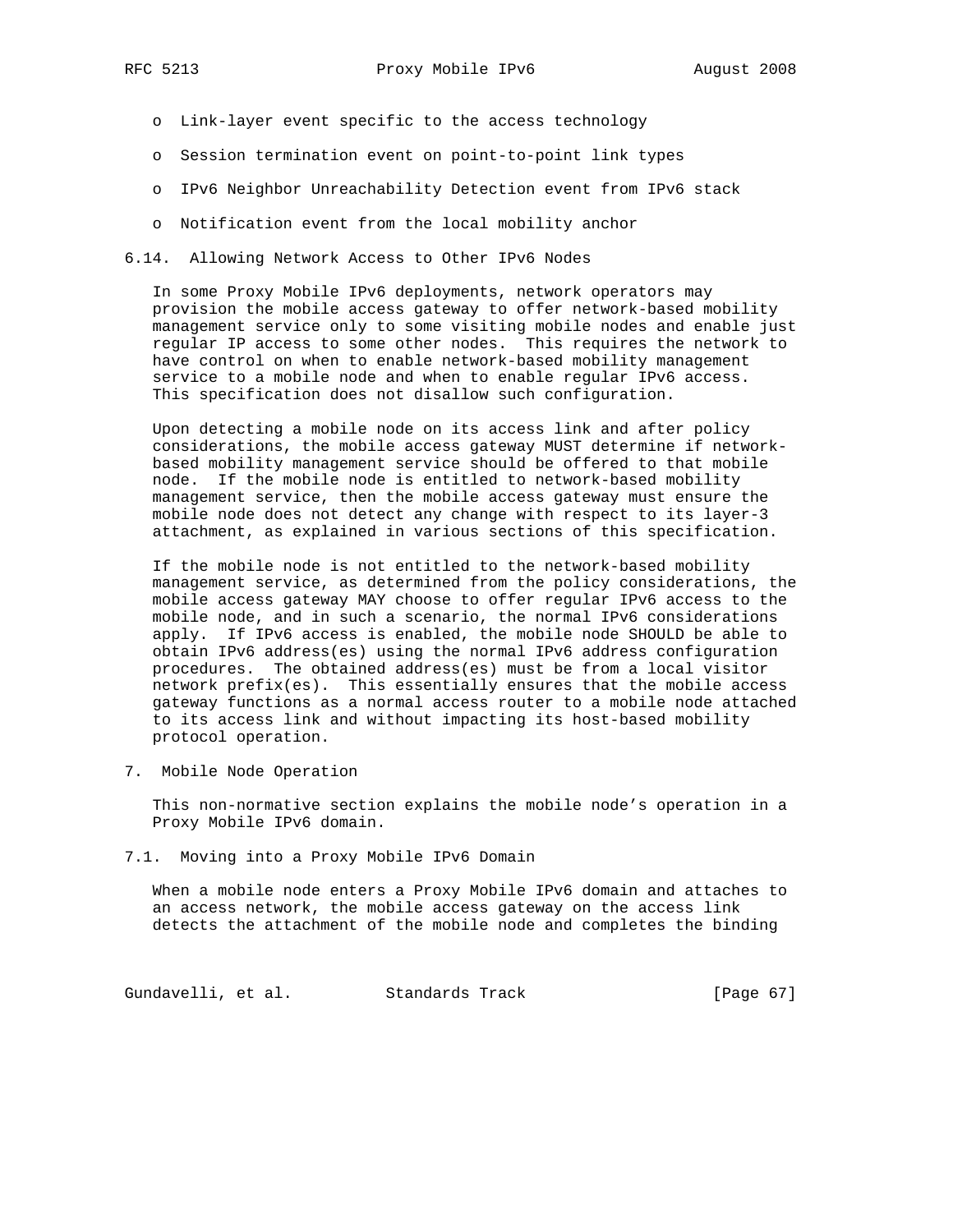registration with the mobile node's local mobility anchor. If the binding update operation is successfully performed, the mobile access gateway will create the required state and set up the forwarding for the mobile node's data traffic.

 When a mobile node attaches to the access link, it will typically send a Router Solicitation message [RFC4861]. The mobile access gateway on the access link will respond to the Router Solicitation message with a Router Advertisement message. The Router Advertisement message will carry the mobile node's home network prefix(es), default-router address, and other address configuration parameters.

 If the mobile access gateway on the access link receives a Router Solicitation message from the mobile node, before it completes the signaling with the mobile node's local mobility anchor, the mobile access gateway may not know the mobile node's home network prefix(es) and may not be able to emulate the mobile node's home link on the access link. In such a scenario, the mobile node may notice a delay before it receives a Router Advertisement message. This will also affect mobile nodes that would be capable of handling their own mobility, or mobile nodes that do not need to maintain the same IP address through movements.

 If the received Router Advertisement message has the Managed Address Configuration flag set, the mobile node, as it would normally do, will send a DHCP Request [RFC3315]. The DHCP relay service enabled on that access link will ensure the mobile node can obtain one or more addresses from its home network prefix(es).

 If the received Router Advertisement message does not have the Managed Address Configuration flag set and if the mobile node is allowed to use autoconfigured address(es), the mobile node will be able to obtain IPv6 address(es) from each of its home network prefixes using any of the standard IPv6 address configuration mechanisms permitted for that mode.

 If the mobile node is IPv4-enabled and if the network permits, it will be able to obtain the IPv4 address configuration, as specified in the companion document [IPV4-PMIP6].

 Once the address configuration is complete, the mobile node can continue to use this address configuration as long as it is attached to the network that is in the scope of that Proxy Mobile IPv6 domain.

Gundavelli, et al. Standards Track [Page 68]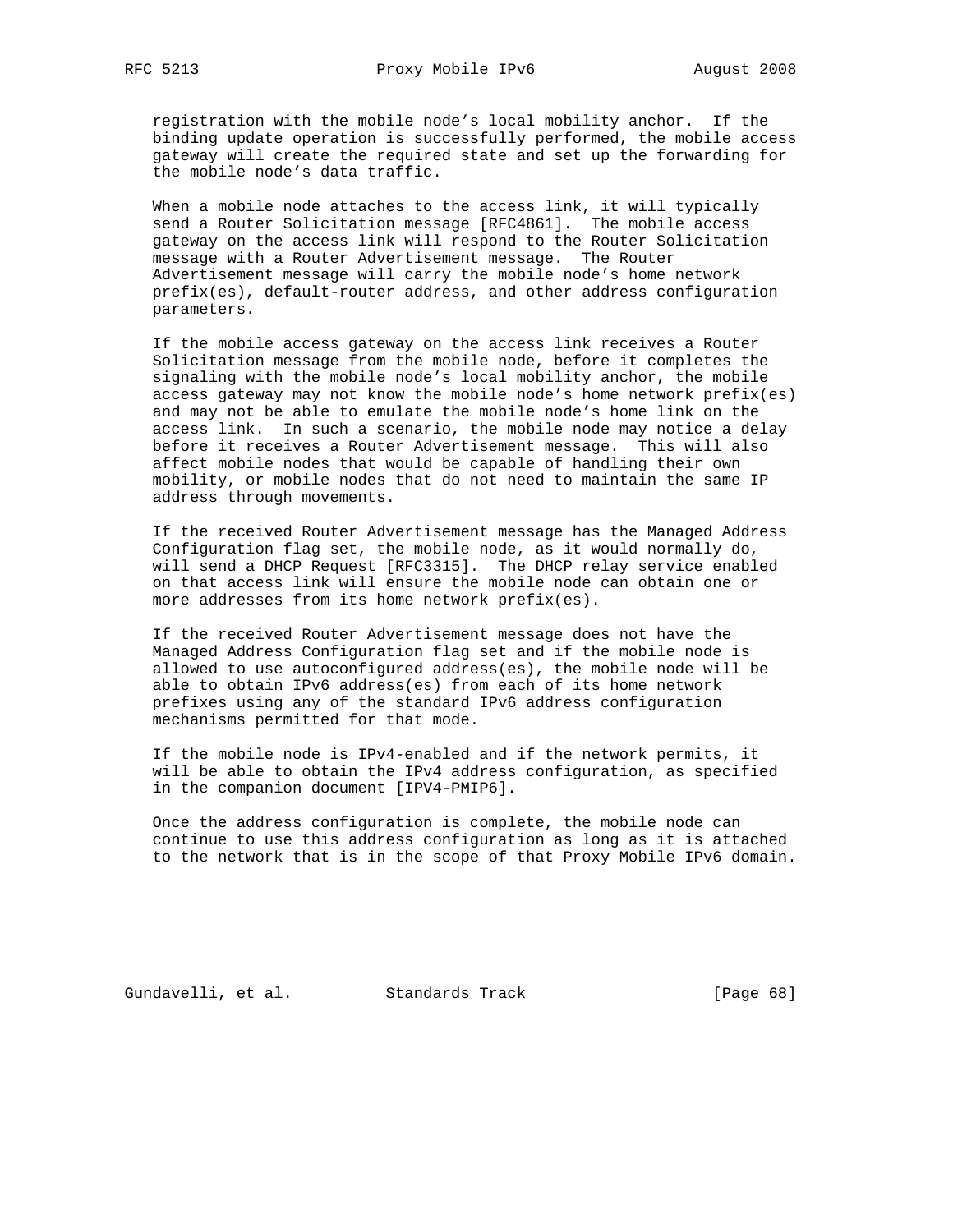7.2. Roaming in the Proxy Mobile IPv6 Domain

 After obtaining the address configuration in the Proxy Mobile IPv6 domain, as the mobile node moves and changes its point of attachment from one mobile access gateway to the other, it can still continue to use the same address configuration. As long as the attached access link is in the scope of that Proxy Mobile IPv6 domain, the mobile node will always detect the same router advertising itself as a default-router and advertising the mobile node's home network prefix(es) on each connected link. If the mobile node has address configuration that it obtained using DHCP, it will be able to retain the address configuration and extend the lease lifetime.

8. Message Formats

 This section defines extensions to the Mobile IPv6 [RFC3775] protocol messages.

8.1. Proxy Binding Update Message

 $0$  1 2 3 0 1 2 3 4 5 6 7 8 9 0 1 2 3 4 5 6 7 8 9 0 1 2 3 4 5 6 7 8 9 0 1 +-+-+-+-+-+-+-+-+-+-+-+-+-+-+-+-+ | Sequence # | +-+-+-+-+-+-+-+-+-+-+-+-+-+-+-+-+-+-+-+-+-+-+-+-+-+-+-+-+-+-+-+-+  $|A|H|L|K|M|R|P|$  Reserved | Lifetime +-+-+-+-+-+-+-+-+-+-+-+-+-+-+-+-+-+-+-+-+-+-+-+-+-+-+-+-+-+-+-+-+ | | . . . Mobility options . . . | | +-+-+-+-+-+-+-+-+-+-+-+-+-+-+-+-+-+-+-+-+-+-+-+-+-+-+-+-+-+-+-+-+

 A Binding Update message that is sent by a mobile access gateway to a local mobility anchor is referred to as the "Proxy Binding Update" message. A new flag (P) is included in the Binding Update message. The rest of the Binding Update message format remains the same as defined in [RFC3775] and with the additional (R) and (M) flags, as specified in [RFC3963] and [RFC4140], respectively.

Gundavelli, et al. Standards Track [Page 69]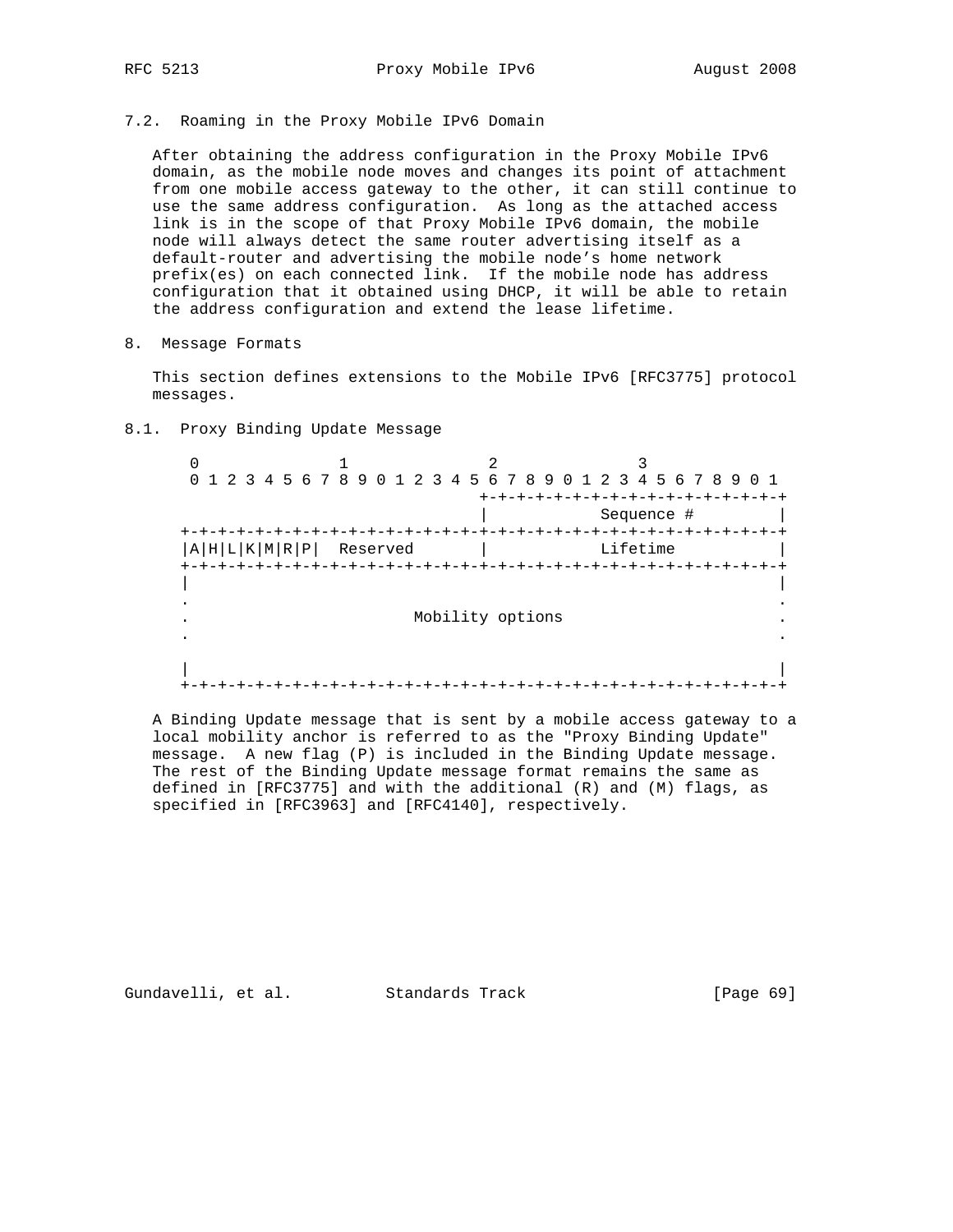Proxy Registration Flag (P)

 A new flag (P) is included in the Binding Update message to indicate to the local mobility anchor that the Binding Update message is a proxy registration. The flag MUST be set to the value of 1 for proxy registrations and MUST be set to 0 for direct registrations sent by a mobile node.

Mobility Options

 Variable-length field of such length that the complete Mobility Header is an integer multiple of 8 octets long. This field contains zero or more TLV-encoded mobility options. The encoding and format of defined options are described in Section 6.2 of [RFC3775]. The local mobility anchor MUST ignore and skip any options that it does not understand.

 As per this specification, the following mobility options are valid in a Proxy Binding Update message. These options can be present in the message in any order. There can be one or more instances of the Home Network Prefix options present in the message. However, there cannot be more than one instance of any of the following options.

Mobile Node Identifier option

Home Network Prefix option

Handoff Indicator option

Access Technology Type option

Timestamp option

Mobile Node Link-layer Identifier option

Link-local Address option

 Additionally, there can be one or more instances of the Vendor- Specific Mobility option [RFC5094].

 For descriptions of other fields present in this message, refer to Section 6.1.7 of [RFC3775].

Gundavelli, et al. Standards Track [Page 70]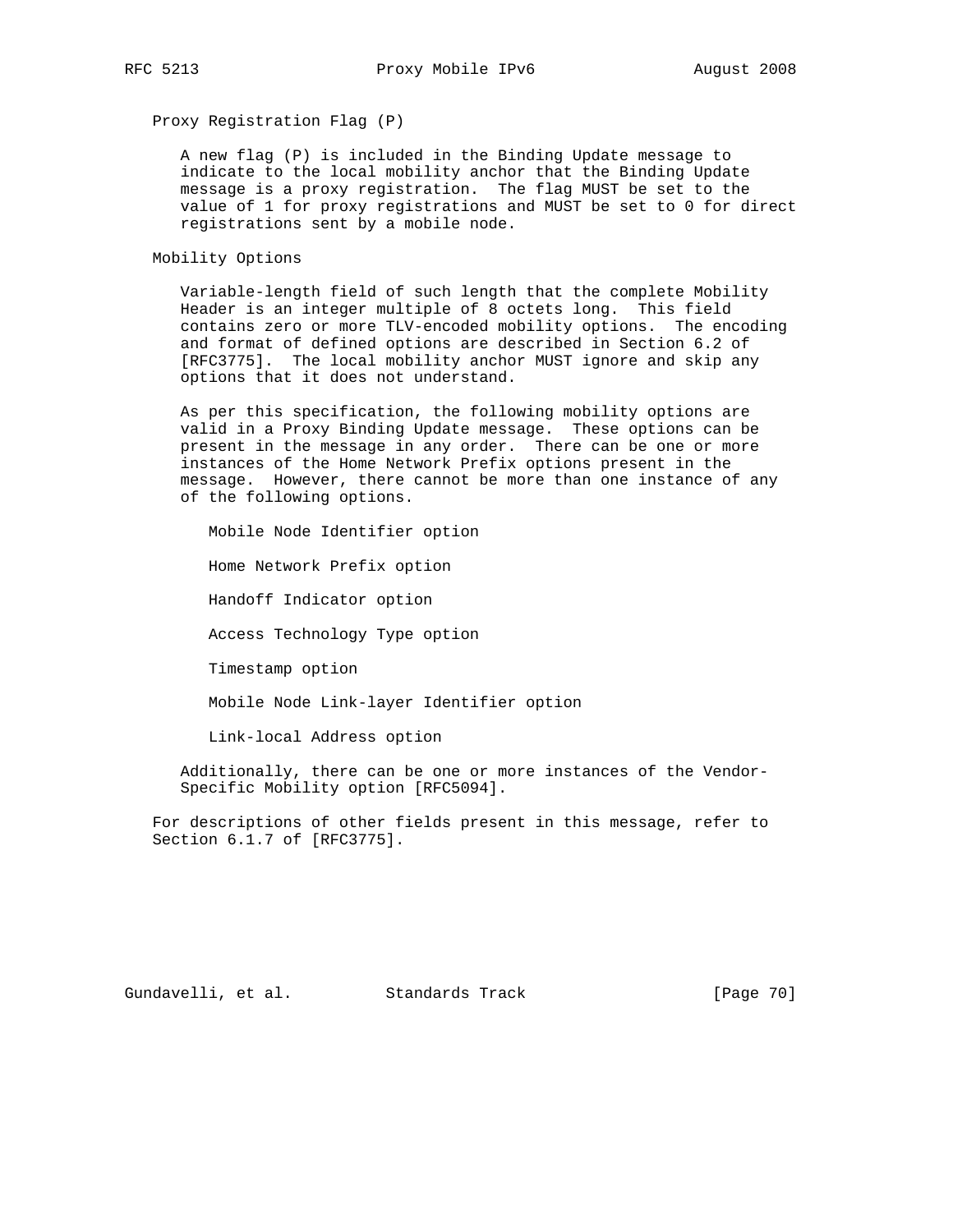## 8.2. Proxy Binding Acknowledgement Message

 $\frac{1}{2}$   $\frac{2}{3}$  0 1 2 3 4 5 6 7 8 9 0 1 2 3 4 5 6 7 8 9 0 1 2 3 4 5 6 7 8 9 0 1 +-+-+-+-+-+-+-+-+-+-+-+-+-+-+-+-+ | Status |K|R|P|Reserved | +-+-+-+-+-+-+-+-+-+-+-+-+-+-+-+-+-+-+-+-+-+-+-+-+-+-+-+-+-+-+-+-+ | Sequence # | Lifetime | +-+-+-+-+-+-+-+-+-+-+-+-+-+-+-+-+-+-+-+-+-+-+-+-+-+-+-+-+-+-+-+-+ | | . . . Mobility options . . . | | +-+-+-+-+-+-+-+-+-+-+-+-+-+-+-+-+-+-+-+-+-+-+-+-+-+-+-+-+-+-+-+-+

 A Binding Acknowledgement message that is sent by a local mobility anchor to a mobile access gateway is referred to as the "Proxy Binding Acknowledgement" message. A new flag (P) is included in the Binding Acknowledgement message. The rest of the Binding Acknowledgement message format remains the same as defined in [RFC3775] and with the additional (R) flag as specified in [RFC3963].

# Proxy Registration Flag (P)

 A new flag (P) is included in the Binding Acknowledgement message to indicate that the local mobility anchor that processed the corresponding Proxy Binding Update message supports proxy registrations. The flag is set to a value of 1 only if the corresponding Proxy Binding Update had the Proxy Registration Flag (P) set to value of 1.

# Mobility Options

 A variable-length field of such length that the complete Mobility Header is an integer multiple of 8 octets long. This field contains zero or more TLV-encoded mobility options. The encoding and format of defined options are described in Section 6.2 of [RFC3775]. The mobile access gateway MUST ignore and skip any options that it does not understand.

 As per this specification, the following mobility options are valid in a Proxy Binding Acknowledgement message. These options can be present in the message in any order. There can be one or

Gundavelli, et al. Standards Track [Page 71]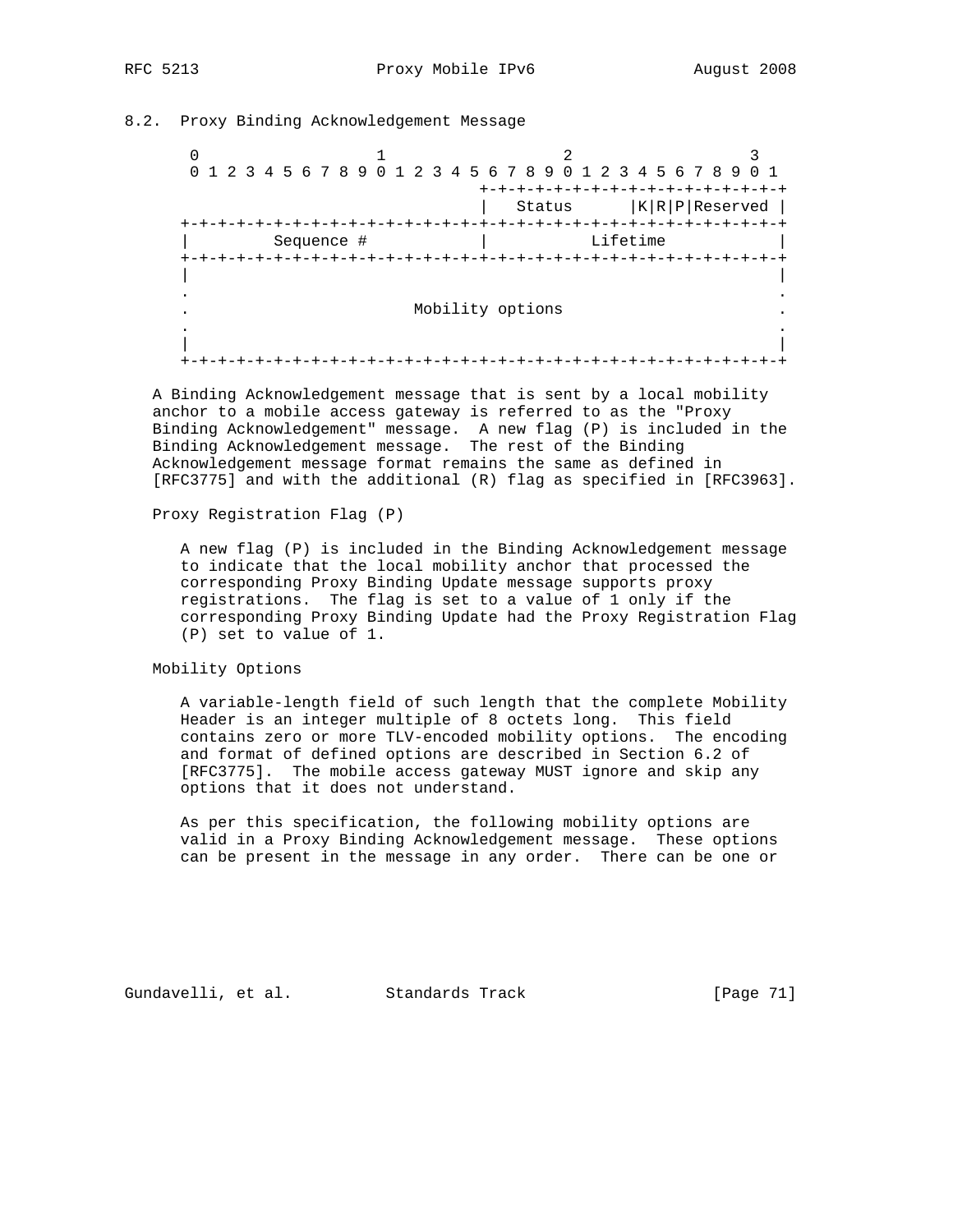more instances of the Home Network Prefix options present in the message. However, there cannot be more than one instance of any of the following options.

 Mobile Node Identifier option Home Network Prefix option Handoff Indicator option Access Technology Type option Timestamp option

Mobile Node Link-layer Identifier option

Link-local Address option

 Additionally, there can be one or more instances of the Vendor- Specific Mobility option [RFC5094].

## Status

 An 8-bit unsigned integer indicating the disposition of the Proxy Binding Update. Values of the Status field less than 128 indicate that the Proxy Binding Update was accepted by the local mobility anchor. Values greater than or equal to 128 indicate that the Proxy Binding Update message was rejected by the local mobility anchor. Section 8.9 defines the Status values that can used in Proxy Binding Acknowledgement message.

 For descriptions of other fields present in this message, refer to Section 6.1.8 of [RFC3775].

### 8.3. Home Network Prefix Option

 A new option, Home Network Prefix option is defined for use with the Proxy Binding Update and Proxy Binding Acknowledgement messages exchanged between a local mobility anchor and a mobile access gateway. This option is used for exchanging the mobile node's home network prefix information. There can be multiple Home Network Prefix options present in the message.

 The Home Network Prefix Option has an alignment requirement of 8n+4. Its format is as follows:

Gundavelli, et al. Standards Track [Page 72]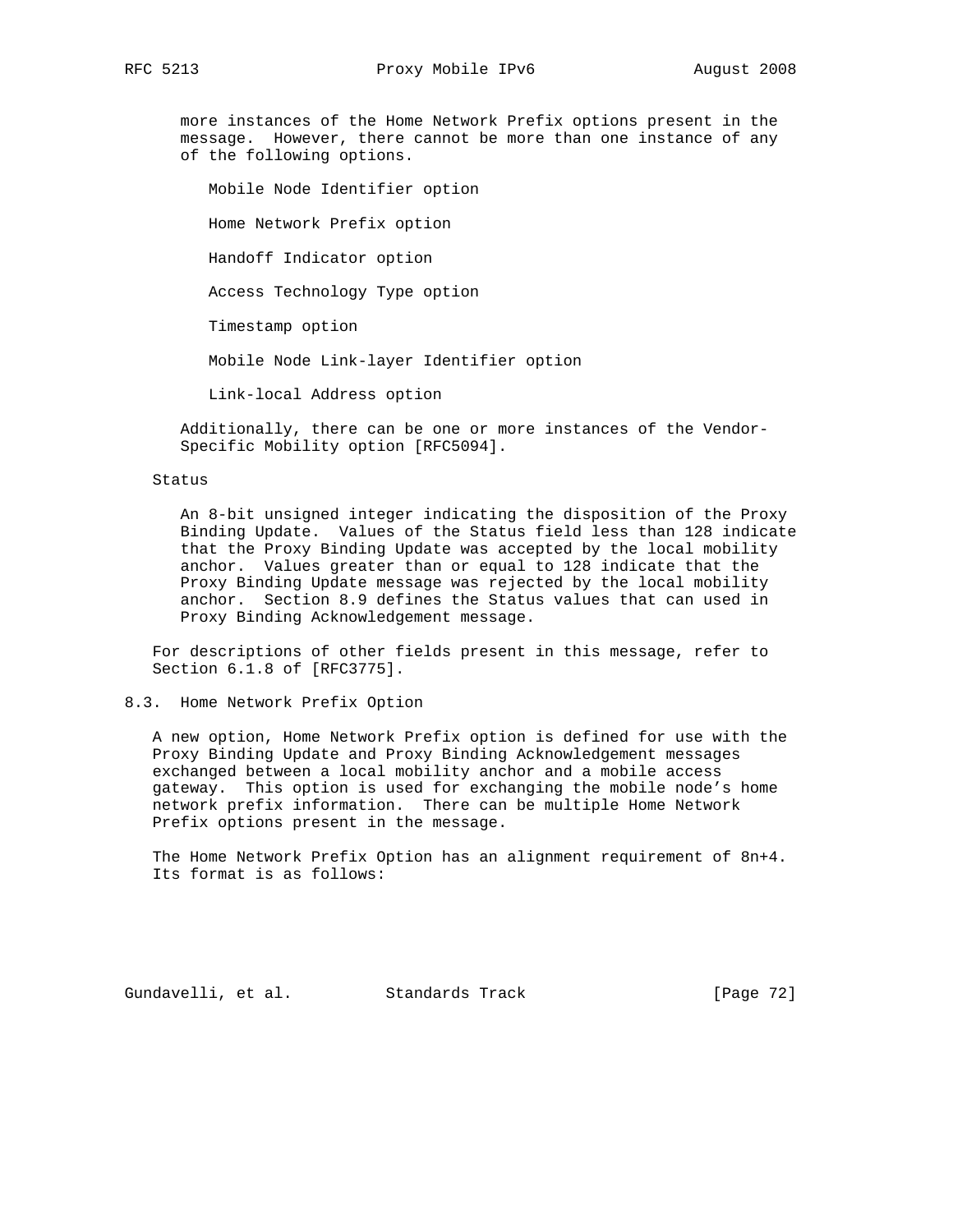$0$  1 2 3 0 1 2 3 4 5 6 7 8 9 0 1 2 3 4 5 6 7 8 9 0 1 2 3 4 5 6 7 8 9 0 1 +-+-+-+-+-+-+-+-+-+-+-+-+-+-+-+-+-+-+-+-+-+-+-+-+-+-+-+-+-+-+-+-+ | Type | Length | Reserved | Prefix Length | +-+-+-+-+-+-+-+-+-+-+-+-+-+-+-+-+-+-+-+-+-+-+-+-+-+-+-+-+-+-+-+-+ | | + + | | + Home Network Prefix + | | + + | | +-+-+-+-+-+-+-+-+-+-+-+-+-+-+-+-+-+-+-+-+-+-+-+-+-+-+-+-+-+-+-+-+ Type

22

Length

 8-bit unsigned integer indicating the length of the option in octets, excluding the type and length fields. This field MUST be set to 18.

Reserved (R)

 This 8-bit field is unused for now. The value MUST be initialized to 0 by the sender and MUST be ignored by the receiver.

Prefix Length

 8-bit unsigned integer indicating the prefix length of the IPv6 prefix contained in the option.

Home Network Prefix

 A sixteen-byte field containing the mobile node's IPv6 Home Network Prefix.

## 8.4. Handoff Indicator Option

 A new option, Handoff Indicator option is defined for use with the Proxy Binding Update and Proxy Binding Acknowledgement messages exchanged between a local mobility anchor and a mobile access gateway. This option is used for exchanging the mobile node's handoff-related hints.

Gundavelli, et al. Standards Track [Page 73]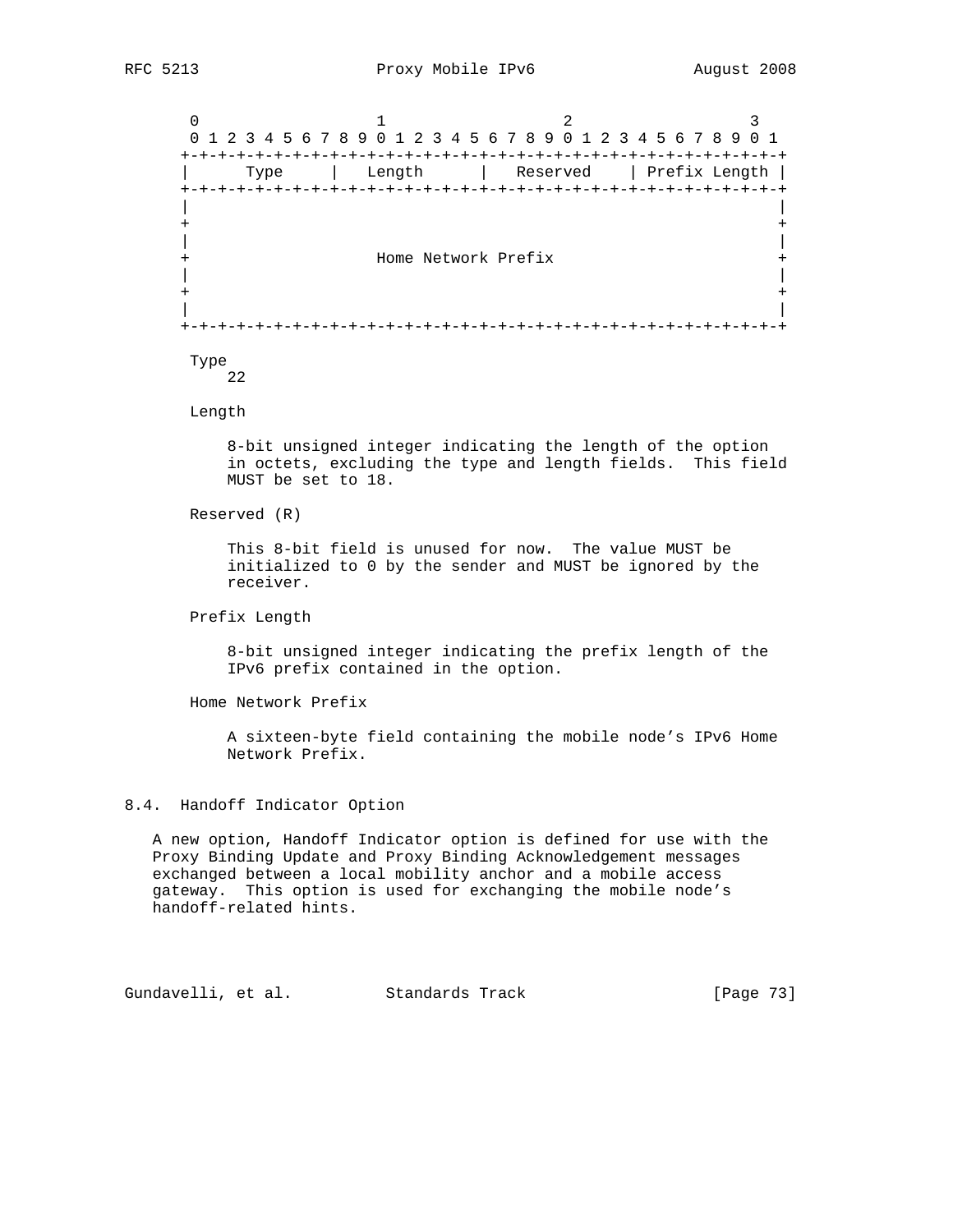The Handoff Indicator option has no alignment requirement. Its format is as follows:

0  $1$  2 3 0 1 2 3 4 5 6 7 8 9 0 1 2 3 4 5 6 7 8 9 0 1 2 3 4 5 6 7 8 9 0 1 +-+-+-+-+-+-+-+-+-+-+-+-+-+-+-+-+-+-+-+-+-+-+-+-+-+-+-+-+-+-+-+-+ Type | Length | Reserved (R) | HI | +-+-+-+-+-+-+-+-+-+-+-+-+-+-+-+-+-+-+-+-+-+-+-+-+-+-+-+-+-+-+-+-+

Type

23

Length

 8-bit unsigned integer indicating the length of the option in octets, excluding the type and length fields. This field MUST be set to 2.

Reserved (R)

 This 8-bit field is unused for now. The value MUST be initialized to 0 by the sender and MUST be ignored by the receiver.

Handoff Indicator (HI)

 An 8-bit field that specifies the type of handoff. The values (0 - 255) will be allocated and managed by IANA. The following values are currently defined.

- 0: Reserved
- 1: Attachment over a new interface
- 2: Handoff between two different interfaces of the mobile node
- 3: Handoff between mobile access gateways for the same interface
- 4: Handoff state unknown
- 5: Handoff state not changed (Re-registration)

# 8.5. Access Technology Type Option

 A new option, Access Technology Type option is defined for use with the Proxy Binding Update and Proxy Binding Acknowledgement messages exchanged between a local mobility anchor and a mobile access gateway. This option is used for exchanging the type of the access technology by which the mobile node is currently attached to the mobile access gateway.

Gundavelli, et al. Standards Track [Page 74]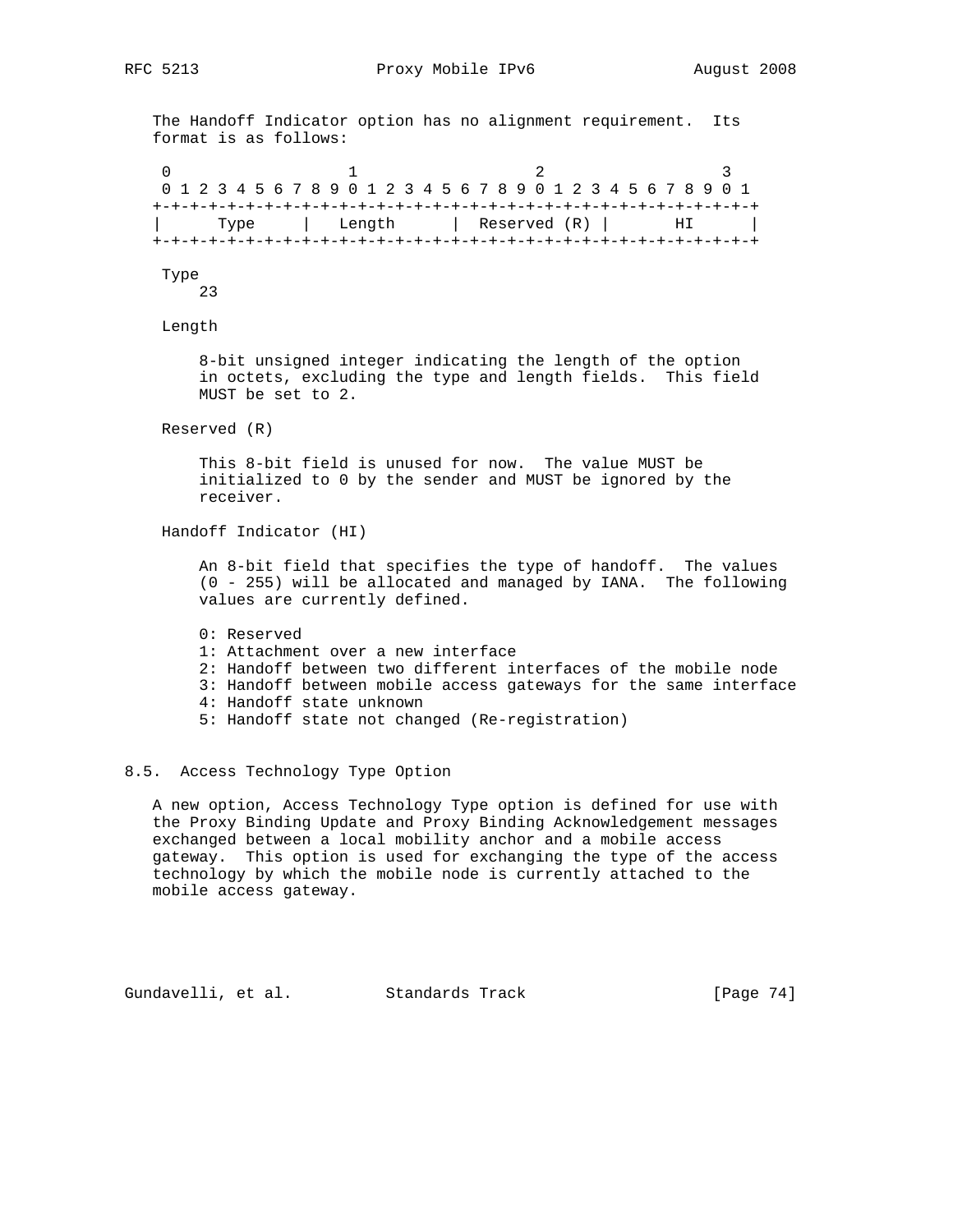The Access Technology Type Option has no alignment requirement. Its format is as follows:

0  $1$  2 3 0 1 2 3 4 5 6 7 8 9 0 1 2 3 4 5 6 7 8 9 0 1 2 3 4 5 6 7 8 9 0 1 +-+-+-+-+-+-+-+-+-+-+-+-+-+-+-+-+-+-+-+-+-+-+-+-+-+-+-+-+-+-+-+-+ Type | Length | Reserved (R) | ATT | +-+-+-+-+-+-+-+-+-+-+-+-+-+-+-+-+-+-+-+-+-+-+-+-+-+-+-+-+-+-+-+-+

Type

24

Length

 8-bit unsigned integer indicating the length of the option in octets, excluding the type and length fields. This field MUST be set to 2.

Reserved (R)

 This 8-bit field is unused for now. The value MUST be initialized to 0 by the sender and MUST be ignored by the receiver.

Access Technology Type (ATT)

 An 8-bit field that specifies the access technology through which the mobile node is connected to the access link on the mobile access gateway.

 The values (0 - 255) will be allocated and managed by IANA. The following values are currently reserved for the below specified access technology types.

|  | 0: Reserved |                                      | ("Reserved") |                               |
|--|-------------|--------------------------------------|--------------|-------------------------------|
|  | 1: Virtual  |                                      |              | ("Logical Network Interface") |
|  | $2:$ PPP    |                                      |              | ("Point-to-Point Protocol")   |
|  |             | 3: IEEE 802.3                        | ("Ethernet") |                               |
|  |             | 4: IEEE 802.11a/b/q ("Wireless LAN") |              |                               |
|  |             | 5: IEEE 802.16e                      | ("WIMAX")    |                               |
|  |             |                                      |              |                               |

Gundavelli, et al. Standards Track [Page 75]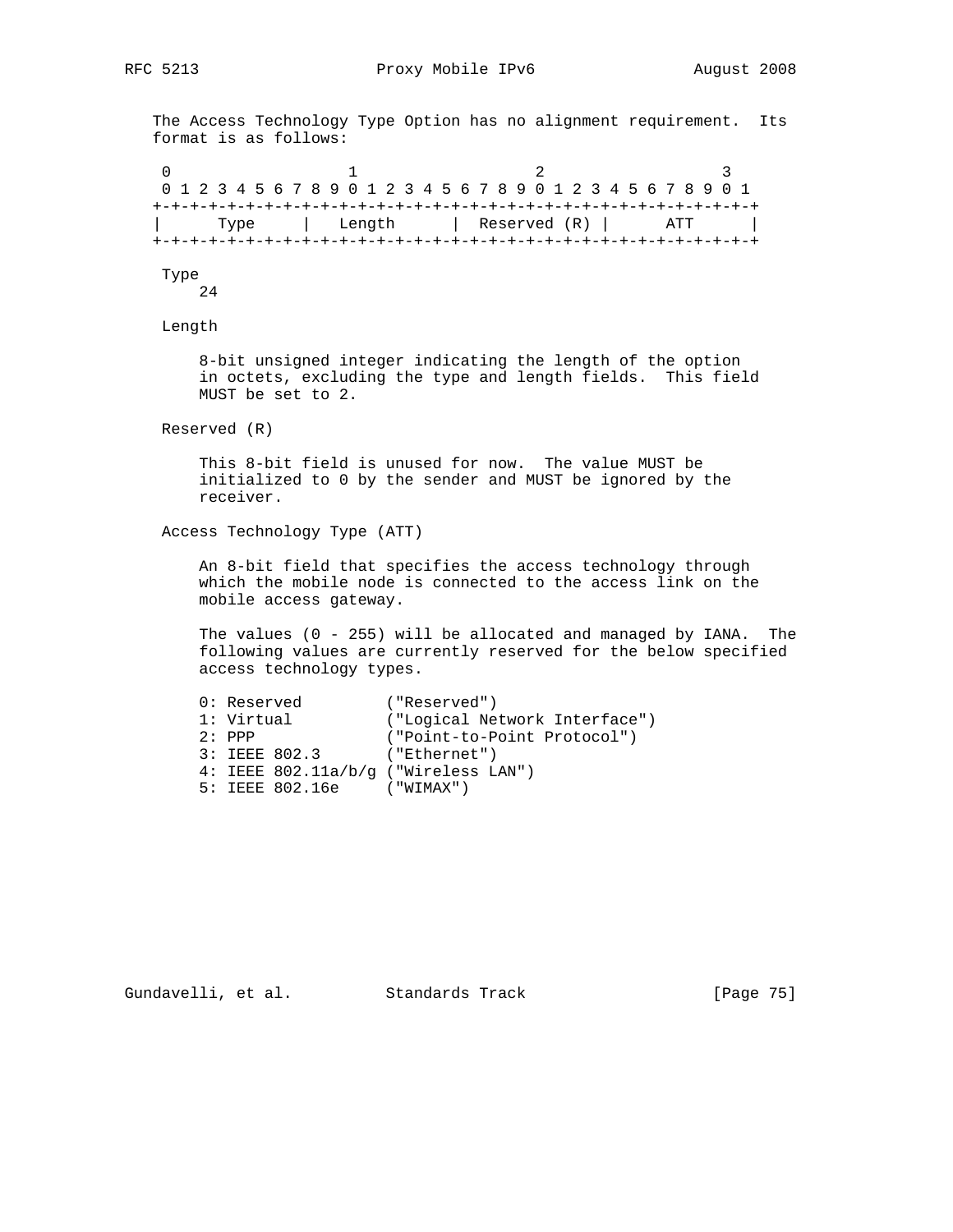## 8.6. Mobile Node Link-layer Identifier Option

 A new option, Mobile Node Link-layer Identifier option is defined for use with the Proxy Binding Update and Proxy Binding Acknowledgement messages exchanged between a local mobility anchor and a mobile access gateway. This option is used for exchanging the mobile node's link-layer identifier.

 The format of the Link-layer Identifier option is shown below. Based on the size of the identifier, the option MUST be aligned appropriately, as per mobility option alignment requirements specified in [RFC3775].

 $0$  1 2 3 0 1 2 3 4 5 6 7 8 9 0 1 2 3 4 5 6 7 8 9 0 1 2 3 4 5 6 7 8 9 0 1 +-+-+-+-+-+-+-+-+-+-+-+-+-+-+-+-+-+-+-+-+-+-+-+-+-+-+-+-+-+-+-+-+ | Type | Length | Reserved | +-+-+-+-+-+-+-+-+-+-+-+-+-+-+-+-+-+-+-+-+-+-+-+-+-+-+-+-+-+-+-+-+ | | + Link-layer Identifier + . ... . | | +-+-+-+-+-+-+-+-+-+-+-+-+-+-+-+-+-+-+-+-+-+-+-+-+-+-+-+-+-+-+-+-+

#### Type

25

#### Length

 8-bit unsigned integer indicating the length of the option in octets, excluding the type and length fields.

#### Reserved

 This field is unused for now. The value MUST be initialized to 0 by the sender and MUST be ignored by the receiver.

# Link-layer Identifier

 A variable length field containing the mobile node's link-layer identifier.

 The content and format of this field (including byte and bit ordering) is as specified in Section 4.6 of [RFC4861] for carrying link-layer addresses. On certain access links, where the link-layer address is not used or cannot be determined, this option cannot be used.

Gundavelli, et al. Standards Track [Page 76]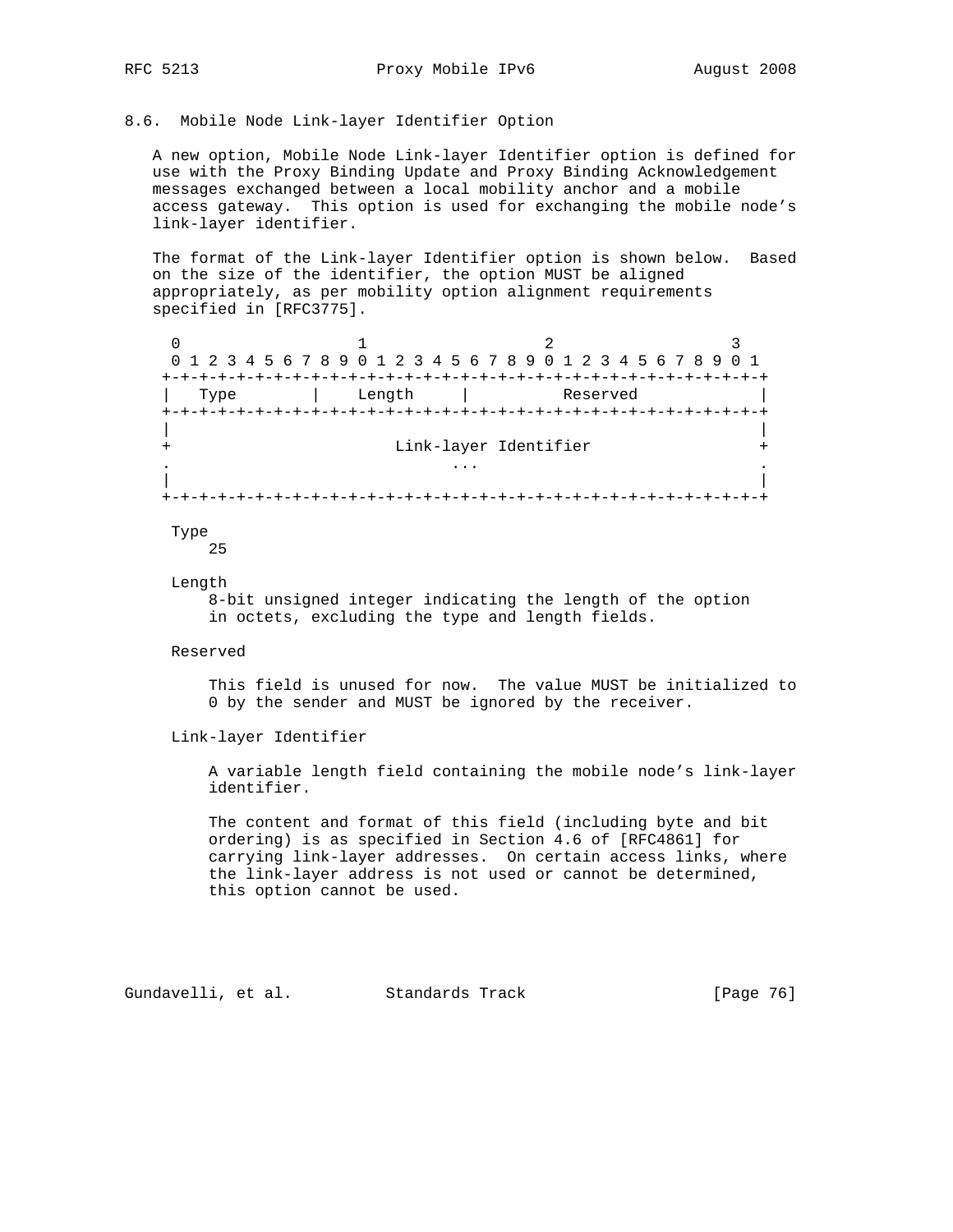## 8.7. Link-local Address Option

 A new option, Link-local Address option is defined for use with the Proxy Binding Update and Proxy Binding Acknowledgement messages exchanged between a local mobility anchor and a mobile access gateway. This option is used for exchanging the link-local address of the mobile access gateway.

 The Link-local Address option has an alignment requirement of 8n+6. Its format is as follows:

 $\begin{array}{ccccccc}\n0 & & & 1 & & & 2 & & 3\n\end{array}$  0 1 2 3 4 5 6 7 8 9 0 1 2 3 4 5 6 7 8 9 0 1 2 3 4 5 6 7 8 9 0 1 +-+-+-+-+-+-+-+-+-+-+-+-+-+-+-+-+ | Type | Length | +-+-+-+-+-+-+-+-+-+-+-+-+-+-+-+-+-+-+-+-+-+-+-+-+-+-+-+-+-+-+-+-+ | | + + | | + Link-local Address + | | + + | | +-+-+-+-+-+-+-+-+-+-+-+-+-+-+-+-+-+-+-+-+-+-+-+-+-+-+-+-+-+-+-+-+

 Type 26

Length

 8-bit unsigned integer indicating the length of the option in octets, excluding the type and length fields. This field MUST be set to 16.

Link-local Address

A sixteen-byte field containing the link-local address.

## 8.8. Timestamp Option

 A new option, Timestamp option is defined for use in the Proxy Binding Update and Proxy Binding Acknowledgement messages.

 The Timestamp option has an alignment requirement of 8n+2. Its format is as follows:

Gundavelli, et al. Standards Track [Page 77]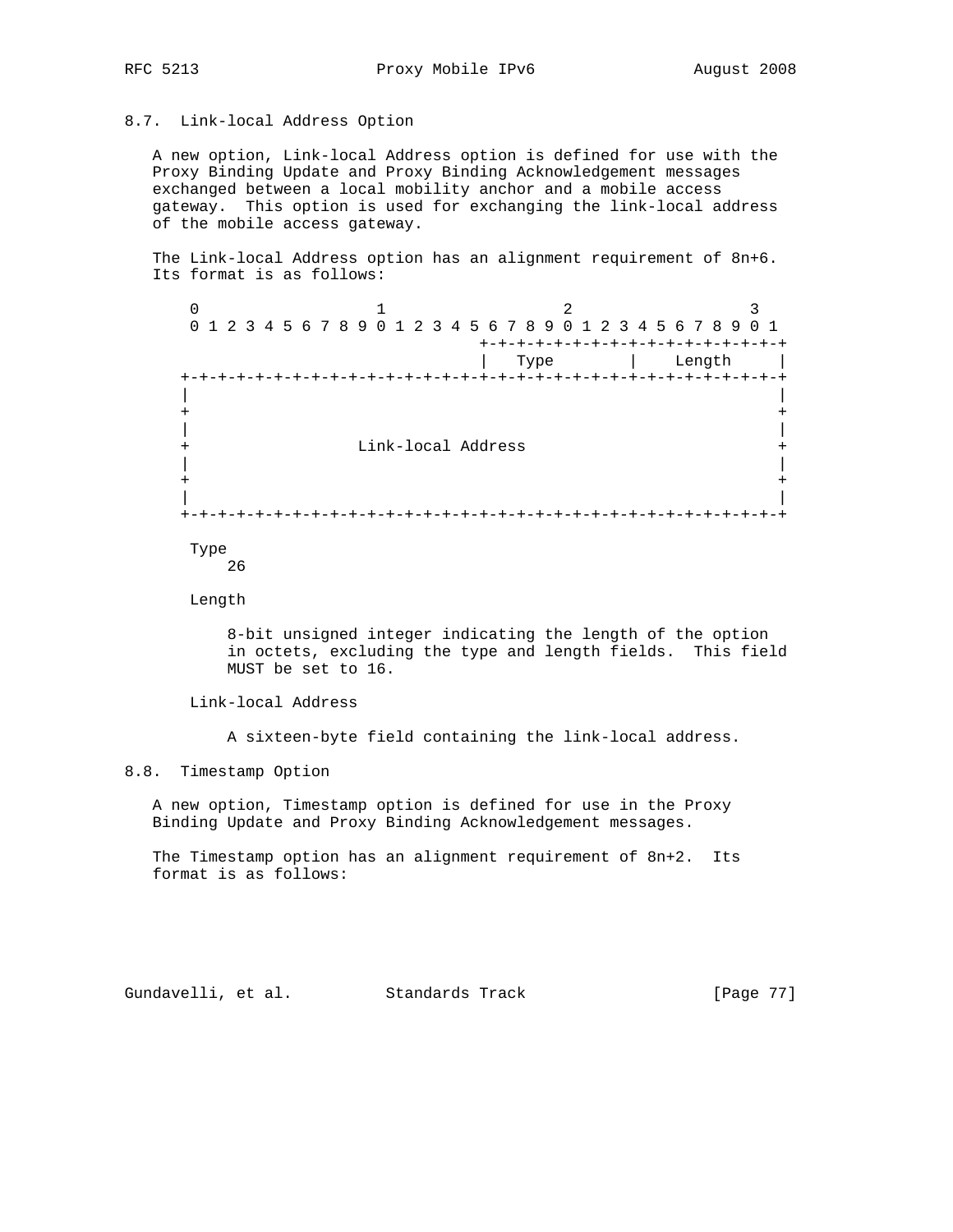$0$  1 2 3 0 1 2 3 4 5 6 7 8 9 0 1 2 3 4 5 6 7 8 9 0 1 2 3 4 5 6 7 8 9 0 1 +-+-+-+-+-+-+-+-+-+-+-+-+-+-+-+-+ | Type | Length | +-+-+-+-+-+-+-+-+-+-+-+-+-+-+-+-+-+-+-+-+-+-+-+-+-+-+-+-+-+-+-+-+ | | + Timestamp + | | +-+-+-+-+-+-+-+-+-+-+-+-+-+-+-+-+-+-+-+-+-+-+-+-+-+-+-+-+-+-+-+-+

 Type 27

Length

 8-bit unsigned integer indicating the length in octets of the option, excluding the type and length fields. The value for this field MUST be set to 8.

#### Timestamp

 A 64-bit unsigned integer field containing a timestamp. The value indicates the number of seconds since January 1, 1970, 00:00 UTC, by using a fixed point format. In this format, the integer number of seconds is contained in the first 48 bits of the field, and the remaining 16 bits indicate the number of 1/65536 fractions of a second.

# 8.9. Status Values

 This document defines the following new Status values for use in Proxy Binding Acknowledgement messages. These values are to be allocated from the same number space, as defined in Section 6.1.8 of [RFC3775].

 Status values less than 128 indicate that the Proxy Binding Update message was accepted by the local mobility anchor. Status values greater than 128 indicate that the Proxy Binding Update was rejected by the local mobility anchor.

PROXY\_REG\_NOT\_ENABLED: 152

Proxy registration not enabled for the mobile node

Gundavelli, et al. Standards Track [Page 78]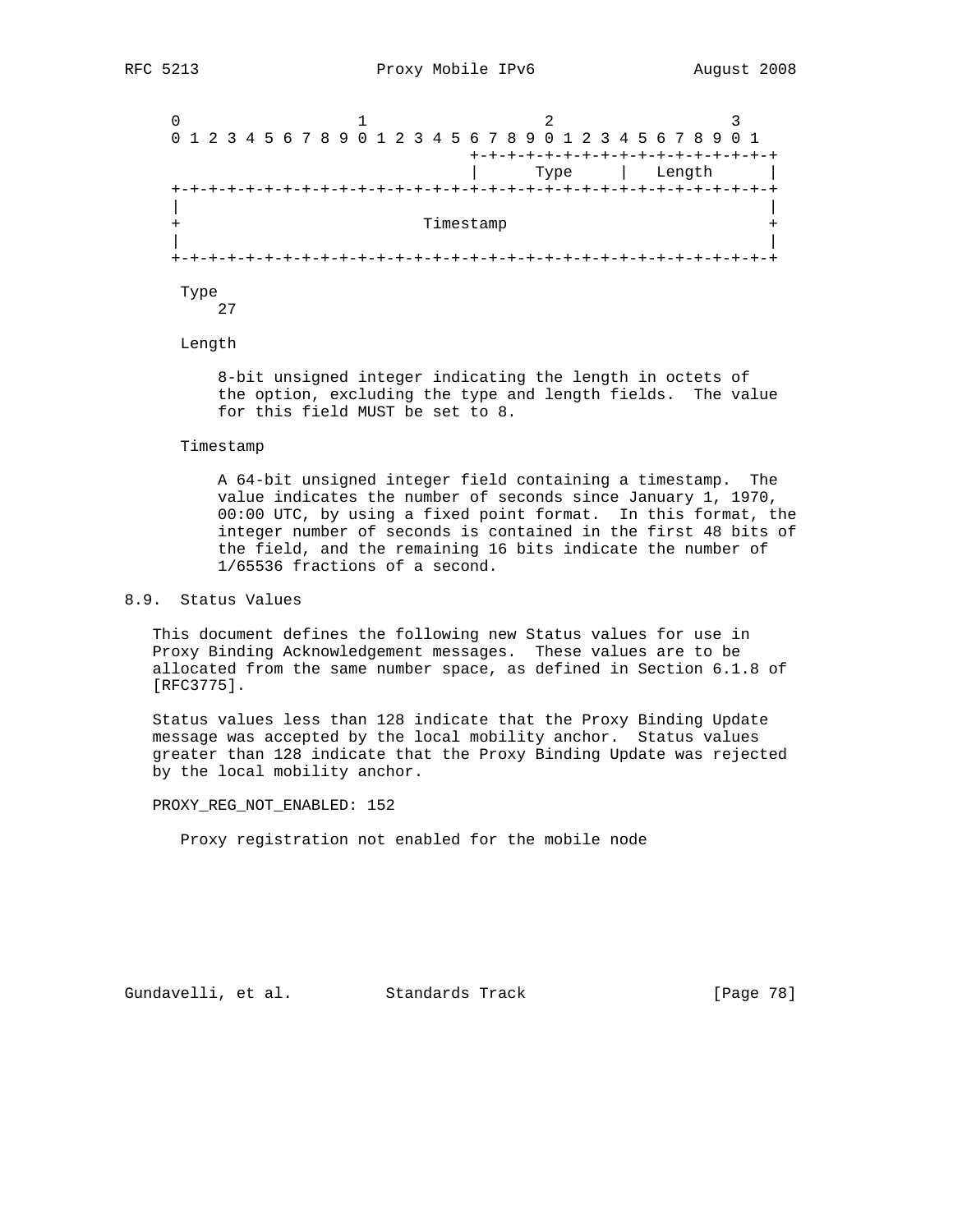NOT\_LMA\_FOR\_THIS\_MOBILE\_NODE: 153

Not local mobility anchor for this mobile node

MAG\_NOT\_AUTHORIZED\_FOR\_PROXY\_REG: 154

 The mobile access gateway is not authorized to send proxy binding updates

NOT\_AUTHORIZED\_FOR\_HOME\_NETWORK\_PREFIX: 155

 The mobile node is not authorized for one or more of the requesting home network prefixes

TIMESTAMP\_MISMATCH: 156

Invalid timestamp value (the clocks are out of sync)

TIMESTAMP\_LOWER\_THAN\_PREV\_ACCEPTED: 157

The timestamp value is lower than the previously accepted value

MISSING\_HOME\_NETWORK\_PREFIX\_OPTION: 158

Missing home network prefix option

BCE\_PBU\_PREFIX\_SET\_DO\_NOT\_MATCH: 159

 All the home network prefixes listed in the BCE do not match all the prefixes in the received PBU

MISSING\_MN\_IDENTIFIER\_OPTION: 160

Missing mobile node identifier option

MISSING\_HANDOFF\_INDICATOR\_OPTION: 161

Missing handoff indicator option

MISSING\_ACCESS\_TECH\_TYPE\_OPTION: 162

Missing access technology type option

Gundavelli, et al. Standards Track [Page 79]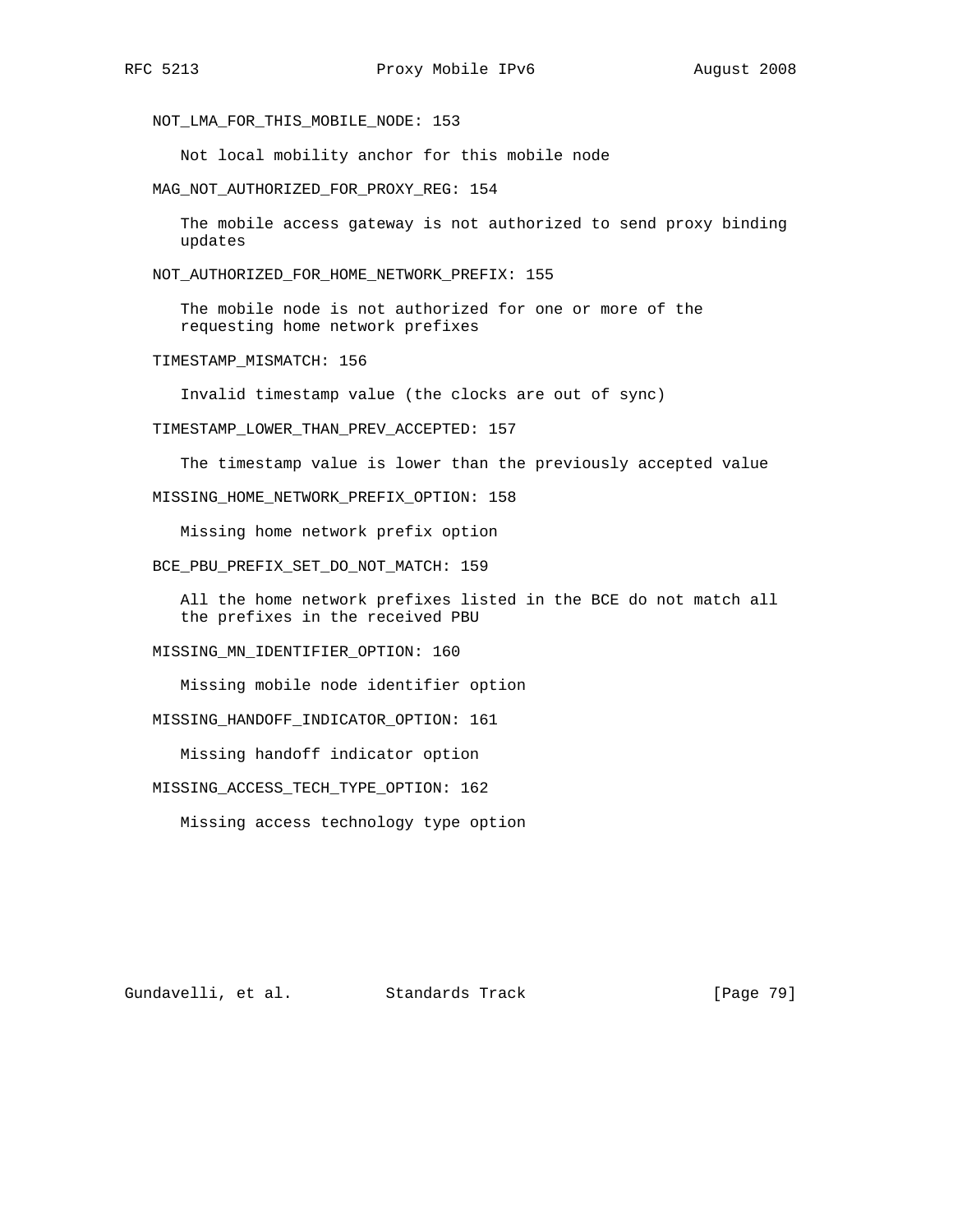Additionally, the following Status values defined in [RFC3775] can also be used in a Proxy Binding Acknowledgement message.

- 0 Proxy Binding Update accepted
- 128 Reason unspecified
- 129 Administratively prohibited
- 130 Insufficient resources
- 9. Protocol Configuration Variables
- 9.1. Local Mobility Anchor Configuration Variables

 The local mobility anchor MUST allow the following variables to be configured by the system management. The configured values for these protocol variables MUST survive server reboots and service restarts.

#### MinDelayBeforeBCEDelete

 This variable specifies the amount of time in milliseconds the local mobility anchor MUST wait before it deletes a Binding Cache entry of a mobile node, upon receiving a Proxy Binding Update message from a mobile access gateway with a lifetime value of 0. During this wait time, if the local mobility anchor receives a Proxy Binding Update for the same mobility binding, with a lifetime value greater than 0, then it must update the binding cache entry with the accepted binding values. By the end of this wait-time, if the local mobility anchor did not receive any valid Proxy Binding Update message for that mobility binding, it MUST delete the Binding Cache entry. This delay essentially ensures a mobile node's Binding Cache entry is not deleted too quickly and allows some time for the new mobile access gateway to complete the signaling for the mobile node.

The default value for this variable is 10000 milliseconds.

Gundavelli, et al. Standards Track [Page 80]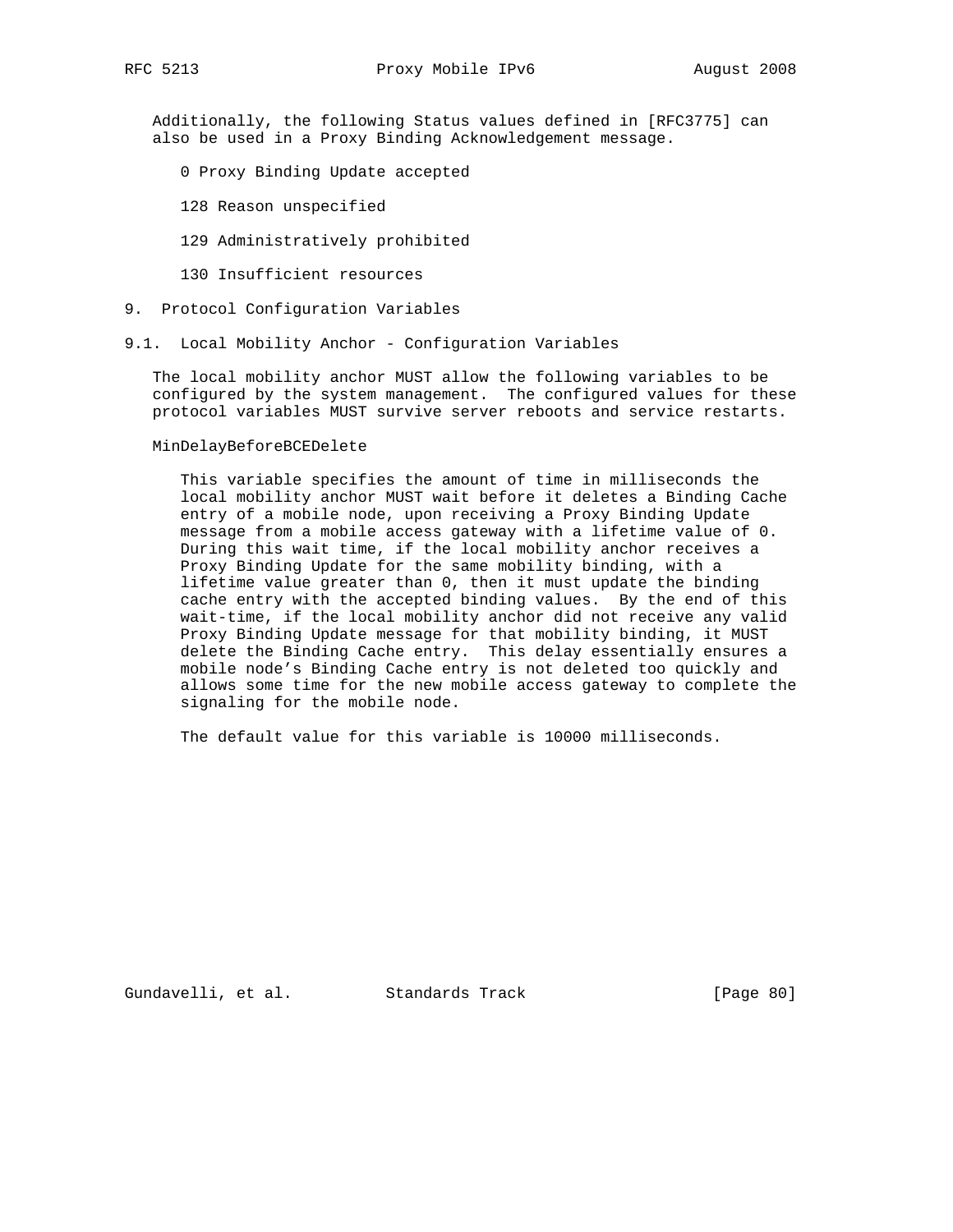## MaxDelayBeforeNewBCEAssign

 This variable specifies the amount of time in milliseconds the local mobility anchor MUST wait for the de-registration message for an existing mobility session before it decides to create a new mobility session.

The default value for this variable is 1500 milliseconds.

 Note that there is a dependency between this value and the values used in the retransmission algorithm for Proxy Binding Updates. The retransmissions need to happen before MaxDelayBeforeNewBCEAssign runs out, as otherwise there are situations where a de-registration from a previous mobile access gateway may be lost, and the local mobility anchor creates, needlessly, a new mobility session and new prefixes for the mobile node. However, this affects situations where there is no information from the lower layers about the type of a handoff or other parameters that can be used for identifying the mobility session.

## TimestampValidityWindow

 This variable specifies the maximum amount of time difference in milliseconds between the timestamp in the received Proxy Binding Update message and the current time of day on the local mobility anchor, that is allowed by the local mobility anchor for the received message to be considered valid.

 The default value for this variable is 300 milliseconds. This variable must be adjusted to suit the deployments.

#### 9.2. Mobile Access Gateway - Configuration Variables

 The mobile access gateway MUST allow the following variables to be configured by the system management. The configured values for these protocol variables MUST survive server reboots and service restarts.

#### EnableMAGLocalRouting

 This flag indicates whether or not the mobile access gateway is allowed to enable local routing of the traffic exchanged between a visiting mobile node and a correspondent node that is locally connected to one of the interfaces of the mobile access gateway. The correspondent node can be another visiting mobile node as well, or a local fixed node.

Gundavelli, et al. Standards Track [Page 81]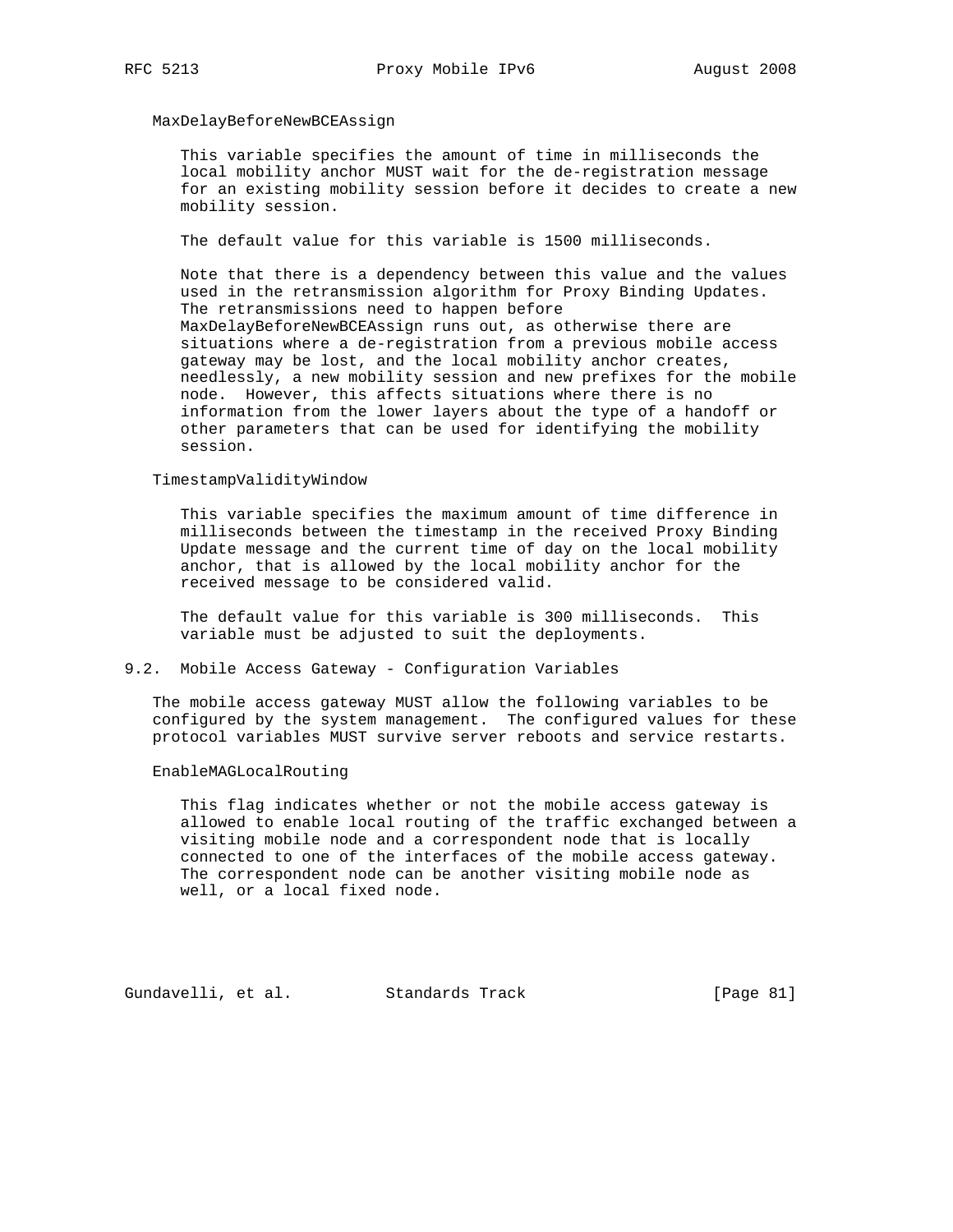The default value for this flag is set to a value of 0, indicating that the mobile access gateway MUST reverse tunnel all the traffic to the mobile node's local mobility anchor.

When the value of this flag is set to a value of 1, the mobile access gateway MUST route the traffic locally.

 This aspect of local routing MAY be defined as policy on a per mobile basis and when present will take precedence over this flag.

## 9.3. Proxy Mobile IPv6 Domain - Configuration Variables

 All the mobile entities (local mobility anchors and mobile access gateways) in a Proxy Mobile IPv6 domain MUST allow the following variables to be configured by the system management. The configured values for these protocol variables MUST survive server reboots and service restarts. These variables MUST be globally fixed for a given Proxy Mobile IPv6 domain resulting in the same values being enforced on all the mobility entities in that domain.

#### TimestampBasedApproachInUse

 This flag indicates whether or not the timestamp-based approach for message ordering is in use in that Proxy Mobile IPv6 domain. When the value for this flag is set to 1, all the mobile access gateways in that Proxy Mobile IPv6 domain MUST apply the timestamp-based considerations listed in Section 5.5. When the value of this flag is set to 0, sequence-number-based considerations listed in Section 5.5 MUST be applied. The default value for this flag is set to value of 1, indicating that the timestamp-based mechanism is in use in that Proxy Mobile IPv6 domain.

## MobileNodeGeneratedTimestampInUse

 This flag indicates whether or not the mobile-node-generated timestamp approach is in use in that Proxy Mobile IPv6 domain. When the value for this flag is set to 1, the local mobility anchors and mobile access gateways in that Proxy Mobile IPv6 domain MUST apply the mobile node generated timestamp considerations as specified in Section 5.5.

 This flag is relevant only when timestamp-based approach is in use. The value for this flag MUST NOT be set to value of 1, if the value of the TimestampBasedApproachInUse flag is set to 0.

Gundavelli, et al. Standards Track [Page 82]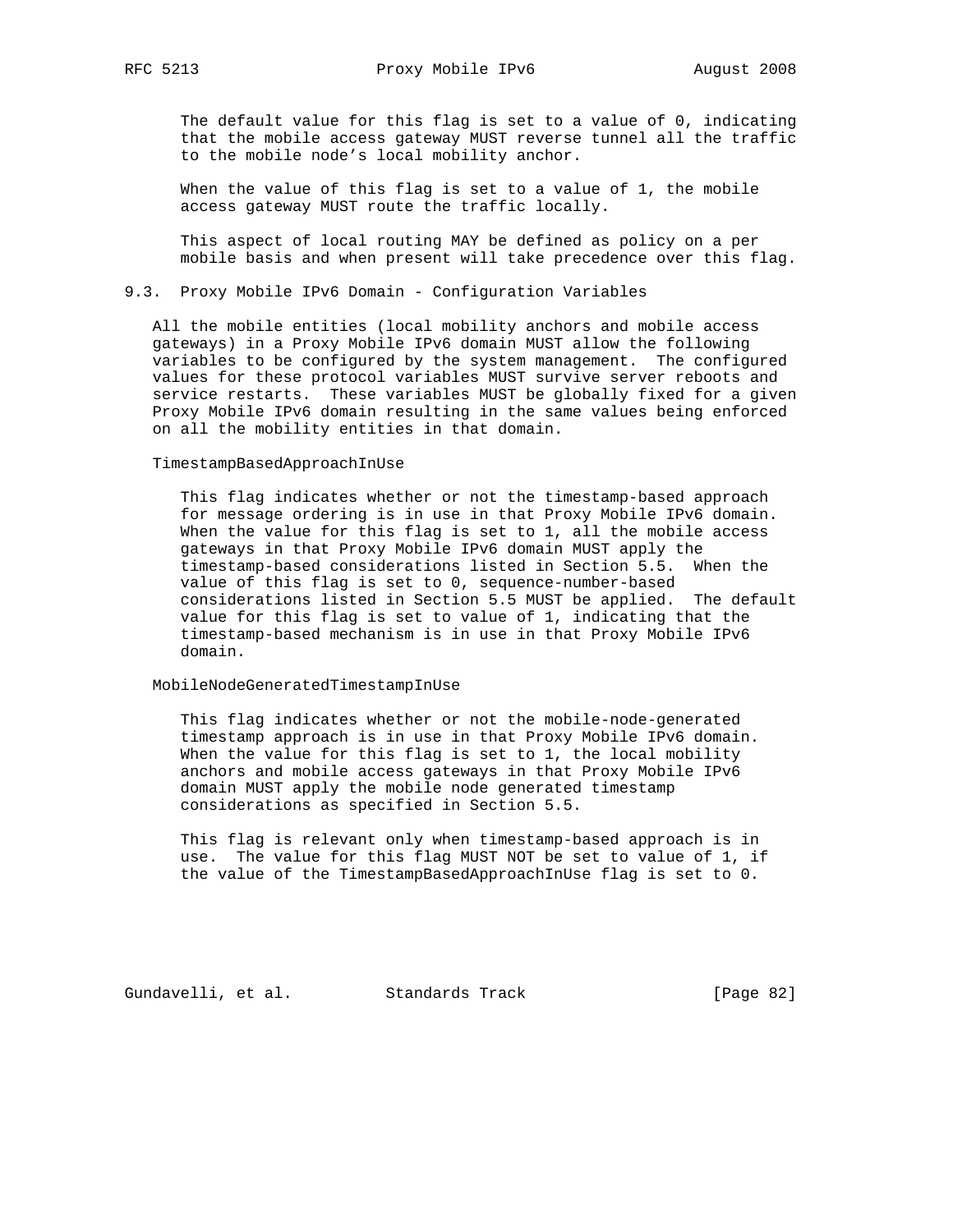The default value for this flag is set to value of 0, indicating that the mobile node generated timestamp mechanism is not in use in that Proxy Mobile IPv6 domain.

## FixedMAGLinkLocalAddressOnAllAccessLinks

 This variable indicates the link-local address value that all the mobile access gateways SHOULD use on any of the access links shared with any of the mobile nodes in that Proxy Mobile IPv6 domain. If this variable is initialized to ALL\_ZERO value, it implies the use of fixed link-local address mode is not enabled for that Proxy Mobile IPv6 domain.

#### FixedMAGLinkLayerAddressOnAllAccessLinks

 This variable indicates the link-layer address value that all the mobile access gateways SHOULD use on any of the access links shared with any of the mobile nodes in that Proxy Mobile IPv6 domain. For access technologies where there is no link-layer address, this variable MUST be initialized to ALL\_ZERO value.

## 10. IANA Considerations

 This document defines six new Mobility Header options, the Home Network Prefix Option, Handoff Indicator Option, Access Technology Type Option, Mobile Node Link-layer Identifier Option, Link-local Address Option, and Timestamp Option. These options are described in Section 8. The Type value for these options has been assigned from the same numbering space as allocated for the other mobility options, as defined in [RFC3775].

 The Handoff Indicator Option, defined in Section 8.4 of this document, introduces a new Handoff Indicator (HI) numbering space, where the values from 0 to 5 have been reserved by this document. Approval of new Handoff Indicator type values are to be made through IANA Expert Review.

 The Access Technology Type Option, defined in Section 8.5 of this document, introduces a new Access Technology type (ATT) numbering space, where the values from 0 to 5 have been reserved by this document. Approval of new Access Technology type values are to be made through IANA Expert Review.

 This document also defines new Binding Acknowledgement status values, as described in Section 8.9. The status values MUST be assigned from the same number space used for Binding Acknowledgement status values, as defined in [RFC3775]. The allocated values for each of these status values must be greater than 128.

Gundavelli, et al. Standards Track [Page 83]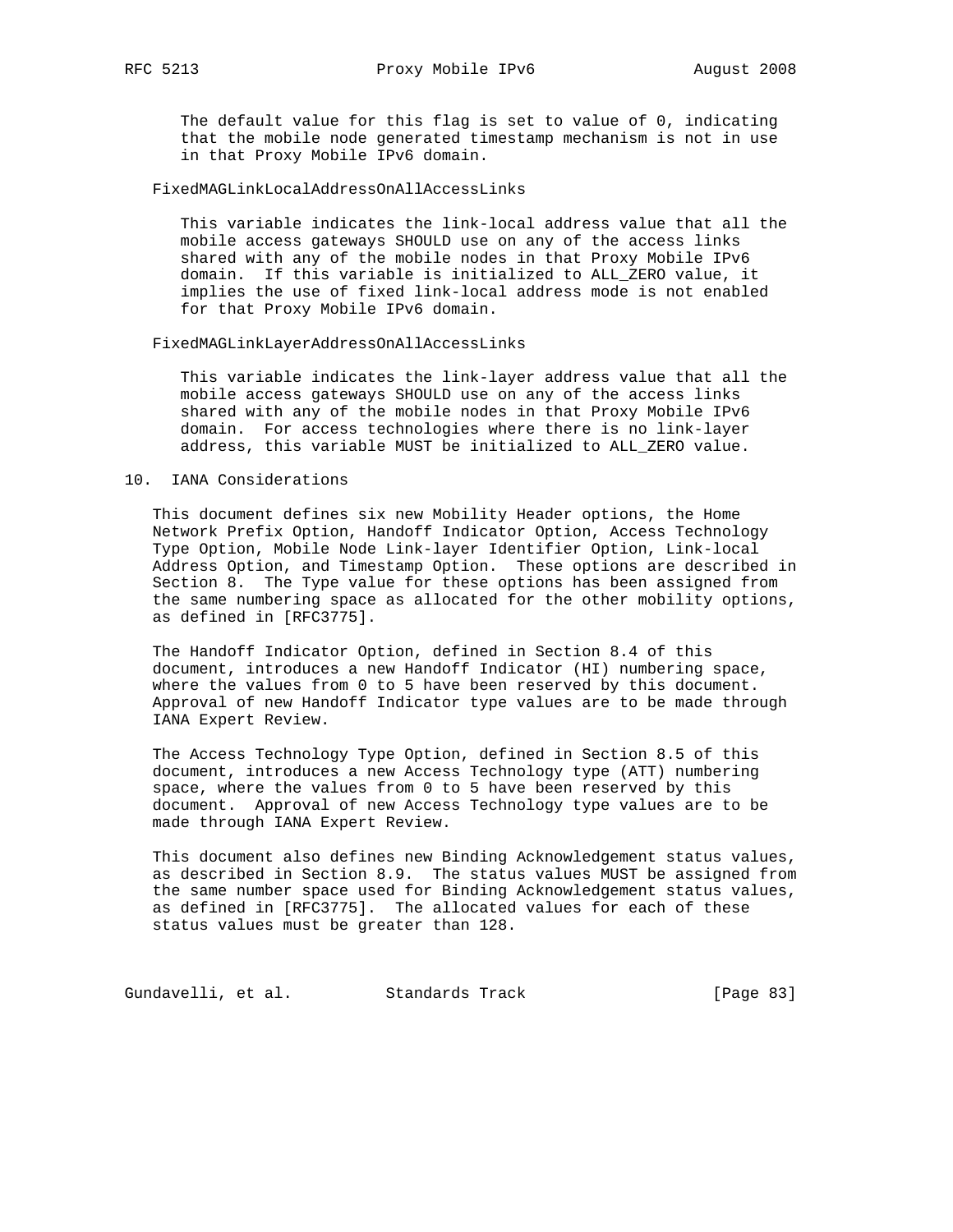This document creates a new registry for the flags in the Binding Update message called the "Binding Update Flags".

The following flags are reserved:

- (A) 0x8000 [RFC3775]
- (H) 0x4000 [RFC3775]
- (L) 0x2000 [RFC3775]
- (K) 0x1000 [RFC3775]
- (M) 0x0800 [RFC4140]
- (R) 0x0400 [RFC3963]

This document reserves a new flag (P) as follows:

(P) 0x0200

 The rest of the values in the 16-bit field are reserved. New values can be assigned by Standards Action or IESG approval.

 This document also creates a new registry for the flags in the Binding Acknowledgment message called the "Binding Acknowledgment Flags". The following values are reserved.

- (K) 0x80 [RFC3775]
- (R) 0x40 [RFC3963]

This document reserves a new flag (P) as follows:

(P) 0x20

 The rest of the values in the 8-bit field are reserved. New values can be assigned by Standards Action or IESG approval.

## 11. Security Considerations

 The potential security threats against any network-based mobility management protocol are described in [RFC4832]. This section explains how Proxy Mobile IPv6 protocol defends itself against those threats.

Gundavelli, et al. Standards Track [Page 84]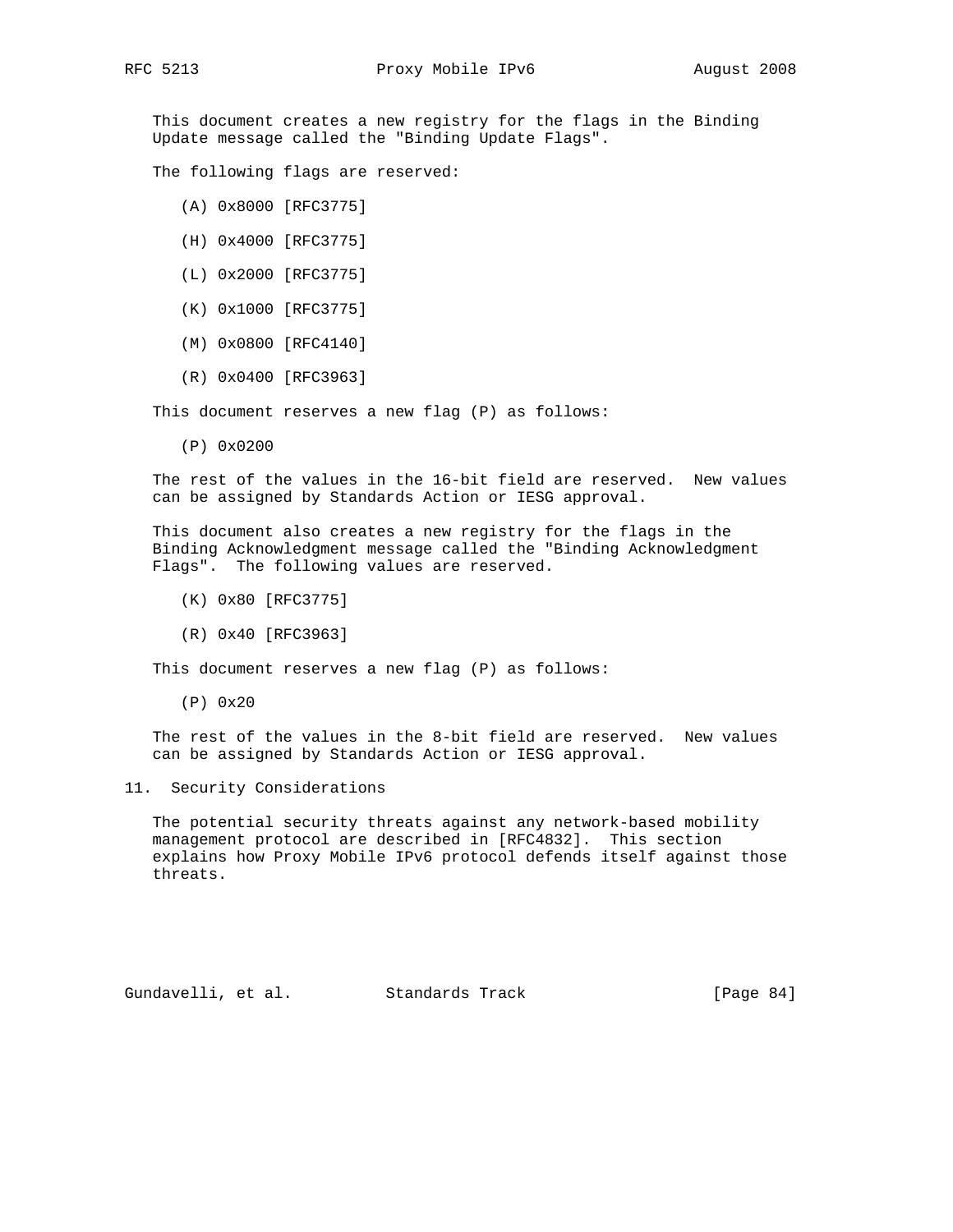Proxy Mobile IPv6 protocol recommends the signaling messages, Proxy Binding Update and Proxy Binding Acknowledgement, exchanged between the mobile access gateway and the local mobility anchor to be protected using IPsec using the established security association between them. This essentially eliminates the threats related to the impersonation of the mobile access gateway or the local mobility anchor.

 This specification allows a mobile access gateway to send binding registration messages on behalf of a mobile node. If proper authorization checks are not in place, a malicious node may be able to hijack a mobile node's mobility session or may carry out a denial of-service attack. To prevent this attack, this specification requires the local mobility anchor to allow only authorized mobile access gateways that are part of that Proxy Mobile IPv6 domain to send Proxy Binding Update messages on behalf of a mobile node.

 To eliminate the threats on the interface between the mobile access gateway and the mobile node, this specification requires an established trust between the mobile access gateway and the mobile node and to authenticate and authorize the mobile node before it is allowed to access the network. Further, the established authentication mechanisms enabled on that access link will ensure that there is a secure binding between the mobile node's identity and its link-layer address. The mobile access gateway will definitively identify the mobile node from the packets that it receives on that access link.

 To address the threat related to a compromised mobile access gateway, the local mobility anchor, before accepting a Proxy Binding Update message for a given mobile node, may ensure that the mobile node is attached to the mobile access gateway that sent the Proxy Binding Update message. This may be accomplished by contacting a trusted entity, which is able to track the mobile node's current point of attachment. However, the specific details of the actual mechanisms for achieving this is outside the scope of this document.

## 12. Acknowledgements

 The authors would like to specially thank Jari Arkko, Julien Laganier, Christian Vogt, Dave Thaler, Pasi Eronen, Pete McCann, Brian Haley, Ahmad Muhanna, JinHyeock Choi, and Elwyn Davies for their thorough reviews of this document.

 The authors would also like to thank Alex Petrescu, Alice Qinxia, Alper Yegin, Ashutosh Dutta, Behcet Sarikaya, Charles Perkins, Domagoj Premec, Fred Templin, Genadi Velev, George Tsirtsis, Gerardo Giaretta, Henrik Levkowetz, Hesham Soliman, James Kempf, Jean-Michel

Gundavelli, et al. Standards Track [Page 85]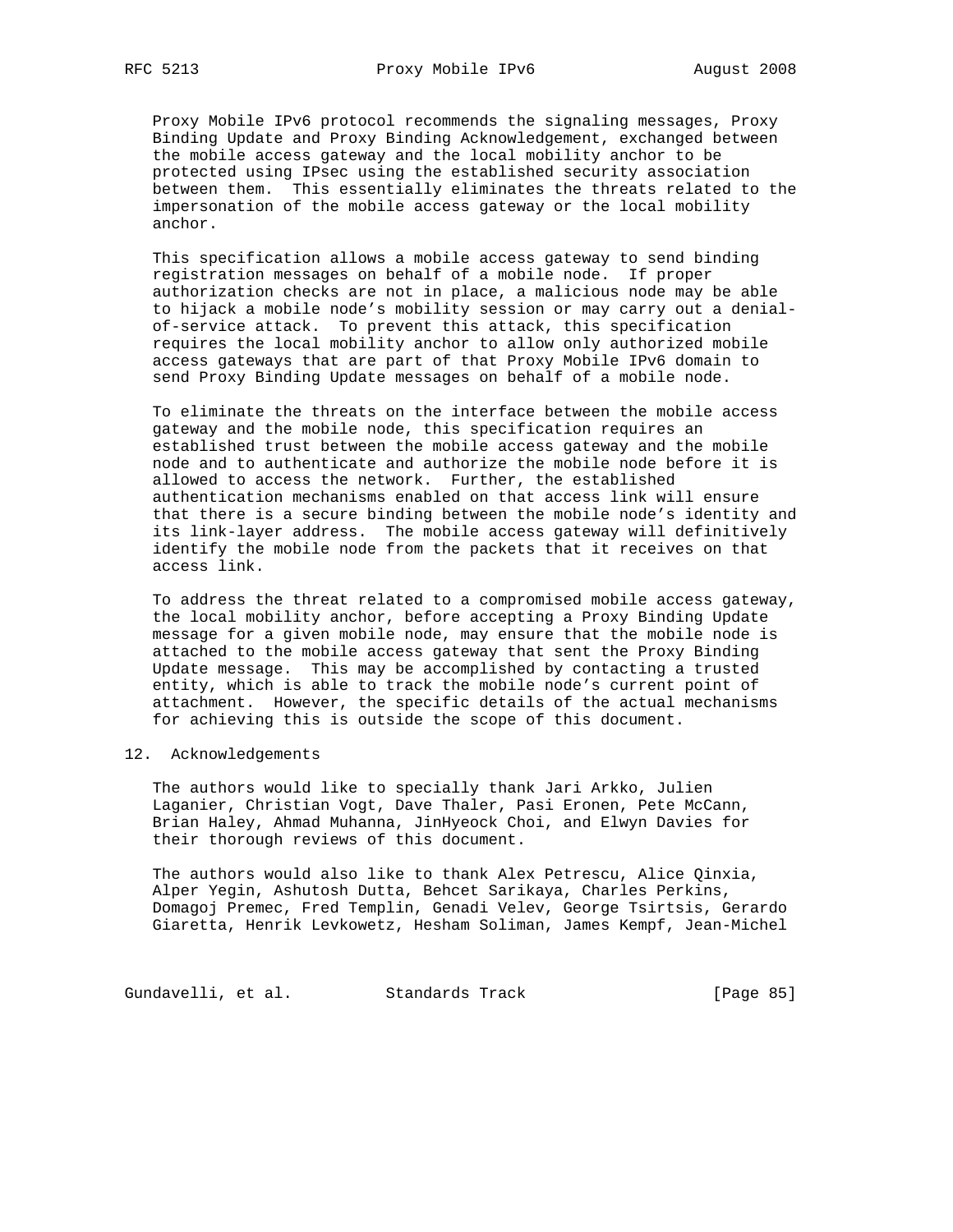Combes, John Jason Brzozowski, Jun Awano, John Zhao, Jong-Hyouk Lee, Jonne Soininen, Jouni Korhonen, Kalin Getov, Kilian Weniger, Lars Eggert, Magnus Westerlund, Marco Liebsch, Mohamed Khalil, Nishida Katsutoshi, Pierrick Seite, Phil Roberts, Ralph Droms, Ryuji Wakikawa, Sangjin Jeong, Suresh Krishnan, Tero Kauppinen, Uri Blumenthal, Ved Kafle, Vidya Narayanan, Youn-Hee Han, and many others for their passionate discussions in the working group mailing list on the topic of localized mobility management solutions. These discussions stimulated much of the thinking and shaped the document to the current form and we acknowledge that!

 The authors would also like to thank Ole Troan, Akiko Hattori, Parviz Yegani, Mark Grayson, Michael Hammer, Vojislav Vucetic, Jay Iyer, Tim Stammers, Bernie Volz, and Josh Littlefield for their input on this document.

- 13. References
- 13.1. Normative References
	- [RFC2119] Bradner, S., "Key words for use in RFCs to Indicate Requirement Levels", BCP 14, RFC 2119, March 1997.
	- [RFC2473] Conta, A. and S. Deering, "Generic Packet Tunneling in IPv6 Specification", RFC 2473, December 1998.
	- [RFC3168] Ramakrishnan, K., Floyd, S., and D. Black, "The Addition of Explicit Congestion Notification (ECN) to IP", RFC 3168, September 2001.
	- [RFC3315] Droms, R., Bound, J., Volz, B., Lemon, T., Perkins, C., and M. Carney, "Dynamic Host Configuration Protocol for IPv6 (DHCPv6)", RFC 3315, July 2003.
	- [RFC3775] Johnson, D., Perkins, C., and J. Arkko, "Mobility Support in IPv6", RFC 3775, June 2004.
	- [RFC4282] Aboba, B., Beadles, M., Arkko, J., and P. Eronen, "The Network Access Identifier", RFC 4282, December 2005.
	- [RFC4283] Patel, A., Leung, K., Khalil, M., Akhtar, H., and K. Chowdhury, "Mobile Node Identifier Option for Mobile IPv6 (MIPv6)", RFC 4283, November 2005.
	- [RFC4291] Hinden, R. and S. Deering, "IP Version 6 Addressing Architecture", RFC 4291, February 2006.

Gundavelli, et al. Standards Track [Page 86]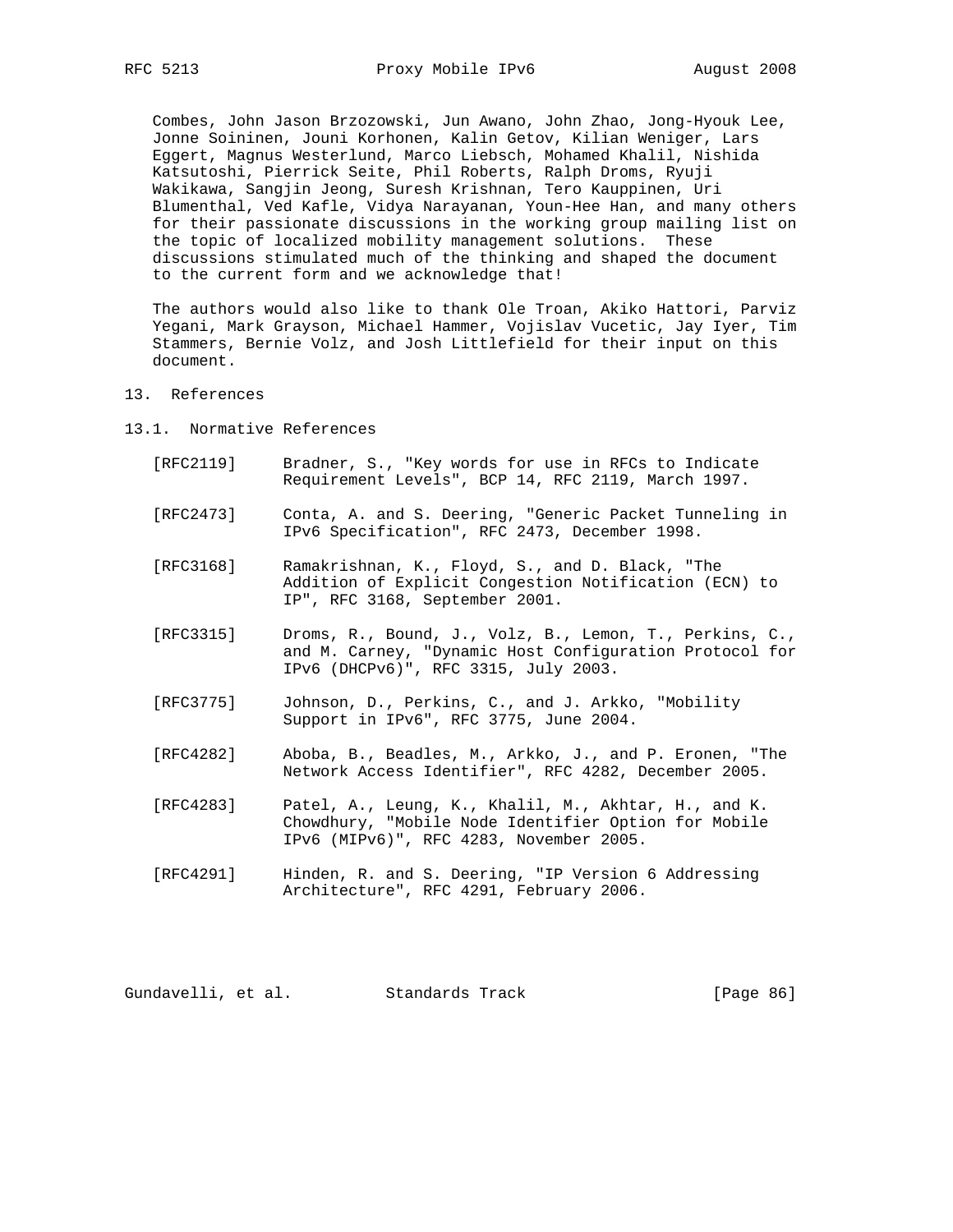- [RFC4301] Kent, S. and K. Seo, "Security Architecture for the Internet Protocol", RFC 4301, December 2005.
- [RFC4303] Kent, S., "IP Encapsulating Security Payload (ESP)", RFC 4303, December 2005.

 [RFC4861] Narten, T., Nordmark, E., Simpson, W., and H. Soliman, "Neighbor Discovery for IP version 6 (IPv6)", RFC 4861, September 2007.

- 13.2. Informative References
	- [RFC1981] McCann, J., Deering, S., and J. Mogul, "Path MTU Discovery for IP version 6", RFC 1981, August 1996.
	- [RFC2865] Rigney, C., Willens, S., Rubens, A., and W. Simpson, "Remote Authentication Dial In User Service (RADIUS)", RFC 2865, June 2000.
	- [RFC3588] Calhoun, P., Loughney, J., Guttman, E., Zorn, G., and J. Arkko, "Diameter Base Protocol", RFC 3588, September 2003.
	- [RFC3963] Devarapalli, V., Wakikawa, R., Petrescu, A., and P. Thubert, "Network Mobility (NEMO) Basic Support Protocol", RFC 3963, January 2005.
	- [RFC3971] Arkko, J., Kempf, J., Zill, B., and P. Nikander, "SEcure Neighbor Discovery (SEND)", RFC 3971, March 2005.
	- [RFC4140] Soliman, H., Castelluccia, C., El Malki, K., and L. Bellier, "Hierarchical Mobile IPv6 Mobility Management (HMIPv6)", RFC 4140, August 2005.
	- [RFC4306] Kaufman, C., "Internet Key Exchange (IKEv2) Protocol", RFC 4306, December 2005.
	- [RFC4330] Mills, D., "Simple Network Time Protocol (SNTP) Version 4 for IPv4, IPv6 and OSI", RFC 4330, January 2006.
	- [RFC4372] Adrangi, F., Lior, A., Korhonen, J., and J. Loughney, "Chargeable User Identity", RFC 4372, January 2006.
	- [RFC4821] Mathis, M. and J. Heffner, "Packetization Layer Path MTU Discovery", RFC 4821, March 2007.

Gundavelli, et al. Standards Track [Page 87]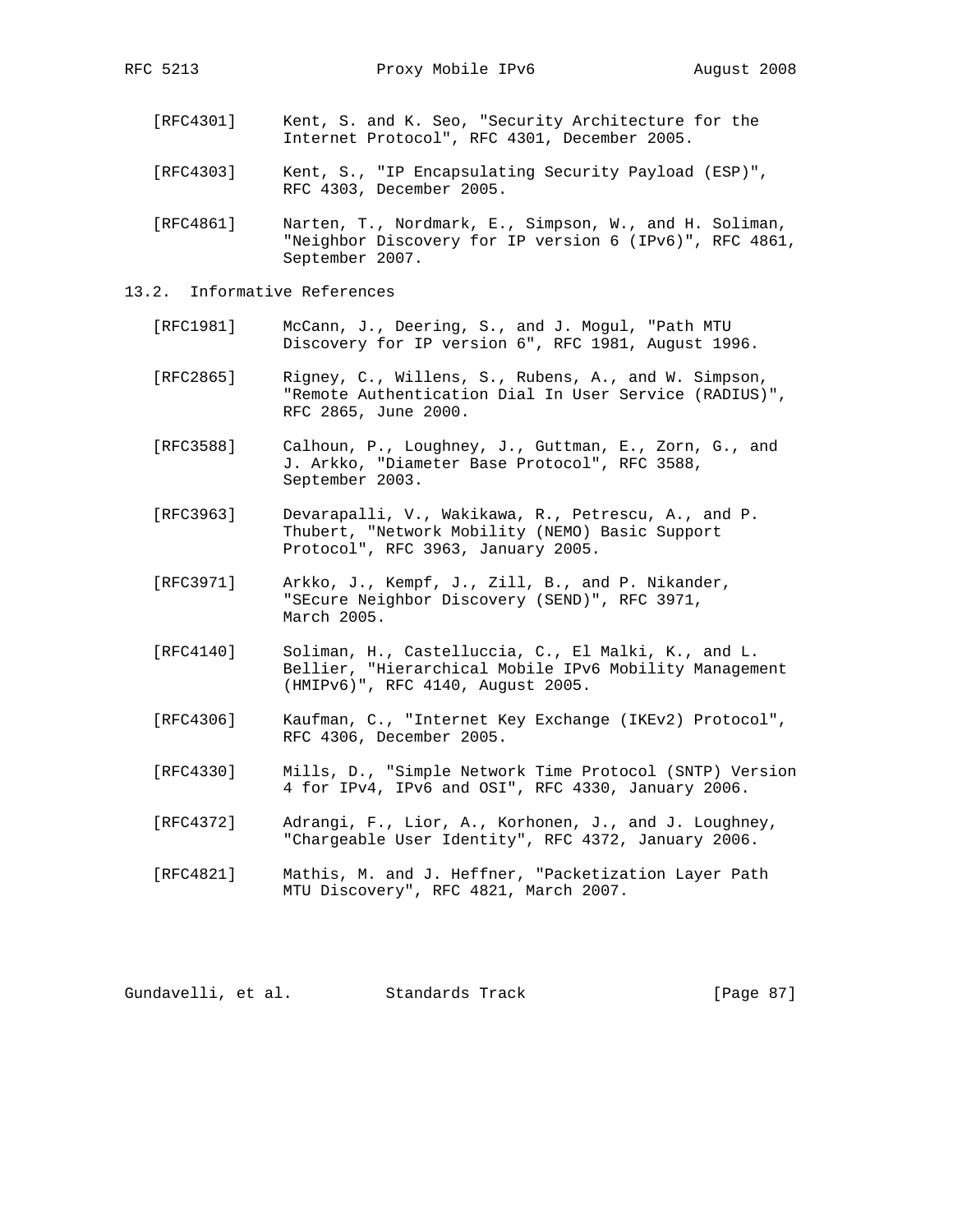- [RFC4830] Kempf, J., "Problem Statement for Network-Based Localized Mobility Management (NETLMM)", RFC 4830, April 2007.
- [RFC4831] Kempf, J., "Goals for Network-Based Localized Mobility Management (NETLMM)", RFC 4831, April 2007.
- [RFC4832] Vogt, C. and J. Kempf, "Security Threats to Network- Based Localized Mobility Management (NETLMM)", RFC 4832, April 2007.
- [RFC4862] Thomson, S., Narten, T., and T. Jinmei, "IPv6 Stateless Address Autoconfiguration", RFC 4862, September 2007.
- [RFC4941] Narten, T., Draves, R., and S. Krishnan, "Privacy Extensions for Stateless Address Autoconfiguration in IPv6", RFC 4941, September 2007.
- [RFC5094] Devarapalli, V., Patel, A., and K. Leung, "Mobile IPv6 Vendor Specific Option", RFC 5094, December 2007.
- [IPV4-PMIP6] Wakikawa, R. and S. Gundavelli, "IPv4 Support for Proxy Mobile IPv6", Work in Progress, May 2008.
- [DNAV6] Narayanan, S., Ed., "Detecting Network Attachment in IPv6 Networks (DNAv6)", Work in Progress, February 2008.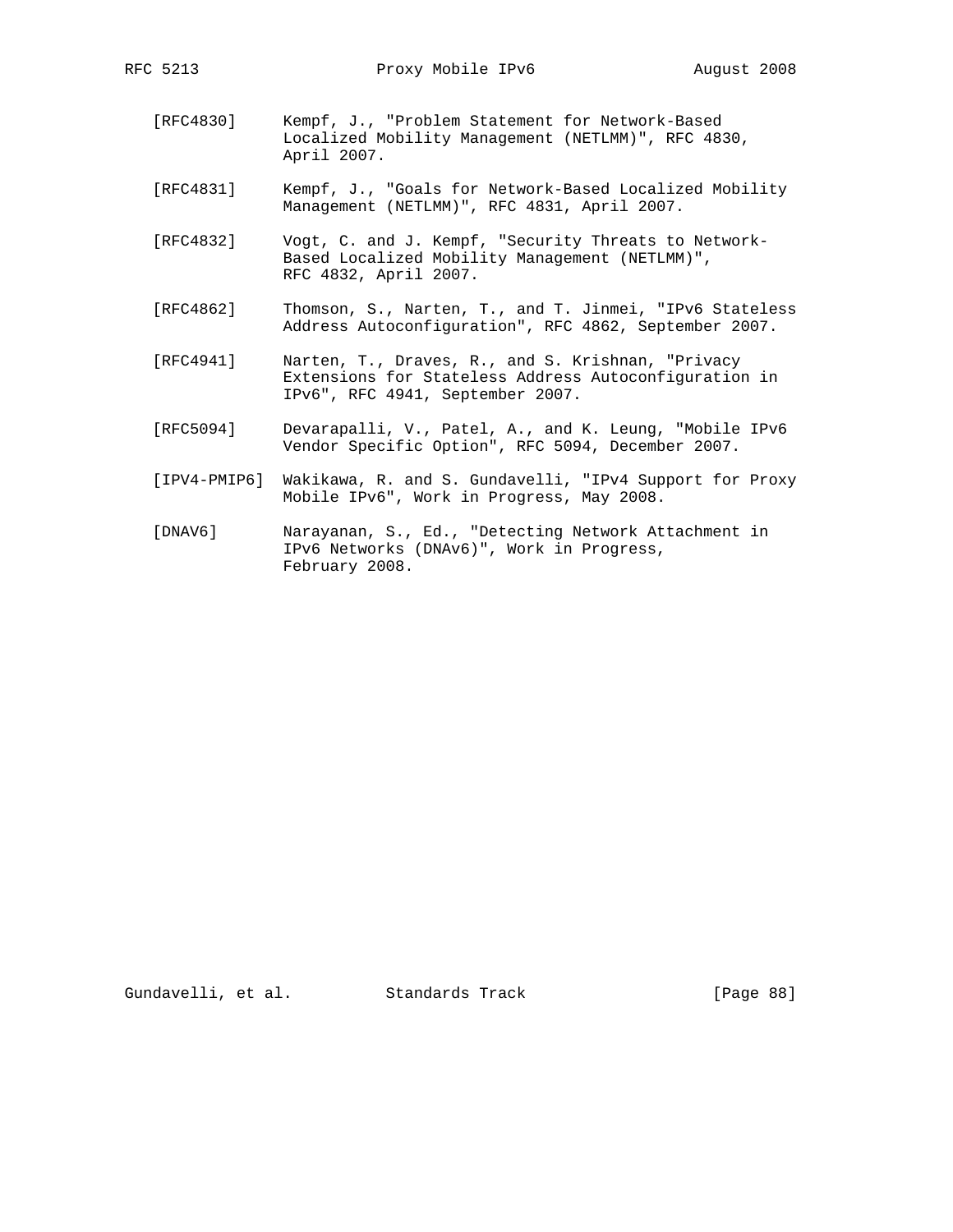Appendix A. Proxy Mobile IPv6 Interactions with AAA Infrastructure

 Every mobile node that roams in a proxy Mobile IPv6 domain would typically be identified by an identifier, MN-Identifier, and that identifier will have an associated policy profile that identifies the mobile node's home network prefix(es) on a per-interface basis, permitted address configuration modes, roaming policy, and other parameters that are essential for providing network-based mobility management service. This information is typically configured in AAA. In some cases, the home network prefix(es) may be dynamically assigned to the mobile node's interface, after its initial attachment to the Proxy Mobile IPv6 domain over that interface and may not be configured in the mobile node's policy profile.

 The network entities in the proxy Mobile IPv6 domain, while serving a mobile node, will have access to the mobile node's policy profile and these entities can query this information using RADIUS [RFC2865] or DIAMETER [RFC3588] protocols.

Appendix B. Routing State

 The following section explains the routing state created for a mobile node on the mobile access gateway. This routing state reflects only one specific way of implementation, and one MAY choose to implement it in other ways. The policy based route defined below acts as a traffic selection rule for routing a mobile node's traffic through a specific tunnel created between the mobile access gateway and that mobile node's local mobility anchor and with the specific encapsulation mode, as negotiated.

 The below example identifies the routing state for two visiting mobile nodes, MN1 and MN2, with their respective local mobility anchors, LMA1 and LMA2.

 For all traffic from the mobile node, identified by the mobile node's MAC address, ingress interface or source prefix (MN-HNP) to \_ANY\_DESTINATION\_ route via interface tunnel0, next-hop LMAA.

Gundavelli, et al. Standards Track [Page 89]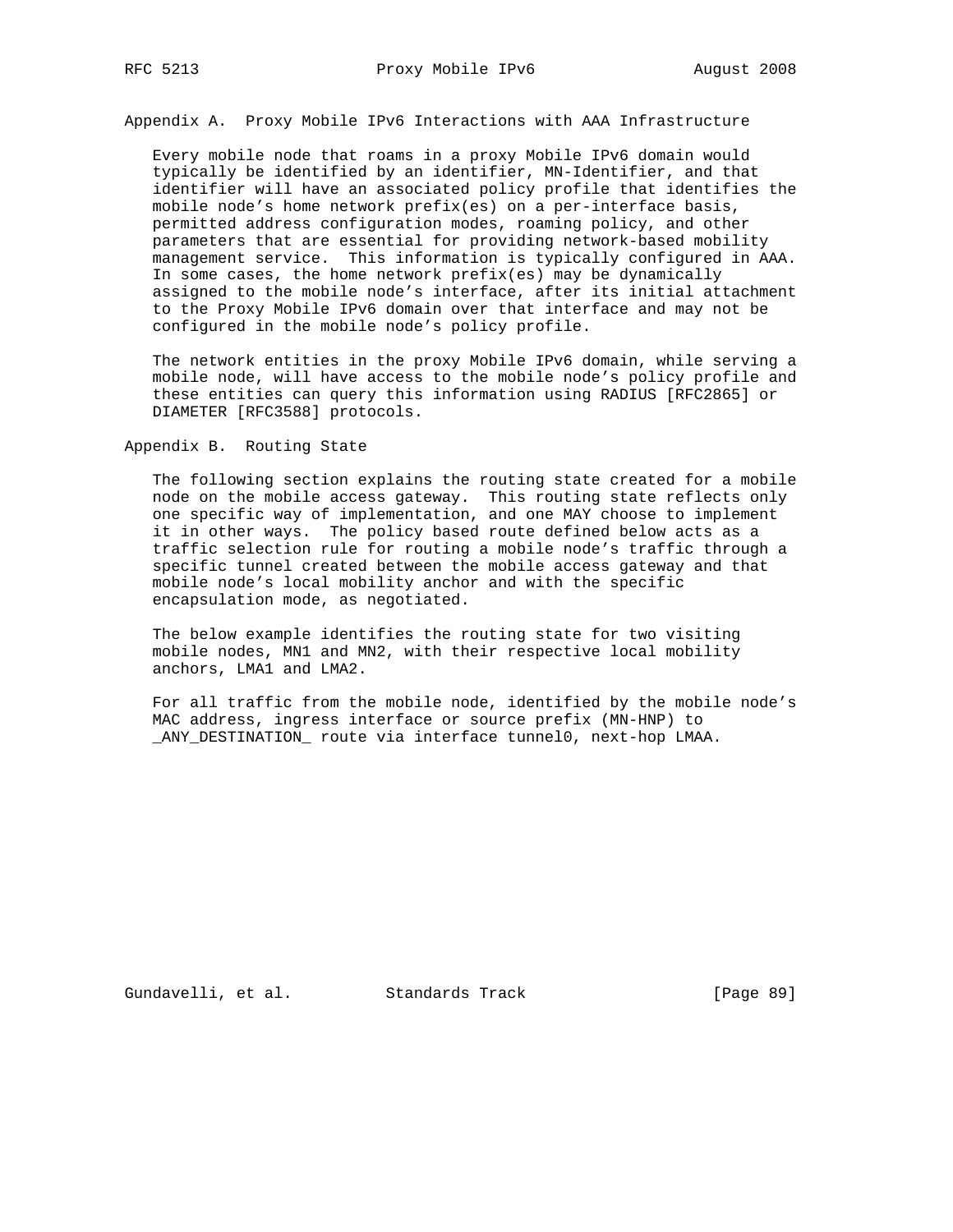| Packet Source                         | Destination Address | Destination Interface                         |
|---------------------------------------|---------------------|-----------------------------------------------|
| MAC Address MN1,<br>(IPv6 Prefix or   | ANY DESTINATION     | ==================================<br>Tunne10 |
| Input Interface)                      | Locally Connected   | Tunne10                                       |
| MAC Address MN2,<br>+ (IPv6 Prefix or | ANY DESTINATION     | Tunnel1                                       |
| Input Interface                       | Locally Connected   | direct                                        |

Example - Policy-Based Route Table

| Interface | Source Address | Destination Address | Encapsulation |
|-----------|----------------|---------------------|---------------|
| Tunne10   | Proxy-CoA      | T.MAA1              | IPv6-in-IPv6  |
| Tunnel1   | Proxy-CoA      | T.MAA2              | IPv6-in-IPv6  |

Example - Tunnel Interface Table

Gundavelli, et al. Standards Track [Page 90]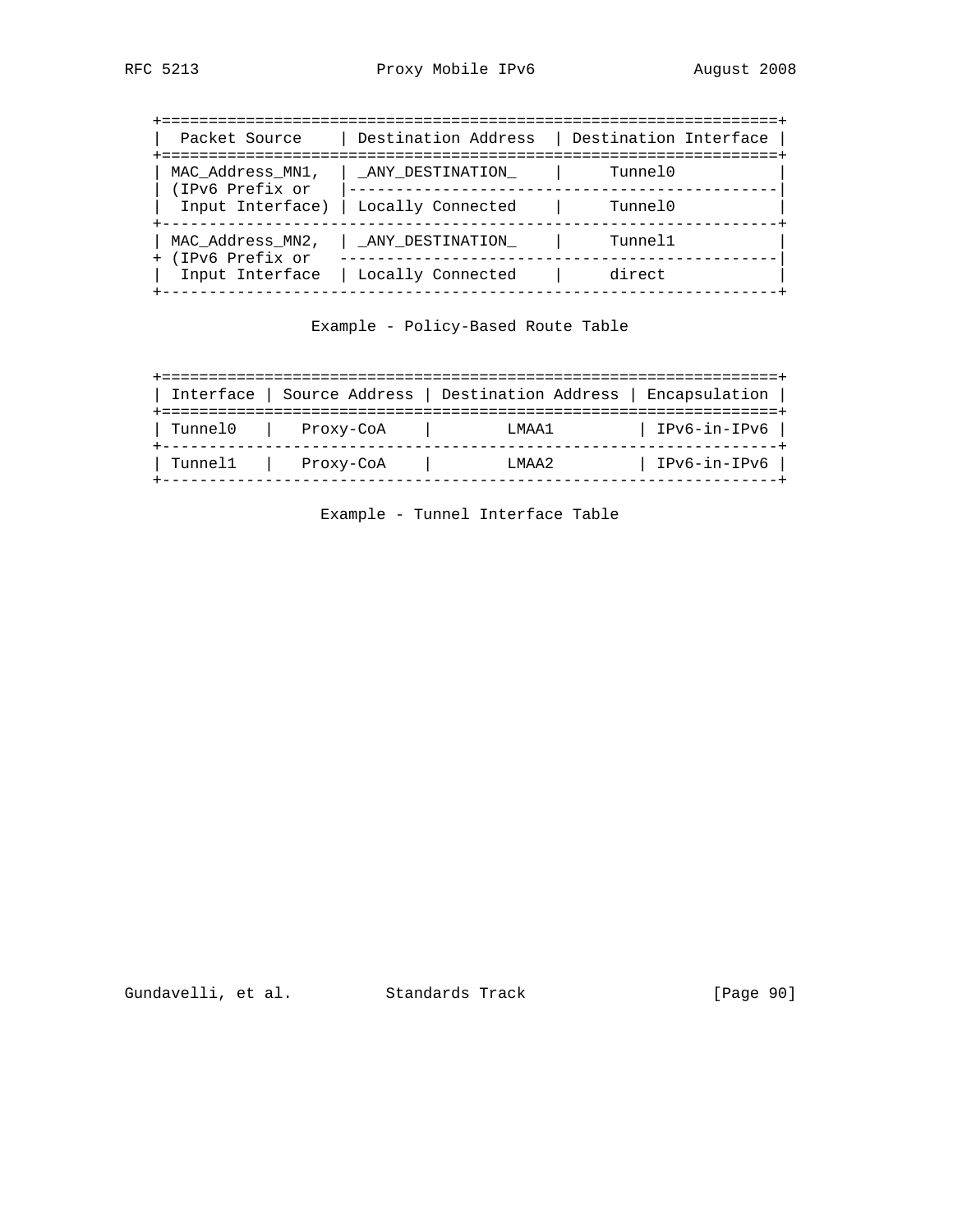Authors' Addresses Sri Gundavelli (editor) Cisco 170 West Tasman Drive San Jose, CA 95134 USA EMail: sgundave@cisco.com Kent Leung Cisco 170 West Tasman Drive San Jose, CA 95134 USA EMail: kleung@cisco.com Vijay Devarapalli Wichorus 3590 North First Street San Jose, CA 95134 USA EMail: vijay@wichorus.com Kuntal Chowdhury Starent Networks 30 International Place Tewksbury, MA EMail: kchowdhury@starentnetworks.com Basavaraj Patil Nokia 6000 Connection Drive Irving, TX 75039 USA EMail: basavaraj.patil@nokia.com

Gundavelli, et al. Standards Track [Page 91]